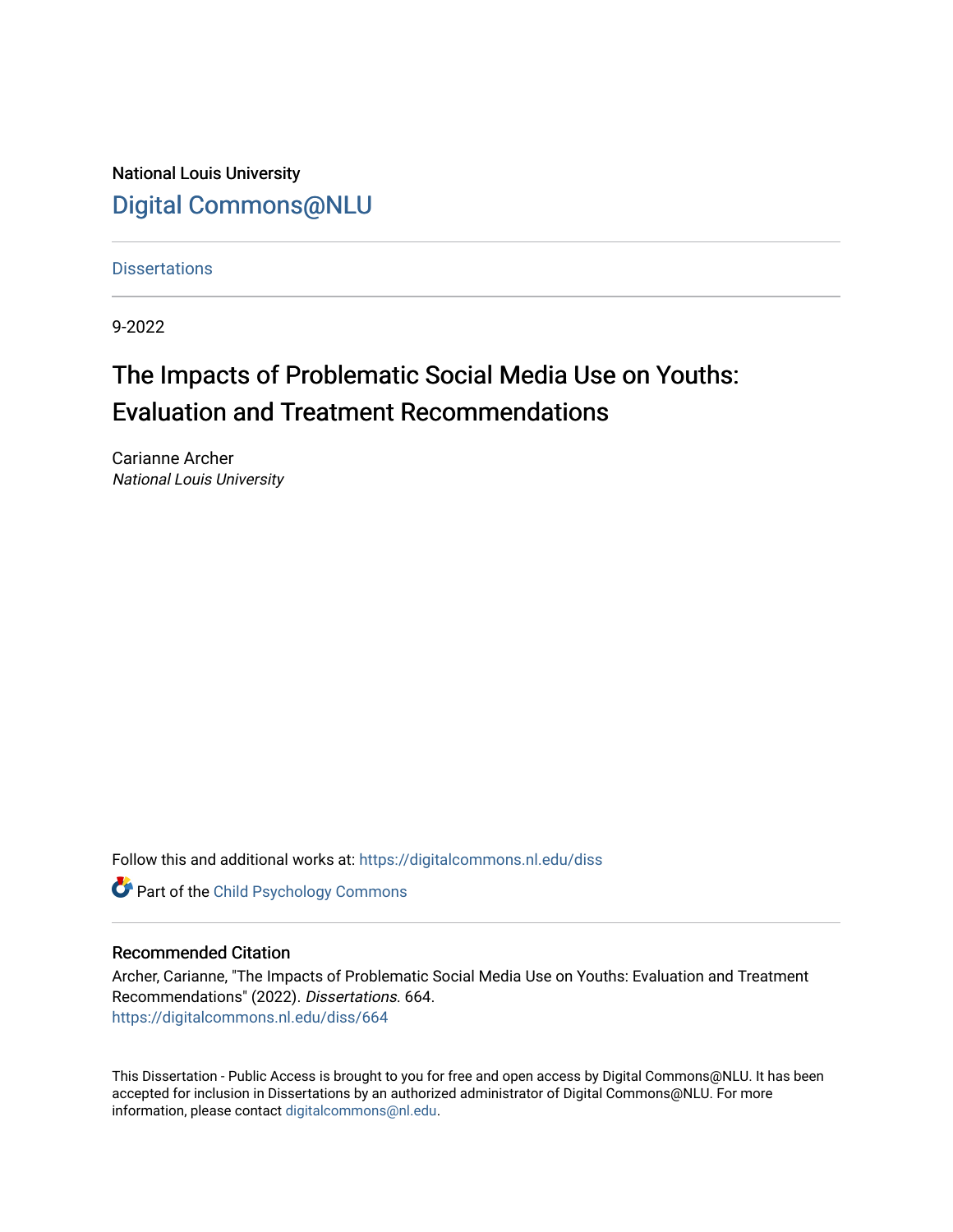The Impacts of Problematic Social Media Use on Youths: Evaluation and Treatment

Recommendations

Carianne Archer

Florida School of Professional Psychology at National Louis University

Lisa Costas, Ph.D. Chair

Sharie Fabregas, Psy.D. Member

A Clinical Research Project was submitted to the Faculty of the Florida School of Professional Psychology at National Louis University in partial fulfillment of the requirements for the degree of Doctor of Psychology in Clinical Psychology.

> Tampa, Florida May, 2022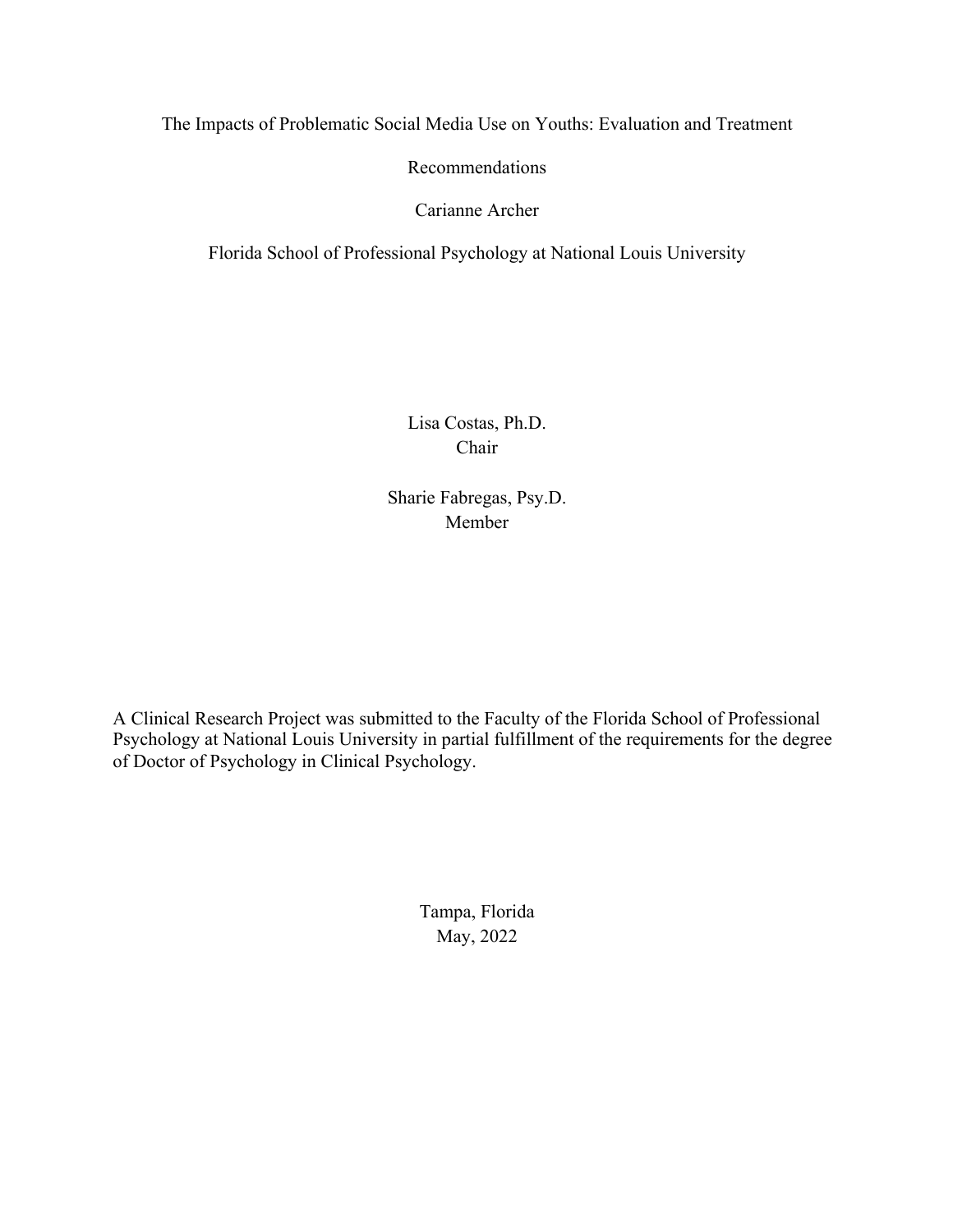The Doctorate Program in Clinical Psychology

Florida School of Professional Psychology

at National Louis University

CERTIFICATE OF APPROVAL

Clinical Research Project

This is to certify that the Clinical Research Project of

Carianne Archer

has been approved by the CRP Committee on May 12, 2022 as satisfactory for the CRP requirement for the Doctorate of Psychology degree with a major in Clinical Psychology

Examining Committee:

Lisa Costas, Ph.D.

Committee Chair: Lisa Costas, Ph.D.

Sharie Fabregas, Psy,D.

Member: Sharie Fabregas, Psy.D.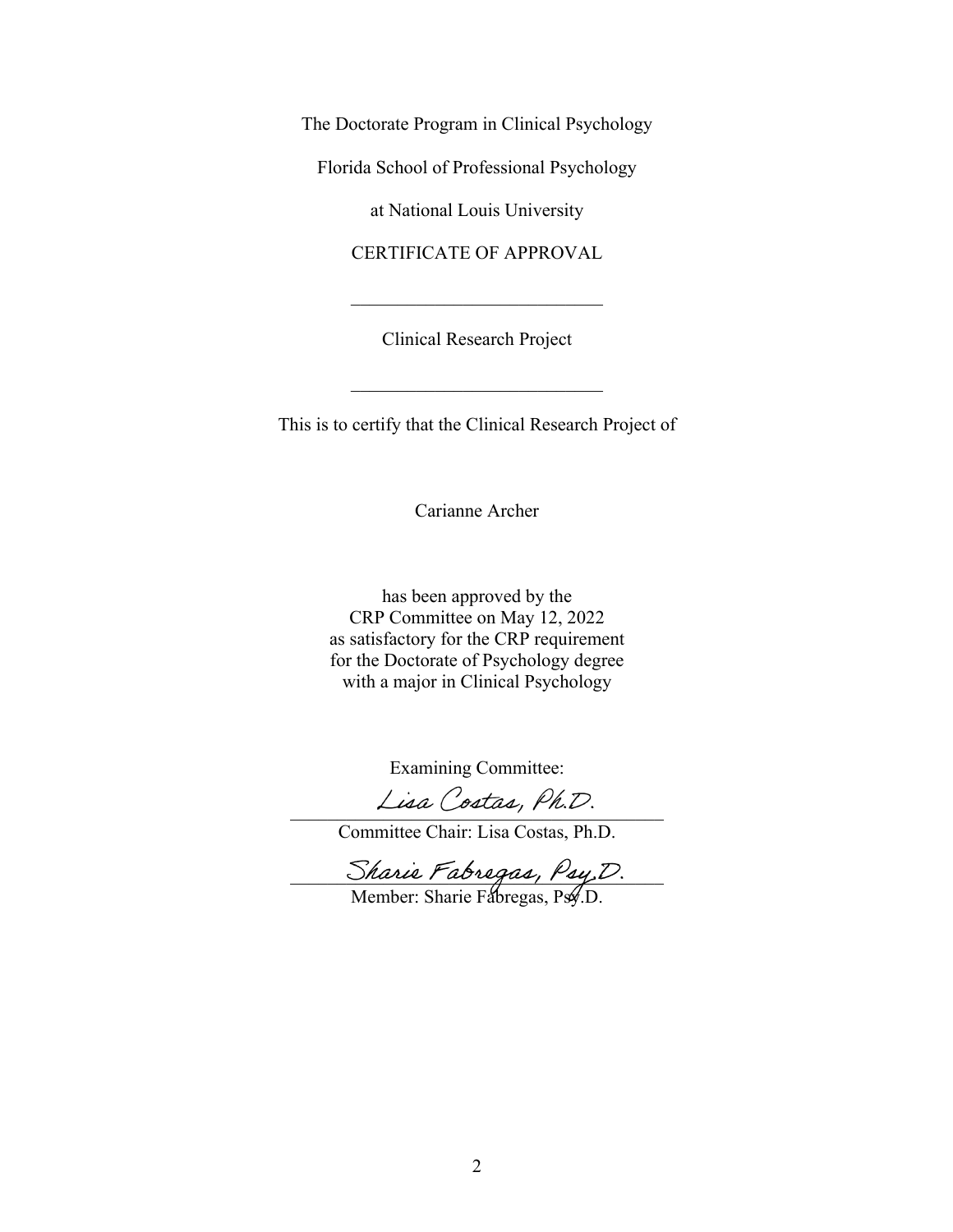#### **Abstract**

Youths' frequency and time spent on social media continues to increase over the years parallel to the growing concern of the status of the mental health of youth. This critical literature review project focuses on the impacts that social media use has on youth (ages 8 to 18 years) and what methods of evaluation and treatment are being used clinically, with recommendations provided to clinicians based on the available literature. The questions that guided this review included: What are the impacts of social media on the self-concept and interpersonal functioning of youths?; What clinical presentations are associated with youths who exhibit problematic social media use?; and What clinical approaches are being used to evaluate and treat problematic social media use in youths? Both positive and negative impacts have been associated with social media use. However, there are different factors that contribute to how youth are affected by their social media use. There is no conceptual model available to diagnose problematic social media use that includes the broad range of impacts observed. Evaluations and treatment options available in the literature tend to focus on issues related to addiction. Findings and recommendations useful for clinicians working with youth with problematic social media use are discussed, and including how to assess their social media use and other areas known to be negatively impacted.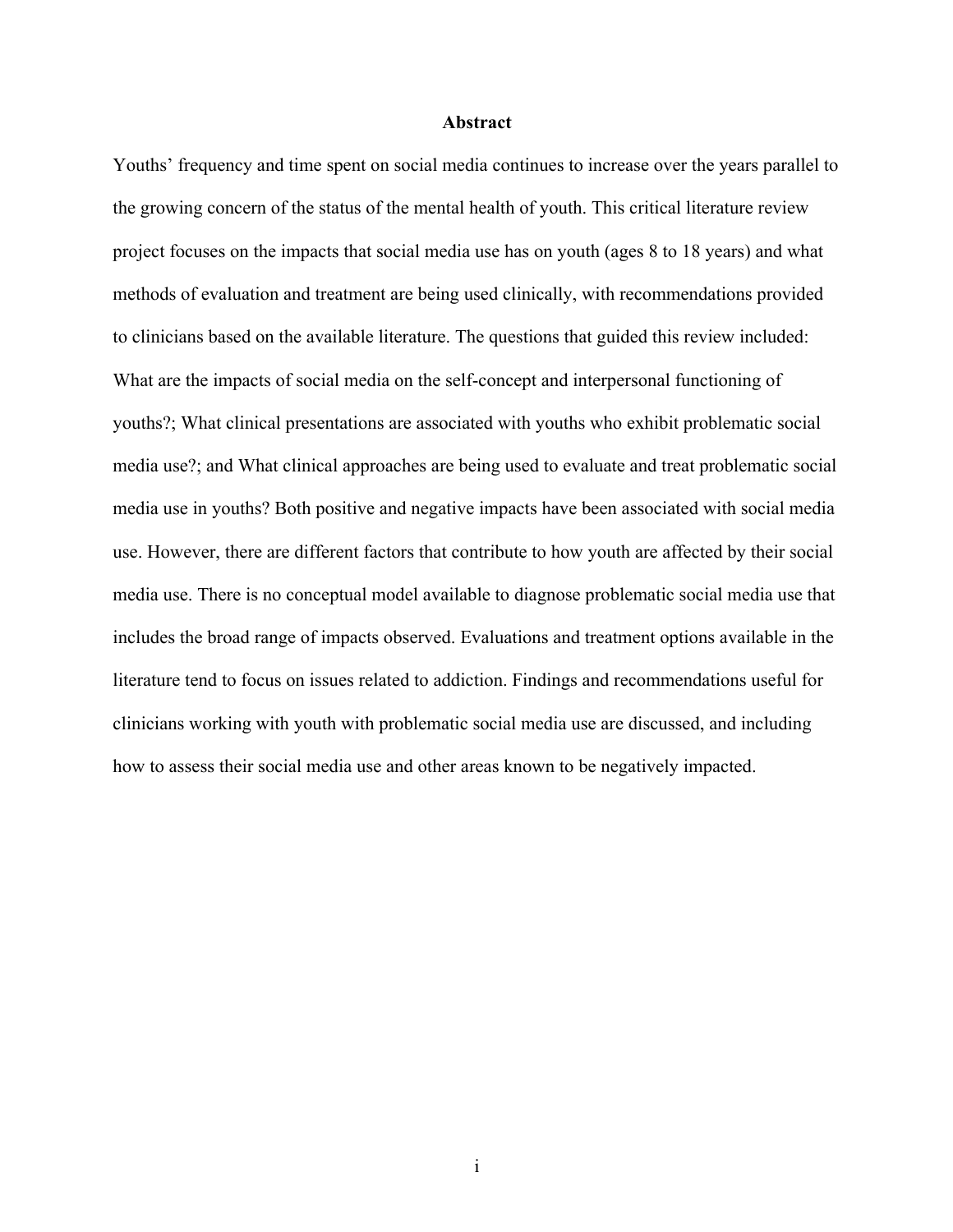#### **DEDICATION**

I dedicate my clinical research project to my dear husband, who has supported me and propelled me through my graduate studies from the beginning to the end. I hope you know how much I appreciate you and everything you have done. To our baby girl, who is on the way, thank you for hanging in there with me through this process. To my beautiful family, thank you for your continuous support and love from a distance. I look forward to being close again once my studies are completed. Last, this project is dedicated to all the individuals I have encountered in my training who have helped me learn and grow to be able to provide mental health care for others in the future.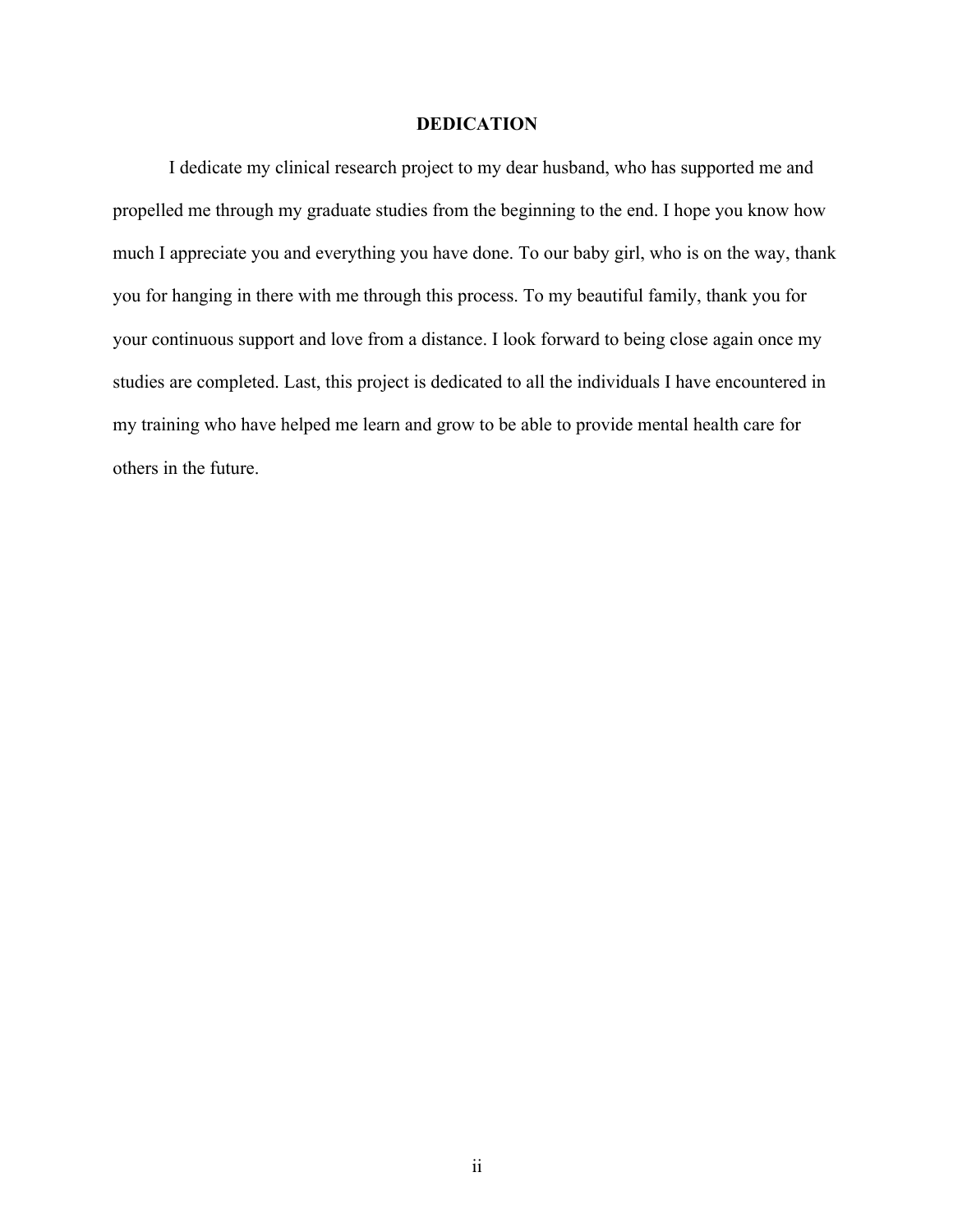| CHAPTER 1: THE IMPACTS OF THE USE OF SOCIAL MEDIA ON YOUTH AND        |
|-----------------------------------------------------------------------|
|                                                                       |
|                                                                       |
|                                                                       |
|                                                                       |
|                                                                       |
|                                                                       |
| CHAPTER II: THEORETICAL FOUNDATIONS OF ADOLESCENT DEVELOPMENT  14     |
|                                                                       |
|                                                                       |
|                                                                       |
|                                                                       |
|                                                                       |
|                                                                       |
| CHAPTER III: WHAT ARE THE IMPACTS OF SOCIAL MEDIA ON THE SELF-CONCEPT |
|                                                                       |
|                                                                       |
|                                                                       |
|                                                                       |
| CHAPTER IV: WHAT CLINICAL PRESENTATIONS ARE ASSOCIATED WITH YOUTHS    |

# **TABLE OF CONTENTS**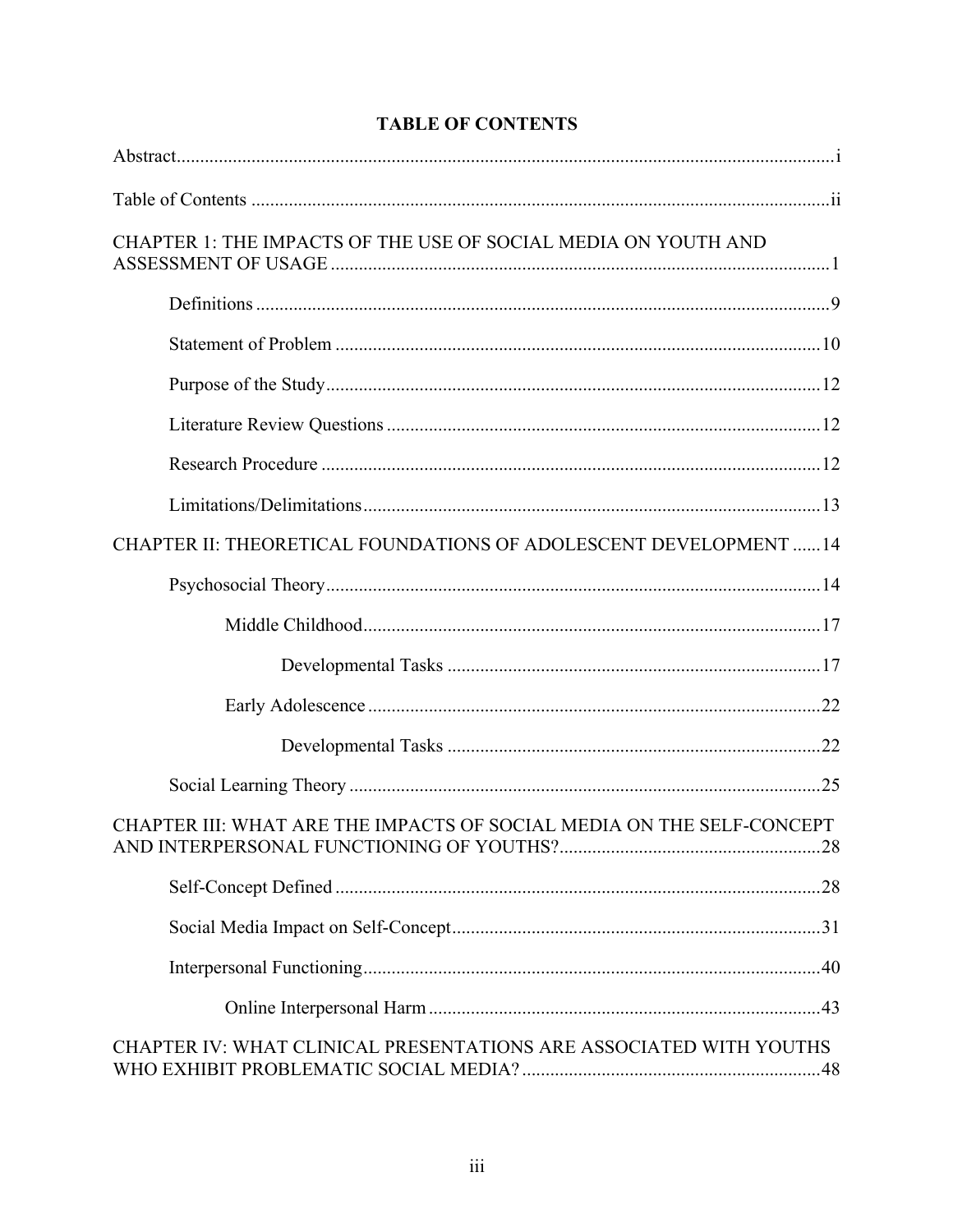| CHAPTER V: WHAT CLINICAL APPROACHES ARE BEING USED TO EVALUATE AND |
|--------------------------------------------------------------------|
|                                                                    |
|                                                                    |
|                                                                    |
|                                                                    |
|                                                                    |
|                                                                    |
|                                                                    |
|                                                                    |
|                                                                    |
|                                                                    |
|                                                                    |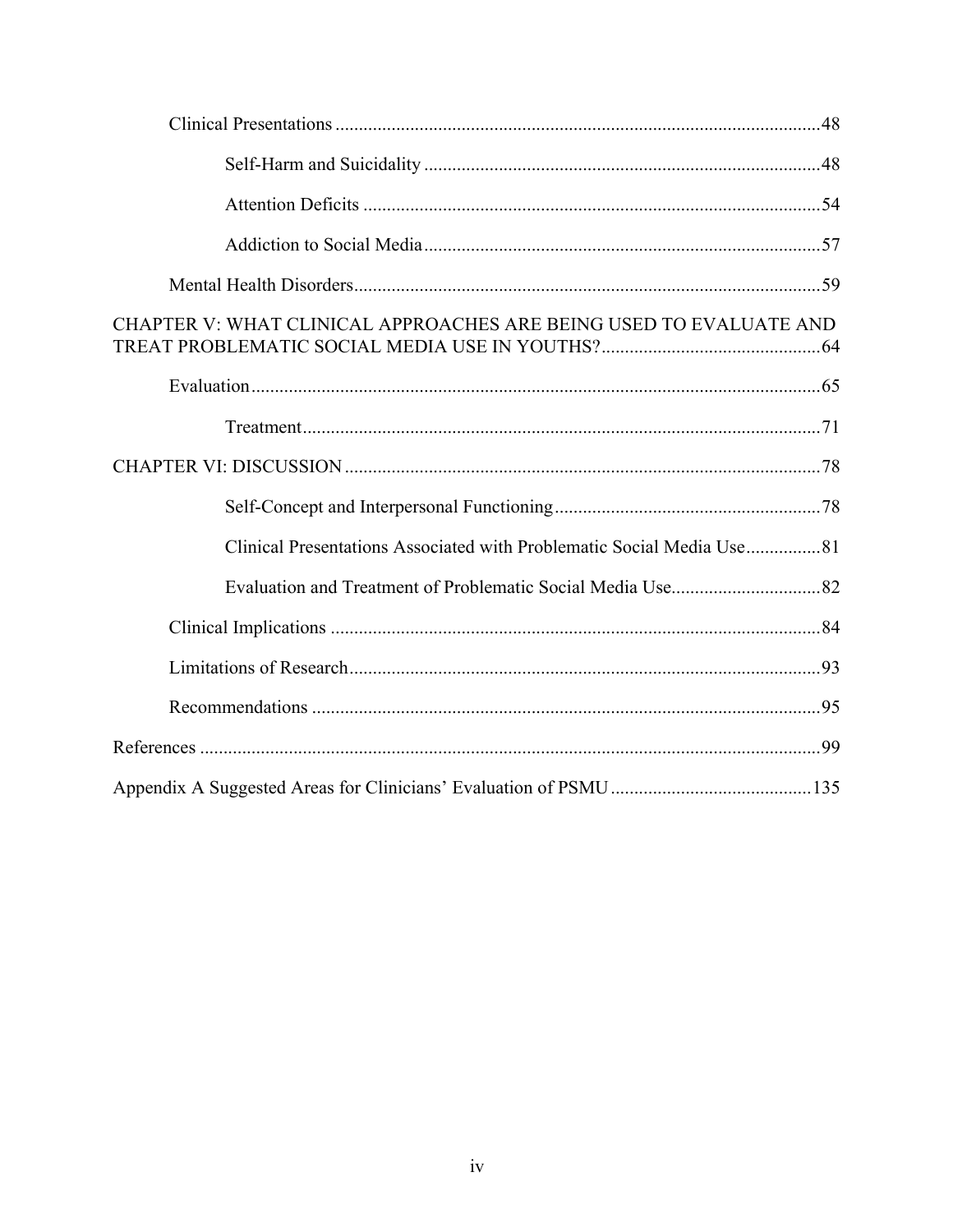# **CHAPTER 1: THE IMPACTS OF THE USE OF SOCIAL MEDIA ON YOUTH AND ASSESSMENT OF USAGE**

The smartphone and social media revolutions combined have changed the way individuals communicate and function. As of October of 2021, more than half of the people in the world use social media (58.4%), which is 4.62 billion people (Kemp, 2021). The five primary reasons given for using social media include (a) keeping in touch with friends and family, (b) filling spare time, (c) reading news stories, (d) finding content, and (e) seeing what is being talked about (Kemp, 2021). Not only has there been a significant increase in the use of technology and social media, but the number of concerns, specifically in its use by youths, has shown an increase in recent years. By age 12, 69% of youths own a smartphone, and on average, by age 14, they have used social media for the first time (Rideout & Robb, 2019). Smartphone ownership in youths has risen in the past 6 years, with 43% of tweens and 88% of teens owning a smartphone (Rideout et al., 2022). Among youths who own a smartphone, 27% say that they use some kind of tool to track the amount of time spent on their smartphone, while 42% say their parents use some kind of tool to track the amount of time spent. Parents tend to be more engaged in monitoring *what* their children are doing on their smartphones, as 76% of parents of youths reported using some kind of tool to track specific activities used on their children's smartphones (Rideout & Robb, 2019).

A nationally representative survey of 1,306 8- to 18-year-olds was conducted in the United States from September 29 to October 25, 2021, to examine screen media use among young people (Rideout et al., 2022). Participants were randomly gathered through address sampling and random-digit-dial telephone calls. The 2019 U.S. Census was used to ensure that the final sample represented the U.S. population, including geographically, demographically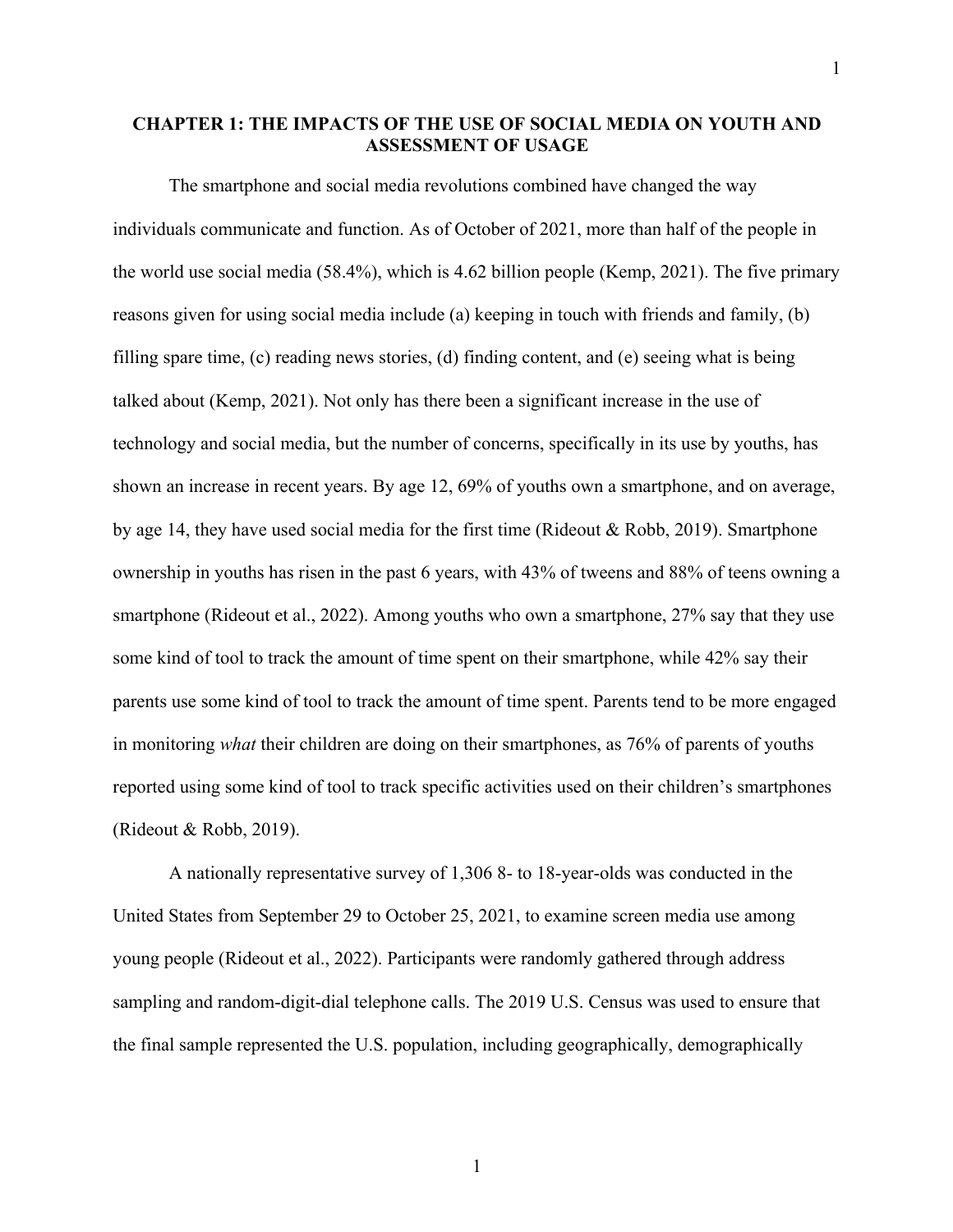(e.g., age, gender, race/ethnicity, income), and accessibility to home Internet. The study identified tweens as individuals aged 8- to 12-years-old and teens as individuals 13- to 18-yearolds. However, when applicable, this clinical research project refers to the two groups combined as "youths." *Non-specified media use* includes all activities conducted online. One key finding was that media use by youths has grown faster since the start of the COVID-19 pandemic than it did over the four years before the pandemic. From 2019 to 2021, the amount of time that tweens and teens spent on screen media went from 4:44 to 5:33 hours and 7:22 to 8:39 hours, respectively. Using social media accounted for eight of the additional minutes for tweens and 17 additional minutes for teens, plus another 23 minutes per day watching online videos for teens. Thirty-eight percent of tweens have used social media in some form, with an average use of 18 minutes per day, and the top social media sites used were Snapchat (13%), Instagram (10%), Facebook (8%), Discord (5%), and Pinterest (4%). Of teens, 84% say they have used social media. The average amount of time spent on social media for teens is 1:27 hours, with the top social media sites used being Instagram (52%), Snapchat (49%), Facebook (30%), Discord (17%), and Twitter (16%). Interestingly, 62% of teens reported using social media "every day," but only 34% stated they enjoyed it "a lot." Watching videos online was the most preferred screen activity among all groups, including boys and girls, Whites, Blacks, Latinx, and lowerincome and higher-income families. Watching videos is an activity that can occur while on social media but is often observed separately from social media use. Youths spend an average of 57 minutes to 1:22 hours per day watching online videos, with YouTube (32%), Snapchat (20%), TikTok (13%), and Instagram (13%) being the platforms teens reported they "would not want to live without." When examining the use of social media and watching videos online combined, teens reported using YouTube (24%), TikTok (22%), Snapchat (21%), Instagram (15%), and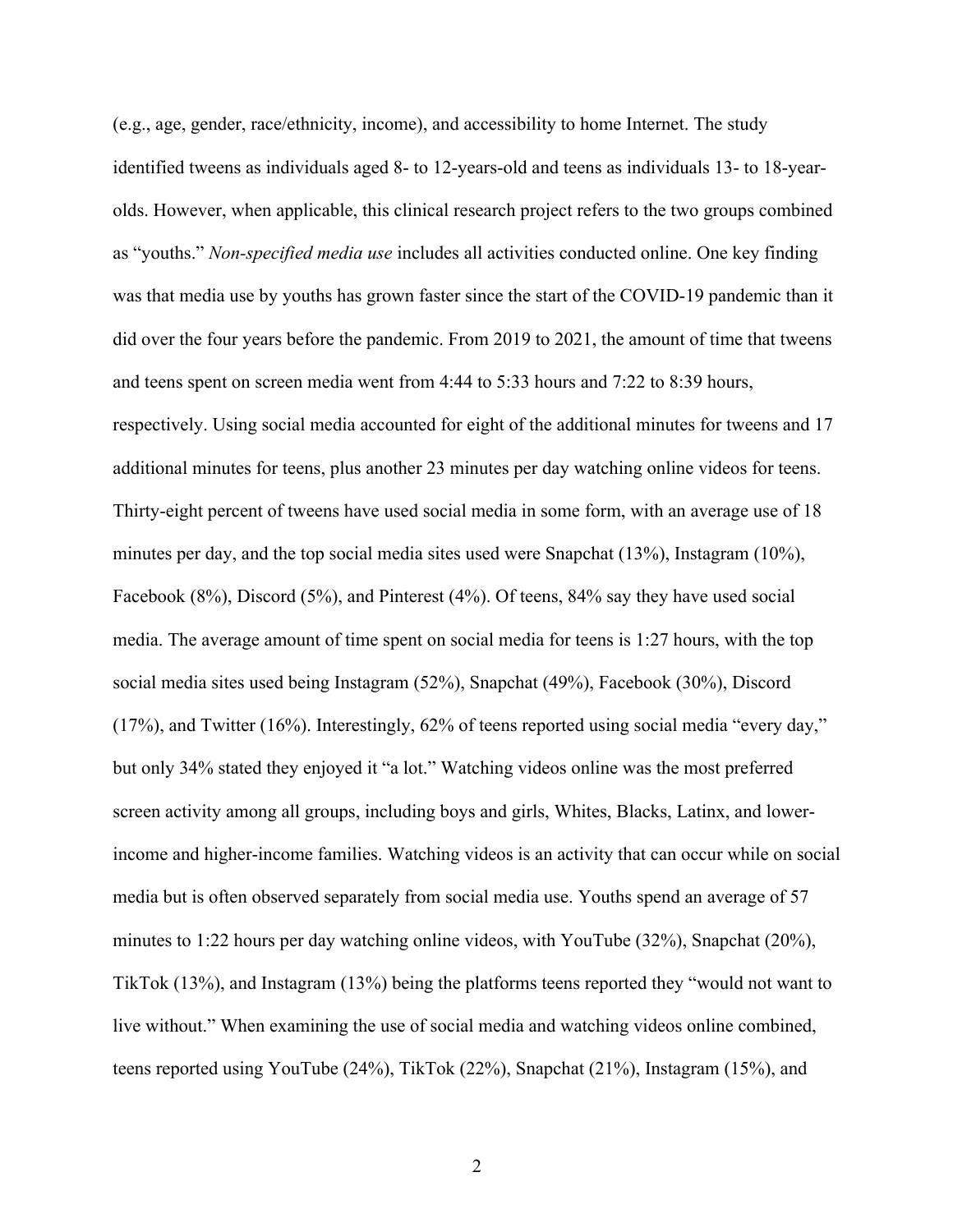Discord (8%) the most, with a combined average time of 1:15 hours for tweens and 2:09 hours for teens.

The level of connectedness people, especially youths, have with their social media accounts is often portrayed as negative. However, there are positive aspects of social media usage that may be overlooked. Staying connected with friends, meeting new people, finding community, social support, self-expression, and inspiration are all potential positive impacts associated with social media use (Rideout et al., 2021; "Social media and teens," 2018). In addition, support found on social media can serve as a protective factor against loneliness, depression, and cyberbullying (Rideout et al., 2021).

A study from the University of Leicester (O'Reilly, 2020) presented "the good, the bad, and the ugly" themes of social media and adolescent mental health as perceived by adolescents and mental health practitioners. A sample of 62 participants consisted of 6 focus groups of adolescents ages 11-18 ( $N = 54$ ) years and 2 focus groups of mental health practitioners from Child and Adolescent Mental Health Services (CAMHS;  $N = 8$ ). The themes were extracted from how participants rhetorically connected the relationship between social media and mental health. The "good" themes were items considered to impact well-being positively. The perceived positive impacts of social media use included reduced isolation, improved social skills, the ability to communicate at any moment, accessible resources to help maintain friendships, and a tool for distraction or coping skills to utilize. The "bad" themes included possible risks faced and overuse of social media. These themes included not being able to limit one's use of social media, managing fear of missing out, and pressure to have a presence on social media. The adolescent groups reported anxiety, depression, and low self-esteem associated with getting "likes" and comparing themselves to other body images on social media. Practitioners reported concerns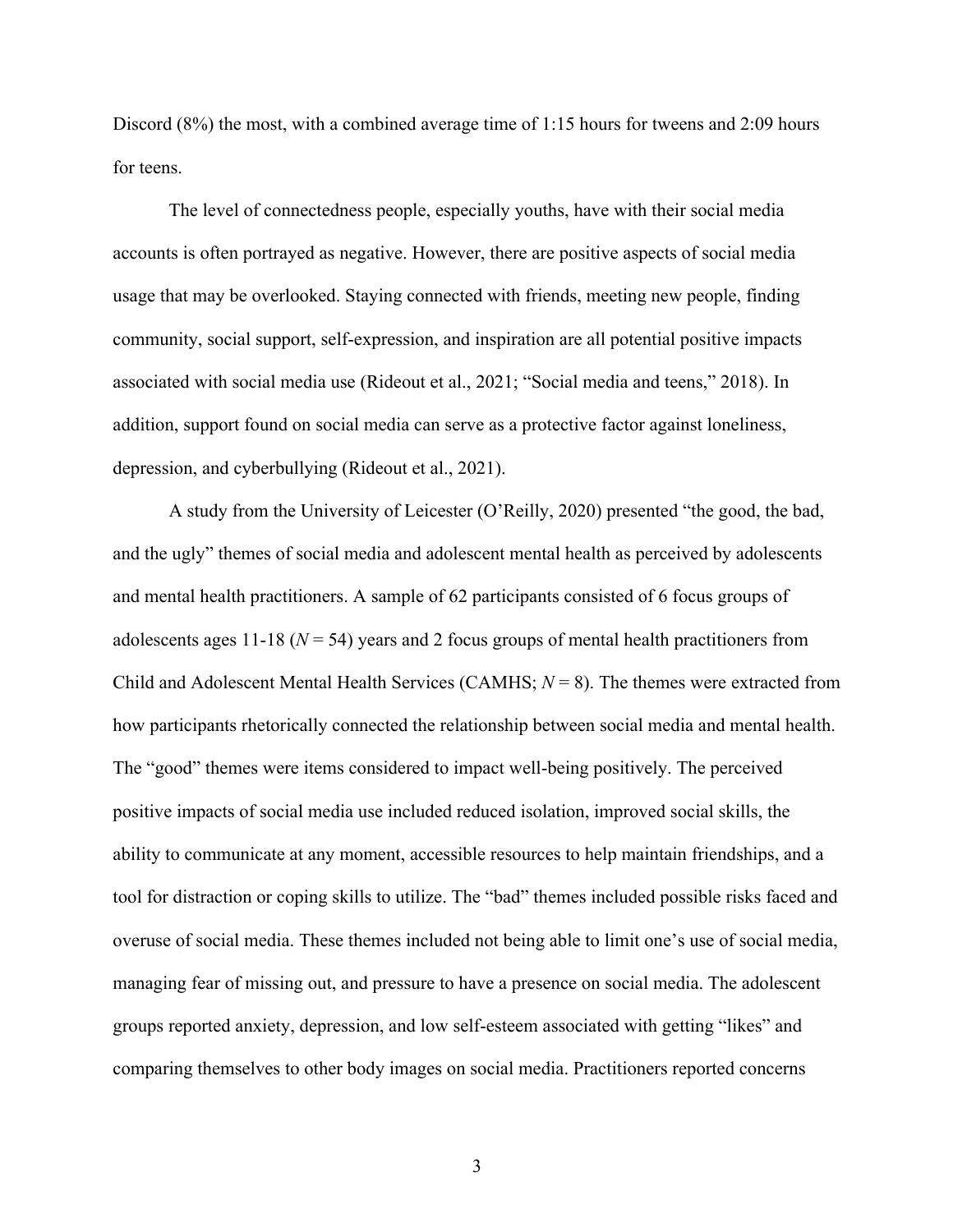based on research and clinical observations about the negative impact on adolescents' sleep. The "ugly" themes are the perceived more severe negative impacts of social media on mental health. One major theme found was being a victim of cyberbullying and *trolling*. The authors did not specifically define the two terms, but they were included in comments from the adolescents. One 15 or 16-year-old stated, "I feel like cyberbullying plays a huge part in everyday life, and that comes mainly from social media" (O'Reilly, 2020, p. 4), while one mental health professional stated, "I mean I've had girls who've said, you know, they've been trolled, and people have told them to kill themselves, and then they feel they have to" (O'Reilly, 2020, p. 5). Trolling behaviors have been defined as behaviors outside of the acceptable bounds defined by several community guidelines, including hostility, swearing, or personal attacks, and defined cyberbullying as behavior that is targeted, intended to harm, and repeated (Cheng et al., 2017). In the O'Reilly (2020) study, thoughts of self-harm and suicide were also concerns of both groups of participants, although adolescents thought it was more of a concern for others rather than for themselves. The study also found that the practitioners thought adolescents should follow restrictions regarding screen time, but adolescents thought they should have the freedom and autonomy to make their own choices about their social media use. O'Reilly (2020) stated that given the extent of adolescent social media use and their view that social media can be "dangerous," the use of social media should be one of the core areas assessed during a clinical interview. In addition, O'Reilly added that the benefits of social media use should not be undermined, and the use of social media for health communication and promotion should be embraced by practitioners (O'Reilly, 2020).

In addition to "the good, the bad, and the ugly" themes identified related to youths' use of social media, there are subsequent concerns about mental health practitioners' abilities to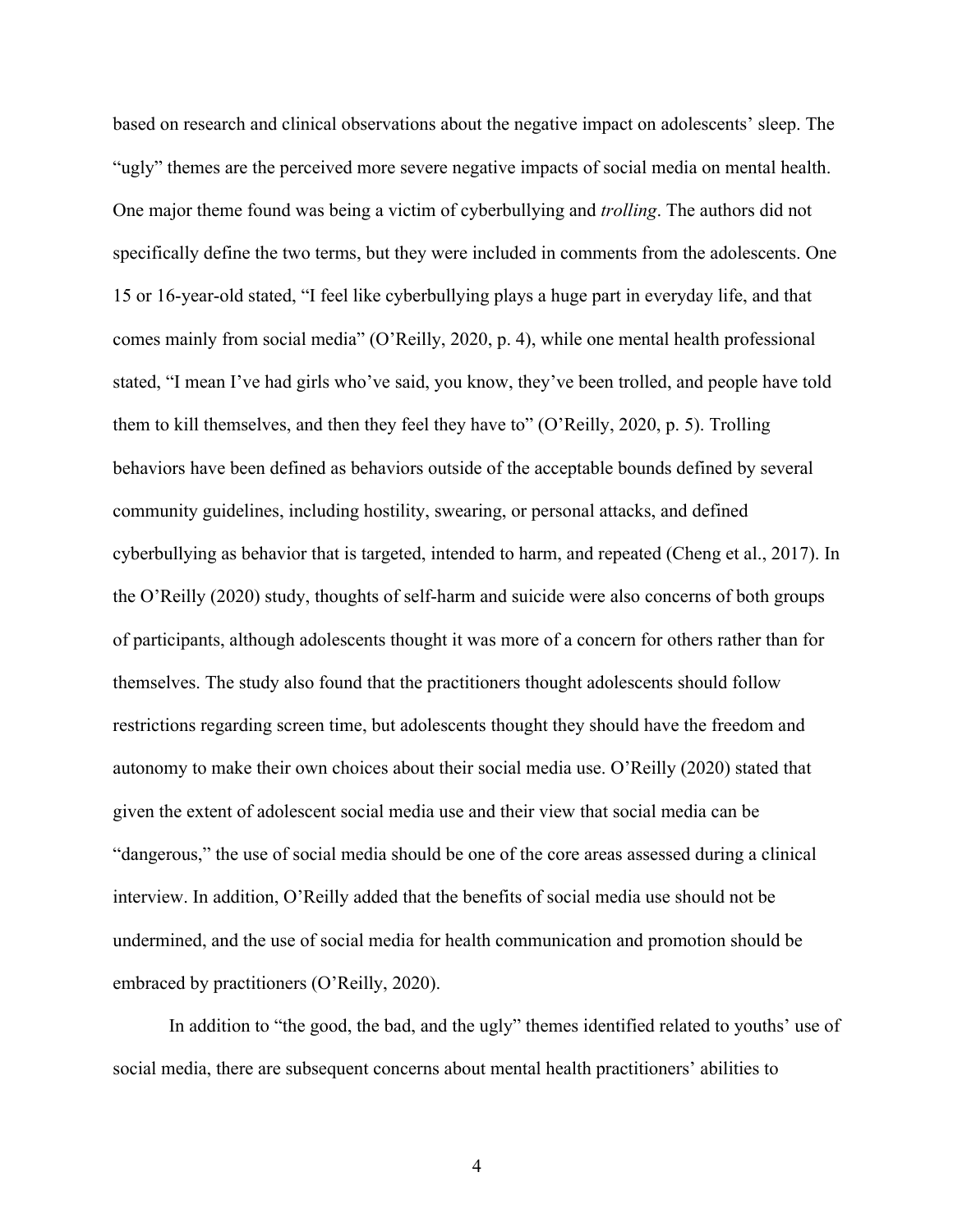respond to youths' issues related to social media. Gallo et al.'s (2016) qualitative study examined school counselors' experiences working with students wanting assistance handling the effects of social media use. They referred to the ethical guidelines of the American School Counseling Association (ASCA), stating "professional school counselors promote the responsible use of technology in collaboration with families and educators to increase student safety" (ASCA, 2012, p. 53). They went on to explain that school counselors have an ethical responsibility to keep their students safe from harm, which includes harm that occurs through the use of technology (ASCA, 2016). Potential harm through technology includes but is certainly not limited to cyberbullying, cyberstalking, posting inappropriate pictures, sending inappropriate messages, and posting about illegal activities (Barrett, 2006; Oriji & Efebo, 2013). School counselors must consider the additional layer that youths may not fully comprehend the permanency of what they do online and the potential consequences (Barrett, 2006; Quitney & Rainie, 2010). The concern that the study examined was how school counselors could help their students navigate social media use when their students knew more about the topic than they did. They referred to the students as *digital natives* (Prensky, 2001), young people of the technologically connected generation who use technology as primary mediators of face-to-face connections (Palfrey & Gasser, 2008). In addition, they discussed *digital immigrants*, which they considered most school counselors to be, which included individuals who experienced human interactions without technology and knew how to use digital technology (Palfrey & Gasser, 2008). Gallo et al. found little research regarding the degree of familiarity and comfort school counselors had with digital technology or working with their digital native students. The purpose of their study was to gain a deeper understanding of how high school counselors managed to work with the digital native population. They administered a semi-structured interview to 8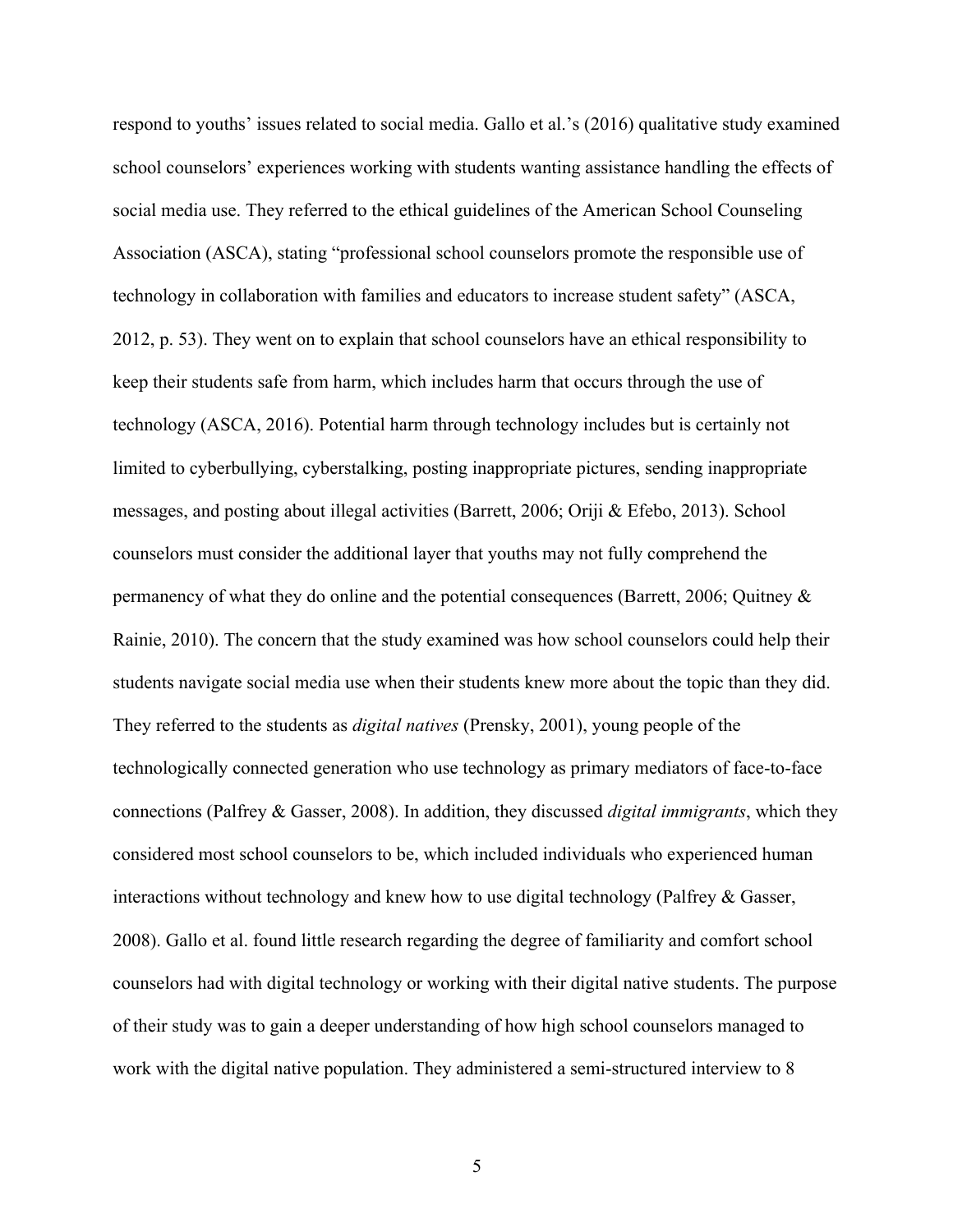public high school counselors with more than 5 years of experience who work with 500 to 2,000 students. All the participants held master's degrees and were certified to practice school counseling. The interviews were analyzed using inductive analysis, in which the researchers consistently reviewed the transcripts of the interviews while identifying emerging themes. The three themes that emerged from the data were "the digital cultural divide, frustration and fear, and embracing change" (Gallo et al., 2016, p. 17). The *digital cultural divide* refers to the gap between the students' and the school counselors' understanding of and immersion in digital technology. *Utilitarian use of technology* was a subtheme of the digital cultural divide, which identified that school counselors used digital technology to enhance their work and for communication or dissemination of information, and students used it as an expressive outlet. One counselor stated, "It's a lot more . . . It's almost woven into their lives to such an extent that it's almost the question is 'what isn't a part of social media?'" (Gallo et al., 2016, p. 17). *Instant gratification* was another subtheme identified within the digital cultural divide, citing the immediacy of information to be an important part of digital-native culture. The second theme that emerged in the data was *frustration and fear* of the counselors related to what they had seen and read about their students' personal/social involvement in social media. There were three subthemes within frustration and fear, the first being *too much information* (TMI). This referred to the fear the counselors experienced for their students due to the consequences of poor choices made on social media. They feared that their students did not have the impulse control to filter the personal information they shared on social media and felt frustrated that the students did not always realize the consequences of their actions. The second subtheme identified was *shrouds kids wear* or cowardice behind media, which describes the feelings of anonymity the students seemed to experience when they were interacting on social media. The third subtheme of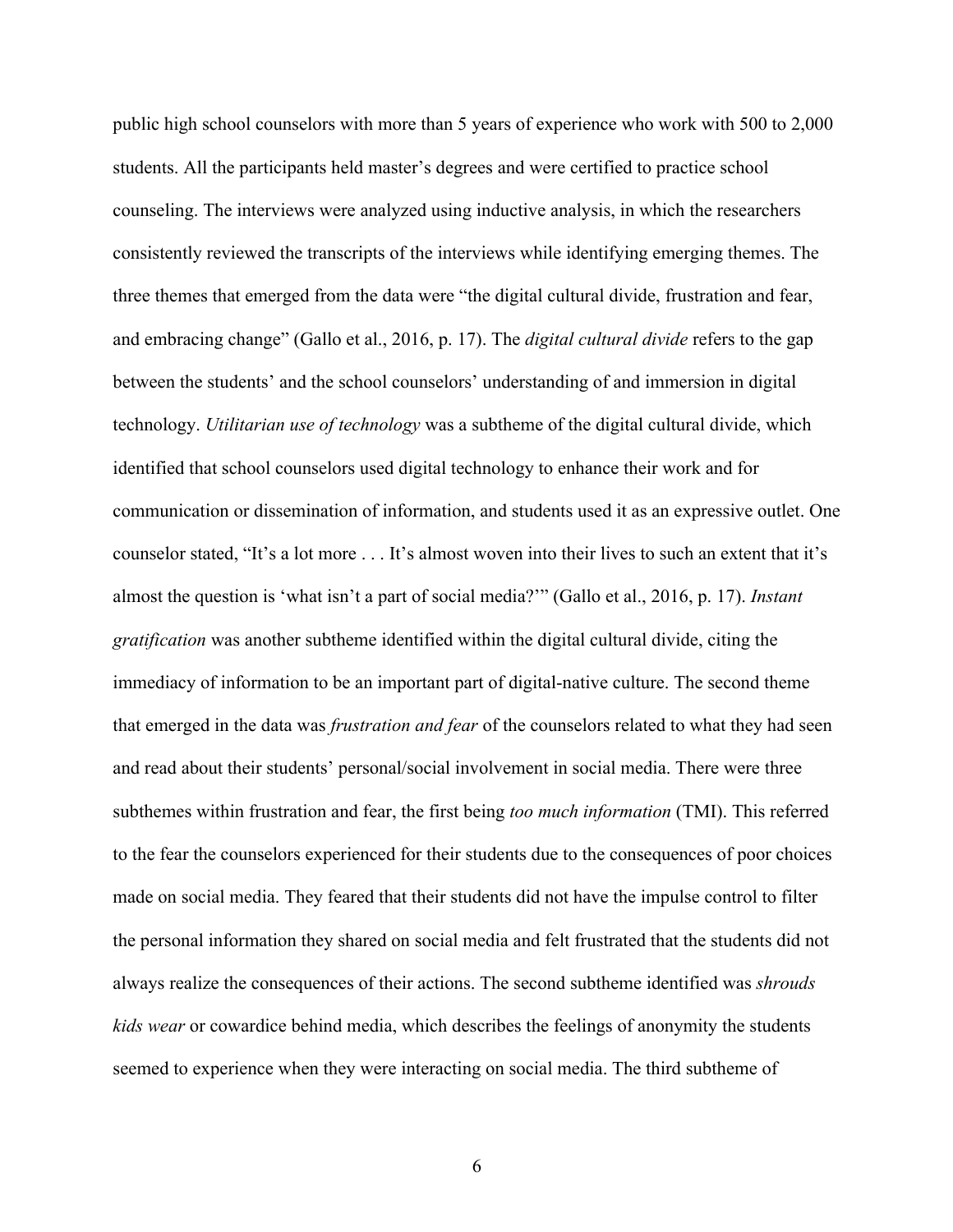frustration and fear was *school counselor effectiveness*. The school counselors described their experiences working with students on issues related to character assassination, bullying, and harassment that occurred through social media. Some of the counselors felt they were able to help their students with these issues if they had support from their administration in using a developmental counseling perspective. The counselors also reported feeling frustrated with students who continued to engage in social media exchanges, often making matters worse or resulting in physical altercations. Another source of frustration for the counselors was when they could not act on their student's concerns related to bullying or harassment on social media because they had no documentation or proof. Gray areas often come up as online exchanges trickle onto school property. While the counselors reported that they wanted to help the students with these issues, they noted that the issues related to social media exchanges took a significant amount of time to unravel and took away the student's focus on academics, the primary reason they were at school. The final theme that emerged from the interviews with the school counselors was *embracing change*. The participants thought it was important and wise for school counselors to learn about and engage with the latest digital technology to help them connect with the students better. One participant stated, "A couple of my coworkers, they have no idea what a 'wall' is. They're like, 'Somebody wrote on a wall. I don't understand. . . . Was it with a marker? What, what is that?"" (Gallo et al., 2016, p. 20). The participant further explained that communication breaks down if the counselors do not understand what the students are bringing to them. Another participant added, "They'll respect you more. They come to you more and trust you more" if counselors appear to understand their values and experiences (Gallo et al., 2016, p. 20). Within embracing change, participants had suggested positive ways to support students and other staff in the use of social media by "developing a curriculum that addressed student cyber-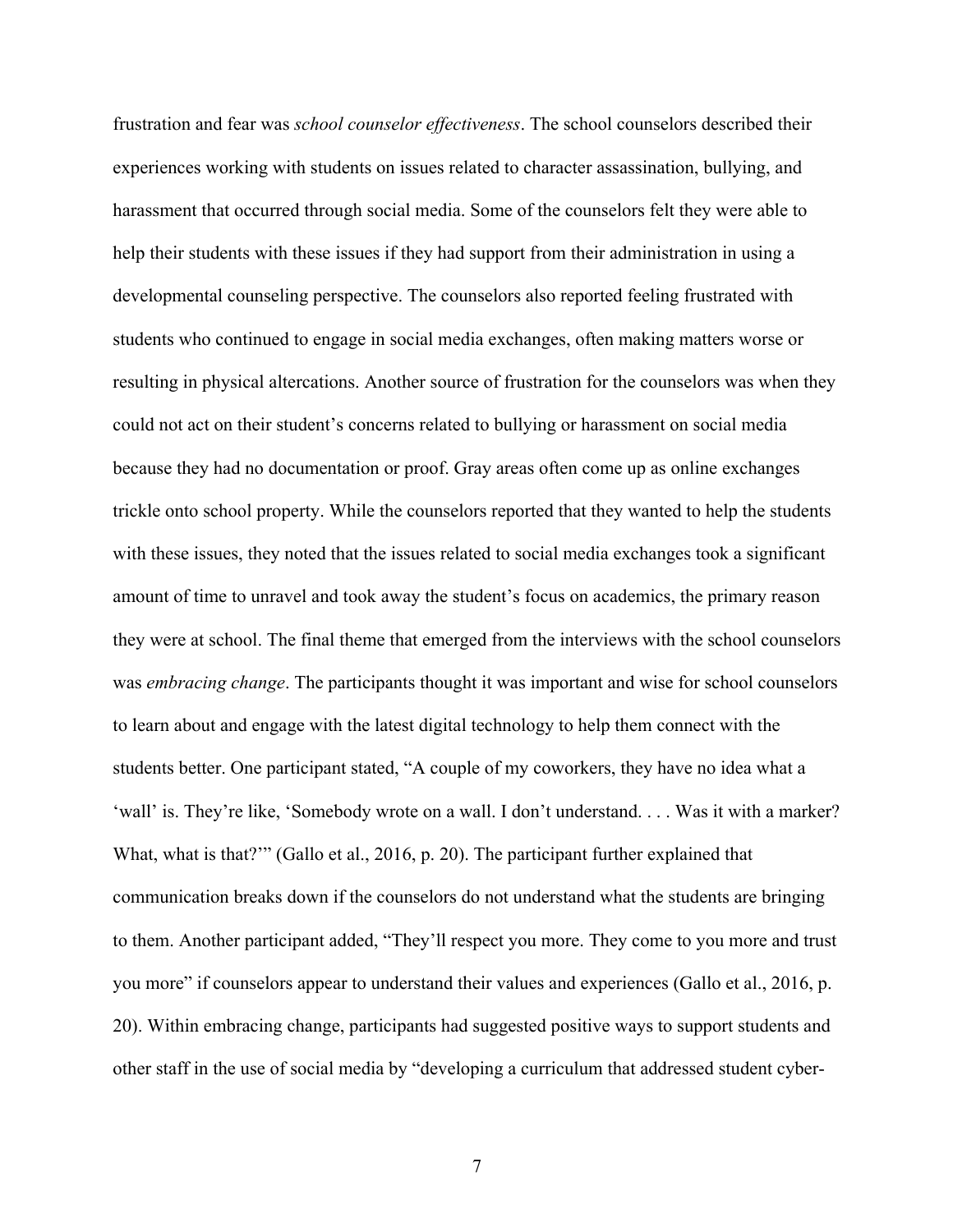safety, etiquette, and Internet savvy" (Gallo et al., 2016, p. 21). They further added that they could teach students "how to work with people including social skills, reading nonverbal behaviors, not getting sucked into online social media exchanges, and practicing 'unplugging'" (Gallo et al., 2016, p. 21). Implications of this article shed light on reasons to be concerned about social media use. One is related to changes in student interactions due to social media use, and the other includes the skills and knowledge clinicians have about social media and how to address the impacts it is having on youths as they reported the number of students needing help with issues stemming from social media interactions continues to increase. The authors stated, "Digital natives have created a new culture, a culture that has its own language, values, and customs" (Gallo et al., 2016, p. 21). Implications discussed in the study are directed specifically toward school counselors. However, these implications can likely be generalized to any mental health professionals working with youths. First, they encouraged school counselors to seek professional development around technology and how to address situations involving social media. They did not provide specific resources in which this type of information would be available. Second, they suggested that school counselors consider a curriculum "that connects social skills with online activities and incorporates school/family partnerships in teaching online etiquette" (Gallo et al., 2016, p. 22). Third, they stated that school counselors might need to seek additional training in how to ethically and legally handle situations related to social media that occur at school. Last, they proposed that school counselors be more involved in creating policies related to the appropriate use of technology. The authors stated, "Professional development related to social media topics combined with child and adolescent development could be very useful to many practitioners" (Gallo et al., 2016, p. 22).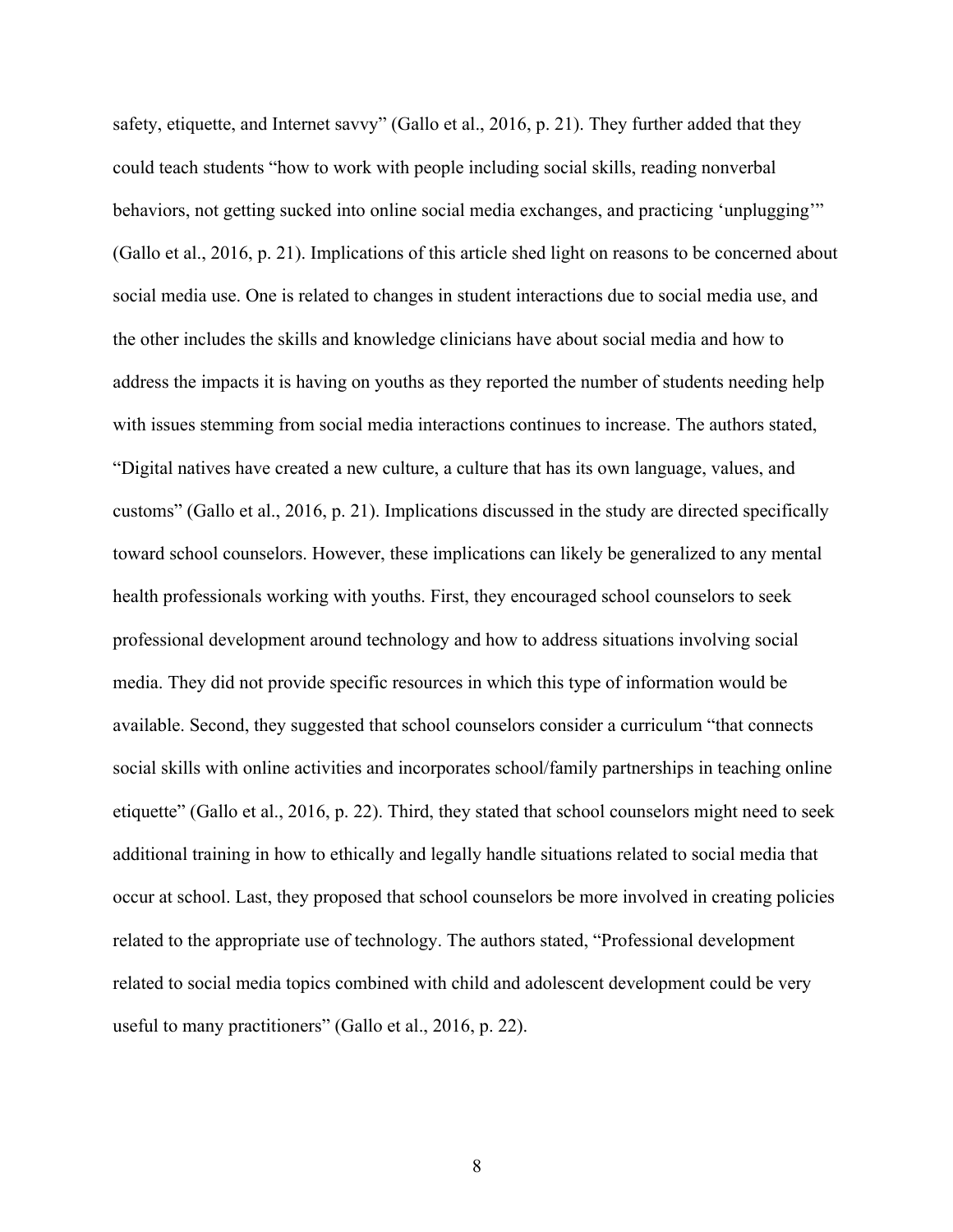Challenges in researching the impacts of social media use include the newly developing social media platforms and their ever-changing utility. As today's youths only know human interactions to be a combination of face-to-face and online exchanges, they may be less able to or less willing to see the range of impacts social media use could be having on them and their development. Therefore, relying on self-reports of youths to research the impacts may not fully encompass the experiences or effects of social media use in youths. In addition, because difficulties related to social media use are not yet considered to be diagnosable difficulties, measures of evaluation are scarce, and subsequently, so is information on the treatment of difficulties related to social media use. This is a significant gap between the quickly growing experiences of youths and the competencies of clinicians.

#### **Definitions**

There is no universal definition of what social media or social networking sites exactly are. After a critical review of the literature examining definitions of social media utilized by researchers, Carr and Hayes (2015) defined *social media* as "Internet-based channels that allow users to opportunistically interact and selectively self-present, either in real-time or asynchronously, with both broad and narrow audiences who derive value from user-generated content and the perception of interaction with others" (Carr & Hayes, 2015, p. 8). The term *users* refers to individuals who use at least one social media account (Perrin et al., 2015). Considering Erik Erikson's psychosocial theory (1950) with adaptations from Newman and Newman (2012) and Albert Bandura's social learning theory (Bandura, 1971, 1977), for purposes of this critical review, the term *youths* was generally defined as individuals ages 8 to 18 years.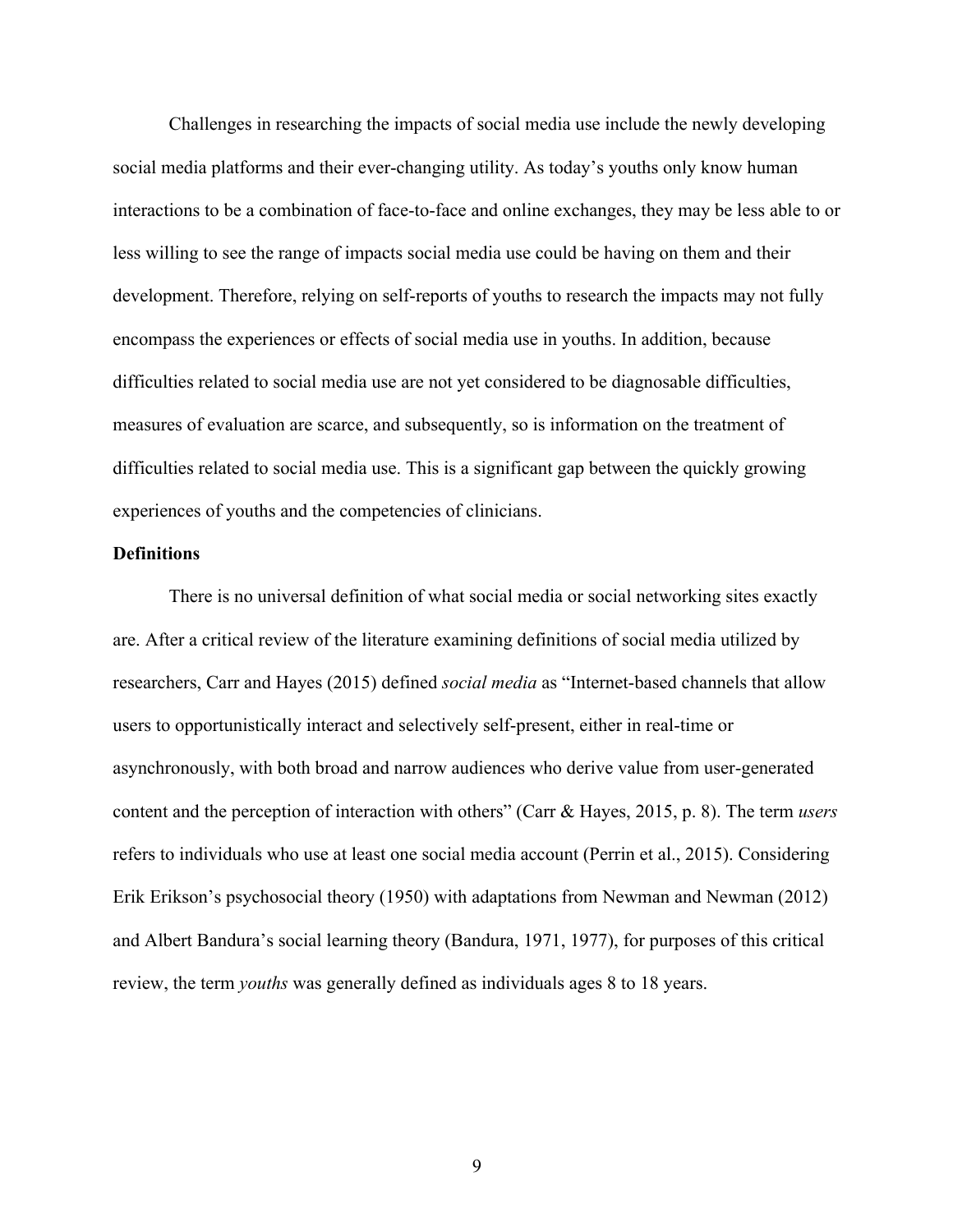#### **Statement of Problem**

The smartphone and social media revolutions combined have changed the way individuals communicate and function. The impacts are not only societal but individual as well. While each person's experience with social media is different, concerns about young people's use of social media and its impact on their development and functioning have been reported. Some of the areas of particular concern are the impacts of social media on the mental health, self-concept, and interpersonal functioning of young people.

In October of 2021, the American Academy of Child and Adolescent Psychiatry (AACAP), the American Academy of Pediatrics (AAP), and the Children's Hospital Association (CHA) declared a national state of emergency in children's mental health. They stated that between 2010 and 2020, rates of childhood mental health challenges and suicide consistently increased, and by 2018, the second leading cause of death for youths ages 10 to 24 was suicide (AAP, AACAP, CHA, 2021). The declaration discusses how the COVID-19 pandemic has intensified the crisis as there has been a dramatic increase in mental health emergencies and suspected suicide attempts. In addition, the declaration cites structural racism as a contributor to the disproportionate effects on children from minority groups. Rates of depression, anxiety, trauma, loneliness, and suicidality are becoming more common in youths and have lasting impacts. The organizations came together to advocate to policymakers for better mental health care for children and adolescents, which includes increased federal funding to ensure evidencebased mental health screenings, diagnosis, and treatment (AAP, AACAP, CHA, 2021). Youths would benefit from access to mental health services, but what if clinicians are missing a major piece contributing to their mental health status? As the amount of time that youths spend on social media continues to increase and research continues to show that there are associations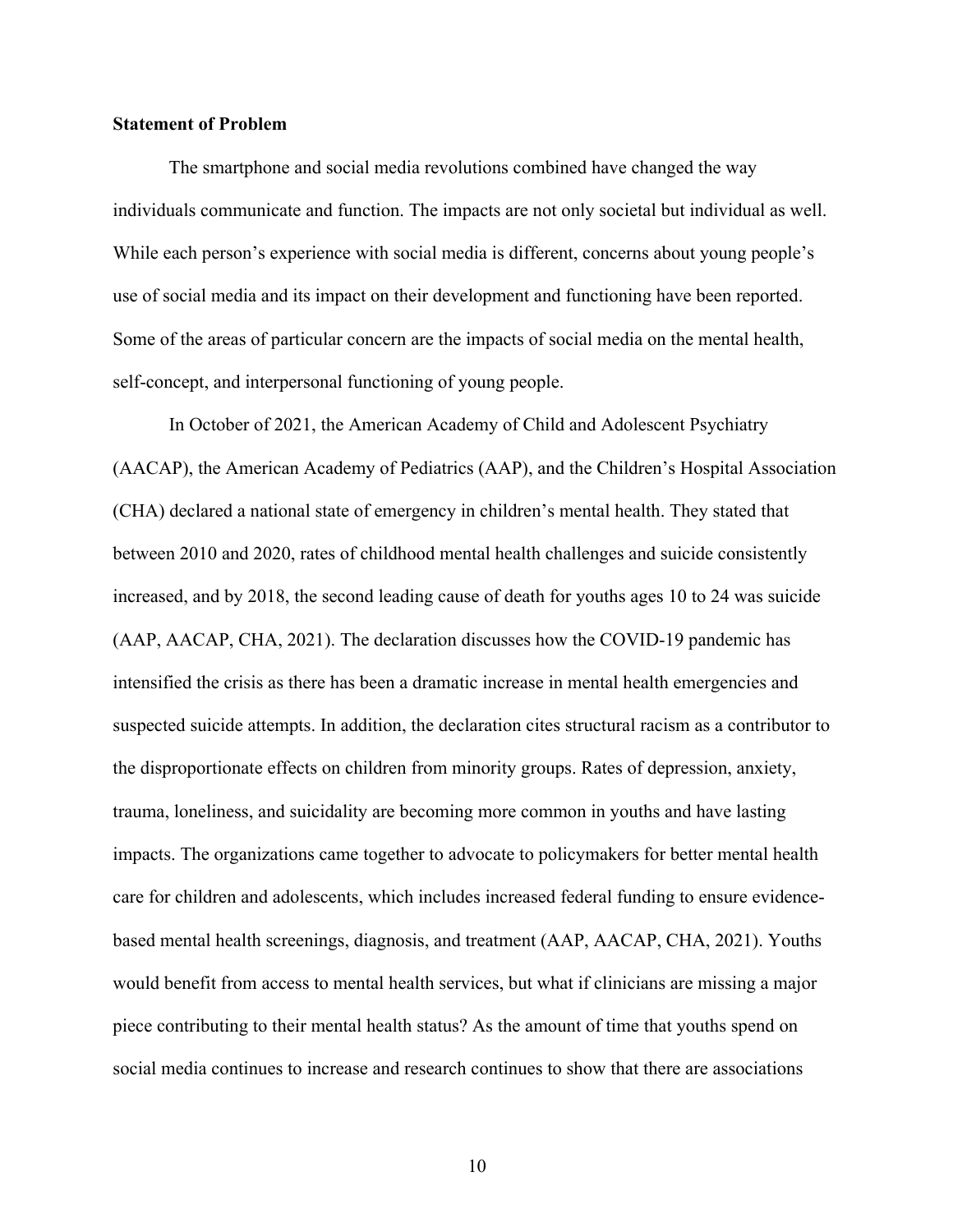between problematic social media use (PSMU) and mental health challenges, the evaluation of social media use becomes a critical part of a mental health assessment. The tools to assess symptoms related to PSMU measure symptoms of depression, anxiety, or addiction. Better mental health care for children and adolescents requires evaluation and possibly treatment of an aspect that has become an integral part of their daily life. Following the declaration, the AAP and the AACAP met with Frances Haugen, a data engineer and whistleblower who revealed Facebook's practices of prioritizing company profits over public safety (AACAP, 2022). They met to discuss social media's role in youths' mental health. President of the AAP, Moira Szilagyi, MD, PhD, FAAP, stated, "It is in our power to create a digital ecosystem that works better for children and families, and we are always looking for new ways to make progress in achieving that goal" (AACAP, 2022, para. 4).

A 2021 U.S. Surgeon General's advisory shared information about protecting youths' mental health. After a 40% increase, since 2009, in young people reporting persistent feelings of sadness or hopelessness, the U.S. Surgeon General, Vivek Murthy, stated, "We also know that, too often, young people are bombarded with messages through the media and popular culture that erode their sense of self-worth—telling them they are not good looking enough, popular enough, smart enough, or rich enough" (U.S. Surgeon General's Advisory, 2021, p. 3). He went on to say, "When not deployed responsibly and safely, these tools [technology platforms] can pit us against each other, reinforce negative behaviors like bullying and exclusion, and undermine the safe and supportive environments young people need and deserve" (U.S. Surgeon General's Advisory, 2021, p. 3). This report further emphasized the importance of knowing how youths use social media and their positive and negative experiences with it. There is no widespread use of or commonly known tools or assessments used to assess young people's social media use, even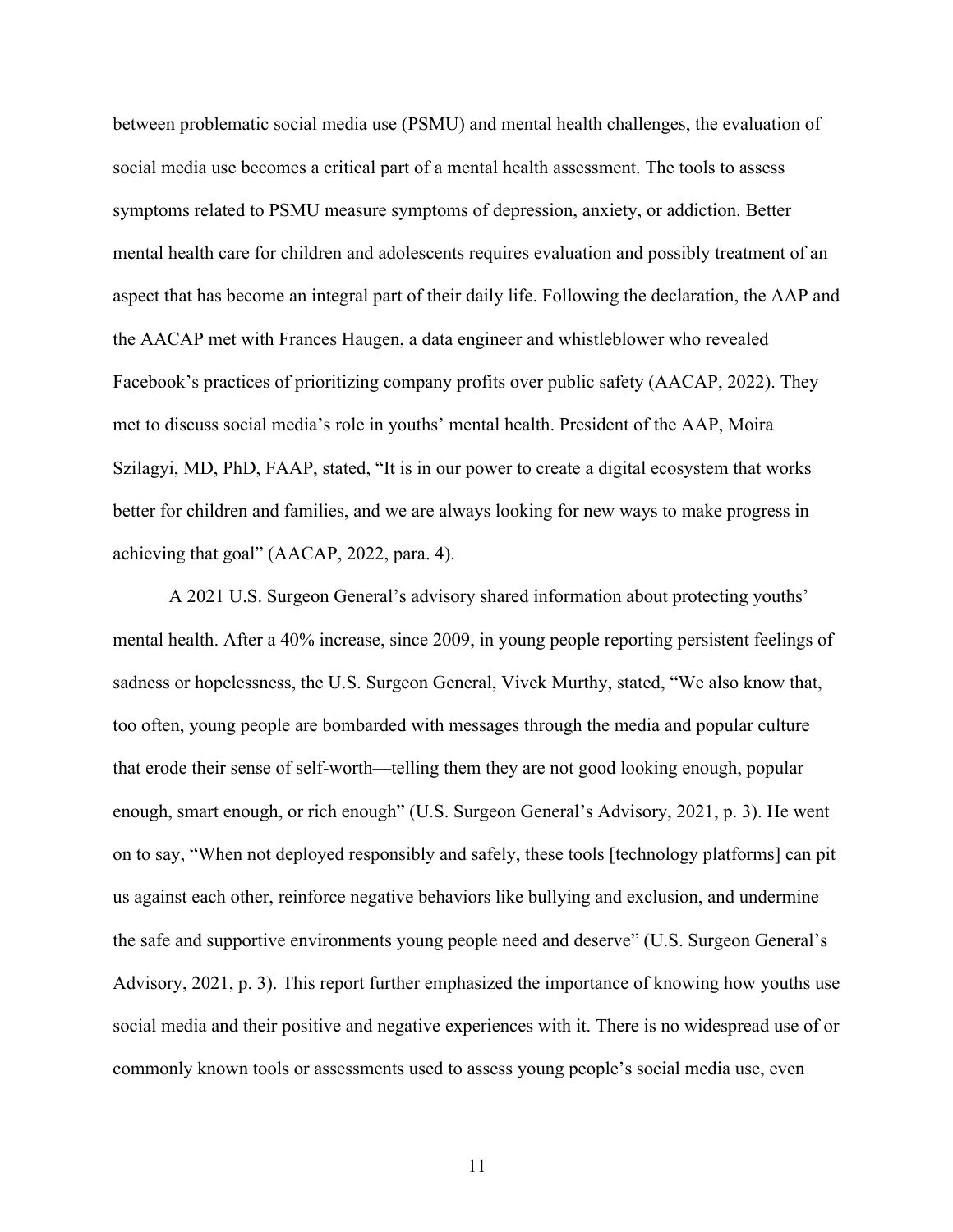though most of the youths reported using social media "every day" or even "constantly" (Kemp, 2021; Rideout & Robb, 2019). A few publications state the importance of assessing social media use, and some offer suggestions, but research presenting valid, evidence-based assessments for evaluating social media use is scarce.

#### **Purpose of the Study**

The purpose of this clinical research project (CRP) was to critically review the literature to identify the researched impact of social media use on the self-concept, interpersonal functioning, and mental health of young people. In addition, the literature was reviewed to identify current methods of clinical assessment and treatment of social media use in young people. Finally, based on this critical review, clinical recommendations for assessing social media use in young people and treatment recommendations for maladaptive social media use in young people are offered.

# **Literature Review Questions**

The following questions guided this review of the literature:

- 1. What are the impacts of social media on the self-concept and interpersonal functioning of youths?
- 2. What are the clinical presentations in youths who exhibit maladaptive social media use?
- 3. What clinical approaches are being used to evaluate and treat maladaptive social media use in youths?

#### **Research Procedure**

Information regarding the topics discussed was gathered through searching EBSCO and Google Scholar. The literature was gathered through searches of terms such as *impacts of social media, adolescent use of social media, impacts of social media on mental health, links between*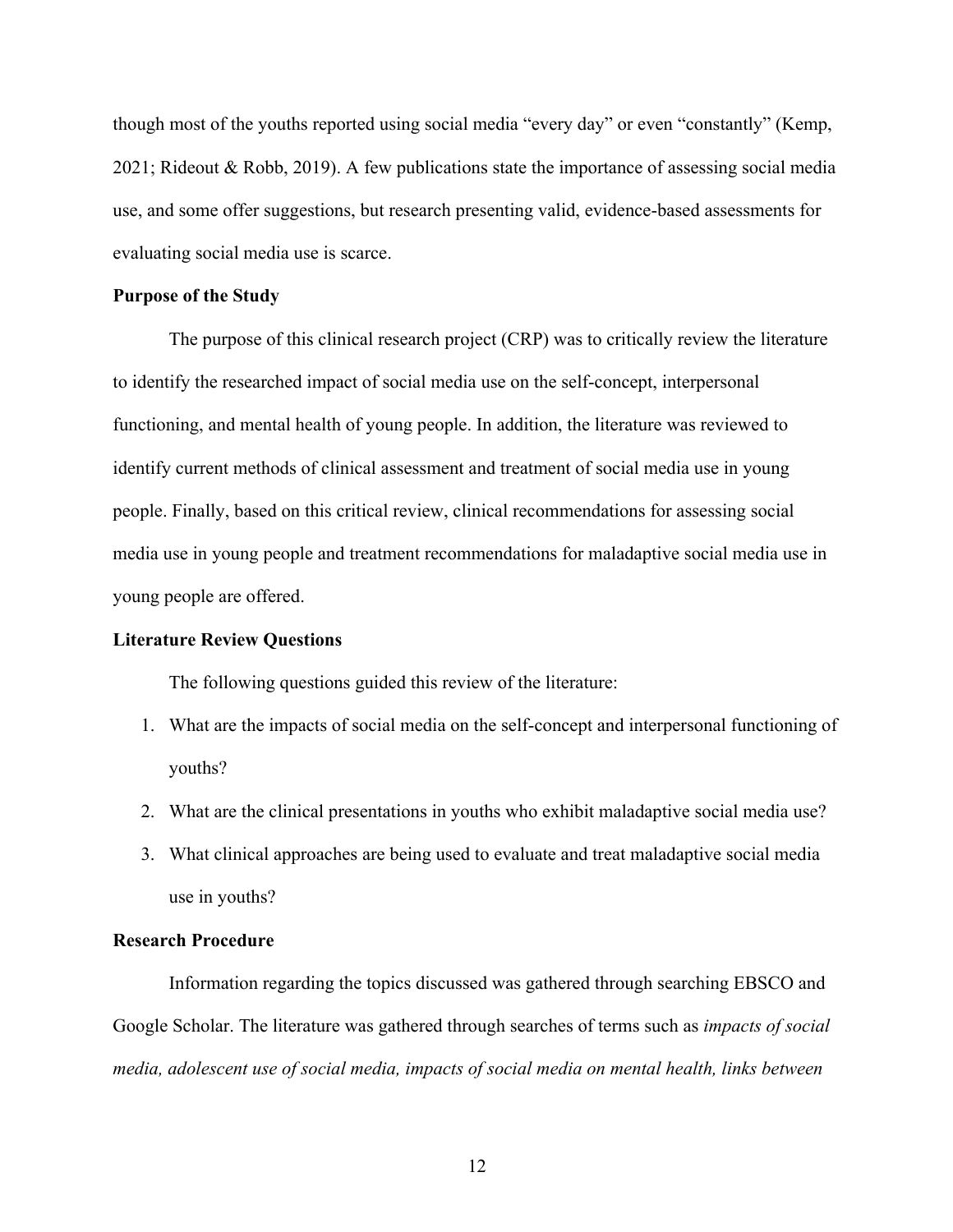*social media use and depression, links between social media use and anxiety, impacts of social media on self-concept, impacts of social media on interpersonal functioning, positive impacts of social media on mental health, positive impacts of social media on self-concept, positive impacts of social media use on interpersonal functioning, assessments for social media use, screeners for social media use, how to assess the use of social media, treatment of problematic social media use,* and *treatment of social media addiction.* Additionally, relevant studies were reviewed for potential references. Studies conducted outside the intended population age, 8 to 18 years, were excluded unless the results were generalizable to youths when considering development. Studies that did not differentiate between online gaming and social media use in their purpose, methods, or findings were excluded due to difficulty generalizing the information purely to social media use.

#### **Limitations/Delimitations**

This literature review was intended to be comprehensive regarding the impacts of social media use on youths' self-concept, interpersonal functioning, mental health, and well-being. Attempts to include a multitude of resources were made. However, it is not an exhaustive review. Access and availability to research may have been restricted, and this author acknowledges the restrictions as a limitation of this literature review.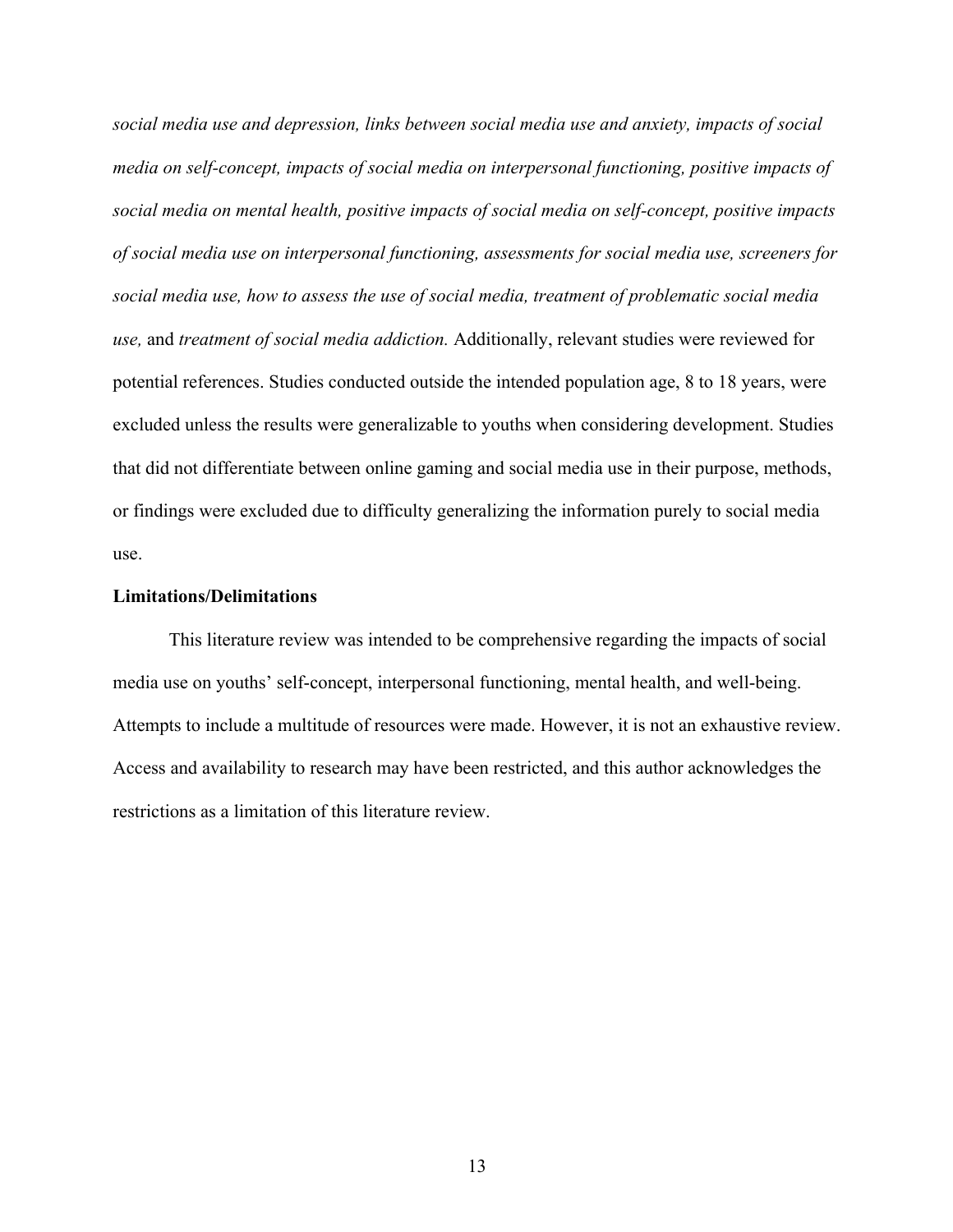# **CHAPTER II: THEORETICAL FOUNDATIONS OF ADOLESCENT DEVELOPMENT**

To understand the potential impacts that social media can have on adolescents, it is important to have an understanding of adolescent development. While using social media likely has some type of impact on everyone, the impacts may interact differently depending on the level of development of the consumer. Several different theoretical frameworks are helpful in explaining human development when attempting to understand the impact of social media use on youths. This chapter highlights development of adolescents while incorporating psychosocial theory and social learning theory.

#### **Psychosocial Theory**

Psychosocial theory, developed by Erik Erikson (1950), emphasizes the development of individuals across the lifespan. He and his wife, Joan, first formulated eight states of human development (Erikson, 1988), each with identified developmental tasks and central issues. This theory places importance on each individual's contribution to their own development through their beliefs and behaviors in addition to biological and societal influences (Newman & Newman, 2012). Additionally, this theory considers how culture impacts individual development and growth. Psychosocial theory operates from five assumptions: (a) there is growth occurring at every period of life, from conception through elderhood; (b) as time passes, individual lives demonstrate both continuity and change; (c) cognitive, physical, social, and emotional competences all have an impact on one's behavior; (d) every person's actions must be evaluated in light of their surroundings and personal relationships; and (e) people actively participate in their growth (Newman & Newman, 2012, p. 5).

Each stage of development has different social expectations, cultural goals, aspirations, and demands that may vary from culture to culture and impact how individuals move through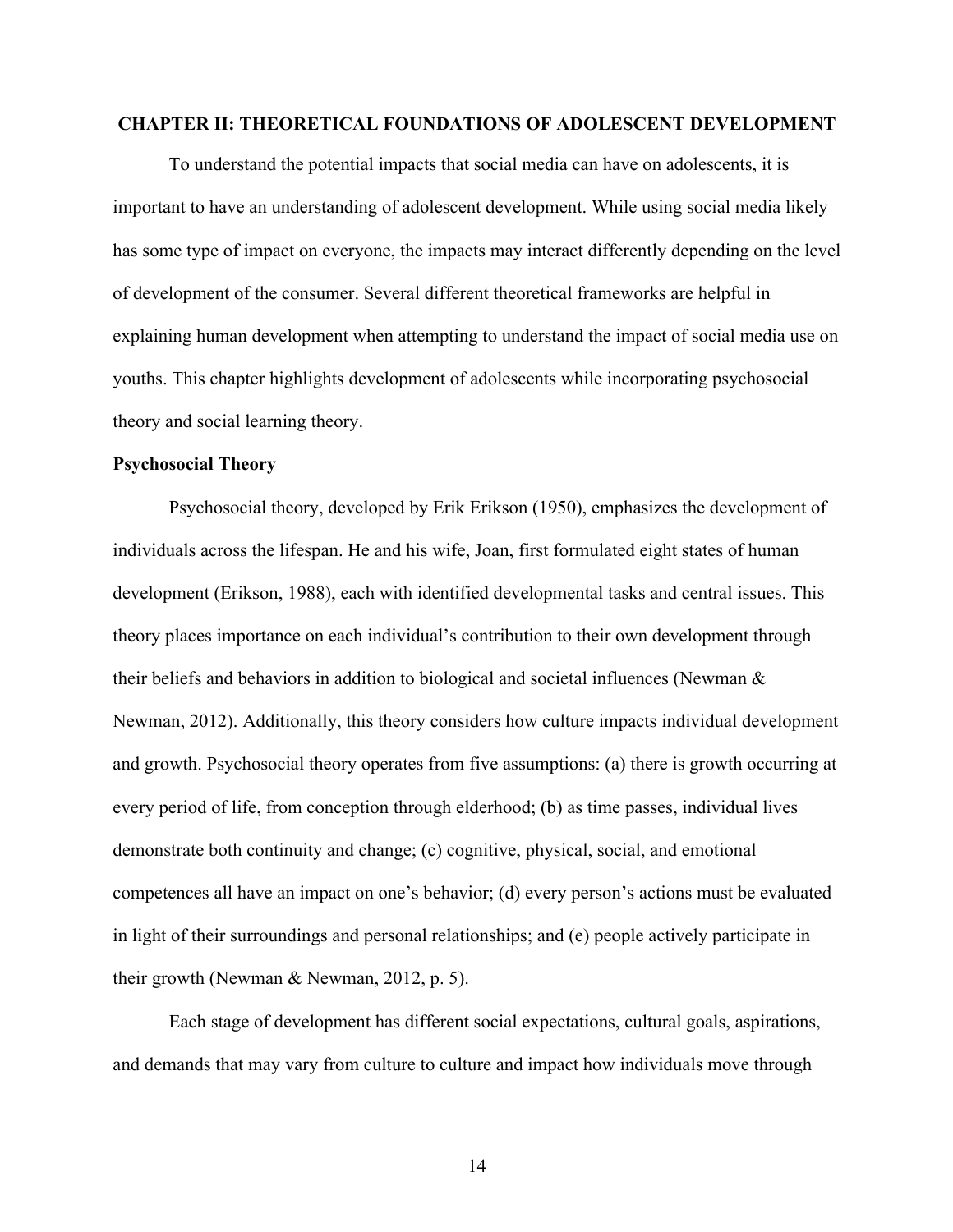stages (Erikson, 1988). Psychosocial theory utilizes six basic concepts to explain development through life: (a) stages of development, (b) developmental tasks, (c) psychosocial crises, (d) a central process for resolving crises, (e) significant relationships, and (f) coping behaviors. Psychosocial theory considers a stage of development to be a period influenced by biological, psychological, and societal systems in which individuals experience changes in self-concept with acquired skills and capacities (Erikson, 1988). Each stage provides necessary resources for mastering new challenges in preceding stages. However, there may be a period of instability while the person reorganizes and attains a more complex level of functioning (Dawson-Tunik et al., 2005). Influenced by Freud's psychosexual development theory (1962), Erikson proposed eight stages of psychosocial development (1963). These initial stages proposed by Erikson followed the epigenetic principle, which is a more biological approach: (a) oral-sensory, (b) muscular-anal, (c) locomotor-genital, (d) latency, (e) puberty and adolescence, (f), young adulthood, (g) adulthood, and (h) maturity. The stages are not rigid, and one may move back and forth between stages, strengthening previously learned skills. Newman and Newman (2012) further identified 11 stages of psychosocial development based on Erikson's psychosocial theory and formulated new stages. Each stage has an approximate age range: (1) conception to birth, *prenatal*; (2) birth to 2 years, *infancy*; (3) 2 and 3 years, *toddlerhood*; (4) 4 to 6 years, early school age, (5) 6 to 12 years, *middle childhood*; (6) 12 to 18 years, *early adolescence*; (7) 18 to 24 years, *later adolescence*; (80 24 to 34 years, *early adulthood*; (9) 34 to 60 years, *middle adulthood*; (10) 60 to 75 years, *later adulthood*; and (11) 75 until death, *elderhood* (Newman & Newman, 2012). The two stages of focus in this review were middle childhood, specifically the later years, and early adolescence.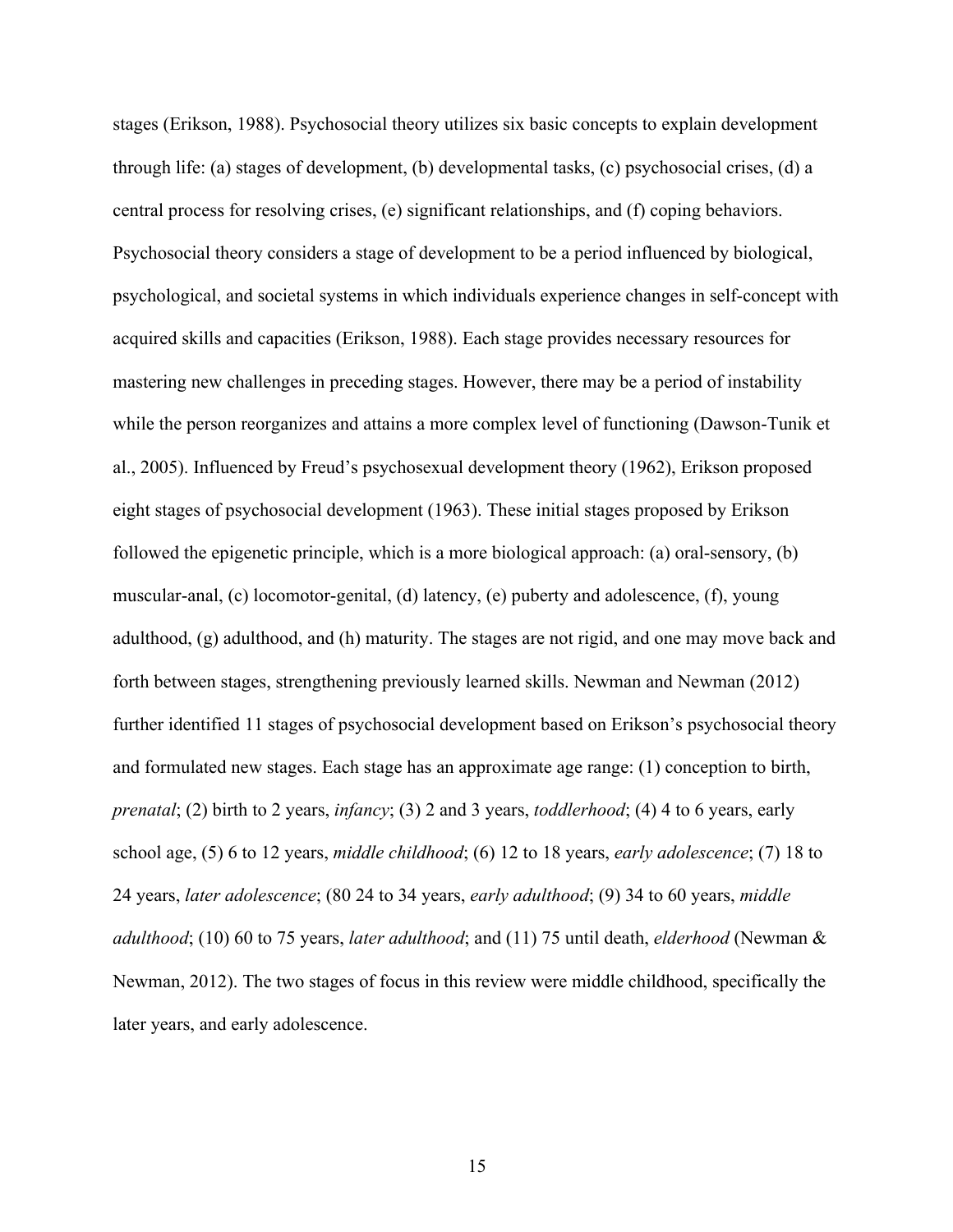Each stage of development includes developmental tasks, which were introduced by Robert J. Havighurst in 1972, that individuals are expected to achieve by society (Havighurst, 1972). These tasks involve physical, cognitive, social, and emotional development and allow for mastery over one's environment (Newman & Newman, 2012). Erikson believed that a psychosocial crisis could occur when an individual's competencies at the beginning of a stage and society's expectations for that developmental period did not align. An individual can experience stress due to expectations, which the term *crisis* refers to. Before the end of each stage, an individual attempts to find a resolution to the crisis faced, which can come from both positive and negative experiences. Ideally, a person would cope with the stress positively and receive positive feedback from society. This is referred to as the central process and is how a person modifies themselves to meet cultural expectations (Newman & Newman, 2012). When a person has a positive resolution of the psychosocial crises, prime adaptive ego qualities are developed (Erikson, 1978). Erikson defined these qualities as mental states that influence how one interprets life events and serve as resources for the next developmental stage. The ego qualities include hope, will, purpose, competence, fidelity to others, fidelity to values, love, care, wisdom, and confidence. A positive resolution of the psychosocial crisis provides ego strengths and skills needed to face the challenges in the next stage of development. Alternatively, when a person fails to manage a psychosocial crisis effectively, a core pathology may emerge (Erikson, 1982). These pathologies may prevent the resolution of psychosocial crises in future developmental stages and can obstruct further exploration of interpersonal relations. The core pathologies identified include withdrawal, compulsion, inhibition, inertia, dissociation, repudiation, exclusivity, rejectivity, disdain, and diffidence (Erikson, 1982).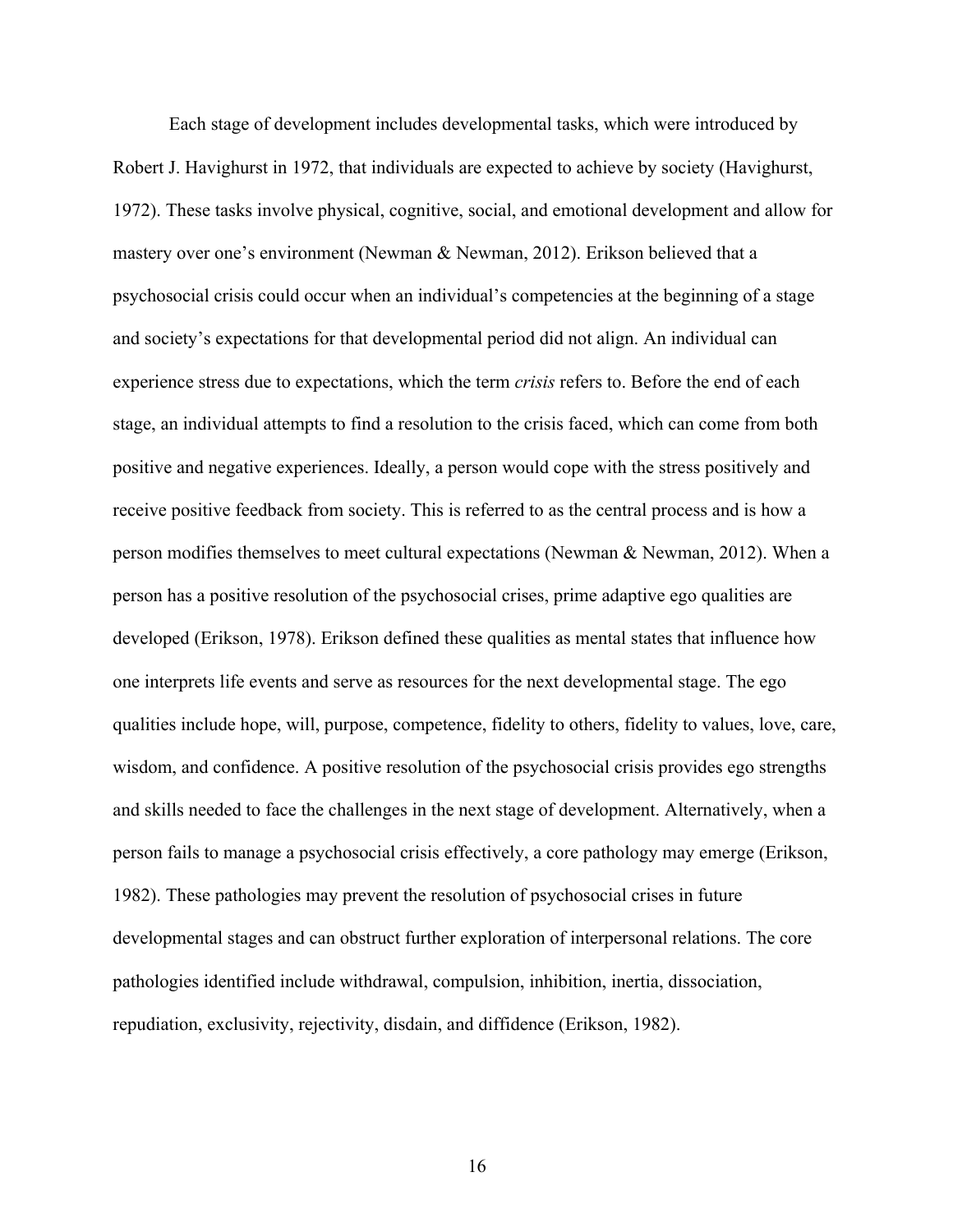#### *Middle Childhood*

As an individual moves from early childhood to middle childhood, ages 6 through 11 years, the focus shifts from play to more productive behaviors such as planning, competition, and achievements (Newman & Newman, 2012). During this development period, children observe and mimic behaviors that they see are valued in their culture. This is often when children begin to see what their skills and strengths are and the areas where they feel competence and confidence. New abilities may help them begin to have ideas about what they want to be when they grow up (Newman & Newman, 2012).

**Developmental Tasks.** Achievements within middle childhood typically involve friendship, concrete operations, skill learning, and self-evaluation (Newman & Newman, 2012). Children in this stage begin to expand their network of social connections or friendships. They begin building relationships with classmates, teammates, or peers in any social setting. Children tend to be more intellectually and socially stimulated when they are able to immerse themselves in social environments. Newman and Newman (2012) discussed three lessons children receive from daily interactions with peers. The first lesson is in perspective-taking and cognitive flexibility. Well-adjusted individuals have strong social cognitive abilities, such as social perspective-taking, interpersonal conflict resolution, information processing, and communication skills, all of which begin development in childhood. When these skills first come into development, children are able to use them to initiate peer interactions, which subsequently allows these skills to develop further. Newman and Newman (2012) explained that their ability to see others' perspectives expands when they begin to interact with peers who have different life experiences and interact with the world differently. Children are more willing than some adults are to confront things that do not align with what they know, which allows them to grow and be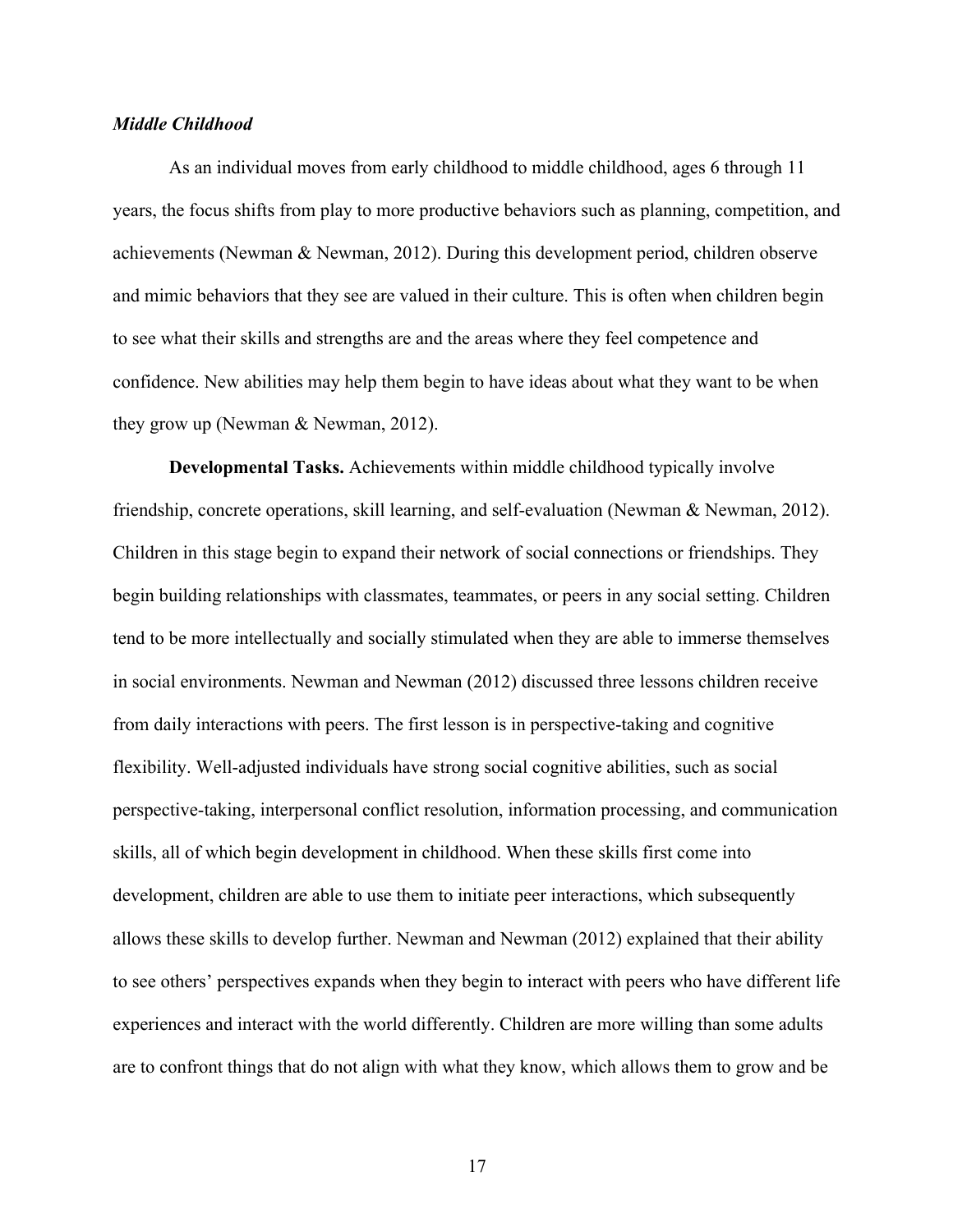more flexible. The second lesson in daily interactions with peers is in learning about social norms. Within peer groups, social norms for acceptance and rejection are established. In the later years of middle childhood, children become more and more aware of these norms and begin to pressure one another to conform. Their peers' thoughts and opinions become more valued than those of trusted adults such as teachers or parents. This is also when children begin to develop parts of their personality and decide how they want to portray themselves to others. They may become the class clown or the athletic person as a way to gain approval from their peer group. During this time, they not only learn the "right way" to look and act, but they learned what emotions are acceptable to externalize versus internalize (Newman & Newman, 2012). Emotions that would contradict their cool and confident image to peers, such as vulnerability, sadness, and anger, are often inhibited (von Salisch, 2001). The third lesson of daily social interactions with peers is emotional closeness (Newman & Newman, 2012). Asher and Paquette (2003) identified close friendships as those with high levels of shared activities, companionship, help or guidance, and ease of conflict resolution. These friendships are important to development because they are the building blocks for adult relationships (Sullivan, 1949). They learn to resolve conflict between each other rather than forced conflict resolution that may occur in more authoritative relationships with parents (Newman & Newman, 2012).

Another developmental task of middle childhood is concrete operational thought, applying logic and reasoning to one's judgments (Piaget, 1972). Piaget found that the three conceptual skills used the most during the concrete operational stage are (a) conservation, (b) classification, and (c) computational skills. These skills help children develop a better understanding of the world's logic, order, and predictability. They apply these skills to their personal experiences, to solve interpersonal problems, and to accommodate their own interests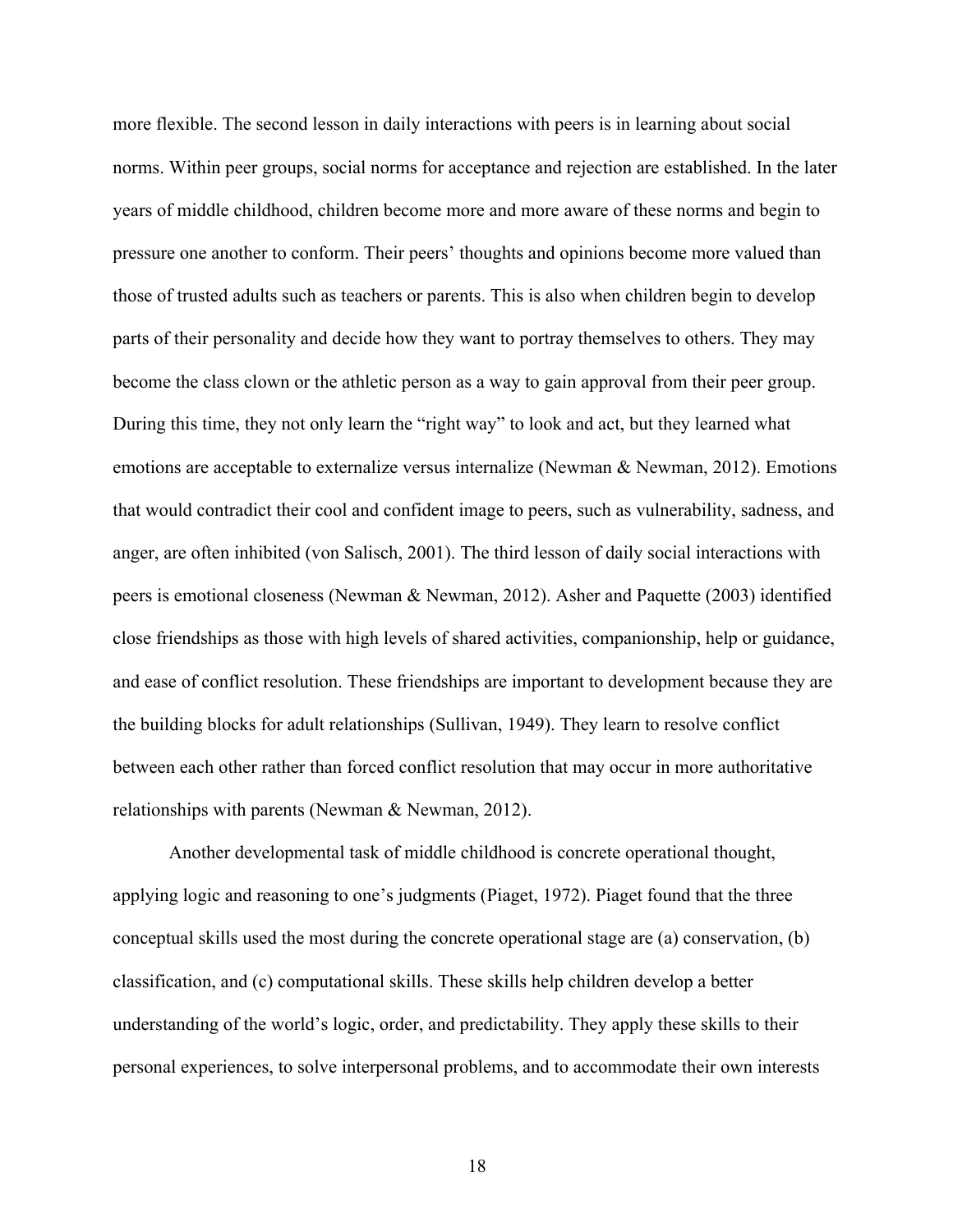and needs. Eventually, they are able to see problems from their own perspective as well as that of others, and they are then able to formulate a plan to reach a goal.

The third developmental task of middle childhood is skill learning. Intellectual competence is built on the foundation of skills. They bring together information (what they know) and experience (how they know it) to recognize and solve important, concrete problems (Kuhn et al., 1995). Skills are goal-oriented and intended to be specific functions in specific environments. Once learned, proficiency increases and skills can be built upon to be able to perform more complex functions (Newman & Newman, 2012). In the United States, skills in reading, mathematics, and abstract reasoning are valued, whereas other cultures may place more value on skills in agriculture or social intelligence.

Children incorporate their internalized goals and external standards to create achievements they wish to make. This process is part of their self-evaluation, another developmental task of middle childhood (Newman & Newman, 2012). While performing tasks, they receive feedback from various sources, which they then incorporate into their selfevaluation. As children move into middle childhood and awareness of adults and the larger society increases, their self-evaluation process is further influenced by the social comparisons, criticism, and approval of adults (Newman & Newman, 2012). Children begin paying attention to their own abilities and those of others, such as athleticism, intelligence, or artistic abilities, and begin forming profiles of others and themselves. (Butler & Ruzany, 1993). Comparison of these skills contributes to their self-evaluation, and this process is impacted by their resolution of psychosocial crises in earlier stages. They may approach self-evaluation either with confidence or doubt (Newman & Newman, 2012). Susan Harter (1985, 1993) found that by the age of eight, children have differentiated specific areas of competence and have placed their own value on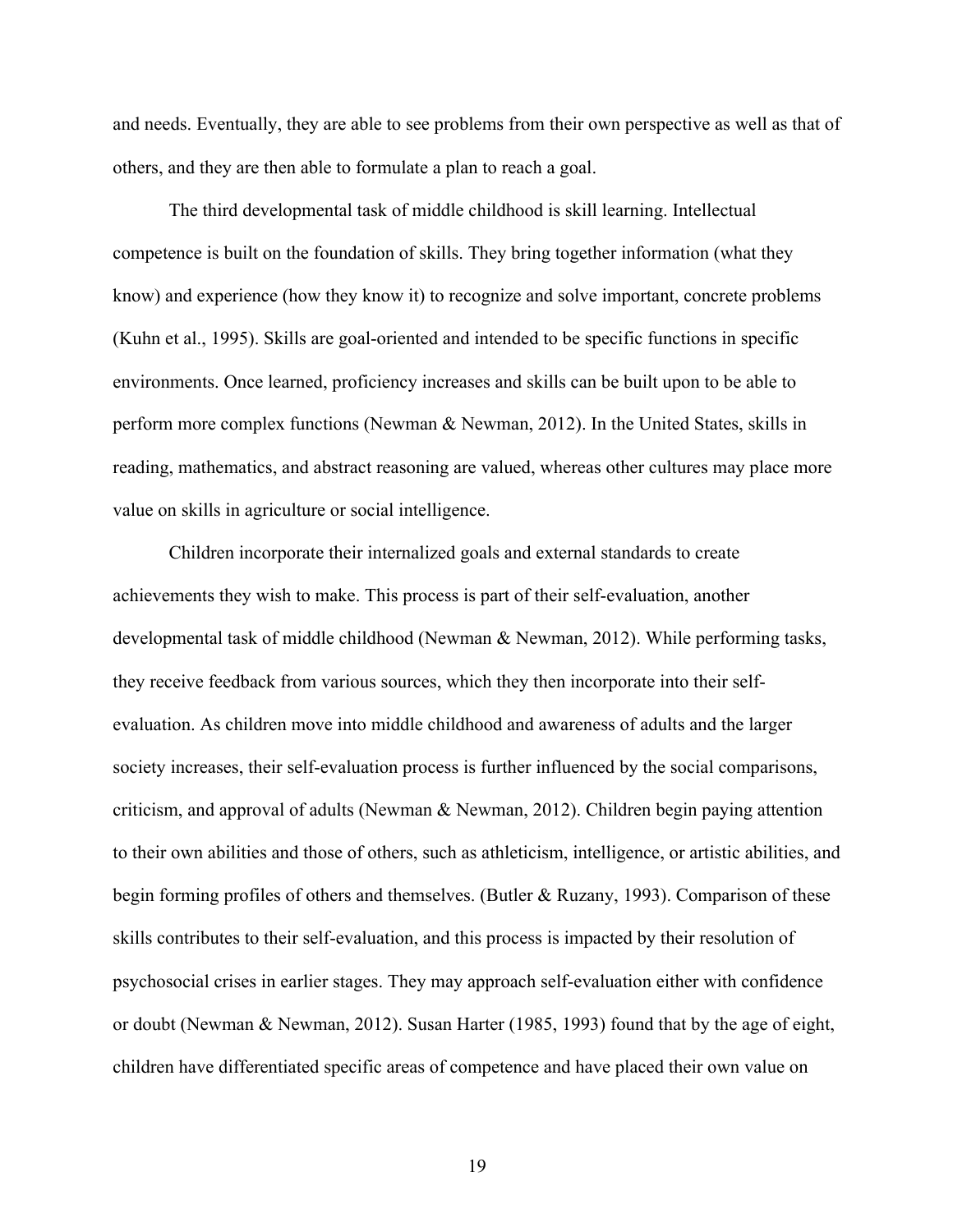what areas of competence are more important. The abilities in the areas of competence children deem more important have more of an impact on their self-evaluation than those they deem unimportant. Included in self-evaluation are self-efficacy and social expectations. Self-efficacy is a person's belief in their ability to perform the required behaviors in a given situation. Albert Bandura (1982) theorized that prior experiences, watching others, being taught by others, and feeling either nervous or confident influence self-judgments and self-efficacy. Feedback and expectations from people considered important become part of one's own self-concept and are factored into one's self-evaluation (Chen et al., 2006). Children rely on various external sources of assessment when trying to evaluate their own skills, including school grades, teacher feedback, and parent and peer assessments (Hergovich et al., 2002).

Team play is the final developmental task of middle childhood. Children become more cooperative as well as competitive in their play, and this is often the time when they join team sports. Interdependence, division of labor, and competitiveness are three significant characteristics of team membership that are important for growth during this stage (Newman & Newman, 2012).

According to Erikson's psychosocial theory (1963), children's attitudes toward work are established as part of their resolution of the psychosocial crisis of middle childhood, industry versus inferiority. Industry is a desire to learn new skills and do meaningful work. Kowaz and Marcia (1991) described three dimensions within the concept of industry: (a) cognitive, (b) behavioral, and (c) affective. The acquisition of basic skills and knowledge valued by the community was identified as the *cognitive* component of industry. The *behavioral* component of industry includes concentration, perseverance, work habits, and goal-directedness as qualities that help one apply one's skills and expertise effectively. The positive emotional outlook toward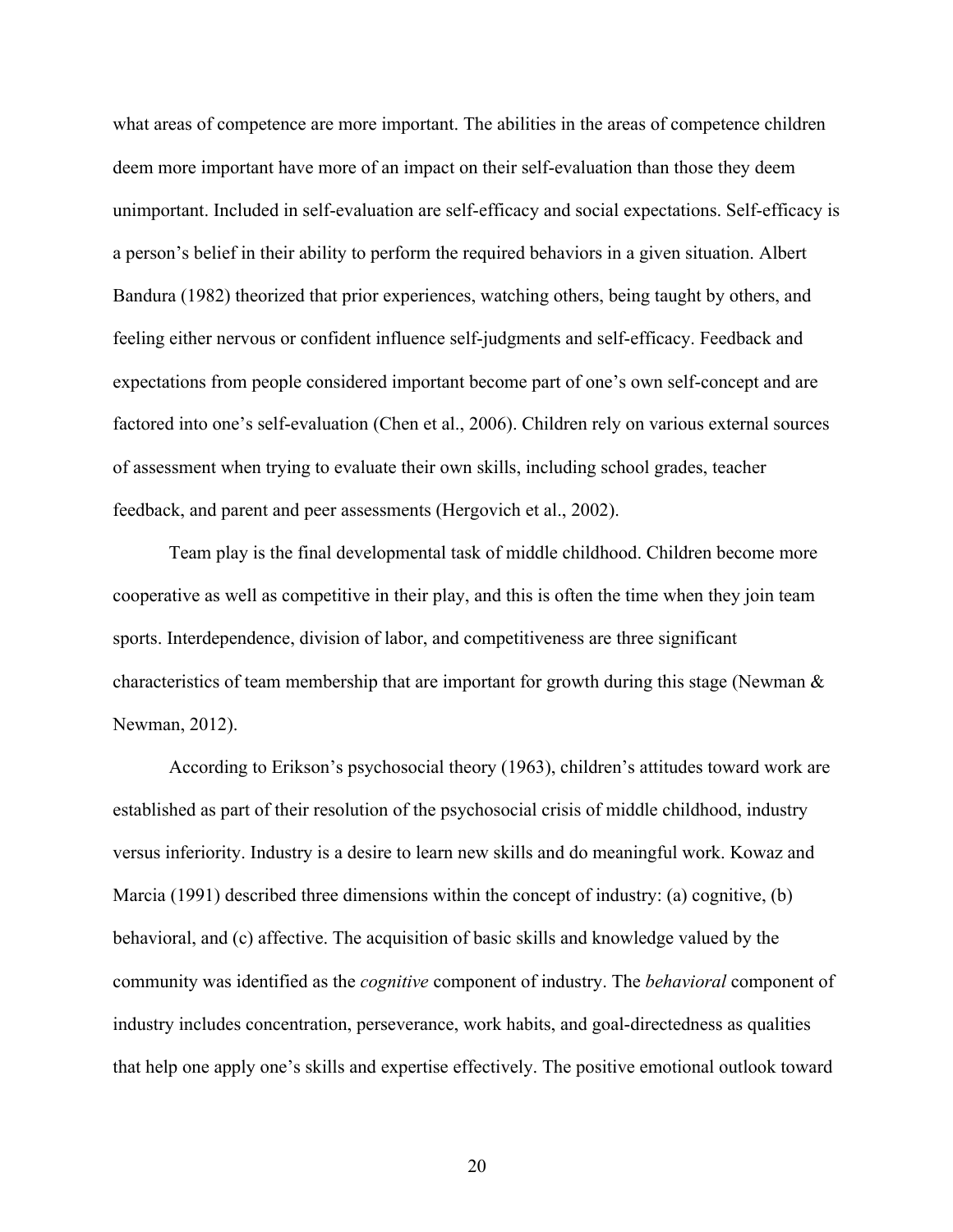acquiring and applying skills and knowledge was identified as the *affective* component of industry. When children in middle childhood attempt to master skills, they are at risk of feeling inferior if not mastered to their satisfaction or that of others. Feelings of inadequacy and inferiority come from the self and the social environment (Newman & Newman, 2012). Children who are unable to master certain skills experience feelings of inadequacy. Individual differences in aptitude, physical growth, and previous experience may lead to feelings of inadequacy in some areas. Via the mechanism of social comparison, the social environment often creates feelings of inferiority. At both home and school, children may often be compared to others and become more aware of skills they are not meeting the expectations for. Children who are becoming increasingly sensitive to peer approval and rejection may refuse to try a new activity for fear of being outperformed or criticized by their peers (Newman & Newman, 2012). Additional feelings of inferiority come from the negative value that society places on any kind of failure. Whether a child is told they did not try hard enough or that they lack the ability, they receive a message that they do not have the ability to succeed (Newman & Newman, 2012). When children overcome their psychosocial crisis by feeling inferior, they do not see themselves as having the ability to contribute to the wider community's well-being, which can have serious consequences.

A major way in which children are able to gain skills and knowledge is through education, which is the central process of middle childhood and can vary from culture to culture (Erikson, 1982). Education is the primary means by which children feel the sense of mastery and achievement associated with industry, as well as the critical feedback or unfavorable reviews associated with inferiority (Newman & Newman, 2012). When the central process helps a child come to a positive resolution of their psychosocial crises, they develop their prime adaptive ego quality of competence in middle childhood (Erikson, 1982). Erikson defined competence as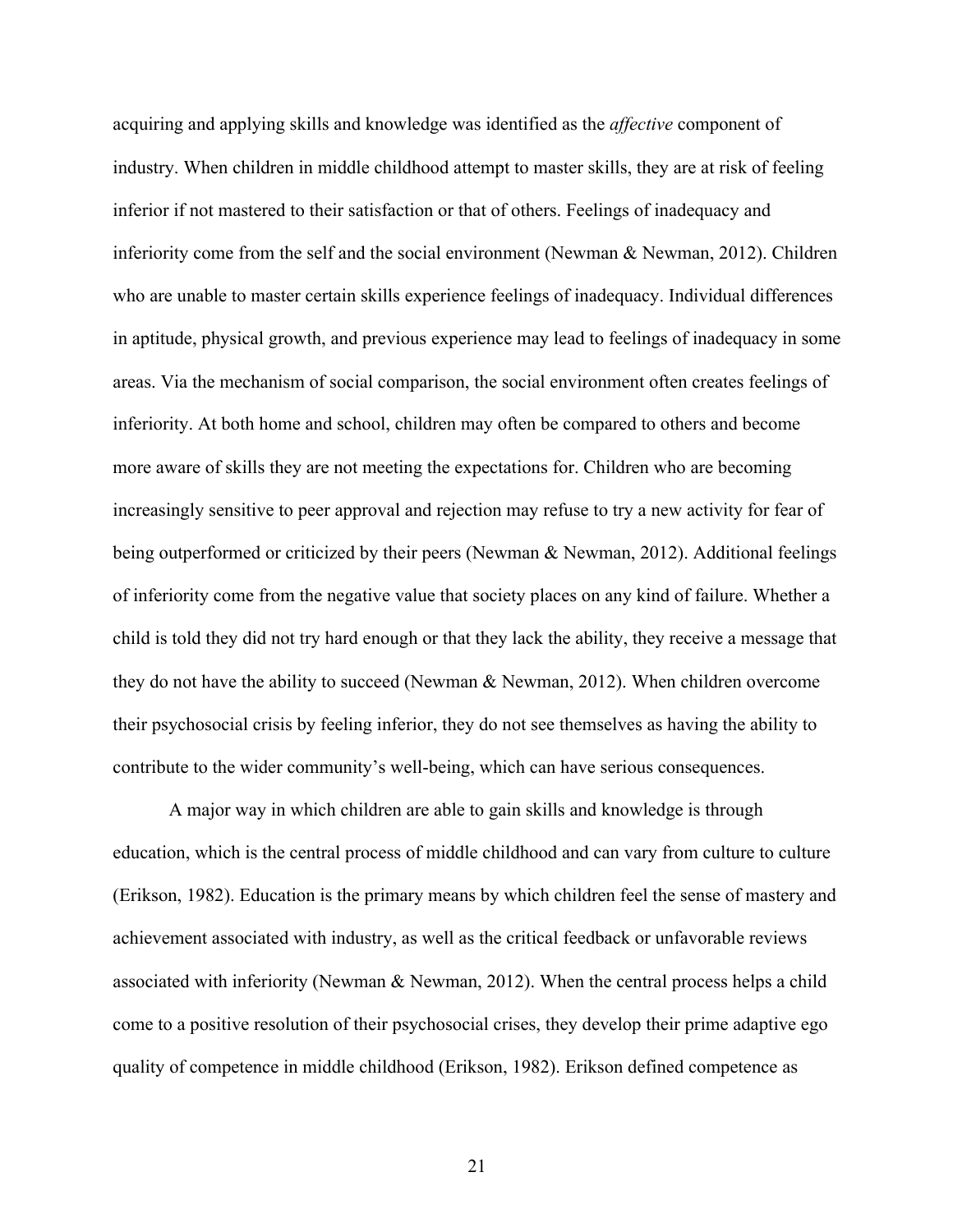one's ability to navigate and master a situation's demands. Children who have developed an intrinsic sense of competence enjoy learning and working. They are enthusiastic about learning new skills and confident in their ability to succeed. Alternatively, some children experience a strong sense of apathy or disinterest, which Erikson referred to as inertia. Inertia is the core pathology of middle childhood and develops as a negative resolution of the psychosocial crisis. Rather than acting on belief in oneself, it is being withdrawn, passive, and inhibited. Children who leave middle childhood with a sense of inertia tend to carry that with them and have difficulty initiating actions or making changes in their lives (Newman & Newman, 2012). They lack belief in themselves and may struggle more to find success.

#### *Early Adolescence*

Erikson's original psychosocial theory perceived adolescence as one stage spanning from age 11 to 21. Through research and reviews of literature, later psychosocial theorists (Newman  $\&$ Newman, 2012) observed two distinct periods of adolescence. The first stage is early adolescence, which includes individuals from about 12 years to 18 years of age or puberty through high school graduation. Many changes occur in individuals during this stage of life, including swift physical changes, maturation of cognitive and emotional functioning, increased sexual interest, and more delicate responses to peer interactions.

**Developmental Tasks.** Puberty is often known as the hallmark of early adolescence. As puberty begins, these individuals undergo many rapid physical changes such as height, muscle strength, body weight redistribution, the appearance of secondary sex characteristics, and maturation of the reproductive system. The appearance of secondary sex characteristics and maturation of body structure contribute to the amount of social acceptance by peers depending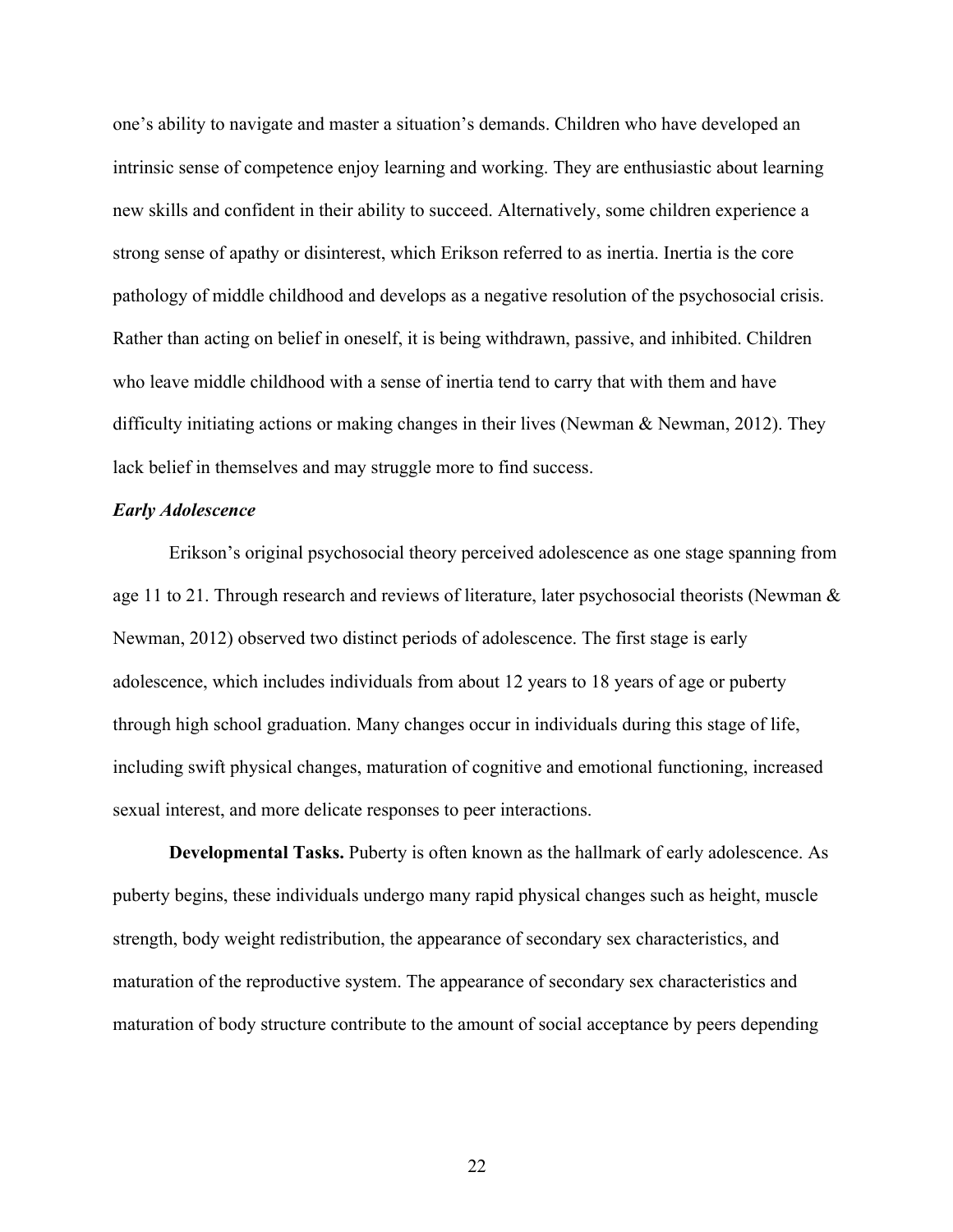on how much one's body matches the idealized body of society. Changes in their bodies can negatively or positively impact their self-esteem (Newman & Newman, 2012).

The gradual release of hormones from the adrenal glands contributes to the development of romantic and sexual relationships (Shirtcliff et al., 2009). This is also the period in which gender identity and sexual orientation are defined (Moore & Rosenthal, 2006). Dating is what initiates sexual activity in early adolescents as they learn how to flirt, to express interest, or to decline pursuers (Garguilo et al., 1987). Udry and Billy (1987) developed a model describing motivation, social controls, and attractiveness as the three basic dimensions of adolescents' initiation of sexual activity. Motivation includes the biological drive associated with sexual arousal, pleasure, and other interpersonal aspects. Social controls refer to the impacts of parental socialization and practices, educational aspirations, and the thoughts and sexual experiences of peers. Attractiveness contributes to the availability of partners. It is influenced by puberty and determines if one is judged as handsome or pretty (Udry & Billy, 1987).

In addition to physical and hormonal changes, early adolescents also gain new conceptual and reasoning skills. They also see increased emotionality and changes in memory as their brains begin to increase connections throughout the brain that regulate emotions, impulse control, and judgment (Brownlee, 1999; Spear, 2000). As formal operations develop, early adolescents begin to see themselves differently through introspection, increased integration of external sources, and more goal-oriented planning and control of behaviors. They are now able to incorporate multiple dimensions into their perspective rather than just one domain or issue at a time (Keating, 2004). There are approximately six new conceptual skills that emerge as an early adolescent develops formal operations: (a) the ability to simultaneously mentally manipulate more than two categories of variables, (b) the ability to think about changes that can happen over time, (c) the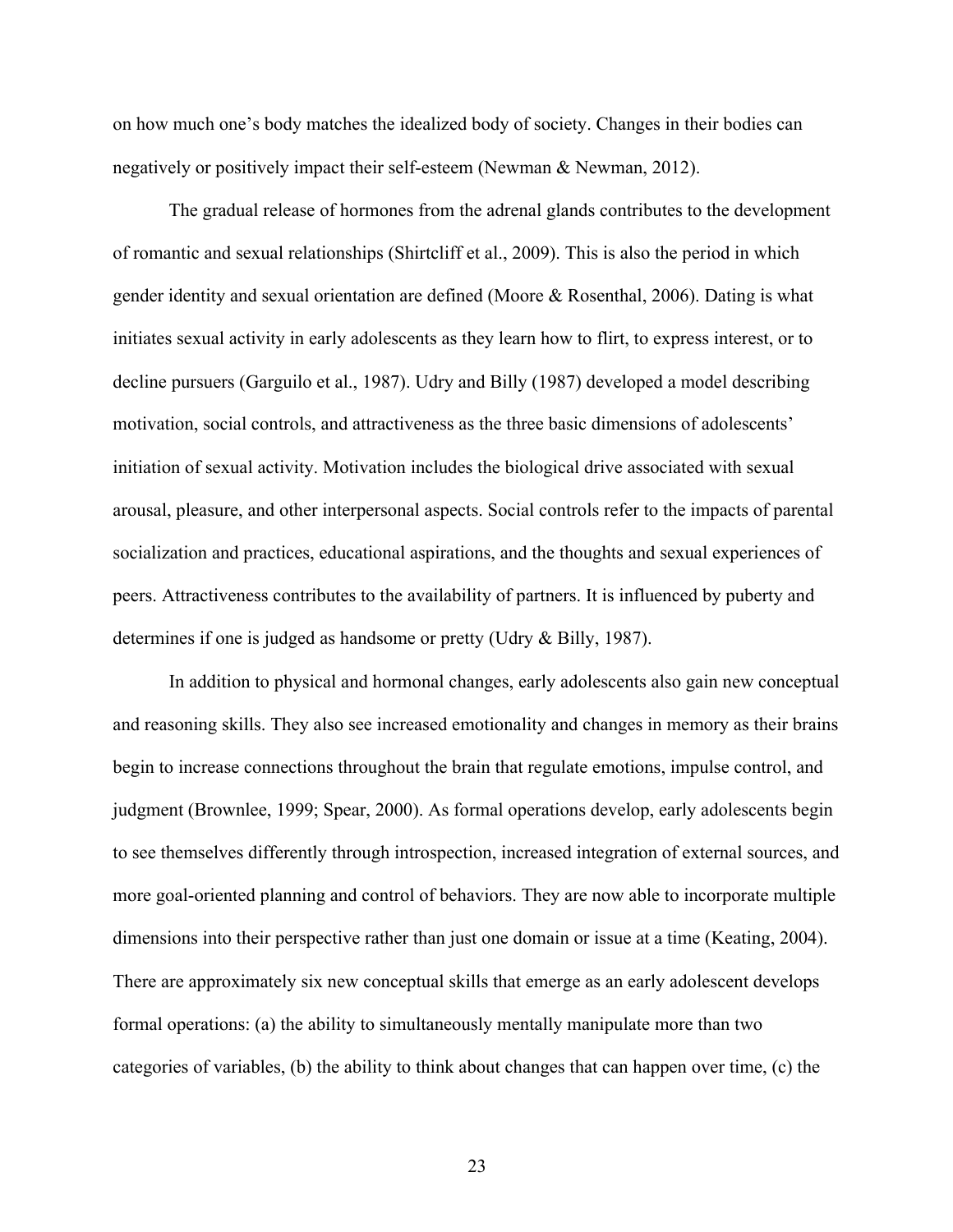ability to foresee a logical sequence of events, (d) the ability to predict consequences of actions, (e) the ability to detect consistency or inconsistency within a context, and (f) the ability to think about one's self, others, and the world in relativistic terms (Acredolo et al., 1984; Demetriou & Efklides, 1985; Gray, 1990; Neimark, 1982). As an early adolescent transitions from preoperational thought to formal operational thought, they also become less egocentric and decenter, meaning they gain an understanding that not all others share the same ideals (Inhelder & Piaget, 1958; Newman & Newman, 2012). Egocentrism in early adolescence can impact both social interactions and problem-solving as they can become preoccupied with their own thoughts and believe that others are also preoccupied with their thoughts. Their minds become saturated with thoughts about the possible, probable, distant future (Newman & Newman, 2012). They may conclude that they are unique individuals with unique thoughts and experiences that no one else could understand, also known as a personal fable (Elkind, 1967). This personal fable thinking could lead them to feel isolated. Additionally, early adolescents may also assume that others are also focused on their personal thoughts and experiences (Elkind, 1967). Rather than other people also being consumed by their own thoughts and beliefs, early adolescents may envision that they are the center of others' attention. Elkind referred to this concept as an imaginary audience, which can cause an uncomfortable self-consciousness in the early adolescent. A beneficial result of the imaginary audience is that it can sometimes help individuals develop cognitive perspective-taking.

Early adolescence can be an intense period of emotional development and often includes emotional variability, moodiness, and emotional outbursts. These things occur as they experience and learn about more complex emotional experiences and gain a wider range of emotions (Kang & Shaver, 2004).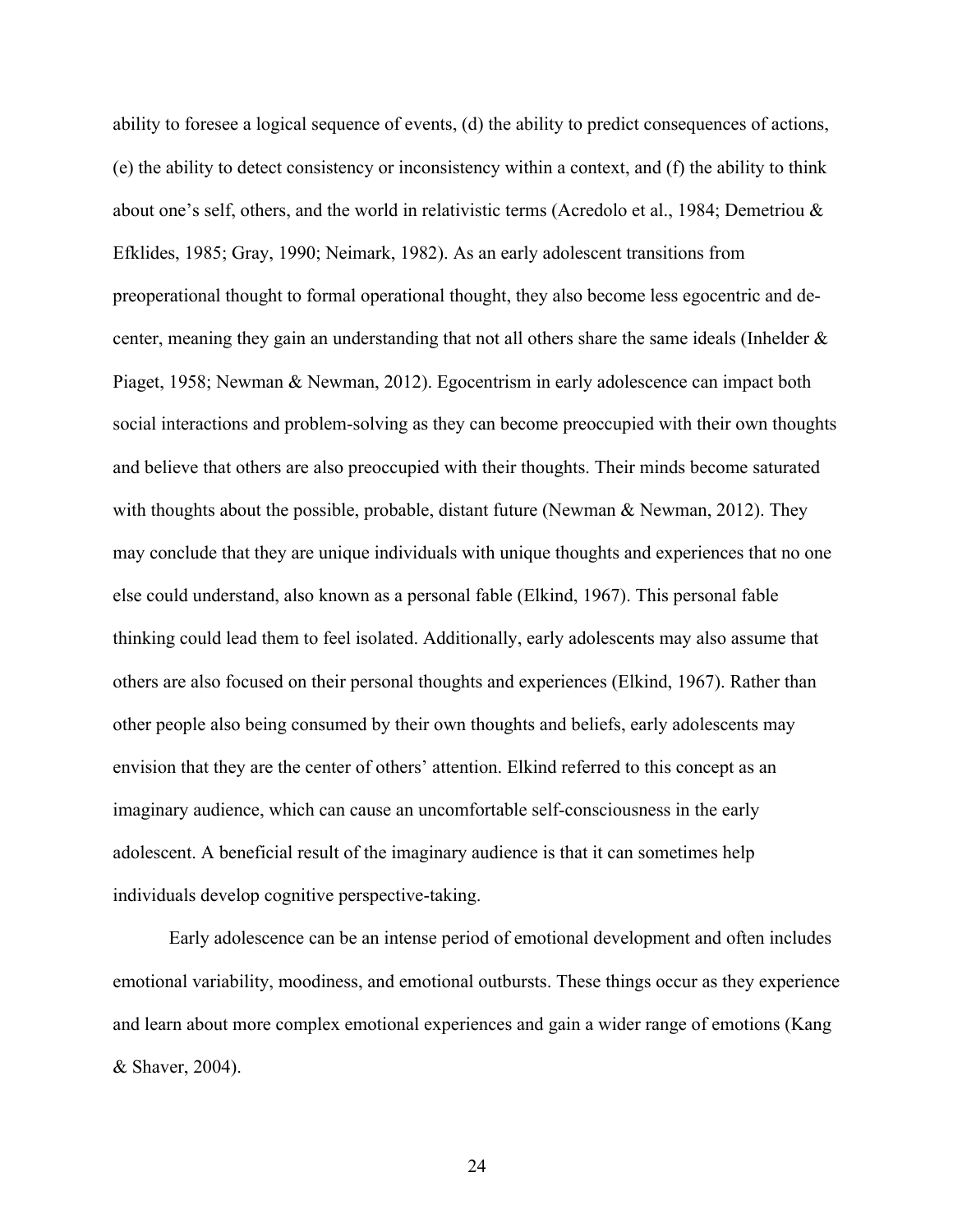#### **Social Learning Theory**

Another theory that may be considered a lens for understanding adolescent development is Albert Bandura's social learning theory (1971, 1977). This theory is based on the concept that much of learning results from observation and imitation. This process involves a model, the person being observed, and the act of modeling when another individual imitates the model (Bandura & Walters, 1963). Through their studies, Bandura and Walters found that children observe the behaviors of models and follow through to see what happens to the model. Children are more likely to imitate models when the model's behavior is rewarded and less likely to imitate the behavior when it is punished. In addition, when bad behaviors are not punished, they are more likely to be imitated. This learning process is known as vicarious reinforcement. Powerful and prestigious models are among those that children are most likely to imitate (Bandura, 1971, 1977).

Through observational learning, a child may gain motivation to perform behaviors or find resistance to behaviors with unfavorable consequences. This process can promote self-regulation for engaging in and resisting behaviors (Grusec, 1992). The application of this concept to an adolescent in the 2020s could be seen in their behaviors on social media. Adolescents observe literal models and other influencers on social media and learn what content the post receives the most "likes," "hearts," or comments. If their goal is also to get likes, comments, or followers, they may post similar content to achieve the same results as the influencers with a large following. If a following is not their goal, they may enjoy the likes or comments they receive, which reinforces them and results in them continuing to post similar content to achieve their desired results. Newman and Newman (2012) discussed the importance of models recognizing potential impacts or influence they have on those they know are observing them, whether it be a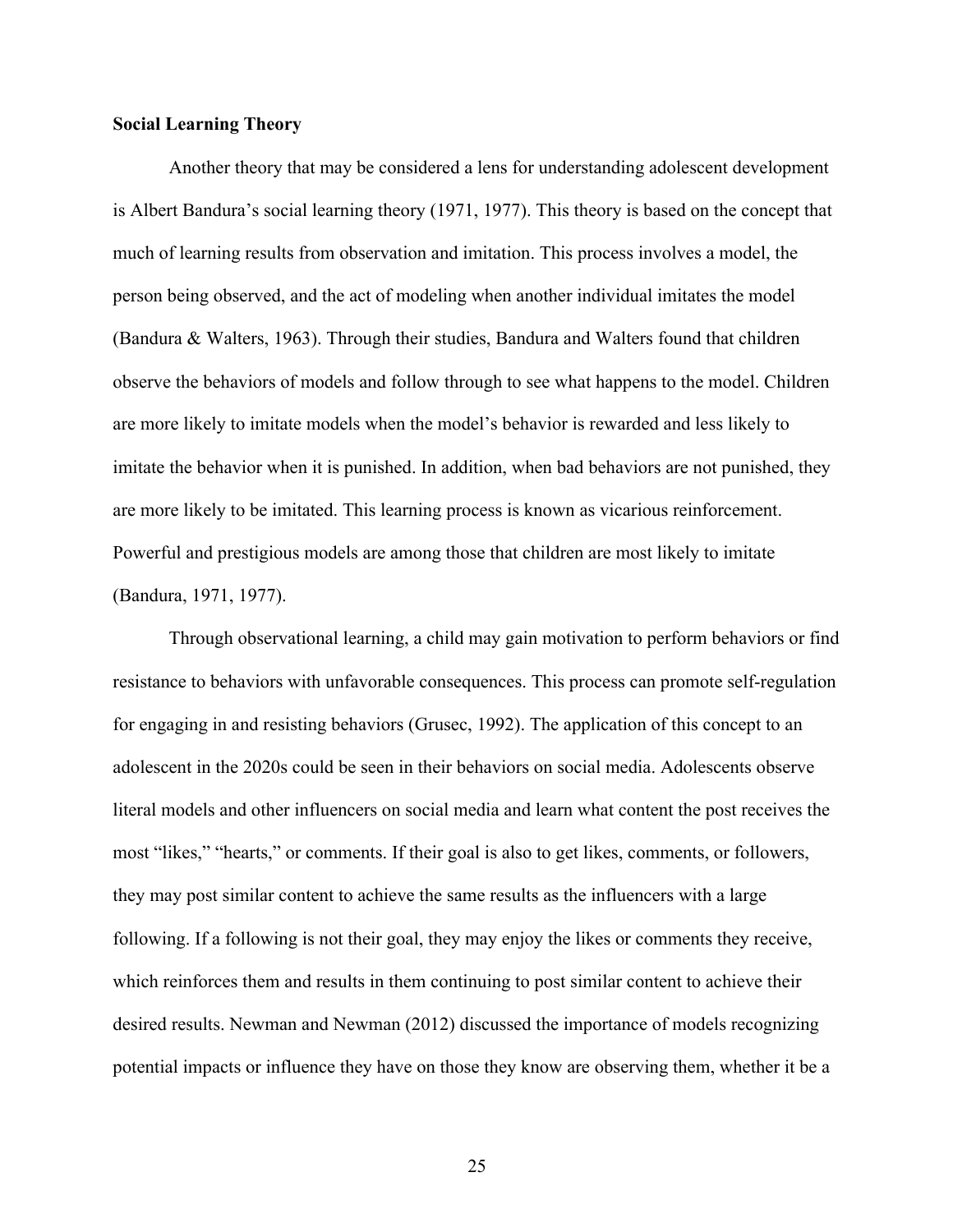parent, teacher, or social media influencer. Bandura discussed how youths not only have to manage major biological, education, and social role transitions, but they also adapt to cultural changes and new forms of social interactions due to developing technology and media. He stated that contemporary teenagers fill the unoccupied moments of their everyday lives with texting messaging or chatting online. Their ability to control their self-presentation, shape their identity, and communicate privately has added a layer of independence from parental supervision.

In addition to social learning theory, Bandura and National Institute of Mental Health (1986) is also credited with expanding the theory related to learning, social cognitive theory. This theory adds to the idea that people learn from observation with the concept that there are additional cognitive or internal factors that facilitate the learning process, such as self-efficacy. Bandura and National Institute of Mental Health (1986) described self-efficacy as an individual's belief in their capability to plan and execute the action required to achieve desired results. He emphasized "self-efficacy beliefs determine how people feel, think, motivate themselves and behave" (Bandura & National Institute of Mental Health, 1986, p. 71). Social cognitive theory suggests that self-efficacy develops through four major psychological processes to produce actual behaviors: cognitive, motivational, affective, and selection processes. Cognitive processes include self-appraisal capabilities, skills, and resources; goal selection, development of success and failure scenarios; problem-solving options; and attention and focus on task completion. Motivational processes include self-regulation of motivation, attribution, the value of expected outcomes, and clarity and value of goals. Affective processes refer to a person's self-perception of how they are able to cope with distress and emotions. Selection processes include decisions on where to live, career, family, and use of time. These processes are always changing and contributing to an individual's self-efficacy.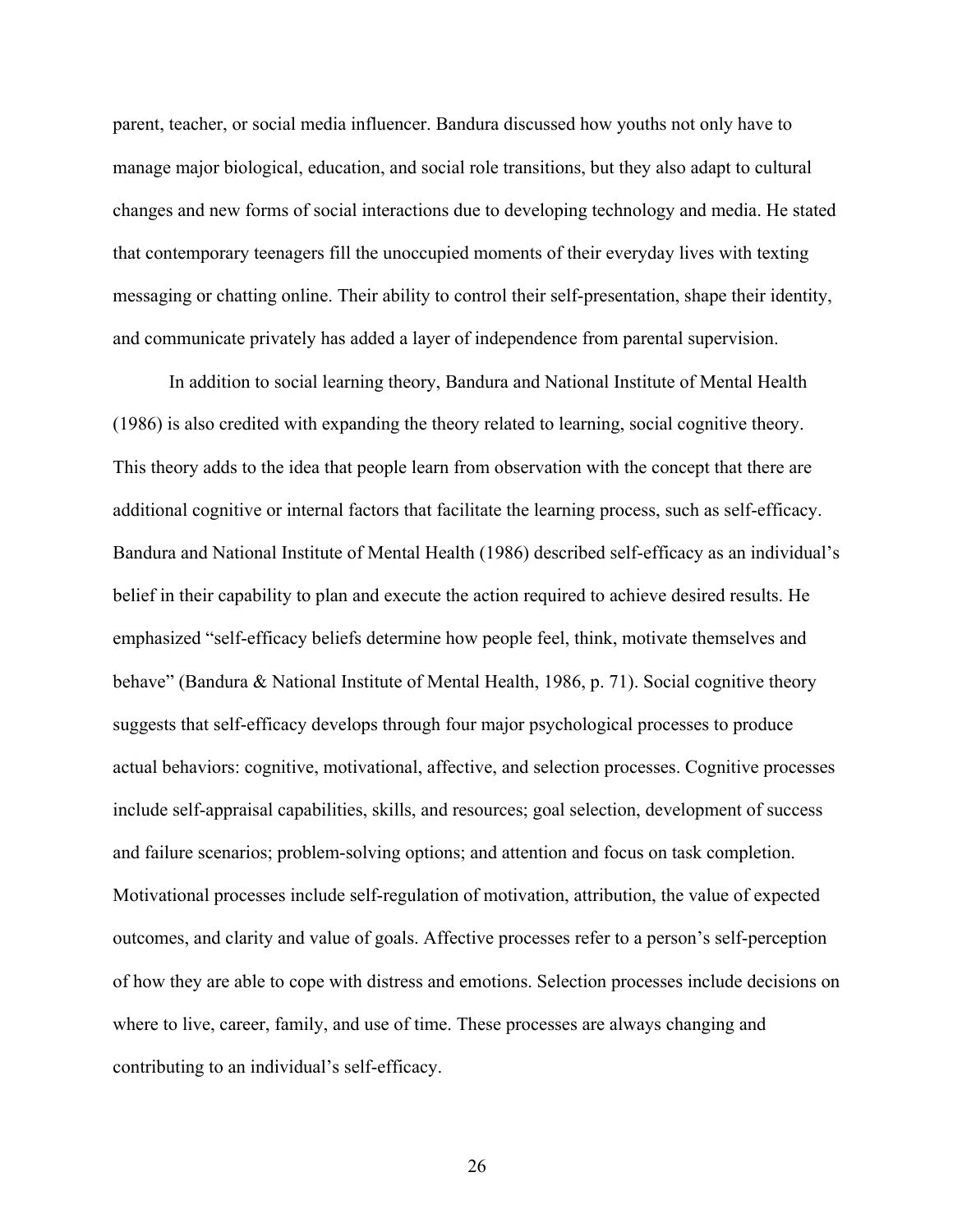Furthermore, these processes are constantly impacted by at least five primary sources. *Mastery* of a skill or task will raise self-efficacy. *Vicarious experiences* such as seeing a similar peer complete a task successfully contribute to a strong sense of self-efficacy. *Social persuasion* includes convincing verbal persuasion given by people important to the individual. *Physiological and affective states* refer to the actual and perceived physiological and emotional conditions that function through affective processes. These states also include physical and mental readiness for action, vulnerability to fatigue, and ability to decide to continue or give up. *Imaginal experiences*, such as imagining successful or unsuccessful outcomes, can be a coping strategy and can boost self-efficacy (Bandura, 1977). Usher and Pajares (2008) added that the beliefs that people develop about themselves and others contribute to an individual's perspective of the world and create self-efficacy beliefs. Klassen and Usher (2010) suggested the importance of collective self-efficacy as youths are constantly interacting with peers and teachers, indicating the impacts the efficacy of a whole class or subgroups in a class has on individual self-efficacy.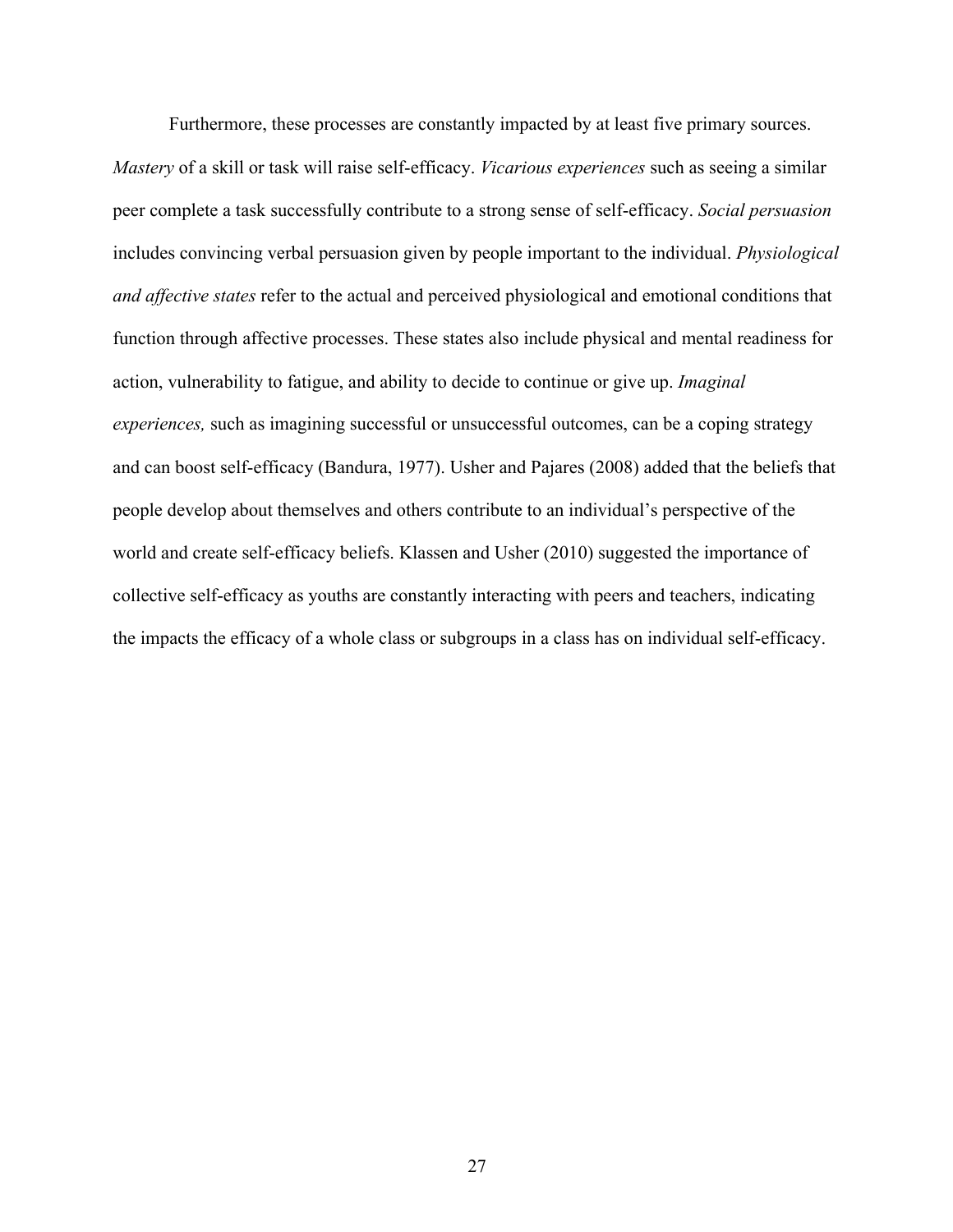# **CHAPTER III: WHAT ARE THE IMPACTS OF SOCIAL MEDIA ON THE SELF-CONCEPT AND INTERPERSONAL FUNCTIONING OF YOUTHS?**

Adolescence is an important stage of development that contributes to forming an individual's self-concept; yet, it is a time filled with contradictions and confusion about oneself (Harter, 2012). During adolescence, changes associated with puberty, such as increased hormones and brain maturation, impact social-cognitive development. Social-emotional experiences are intensified as adolescents become more sensitive to their social environment (Crone & Dahl, 2012; Nelson et al., 2005). Friends are an important factor in developing selfconcept during adolescence (Harter, 2012). Therefore, interpersonal functioning has more impact on adolescents' self-concept than any other age group.

#### **Self-Concept Defined**

Carl Rogers was one of the first psychologists to define self-concept (Rogers, 1959). He described self-concept as how individuals perceive of and what they believe about themselves in an organized and consistent manner. He believed that an individual's self-esteem, self-image, and ideal self were all components of one's self-concept (Rogers, 1959). Later, researchers studied the self-defined self-concept in similar ways. Morris Rosenberg (1979) described selfconcept as being the sum of an individual's thoughts and feelings toward themselves, and Roy Baumeister (1999) defined it as an individual's beliefs about themself, which includes their attributes and who and what the self is. Wehrle and Fasbender (2019) defined self-concept as "the totality of a complex, organized, and yet dynamic system of learned attitudes, beliefs, and evaluative judgments that people hold about themselves" (p. 1).

Self-esteem, sometimes referred to as *global self-esteem*, is a component of the selfconcept and is known as how people view themselves and how worthwhile or competent they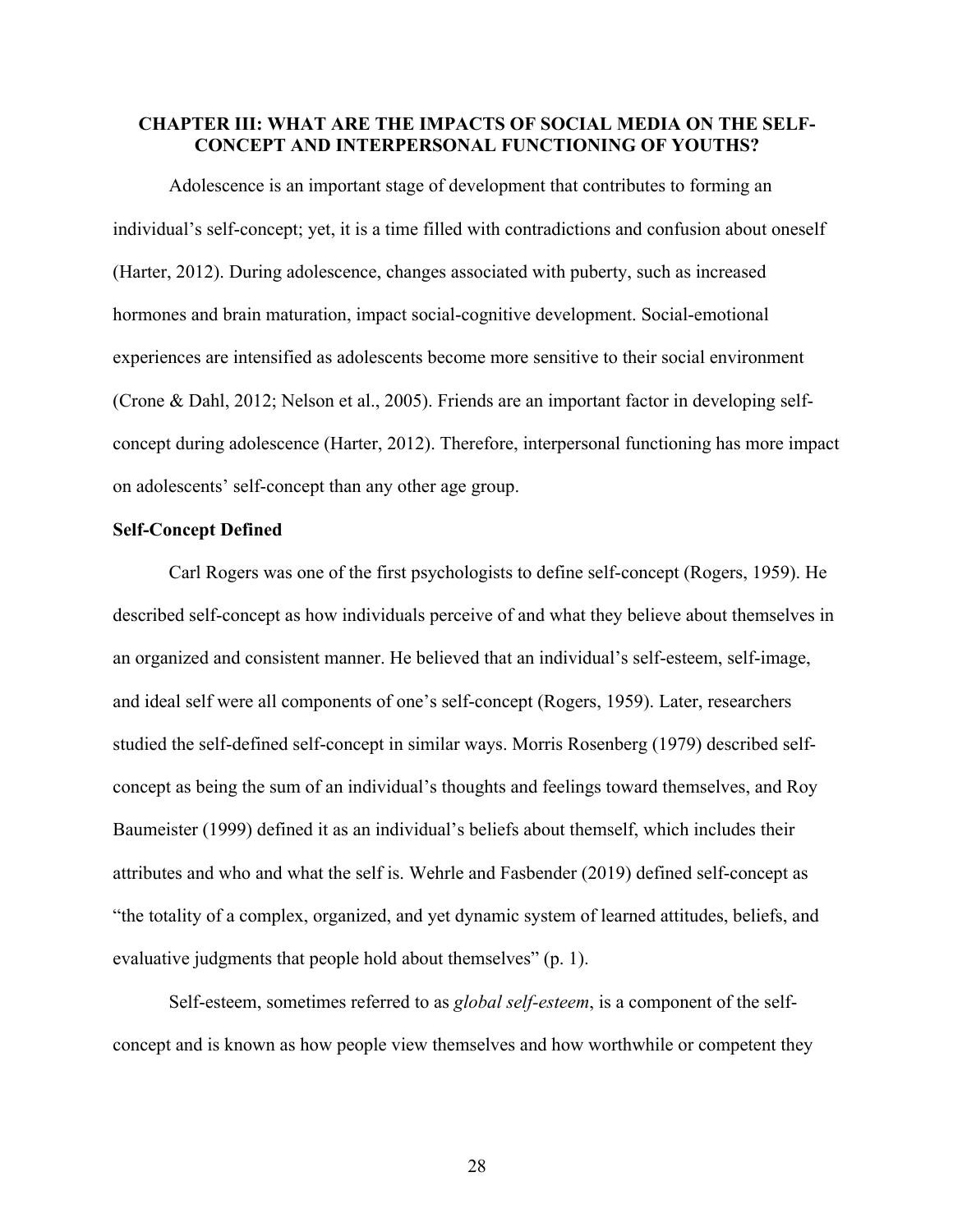believe they are (Rosenberg, 1979; Rosenberg et al., 1995). In addition, self-esteem can be on a spectrum of negativity and positivity (Coopersmith, 1967). Within the self-concept, domainspecific self-concepts, such as physical or academic self-esteem, are thought to make up the parts of global self-esteem (Marsh & Shavelson, 1985; Rosenberg et al., 1995). Self-esteem develops over time and has a certain stability, known as *trait self-esteem*, but it is also fluid and can change in response to events or contexts, known as *state self-esteem* (Brown & Marshall, 2006; Heatherton & Polivy, 1991). There are two primary theoretical perspectives on global and domain-specific aspects of self-esteem. The first is an *intrapersonal* perspective that claims that global self-esteem is based on people's own perspectives and valuations of performing in specific domains that they consider important (James, 1890; Moller et al., 2006). The second is an *interpersonal* perspective, which proposes that global self-esteem is developed through the internalization of others' perceptions and evaluations of oneself (Cooley, 1902; Kenny et al., 2006; Mead, 1934). According to the interpersonal perspective, the foundation of global selfesteem is an individual's self-esteem in the domain of social relevance and is primarily influenced by self-evaluations that are significant for the individual's social status (Gentile et al., 2009; MacDonald et al., 2003). Furthermore, it has been suggested that the major role of global self-esteem is to identify threats of social exclusion (Leary et al., 1995). Research, including that conducted with adolescents and young adults, has shown global self-esteem to be a predictor of important life outcomes such as anxiety and depression (Orth & Robins, 2014; Sowislo & Orth, 2013; von Soest et al., 2016).

# *Self-Evaluations*

It is thought that humans use social comparison for various functions, including selfevaluations that contribute to their self-esteem and later to their self-concept (Festinger, 1954).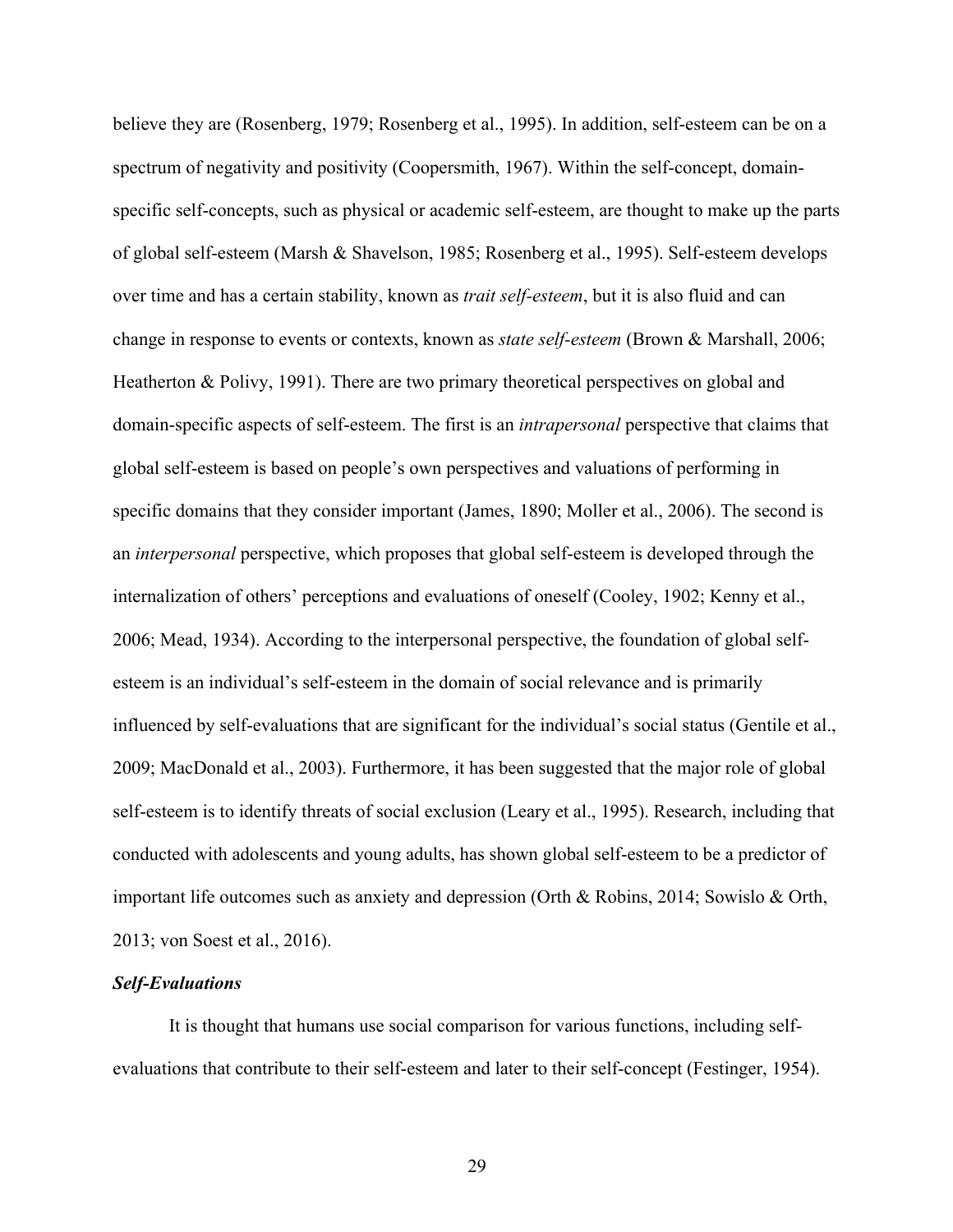However, not all social comparison is conducted equally. Upward social comparison occurs when individuals compare themselves to others they perceive as superior and having positive characteristics. Downward comparison occurs when individuals compare themselves to others with negative characteristics and whom they perceive to be inferior (Wills, 1981; Wood, 1989). While upward social comparison has been shown to have a positive impact and can help to inspire people to reach their goals, it more often leads to more negative outcomes (Marsh  $\&$ Parker, 1984; Morse & Gergen, 1970). Downward social comparison has a similar impact in that it can sometimes make people feel bad because it reveals how things could be worse, but it more often leads to improvements in self-evaluation (Aspinwall, 1997; Wills, 1981).

Self-evaluation transforms into a more complicated process in middle childhood. A child's worldview shifts from being centered around themselves and the adults in their lives to being heavily influenced by their peer groups (Newman & Newman, 2012). During middle childhood, children begin to observe others to assess their own abilities (Butler & Ruzany, 1993). In addition to the new sources of input, additional factors feed into the self-evaluation process, such as pressure to conform, competition, and the need for approval. *Self-efficacy*, which is a child's own personal judgment about their abilities, and *social expectations*, the influence of expectations of others, are two contributors to a child's self-evaluation, which feeds into their self-concept (Newman & Newman, 2012). It has been suggested that children generate profiles of one another as they begin to identify others' skills: "Oh, Rafael is good in math, but he runs like a girl"; "Jane is kind of fat, but she writes great stories"; "I like Rashidah best because she's good at everything" (Newman & Newman, 2012, p. 312). They then compare themselves to the profiles they generated for peers as part of their self-evaluation. The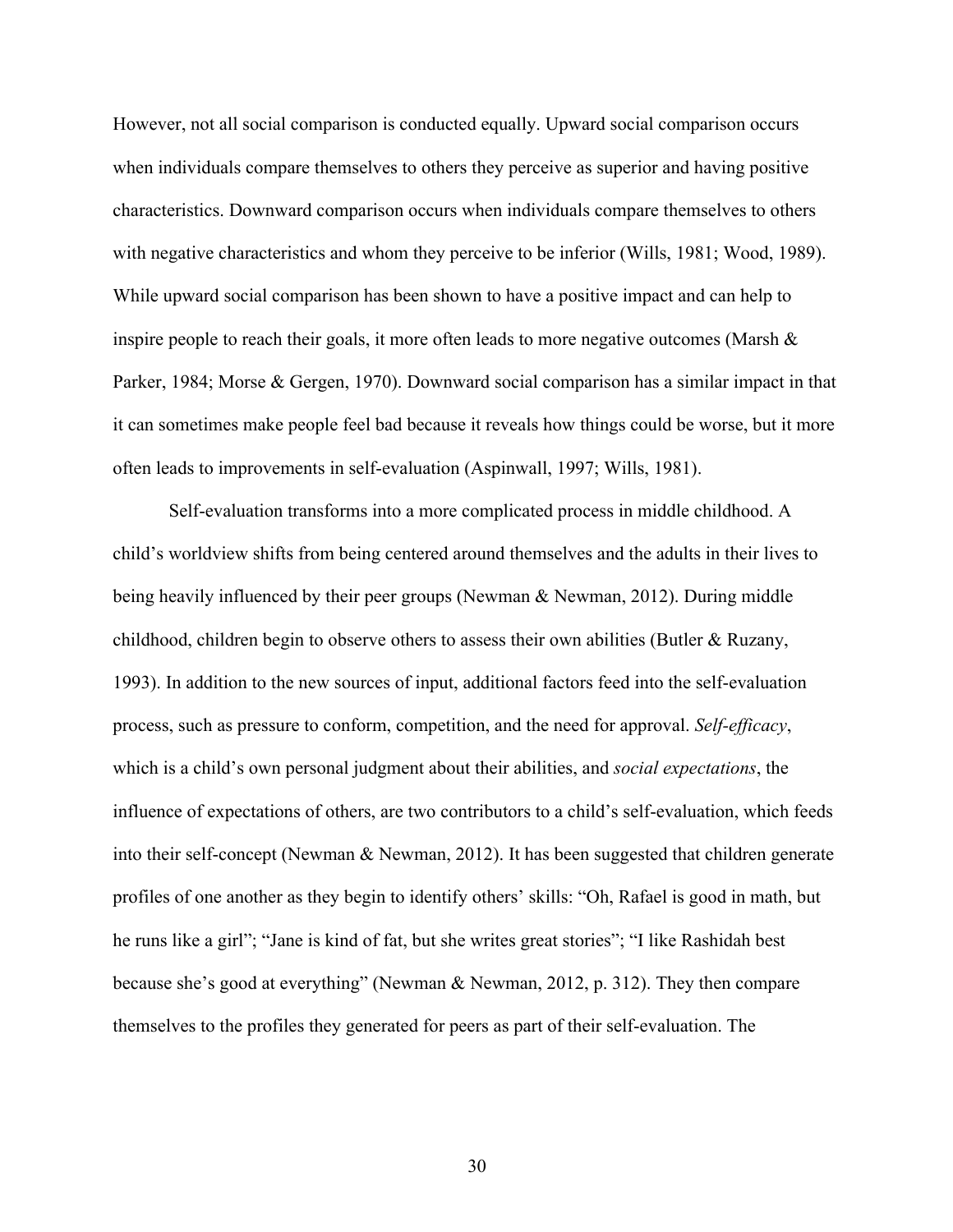comparison contributes to positive or negative feelings in areas of self-esteem and alters their overall self-concept (Newman & Newman, 2012).

Early adolescents continue to embody a level of egocentrism that includes two primary components that may impact their social interactions: (a) preoccupation with their own thoughts and (b) a belief that they are the center of other people's thoughts as well (Newman & Newman, 2012). These egocentric beliefs and behaviors could set adolescents up for disappointment when using social media if they are expecting everyone to "like" or interact with their posts and do not obtain the level of response they were anticipating. There is a lack of research that studies how profiles typically generated from observations in person are impacted when viewing profiles on social media that depict the strengths and characteristics that the creator wants others to see. Studies utilizing social comparison theory may aid in studying this area.

#### **Social Media Impact on Self-Concept**

Much of the research about the impacts of social media use is focused on self-esteem as a component of self-concept rather than self-concept as a whole. Social media allow users to construct their own identity online, and when they receive positive feedback, their self-concept improves in real life or offline (Urista et al., 2009). One study found that receiving positive feedback on social networking sites (SNS) was associated with adolescents' higher social selfconcept, while negative feedback was associated with a lower social self-concept (Valkenburg et al., 2006). A study conducted in Australia surveyed 1,819 students with a mean age of 14.9 years across 34 high schools to investigate whether there was a relationship between their use of SNSs and their social self-concept, self-esteem, and depressed mood (Blomfield Neira & Barber, 2014). The students completed a questionnaire that took approximately 40 minutes and included questions about their demographics, use of SNSs, frequency of SNS activities, investment in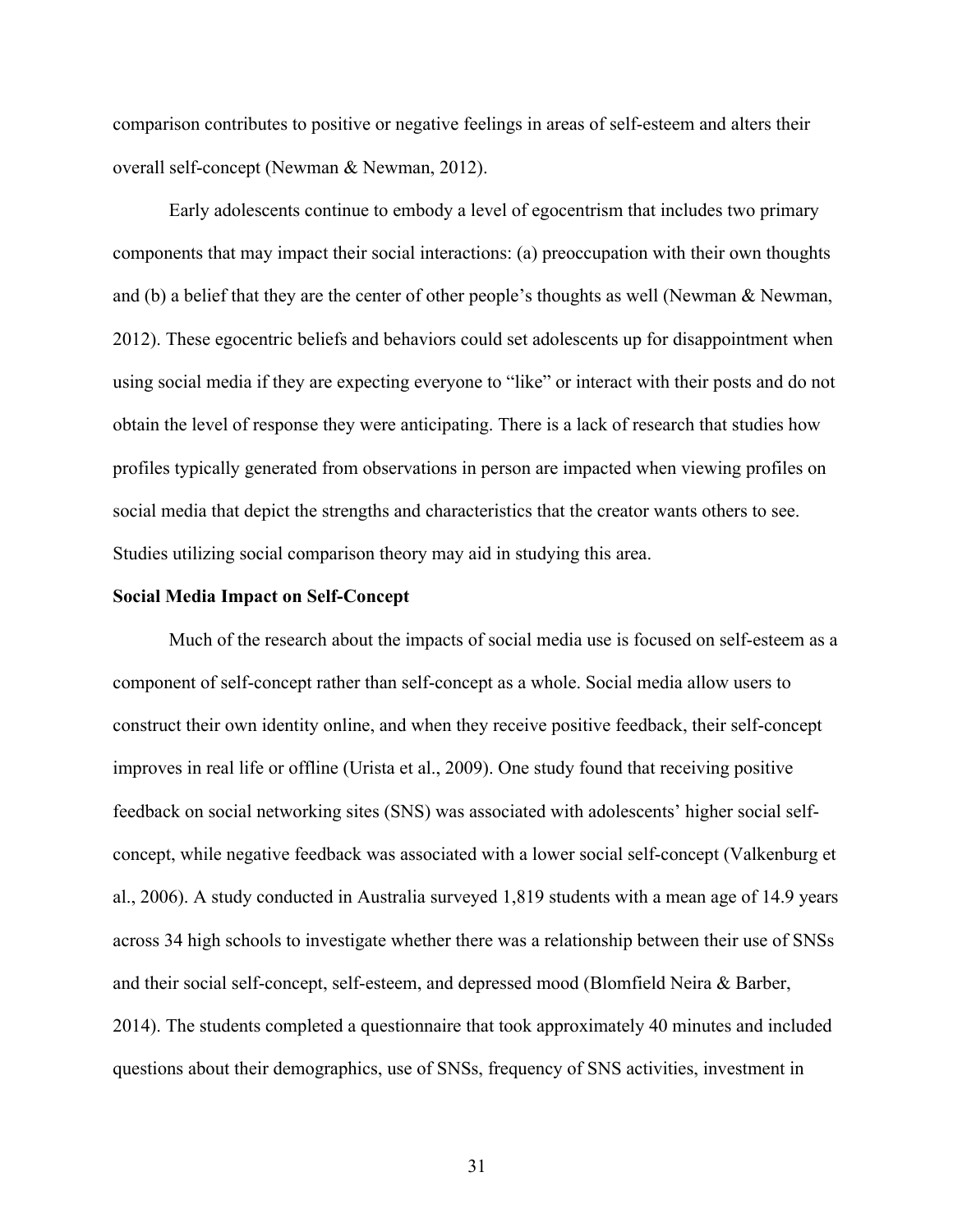SNS, and their social self-concept, self-esteem, and depressed mood. The authors did not indicate questions or exclusions regarding other variables, such as mental health conditions other than depression. Assessment of SNS activities included making new friends, staying in touch with people one rarely sees in person, making plans with friends, flirting with someone, changing or adding content to one's profile, and communicating online with friends met on an SNS. *SNS investment* was defined as how important SNS are to the adolescents in addition to the frequency that they access SNS. The authors found this important to consider because two adolescents who access SNSs with the same frequency each day have different levels of investment. Adolescents with higher levels of investment might report feeling more out of touch if their access to SNSs were to be restricted more than the other adolescent would. This construct was measured with Likert scale responses to SNS being a part of the student's daily routine and feeling out of touch when not having accessed SNSs. The authors used Harter's (1999) definition of self-concept, which is the totality of knowledge structures about the self, in combination with the idea that SNSs facilitate identity exploration and reflection (Blomfield Neira & Barber, 2012) for the construct of the social self-concept. The study resulted in three core findings. The first was related to differences by gender, such that the use of SNS have more negative aspects for female youths than males and is a more positive leisure activity for male than female youths. They found that males with SNS profiles reported a better self-concept and higher self-esteem than males without SNS profiles. In contrast, females with SNS profiles reported poorer selfconcepts, lower self-esteem, and significantly higher levels of depressed mood than females without SNS profiles. The authors relate this finding to previous research indicating that female youths use SNS as part of their self-evaluation, seeking feedback from others about themselves (Valkenburg et al., 2005a). The study's second core finding suggests that the frequency of SNS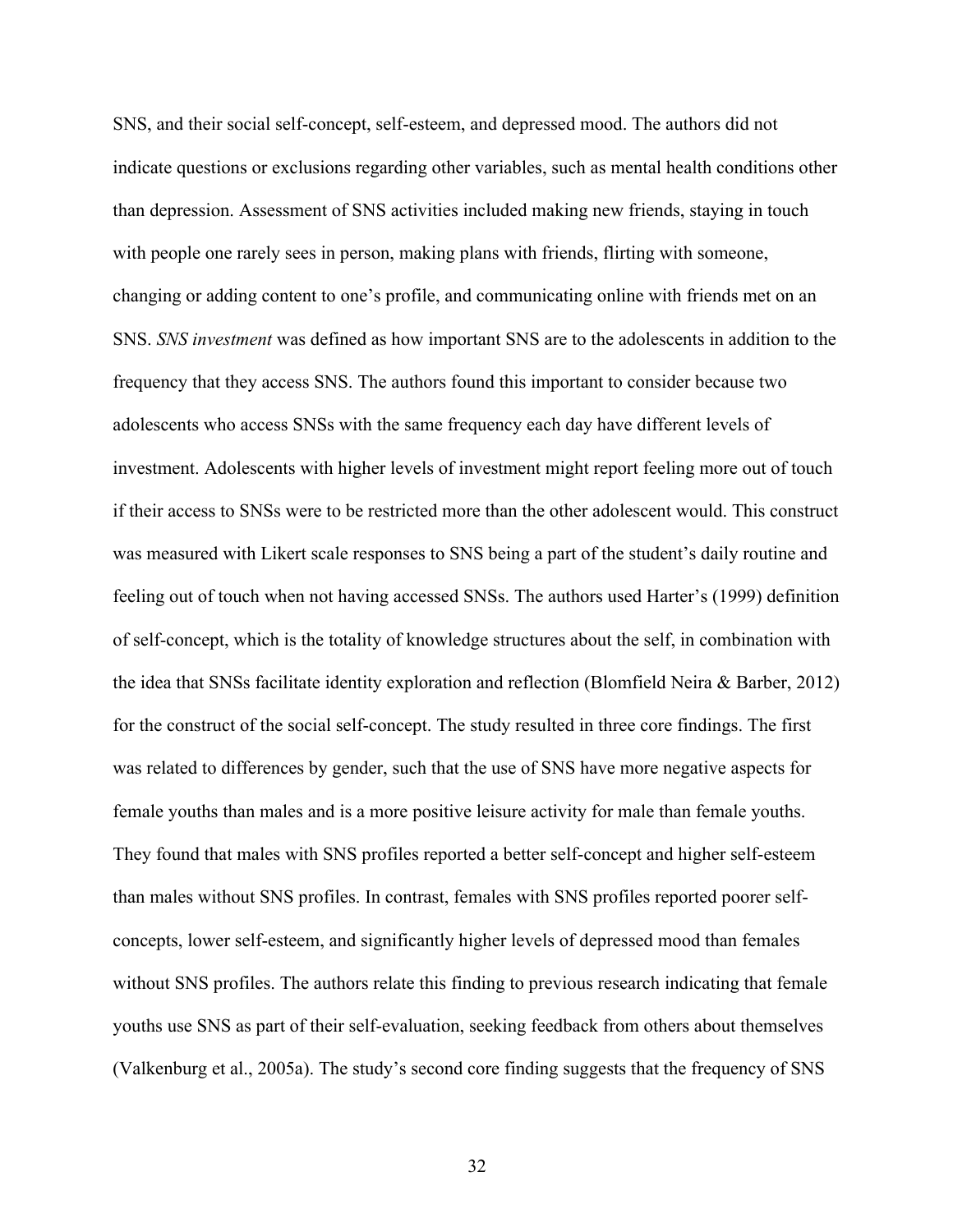use is a positive predictor of youths' social self-concept. Youths who access SNSs more frequently have more opportunities to engage with others or receive feedback and are more likely to experience satisfaction in their social interactions and social self-concept. The third core finding was that more investment in SNSs was linked to lower self-esteem and higher levels of depressed mood. They related this finding to the frequency and investment of upward social comparisons made on SNSs when evaluating themselves. Overall, the authors concluded that it is investment more so than the frequency associated with negative outcomes of social media use. They found frequency linked to positive outcomes but the level of investment to be linked with poorer self-esteem and a depressed mood. The authors acknowledged limitations and stated the possibility of more complex bidirectional relationships involved and proposed future studies to consider possible causal mechanisms that influence social self-concept, self-esteem, and depressed mood related to the use of SNSs (Blomfield Neira & Barber, 2014).

It has been suggested that SNS are used in a social comparison capacity and influence self-evaluations (Haferkamp & Kramer, 2011). Because SNS provide freedom to post whatever the user desires, it is more likely that users more frequently post perfectly crafted content that represents their ideal self-views (Rosenberg & Egbert, 2011). This results in more frequent upward social comparison because people are comparing their actual offline selves to the idealized online selves of others. This impact can be seen in frequent social media users who believe others are happier and more successful than they are (Chou & Edge, 2012). People, on average, are more likely to engage in upward social comparison while using SNS than they are to engage in downward social comparison. A University of Toledo correlational study (Vogel et al., 2014) surveyed 145 participants with a mean age of 19 years to determine whether people with more exposure to upward social comparisons on SNSs have lower trait self-esteem. Participants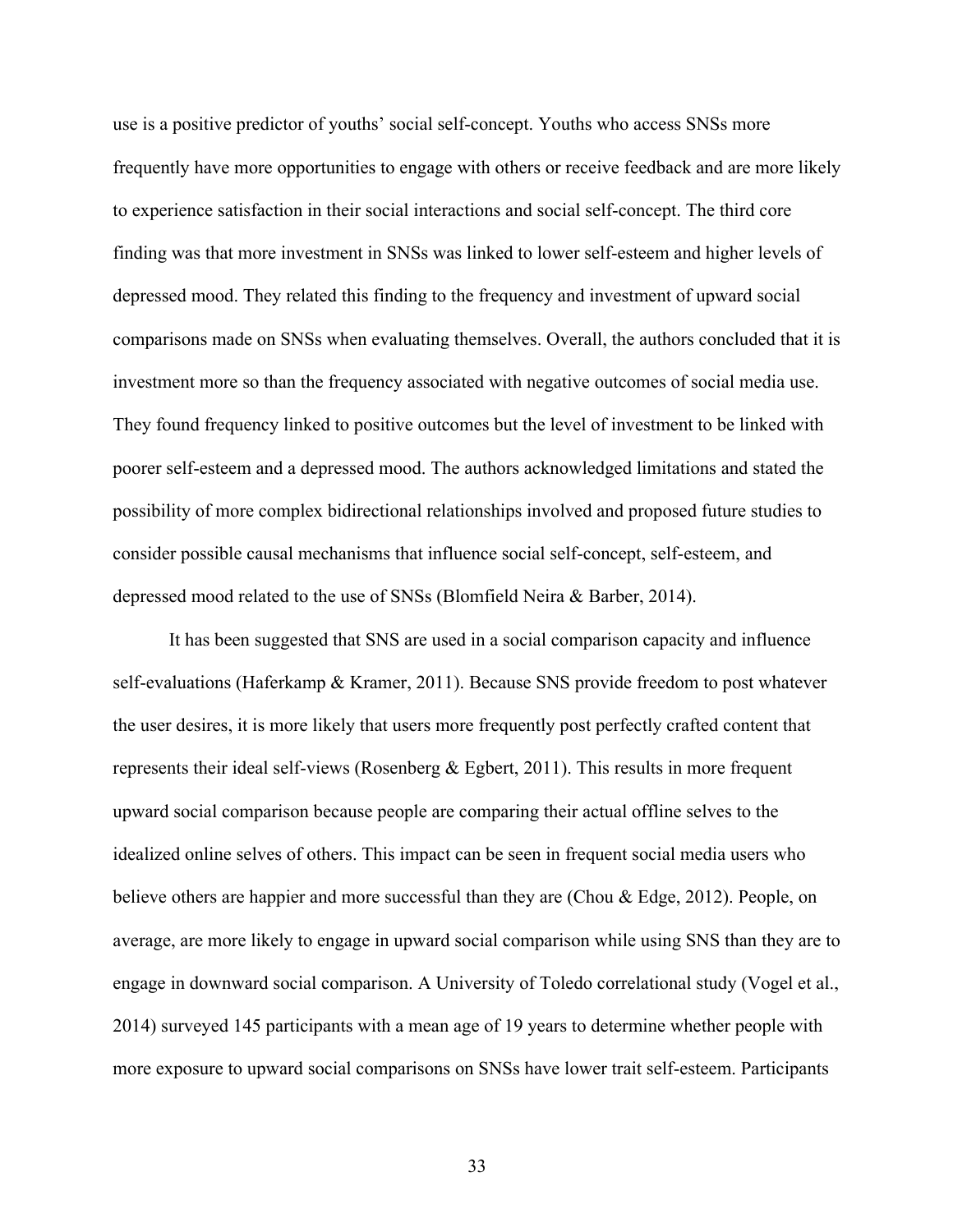answered questions regarding the frequency of Facebook use, completed the Rosenberg Self-Esteem Scale (Rosenberg, 1965) to assess the participants' global evaluation of themselves, and answered questions about the extent to which they observed people they considered better or worse off than themselves on Facebook. The study found that the frequency of Facebook use negatively correlated with self-esteem, and participants with higher use of Facebook tended to engage in both upward and downward social comparisons more often and tended to evaluate themselves more poorly. The researchers also conducted an experimental study with 128 participants with a mean age of 19 years to explore whether brief exposure to SNS-based social comparisons would impact state self-esteem and self-evaluations. Participants reported a lower state of self-esteem after exposure to fictitious profiles considered an upward social comparison, than when viewing profiles considered to be a downward social comparison (Vogel et al., 2014). These studies highlighted the negative correlation between frequent Facebook use and trait selfesteem, negatively impacting an individual's self-concept (Jan et al., 2017; Vogel et al., 2014).

Peer acceptance, interpersonal feedback, and control over one's environment were significant predictors of adolescents' self-esteem (Harter, 2003). The use of SNSs provides adolescents with exposure to all three predictors. Users of SNSs have full control over their environment and choose how they want to present themselves on their SNS profiles. Once the user has constructed their social media profile, the other two predictors of adolescent selfesteem, interpersonal feedback and peer acceptance, are accessible. Revisiting interpersonal theory assumes that a feeling of peer acceptance would result in increased self-esteem, just as feeling rejected by peers will decrease one's self-esteem (Heatherton & Wyland, 2003; Mead, 1934). Further research has found that feelings of acceptance can be obtained by receiving positive feedback on social media through comments or "likes," and conversely, negative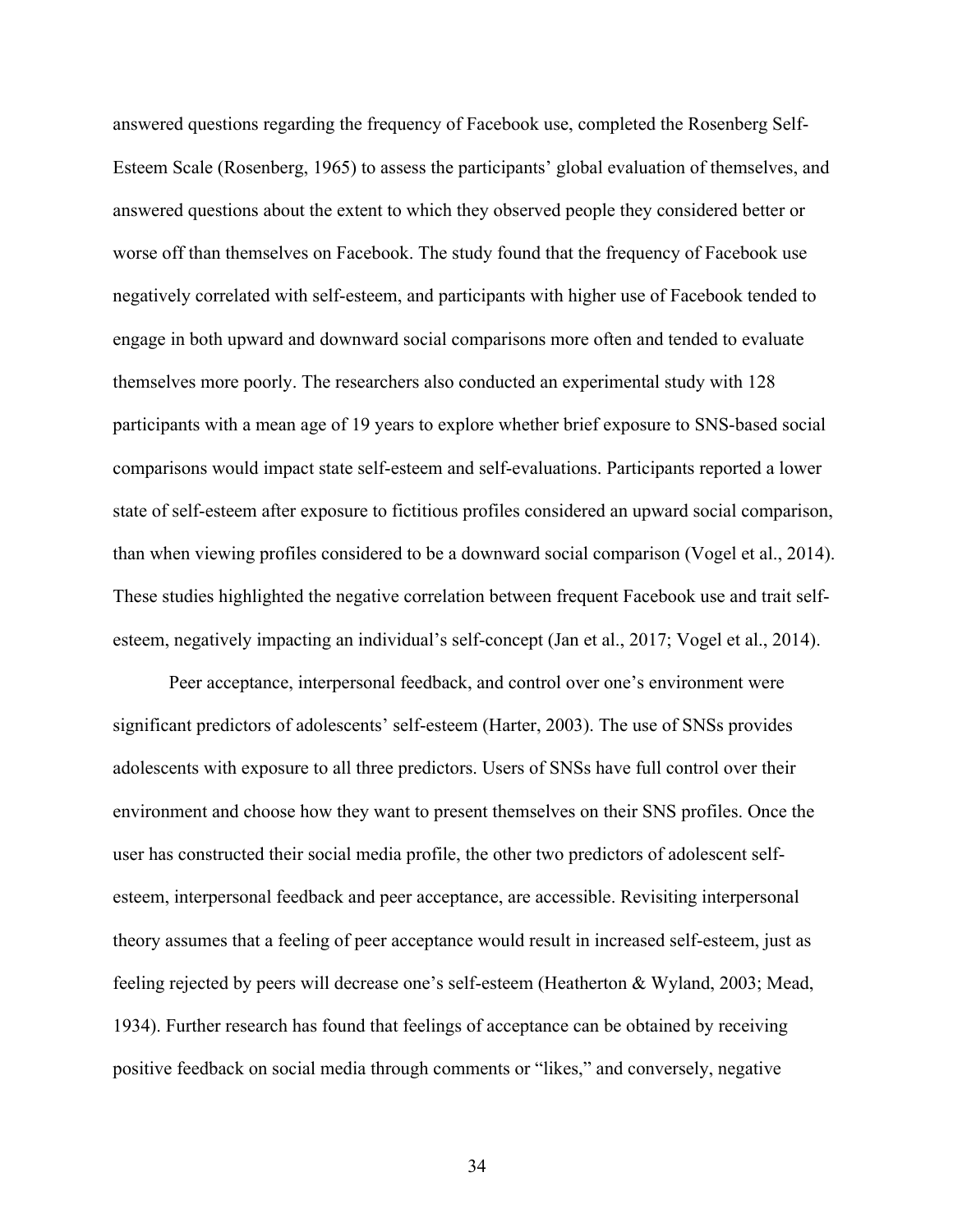feedback on social media was associated with reduced self-esteem (Valkenburg et al., 2006; Valkenburg & Peter, 2011). Metzler and Scheithauer (2017) found that positive feedback from friends on social media is more likely to occur in response to a positive presentation of oneself, while another study found that people who post negative content are less liked than those who post positive content (Forest & Wood, 2012). Results indicated that to increase one's self-esteem and self-concept, one could elicit positive feedback from others by posting positive content on social media (Metzler & Scheithauer, 2017; Valkenburg & Peter, 2011; Yang & Brown, 2013). However, there was a personality trait that influenced the impact of getting more or fewer "likes" found by researchers who surveyed 1,996 Facebook users aged 13 to 90 years (Scissors et al., 2016). Participants completed a Likert-style response online survey requesting information about their personal characteristics and their attitudes and behaviors about likes on Facebook. Personal characteristics included constructs of self-esteem, self-monitoring, extraversion, and relationship maintenance behaviors. They described self-monitoring as how people monitor or regulate how they present themselves in social situations. The American Psychological Association (n.d.) added that people who were high self-monitors were more likely to conform to others in similar situations, whereas low self-monitors were more likely to stay aligned with their internal feelings. The study found that people with higher levels of self-monitoring and lower self-esteem tended to place more value on "likes" or positive feedback than those with lower levels of selfmonitoring and higher self-esteem. For people with high self-monitoring and low self-esteem, getting no feedback or less feedback than expected could reduce self-esteem in ways similar to receiving negative feedback. They found that getting "enough likes" on their posts was important to 52.7% of participants. The average number of what participants considered "enough likes" was eight. In addition, the researchers found that 42.7% of participants reported that whom the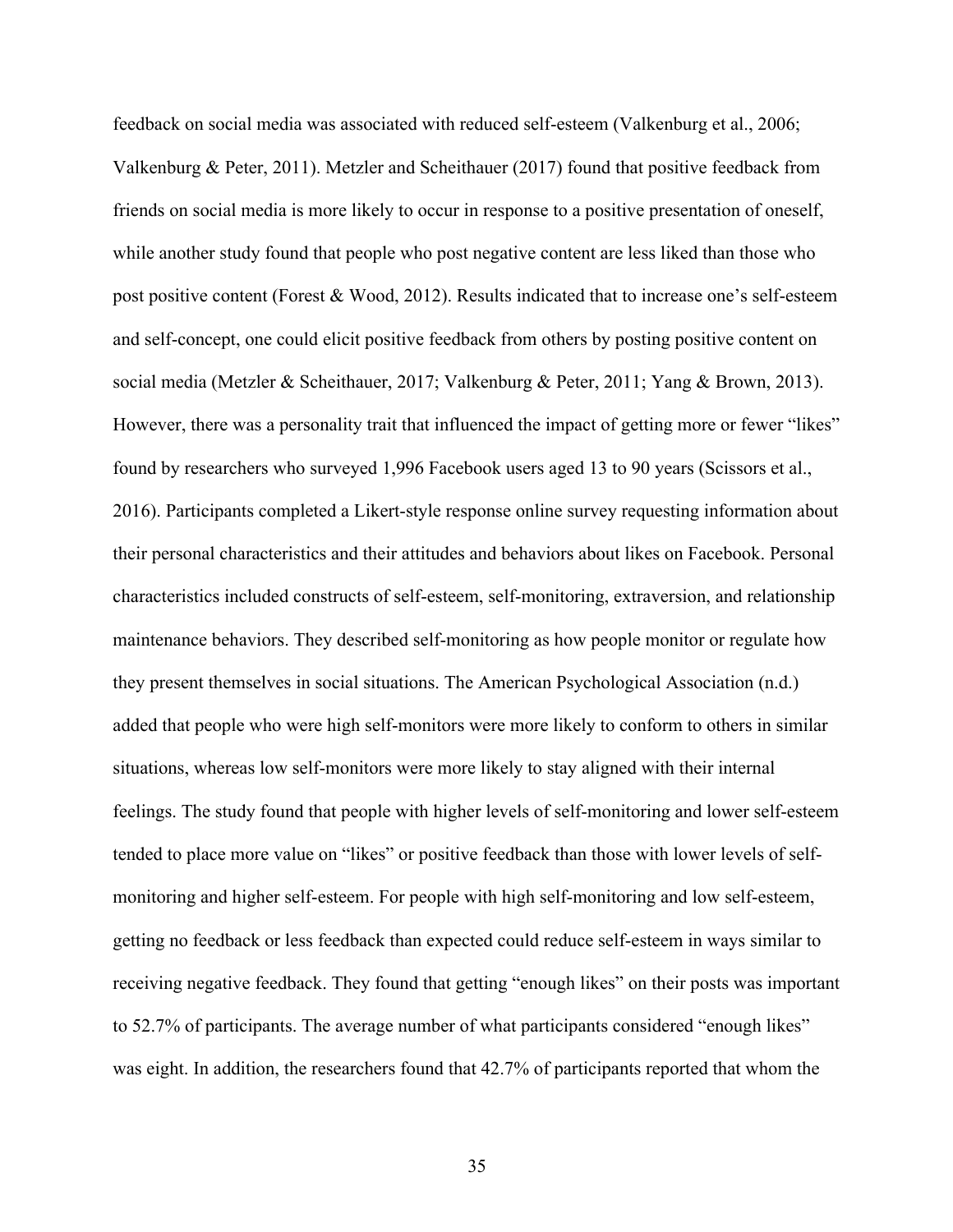"likes" came from was more important to participants than the number of "likes" received, and 47.0% said it was equally important. Participants wanted the most "likes" from close friends, followed by romantic partners and family other than parents (Scissors et al., 2016). Similar research has found that people with lower self-esteem or social anxiety may value "likes" more because they have a higher desire to feel socially accepted (Leary et al., 1995; Van Zalk et al., 2011). This tendency of people with lower self-esteem to rely on positive feedback from others to feel good about themselves is associated with reduced well-being over time (Kernis et al., 2000). In addition to high self-monitoring and low self-esteem, people who are more introverted have different responses to interaction with peers online. Research findings show that interacting with peers found solely online was significantly related to enhanced self-esteem and fewer depressive symptoms in introverted individuals (Van Zalk et al., 2011). This finding aligns with the social compensation hypothesis, which states that youths who are less comfortable interacting with peers face-to-face can get their social needs met online without having to worry about social nuances such as eye contact, tone of voice, or facial expressions and, therefore, benefit more from the online interactions (McKenna et al., 2002; Valkenburg et al., 2005b).

Self-image, another component of a self-concept, consists of the views, thoughts, and emotions that revolve around one's own body (Jiotsa et al., 2021). It is compiled from a literal mirror image and a reflection of social constructs. Dissatisfaction with one's body image occurs when an individual's real body is not congruent with an idealized body (Blowers et al., 2003; Jiotsa et al., 2021). Using social media sites is associated with higher body dissatisfaction overall with specific positive correlations between the frequency of physical comparisons and higher rates of body dissatisfaction and desire to be thin (Holland & Tiggemann, 2016; Jiotsa et al., 2021). The type of content consumed makes a difference in the impact, as following celebrity or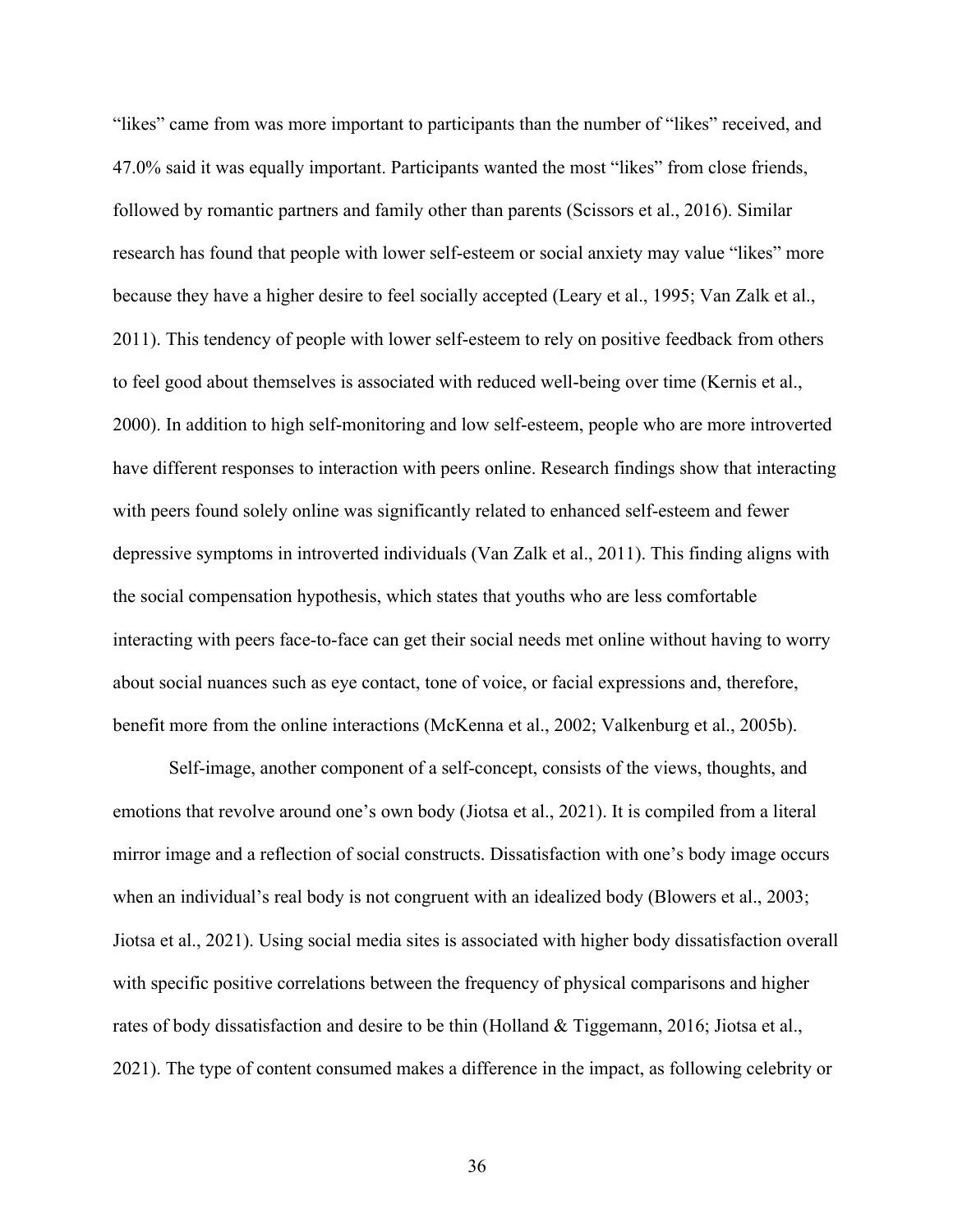health and fitness accounts is positively correlated with a desire to be thinner, whereas following accounts of friends, acquaintances, or non-appearance-based accounts are not found to have the same correlation (Cohen et al., 2017). Young people are more likely to become dissatisfied with their body image if they compare their physical appearance to people who have bodies similar to their idealized body, also known as an upward social comparison (McKee et al., 2013; Tiggemann et al., 2009). Behaviors on social media such as uploading and viewing photos and using status updates to seek negative feedback are also associated with higher body dissatisfaction (de Vries et al., 2016). Additionally, there is a positive correlation between negative feedback from peers and body dissatisfaction, meaning the more negative feedback or reactions an individual receives on posts, the higher their rate of body dissatisfaction will be (Holland & Tiggemann, 2016).

A trend that has emerged on social media known as "fitspiration" or "#fitspo" is content that supposedly focuses on displaying healthy lifestyle habits, such as exercising and healthy dieting, to inspire individuals to exercise and be healthy (Carrotte et al., 2017; Easton et al., 2018). Research thus far on the impacts of viewing fitspiration content is limited; however, initial studies have focused on possible negative effects on body image and overall self-esteem (Boepple & Thompson, 2014; Holland & Tiggemann, 2017; Tiggemann & Zaccardo, 2015). One study conducted with young adults focused on users' viewing experience of fitspiration content and examined why they viewed fitspiration content and how they thought it impacted their thoughts, emotions, behaviors, and health (Easton et al., 2018). Qualitative results consisted of four themes: (a) a desire to gain information related to exercise techniques, workouts, and healthy recipes; (b) unrealistic and altered content; (c) negative effects on emotional well-being; and (d) vulnerability and protective factors. The most positive and beneficial themes found were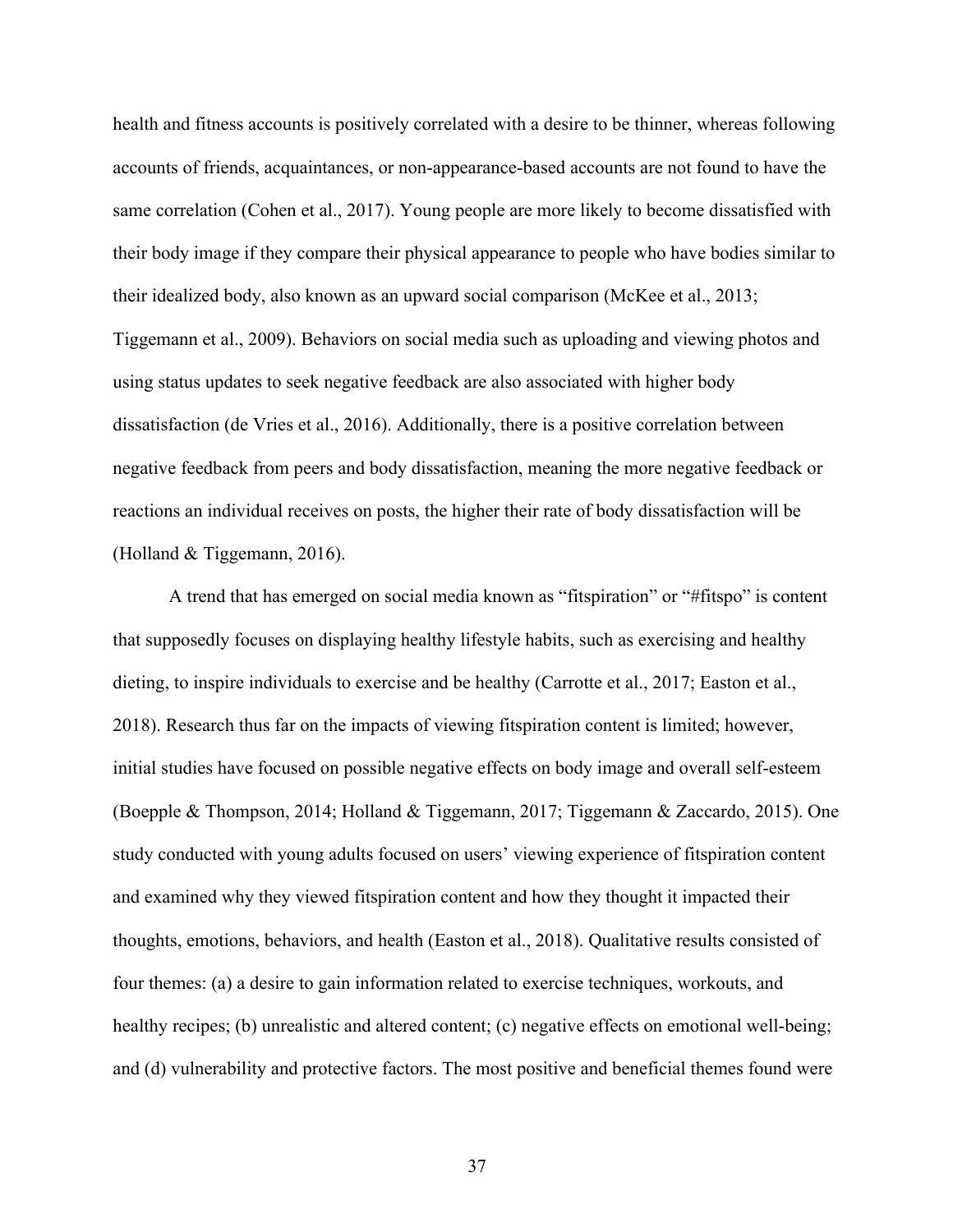related to positive behavior changes. Participants reported they were able to find new ideas for exercise, experienced more motivation to exercise, followed a healthier diet, and had a positive mindset about goal setting and living a healthy lifestyle. However, all participants shared how they often felt that fitspirational content was unrealistic and difficult to relate to. They subsequently reported experiencing frustration and negative feelings toward the people posting fitspirational content and adverse feelings about their own goal setting and perseverance. Participants explained that it can be difficult to determine what fitspiration content can be trusted and what posters are qualified to be giving valid advice. Factors reported that make it difficult to trust posts are knowing that posters use good lighting, specific poses, filters, and choosing only the best photographs or videos to share. Fitspiration viewers also acknowledged that many fitspiration posters post content, advice, or brands for financial gain. Viewers perceived that it is difficult or impossible to attain or relate to the healthy lifestyles depicted by fitspiration posters for reasons including posters having a home gym or money for gym memberships, activewear, and healthy foods; prior cosmetic surgeries or body alterations; and often not having other employment obligations. While participants reported an increased ability to make more informed choices about their eating habits, many reported that it encouraged their obsession with calorie counting. The viewers of fitspiration content discussed factors they believed negatively impacted viewing the content, such as gender, age, mood, critical thinking skills, and decisions about what content to follow. Both genders believed that females and younger individuals were more vulnerable to the negative impacts of fitspiration content. Participants shared how their mood influenced how they interacted with fitspiration content, explaining that if they were in a good mood, the content could motivate them to engage in a healthy lifestyle and as a buffer against negative effects. Many also reported that viewing fitspiration content typically worsened their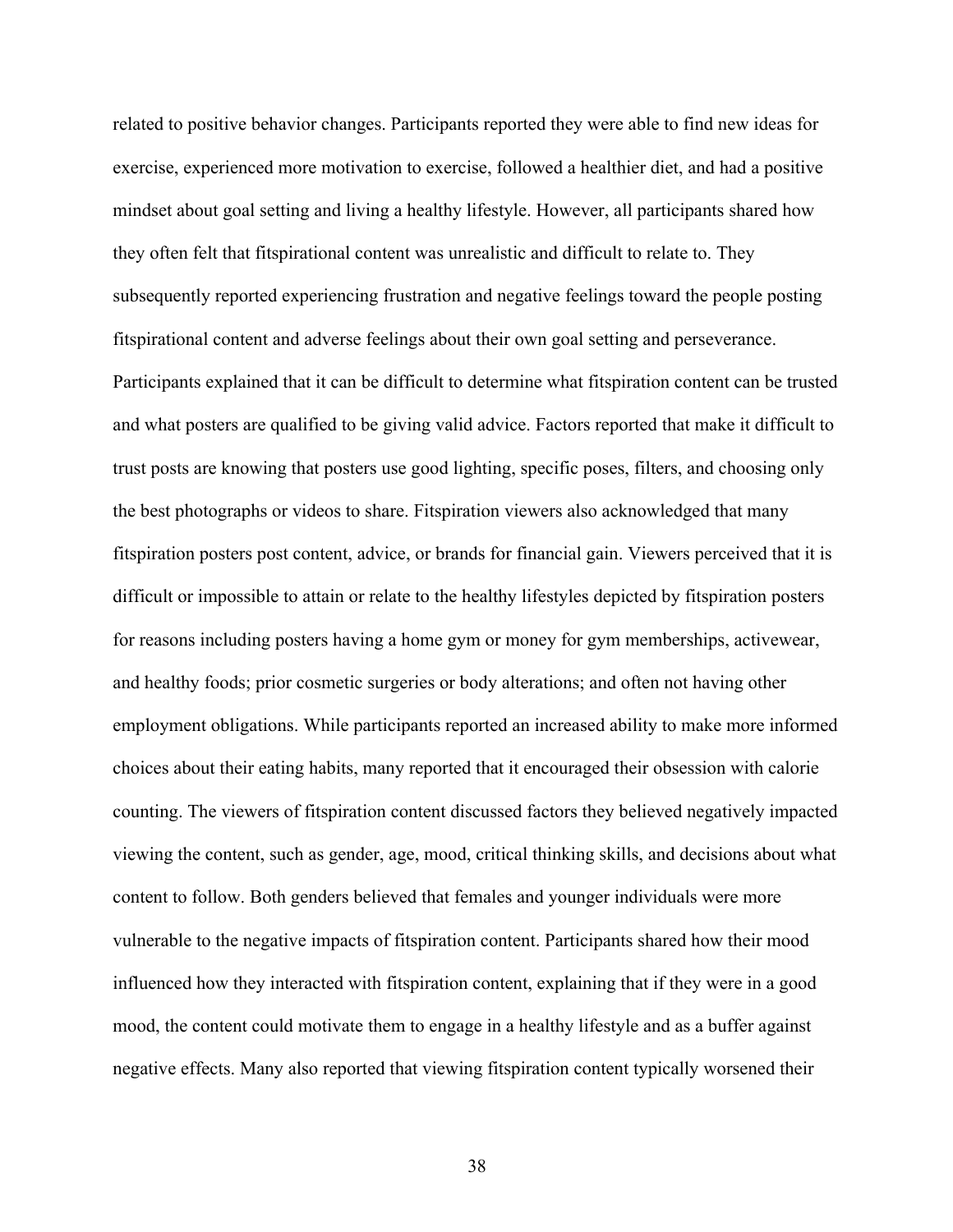mood if they were in a "bad" mood. Some participants reported that they tried to be conscious about how they consumed fitspiration content by trying to keep it at a distance rather than becoming immersed in it, critically assessing the images and messages being shown to them, and by following fitspiration posters that they felt as if they could relate to. Although participants could verbalize awareness about the unrealistic and altered realities of some fitspiration content and share tips and tricks to minimize negative effects, many still admitted to adverse effects from viewing fitspiration content, such as feeling guilty about their choices and behavior and negative feelings toward their own bodies (Easton et al., 2018).

Recognizing the negative impacts that social media can have on adolescent body image may have contributed to an increase in the concept of body positivity (Cohen et al., 2019). Body positivity is described as rejecting unrealistic ideas of what a body should look like and accepting and loving bodies of any shape, size, or appearance. Body-positive content intends to deconstruct mainstream ideas of what beauty is and encourages acceptance of all body types (Cohen et al., 2019). Research on this concept is still limited, but it is believed that viewing body positivity content is a buffer against unrealistic, idealized content and can lessen the likelihood of body dissatisfaction (Convertino et al., 2019; Rodgers et al., 2019). A study in which participants with a mean age of 22.4 years were grouped into viewing either body-positive, thin-deal, or appearance-neutral Instagram posts revealed that brief exposure to body-positive posts is associated with improvements in not only body satisfaction of young women but also in body appreciation and mood. Additionally, body-positive and thin-ideal posts were associated with increased self-objectification, whereas appearance-neutral posts did not result in selfobjectification (Cohen et al., 2019). Knowing that self-evaluations of people in even younger age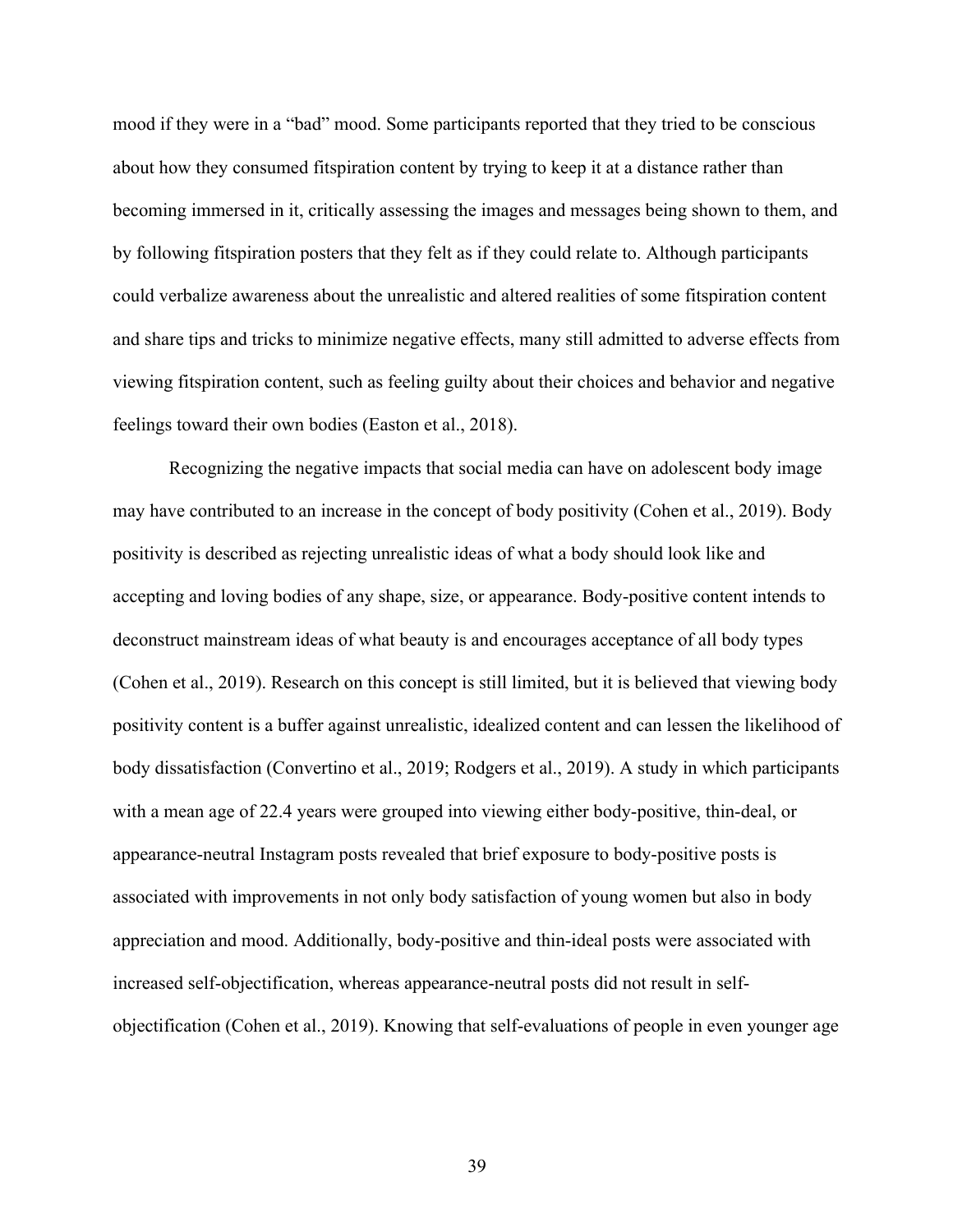brackets are more susceptible to impacts of what they view, it is important to consider that these findings may be magnified for youths (Newman & Newman, 2012).

While all the research included in this review was not conducted solely with youths, the findings are still meaningful and applicable. Some of the findings sound contradictory, but it can be argued that the findings related to self-concept were examined and presented differently. Blomfield Neira and Barber (2014) found that investment in social media use was more impactful on self-concept than the frequency of social media use, while another study found that frequency was associated with more negative outcomes (Vogel et al., 2014). The other studies included factors related to investment that they examined or labeled differently. Importance of "getting enough likes" (Scissors et al., 2016), relying on positive feedback to feel accepted (Kernis et al., 2000; Valkenburg et al., 2006; Valkenburg & Peter, 2011), and increased selfmonitoring and conforming when using social media could be considered components of investment with social media use. More research is needed to examine the relationship between the two concepts of frequency and investment, as the mixed research does not allow us to draw evidence-based conclusions about the impacts of social media use on self-concept just yet.

# **Interpersonal Functioning**

Research about the impacts socializing on social media has on interpersonal functioning offline is scarce, but some studies have examined similar concepts. Interpersonal relationships that develop through social media have been found to positively impact the development of offline relationships (Metzler & Scheithauer, 2017). Adolescents use social media to strengthen their offline relationships, and sending direct messages on SNS positively affects existing offline relationships among adolescents (Reich et al., 2012; Valkenburg & Peter, 2009). For individuals who find face-to-face interactions with others anxiety-provoking, SNS may serve as a less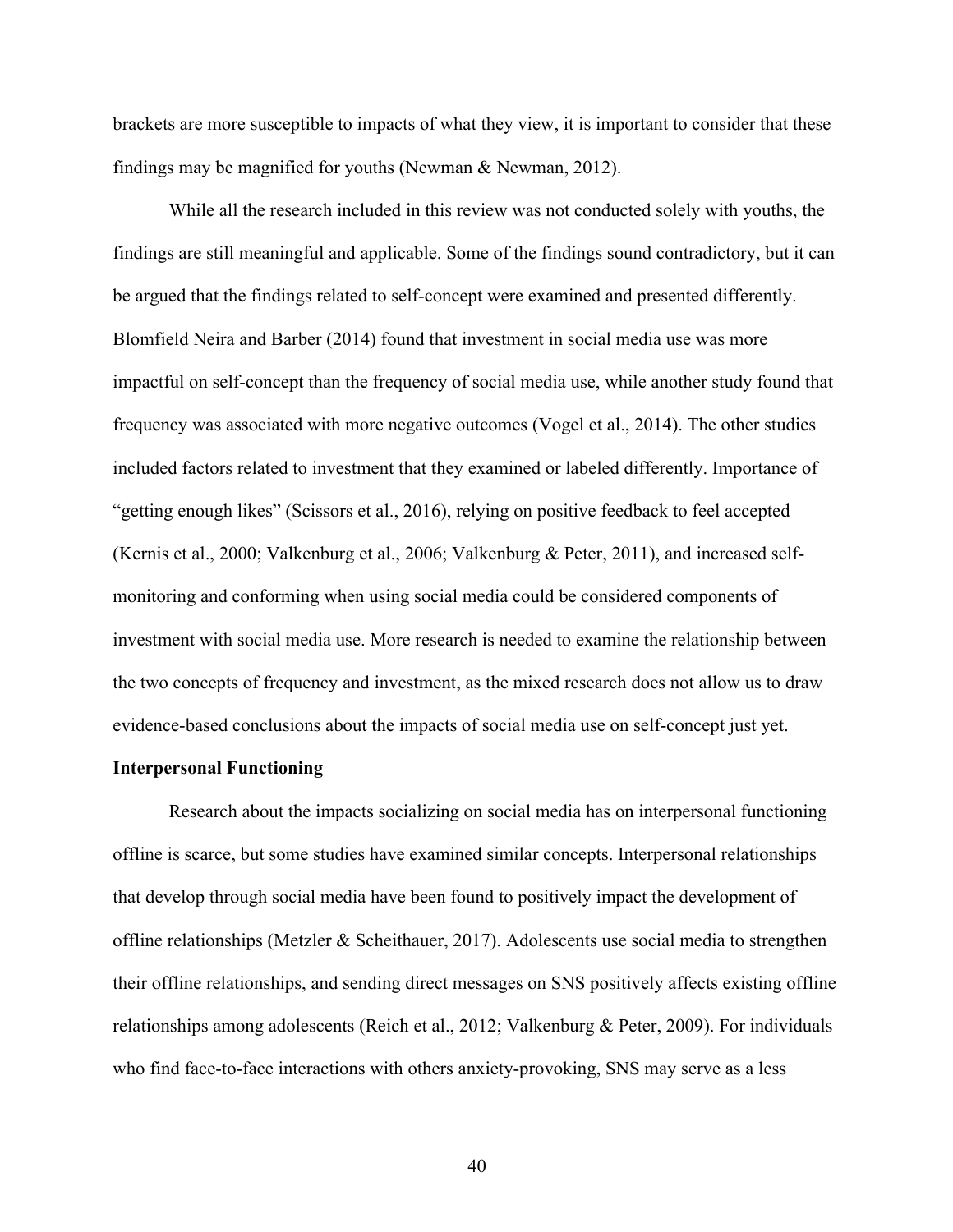threatening environment to practice social skills and disclose personal information more openly than offline (Valkenburg & Peter, 2007, 2009). Additionally, they can use the information they see on social media to start conversations offline (Metzler & Scheithauer, 2017). The AACAP ("Social media and teens," 2018) stated that the potential benefits that young users could experience through social media use are staying connected with friends, meeting new people with similar interests, and finding community and support for specific activities. The support found on social media by young users has been associated with increased self-expression, inspiration, and feeling supported (Rideout et al., 2021). In addition, support found on social media can serve as a protective factor against loneliness, depression, and cyberbullying (Rideout et al., 2021).

It can be difficult to measure how social media may affect peer relationships, but one study reviewed the literature and created a transformation framework to observe adolescent social media interactions (Nesi et al., 2018). The authors discussed taking this approach because they identified that much of the research conducted in this area utilized a mirroring framework, which is the idea that adolescents' social interactions and behaviors are the same offline as they are online. They felt it was important to investigate the differences between social interactions and behaviors online and offline. The authors did not focus on whether the differences were positive, negative, or neutral but highlighted that there were, in fact, differences. After a careful review and synthesis of the literature, they identified seven critical features in understanding the transformation of adolescent social interactions and behaviors when online: asynchronicity, permanence, publicness, availability, cue absence, quantifiability, and visualness. Asynchronicity is defined as the time lapse between points of communication. Communication through social media allows for more time between communication that can be used to consider responses, but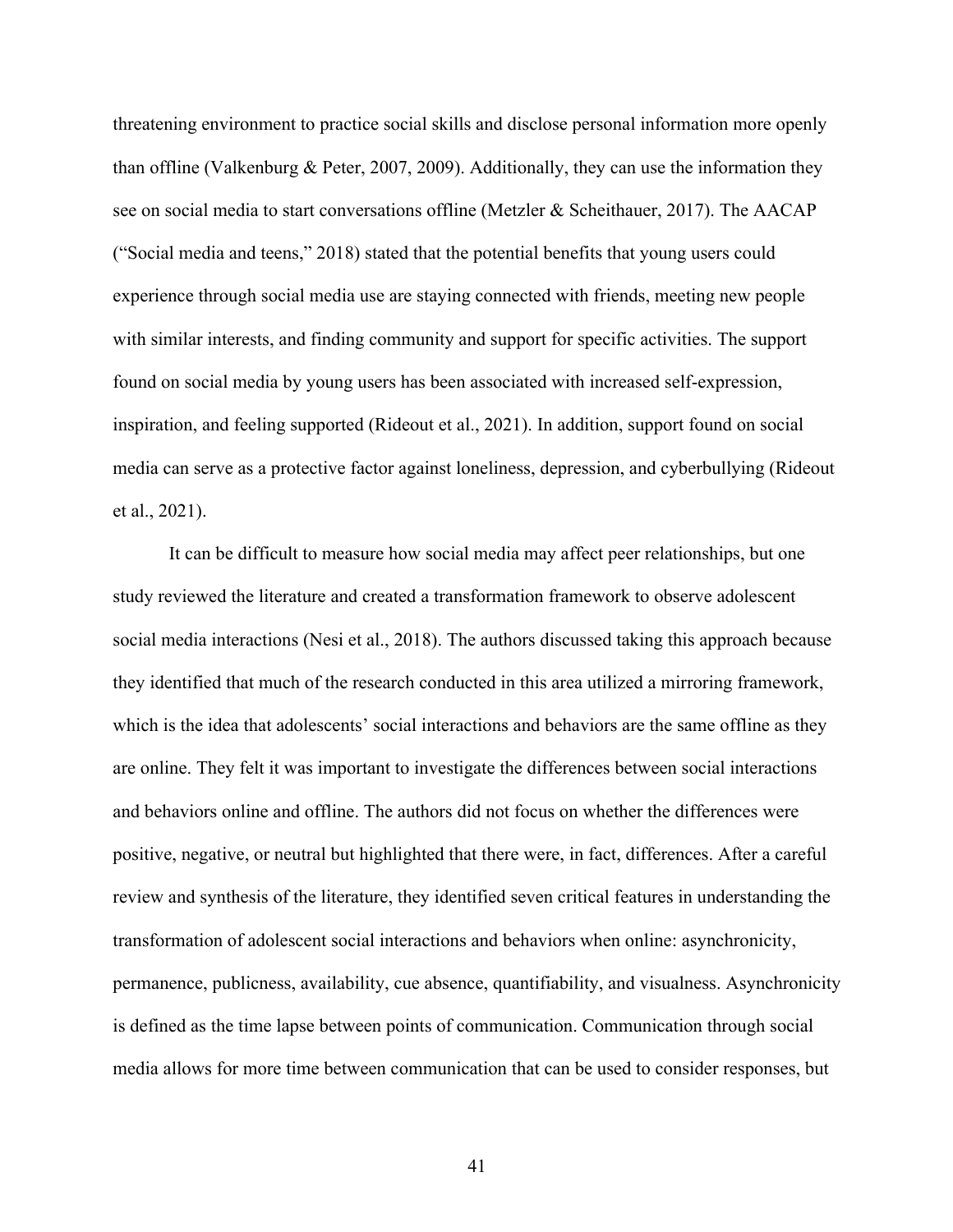a longer response time may also create greater uncertainty in relationships. Permanence refers to the permanent accessibility of content shared via social media. Impulsive posts may remain available for others to see for an extended period. The permanence of posts allows for comparisons and co-rumination for longer periods. Publicness is described as the accessibility of information to large audiences. Social media users can receive support from a wide network though some feel the need to prove friendships through public displays. Availability refers to how easily content can be shared, regardless of physical location. Social media can provide immediate and frequent access to social support, but they may also result in people expecting to always have constant accessibility. Cue absence is defined as the degree to which physical cues are absent. Though social support may be more frequent, it may be less rich and lack more personable social skills. Removing the physical aspect of socialization can increase the comfort level of communicating with others for socially anxious youths, while it may leave others feeling dissatisfied with social interactions. Quantifiability refers to the allowance for countable social metrics. Friendships can be quantified through the number of "likes" or comments. Quantifiable support encourages users to share more information that may be more personal or dramatic to receive more "likes" and comments. Additionally, problematic behaviors may also be reinforced by quantifiable likes and comments. Finally, visualness is the extent to which photographs and videos are emphasized. Photographs provide more opportunities for friends to communicate visually, often with expectations that friends comment on friends' appearances. The authors concluded that the transformation framework suggests that social media alter peer relationships in a variety of ways, including increasing the frequency and immediacy of experiences, highlighting certain experiences and demands, providing new opportunities for compensatory behaviors, and providing new opportunities for completely novel behaviors (Nesi et al., 2018).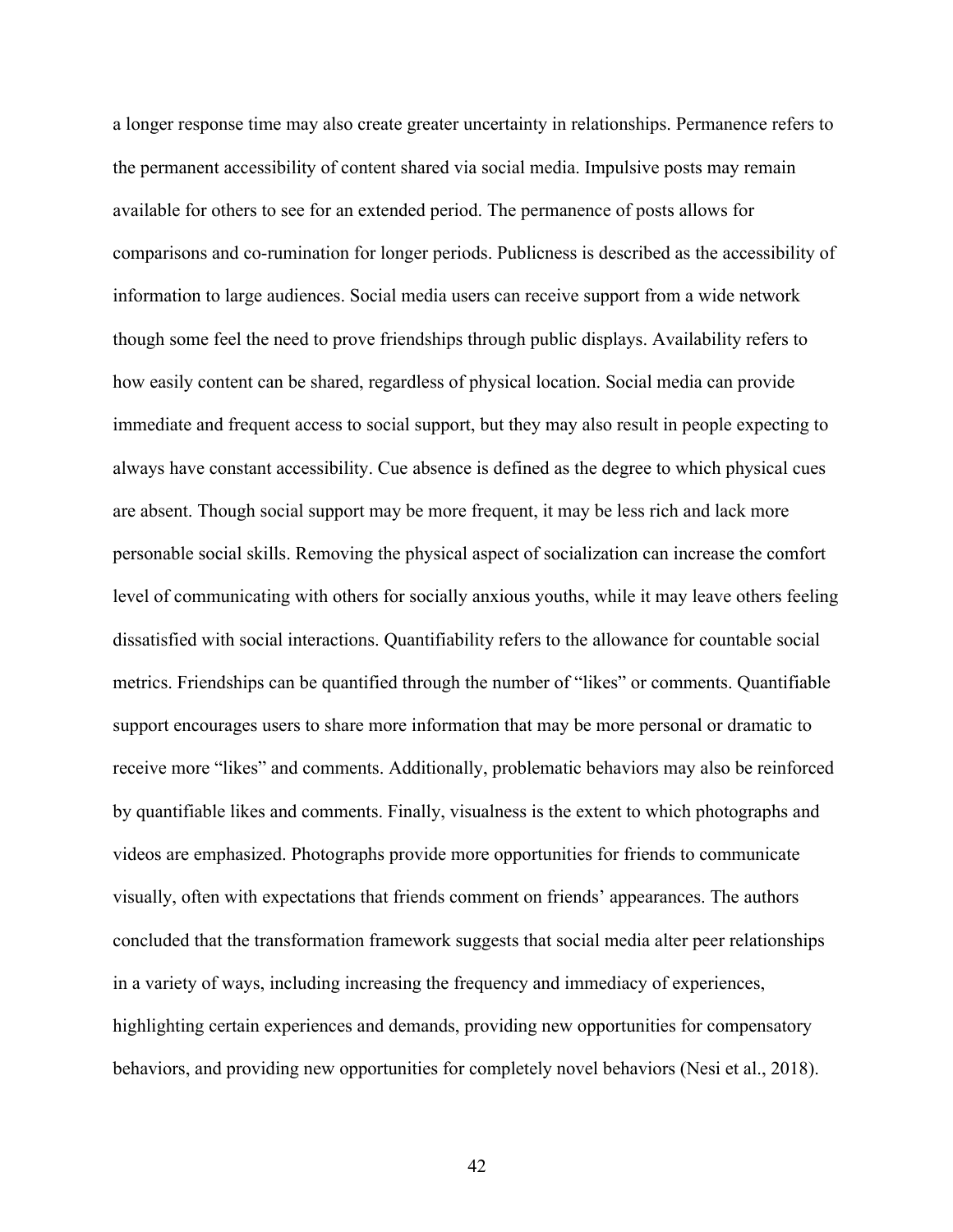# *Online Interpersonal Harm*

*Internet harassment*, *Internet bullying*, *Internet aggression*, and *cyberbullying* are all terms that have been used as forms of online harm toward others (Modecki et al., 2014). These terms include some set of behaviors utilized to intentionally harm others online. There is no uniform definition of what bullying is but the most commonly cited description of bullying is "harmful and repetitive behaviors enacted by a perpetrator who is more powerful than his or her victim" (Modecki et al., 2014, p. 603). Adding the element of technology further complicates the agreement on a definition of cyberbullying, and Modecki et al. (2014) argued that definitions affect prevalence rates, perpetration rates, and victimization rates found in studies. They stated that a proper understanding of cyberbullying is crucial to knowing how to intervene (Modecki et al., 2014).

Social exclusion and the emotional and neural effects experienced while using social media have been observed through the Cyberball paradigm using functional magnetic resonance imaging (fMRI; Williams & Jarvis, 2006). Cyberball is a virtual game with three players that involves tossing a ball to each other. After one round of ball tossing spread equally between players, the player being observed is excluded from the play. Adolescents studied using Cyberball displayed activity in the ventral striatum and the subgenual anterior cingulate cortex (ACC) when excluded from the computer game. The ventral striatum and the ACC are active areas of the brain when experiencing salient emotions such as depression (Lieberman & Eisenberger, 2009, 2015; Silk et al., 2014). Results of this research highlighted how youths are particularly sensitive to online rejection, peer acceptance, and peer influence as their neural systems are still developing through adolescence. There are many situations in which youths could feel rejected on social media, such as seeing others post about a gathering without them or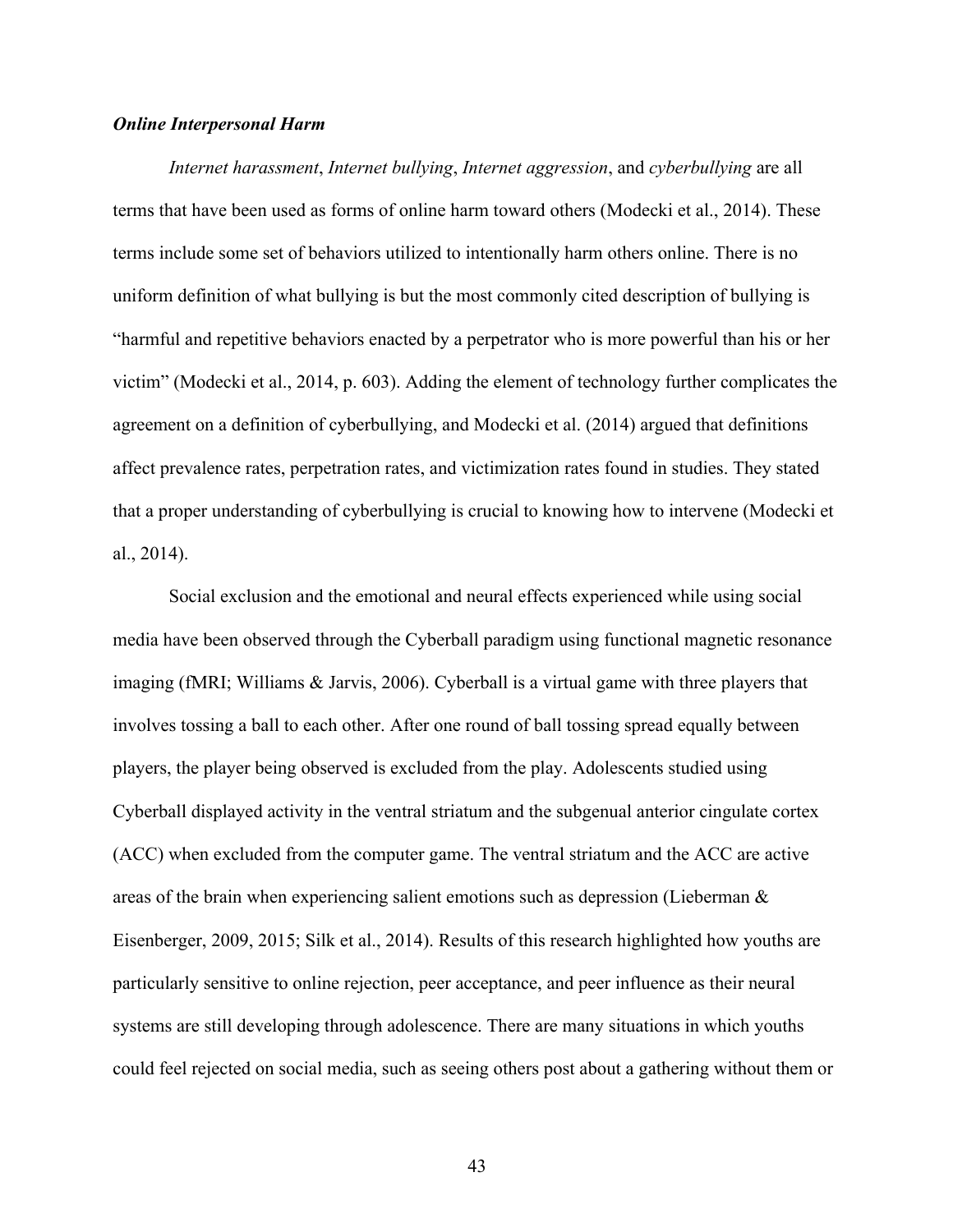not receiving the feedback they were hoping for on a post. Likely, youths exhibit similar activity in the brain during these experiences as with the social rejection felt in the Cyberball experiment.

Social rejection has also been studied using techniques that closely mirror online communication (Guyer et al., 2009). In the social judgment paradigm, participants are judged when they enter a chat room based on their profile pictures. The result of being rejected or accepted is similar to that of receiving or not receiving "likes'" on social media. When rejected based only on one's profile pictures in children, adolescents, and adults, neuroimaging revealed increased activity in the medial frontal cortex, which is the area of the brain involved in processing, representing, and integrating social and affective information (Achterberg et al., 2016, 2017; Wood & Grafman, 2003). Furthermore, adolescents showed a larger cognitive load and emotional response to rejection through enhanced pupil dilation (Silk et al., 2012). This research showed that adolescents are particularly sensitive to social rejection than other age groups, whether from not receiving as much positive feedback as they expected on a post or from feeling excluded or rejected by peers posting on social media. These emotional experiences felt while using social media can influence their interactions with peers offline and their self-concept (Crone & Konijin, 2018).

Over the past two years, the frequency of exposure adolescents reported related to racist, sexist, and homophobic speech on social media has increased (Rideout et al., 2021). While online, 3 in 10 young women regularly encounter sexist comments, more than one-third of young Black people face racist comments, and more than 4 in 10 LGBTQ+ youths endure homophobic posts (Rideout et al., 2021). Exposure to online hate speech can significantly negatively impact the mental health of victims and has both short-term and long-term effects (Brown, 2015; Buf & Stefanita, 2020). Short-term effects can include severe emotional distress exhibited by anxiety,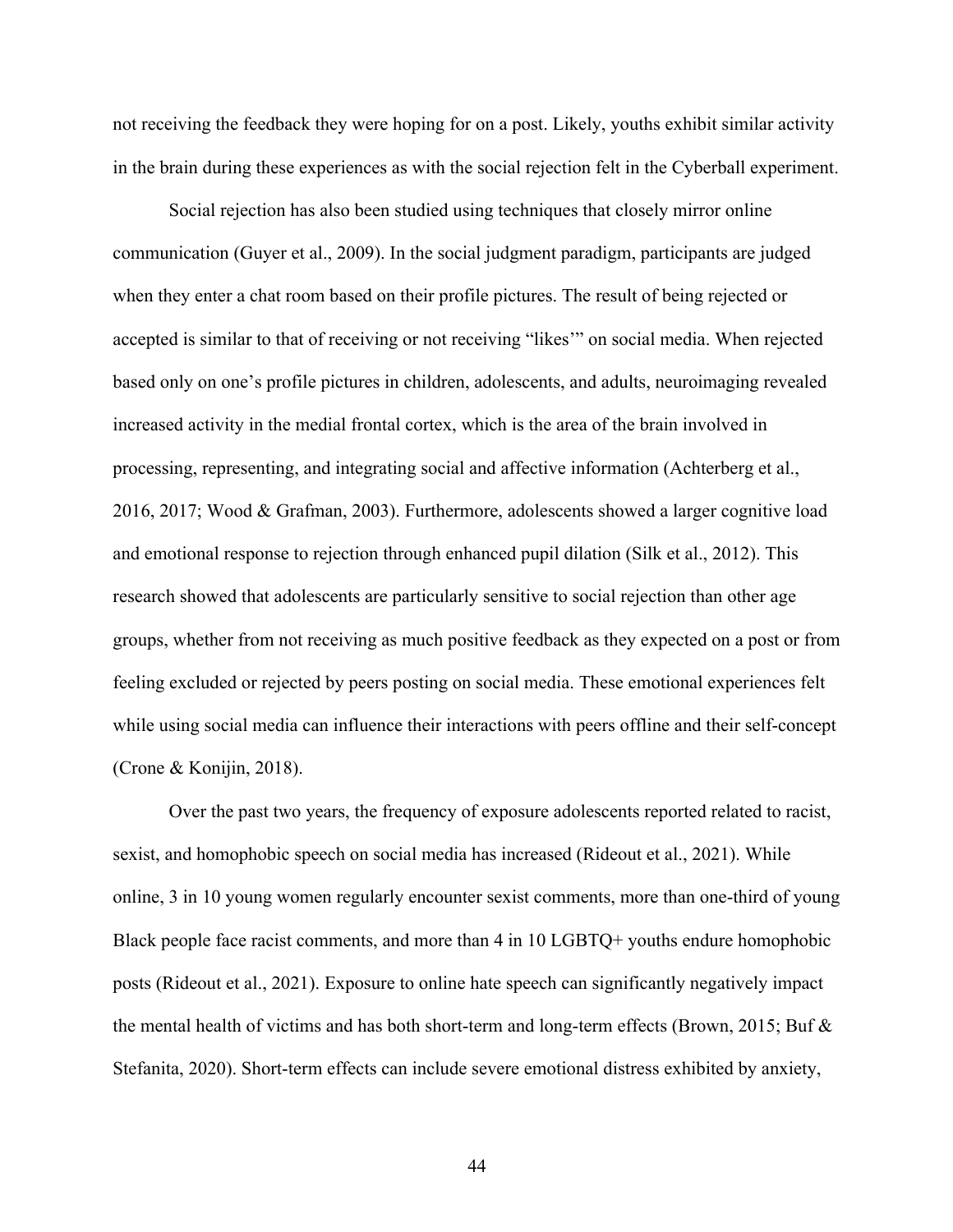panic, shame, and fear. Long-term effects of online hate speech can include stress, psychosomatic disorders, anxiety, depression, and alcoholism (Brown, 2015).

The last anonymously posted comments that a 14-year-old girl read on a popular social media platform in the UK called Ask.fm before hanging herself in her bedroom included: "Do us all a favour n kill ur self" (Henley, 2013; Smith-Spark, 2013). In April 2013, in the earlier years of the social media explosion, Ask.fm reported that its site had been used by 180 million users in 150 countries and had 13 billion page views. Approximately half of the users were under 18 (Henley, 2013). This is just one of many cases involving some form of self-harm related to experiences on social media (Bazelon, 2013). After being bullied on Ask.fm, Kik, and Voxer, a 12-year-old girl from Florida, Rebecca Sedwick, died by jumping from a tower in 2013 (Almasy et al., 2013). Messages such as "You should die" and "why don't you go kill yourself?" were allegedly exchanged online between Rebecca and her previous friends turned bullies. A sheriff on the case reported that following the death of Rebecca, one of the bullies posted on her Facebook, "Yes IK I bullied REBECCA, nd she killed her self but IDGAF," meaning "I don't give a (expletive)." This incident resulted in the arrest of the two girls who bullied Rebecca online and in-person under the charge of aggravated stalking, with the sheriff adding that he feared for the safety of other children (Almasy et al., 2013). Approximately one year later, it was revealed that, in addition to being bullied in-person and online, Rebecca had used social media platforms to post anonymous comments to herself. In Nova Scotia, Canada, following the suicide of 17-year-old Rehtaeh Parsons, local authorities attempted to enact a cyberbullying law that allowed victims to identify anonymous perpetrators and sue individuals or the parents of minors (Dahl, J., 2014). The law was not passed because it violated personal freedoms (Ruskin, 2015).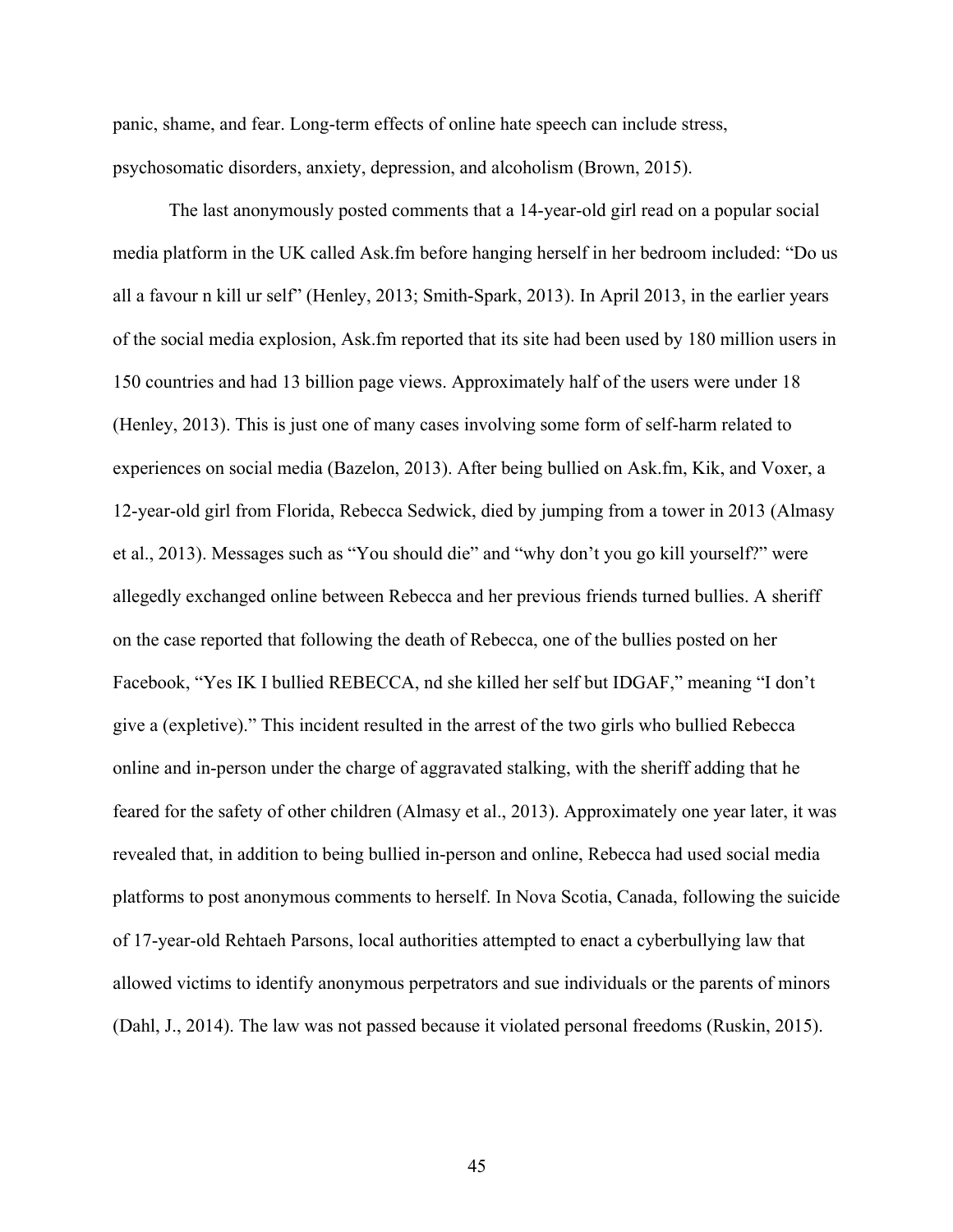When the creators of Ask.fm were expected to respond publicly about how they would prevent bullying on their platform, they responded that bullying is a learned behavior and a cultural and social problem (Dickey, 2014). Other social media platforms have anti-bullying policies but still state that preventing bullying online is difficult. Facebook has a Bullying Prevention Hub on its site as a resource for those seeking support for issues related to bullying. They state that they have a team that reviews reports of bullying and harassment and have removed 8.8 million pieces of content and over 54% of bullying content (Facebook, 2022). In their Community Standards Report, in the Bullying and Harassment section (Meta, 2022), they state that they do not tolerate bullying and harassment on either Facebook or Instagram but added that it can be difficult to detect due to its highly personal nature. They count on users to report incidents of bullying and harassment and then use their metrics to capture "only bullying and harassment where a deeper understanding of context or meaning is not necessary to determine if it violates our policy" (Meta, 2022, para. 2). In their Bullying and Harassment policy, they state that for private users, they "remove content that is meant to degrade or shame, including, for example, claims about someone's sexual personal activity" (Bullying and Harassment, para. 3). They further state that their policies provide increased protection for users ages 13 to 18 years as they are the age range that experiences the most emotional impact from bullying and harassment (Meta, 2022). In addition, Facebook provides a nine-page PDF entitled Empower Teens for teenagers who have been a victim of bullying, for those who want to help others who are being bullied, and for those who have engaged in bullying (Facebook, n.d.).

The research regarding the interpersonal functioning of youths and social media has focused on interpersonal experiences that occur online and not on how those experiences online impact interpersonal functioning offline. Some research is available suggesting that interpersonal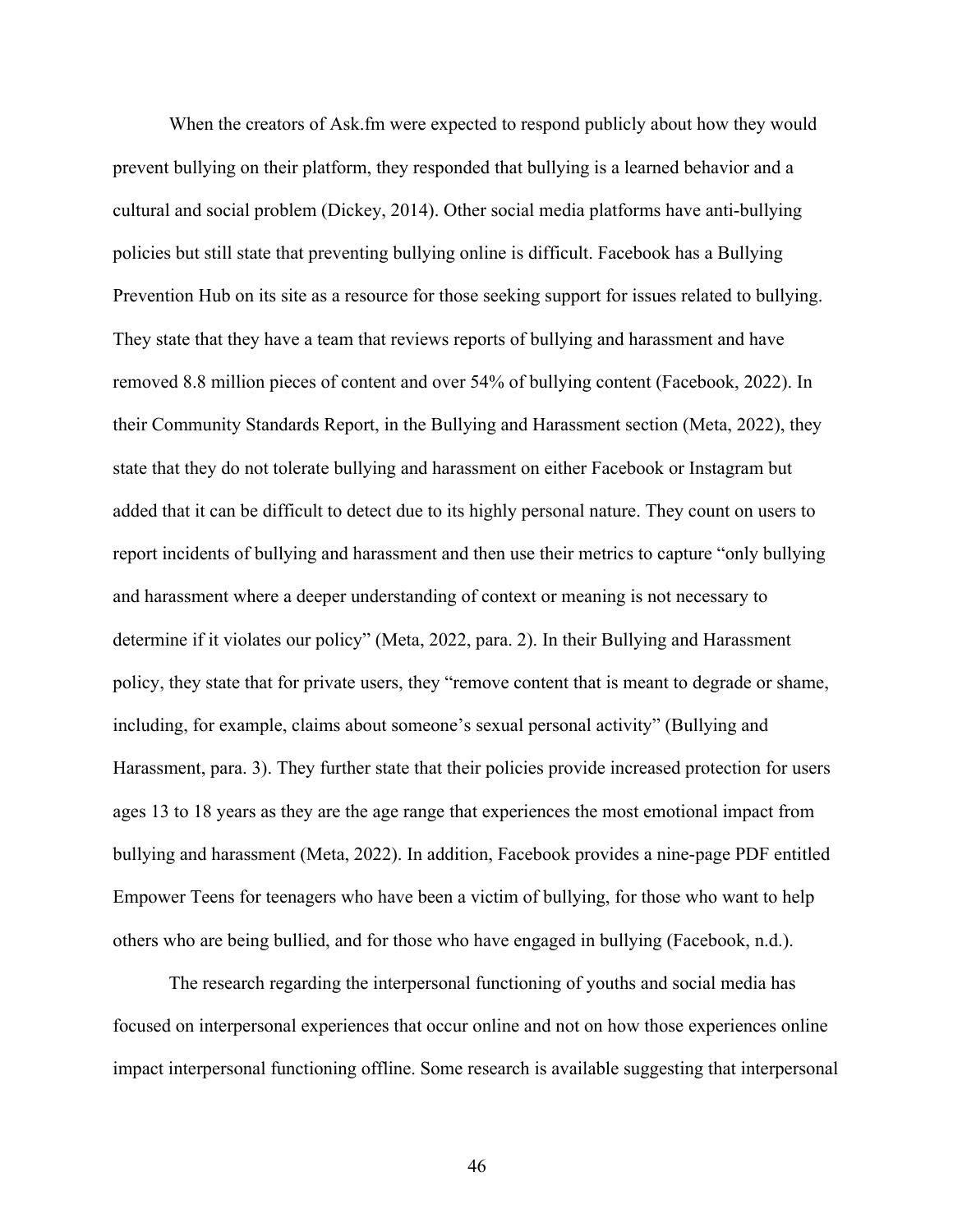interactions on social media can strengthen offline relationships (Reich et al., 2012; Valkenburg & Peter, 2009), can be satisfying for individuals with social anxiety (Valkenburg & Peter, 2007, 2009), and can help youths find supportive communities (Rideout et al., 2021). Some research has focused on the difference between offline and online interpersonal interactions, such as the time-lapse between communication, the publicness of interactions, the lack of social nuances, or the quantifiability of friends and interactions online (Nesi et al., 2018). Another theme found in the research related to interpersonal functioning of youths and social media of interpersonal harm such as cyberbullying or social rejection. Impacts of online interpersonal harm can be seen in brain activity and in negative effects on mental health and well-being (Brown, 2015; Buf & Stefanita, 2020; Williams & Jarvis, 2006). Furthermore, exposure to hate speech and discrimination online can have both short-term and long-term negative effects on well-being. Overall, more research is needed to further study the impacts that interpersonal interactions on social media have on interpersonal interactions offline.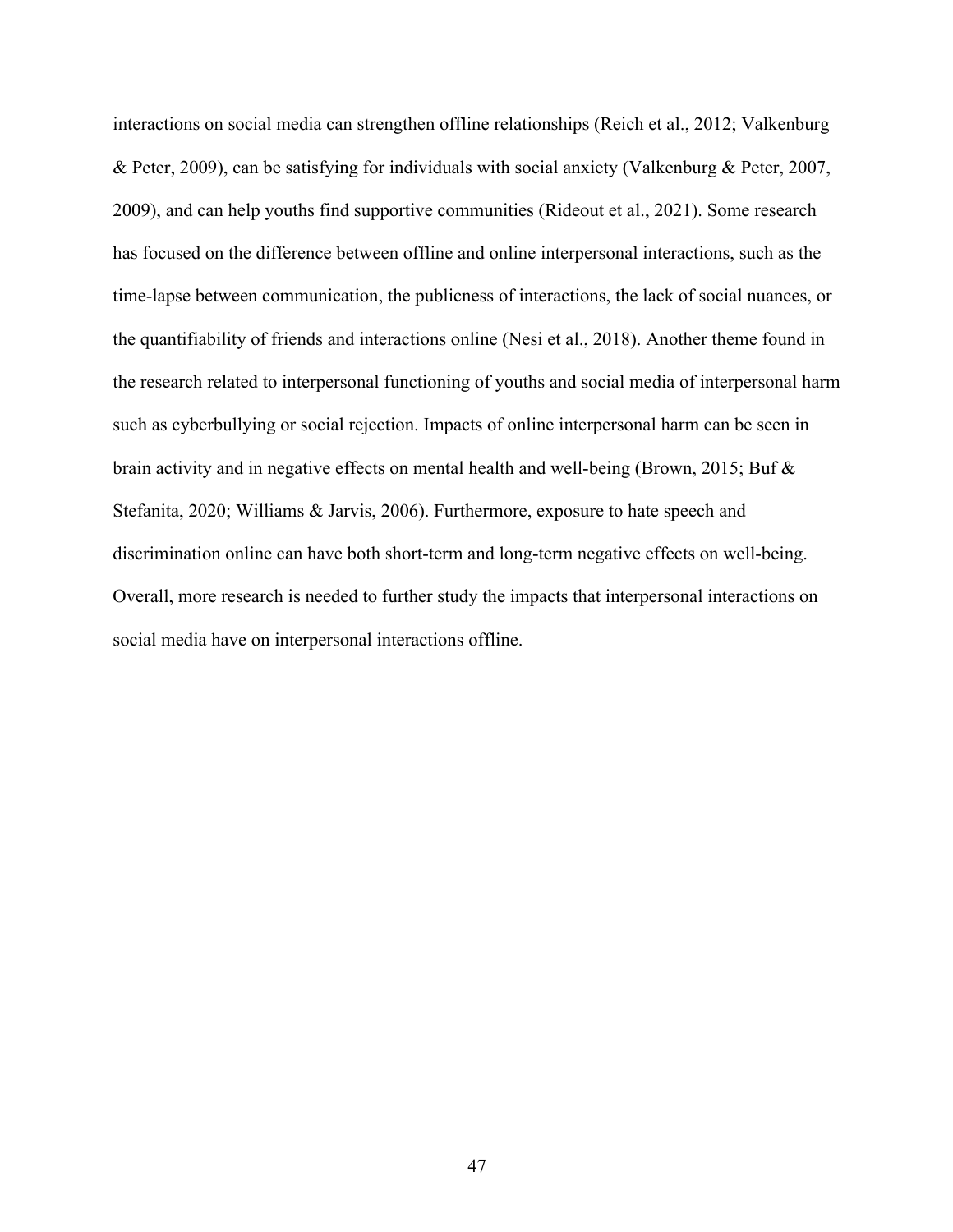# **CHAPTER IV: WHAT CLINICAL PRESENTATIONS ARE ASSOCIATED WITH YOUTHS WHO EXHIBIT PROBLEMATIC SOCIAL MEDIA?**

### **Clinical Presentations**

As rates of social media use and mental health challenges in children and adolescents have increased in the past decades, many researchers have devoted studies to examining whether the two are related and how. It is challenging to identify direct causal relationships due to numerous variables that have not been or are difficult to be controlled for. Many studies have found correlations between social media use and clinical presentations, such as self-harm and suicidality, sleep disturbance, attentional difficulties, addictive symptoms, depression, anxiety, and general psychological distress.

### *Self-Harm and Suicidality*

As both rates of suicide and rates of social media usage among children and adolescents have increased, much research has been devoted to investigating any connections between the two. Thoughts and actions related to suicide or self-harm may result from viewing content around the topics on social media or as a side effect of other dynamics of social media use. However, most of the research related to social media and self-harm has focused on the amount of content related to self-harm rather than how social media use impacts self-harming behaviors. Non-suicidal self-injury (NSSI) is described as deliberate harm to body tissue without conscious intent to die, with common methods being cutting, burning, or scratching (Cipriano et al., 2017; Nock, 2010). NSSI tends to occur first during adolescence at 12 to 14 years of age, which is also the population with the highest prevalence (17.2%) of NSSI (Cipriano et al., 2017; Nock, 2010; Swannell et al., 2014).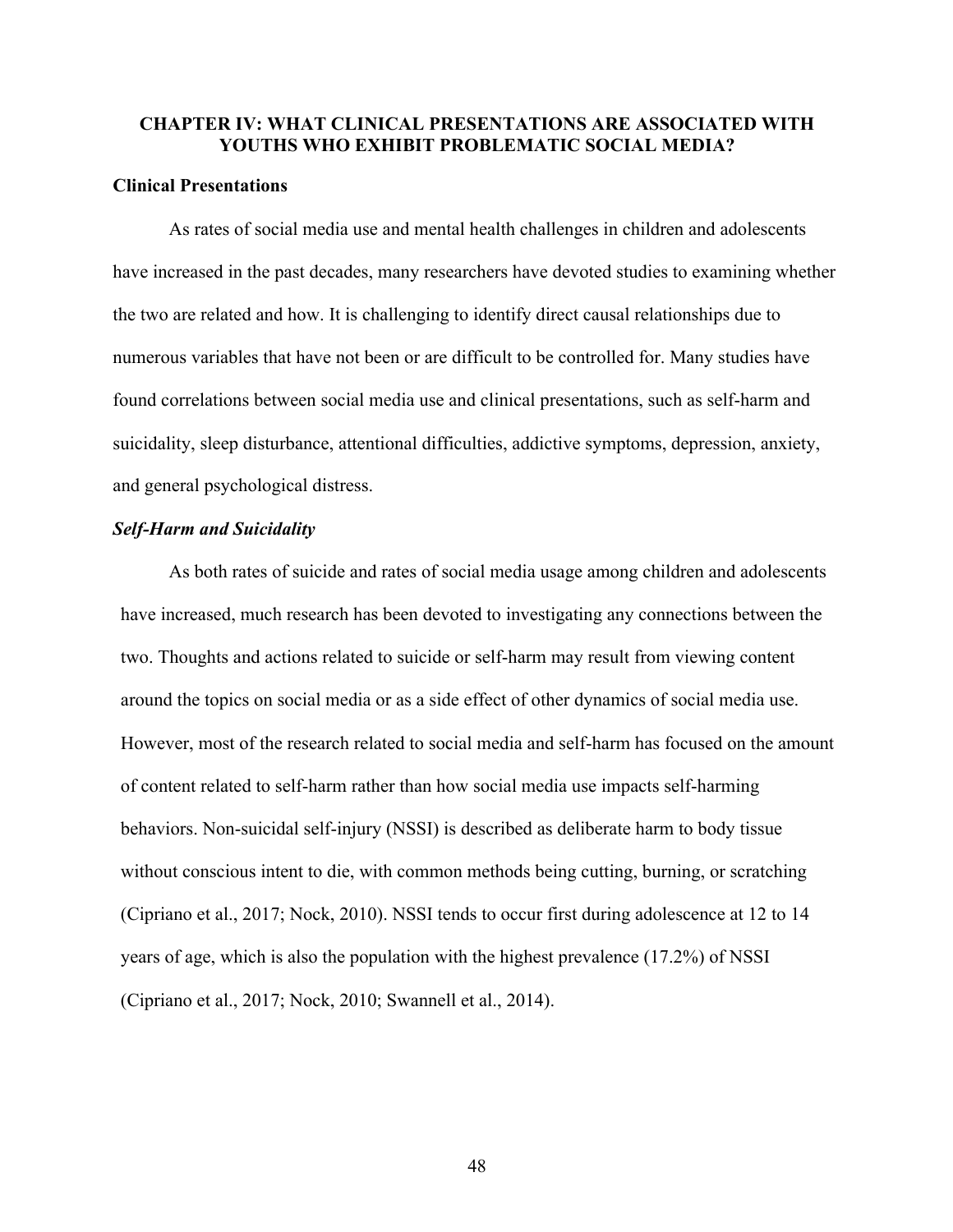Potential benefits associated with online activity related to NSSI include a reduction of social isolation through a sense of community, encouragement for recovery, a reduction in NSSI, and emotional self-disclosure. Risks of viewing content related to NSSI include triggered urges, normalization, acceptance of NSSI, and NSSI social reinforcement (Baker & Lewis, 2013; Dyson et al., 2016; Lewis & Seko, 2016). One study analyzed the top 100 videos that were generated on YouTube after searching "self-injury" and "self-harm," and they found varying messages (Lewis et al., 2011). Fifty of the videos analyzed contained a live person, and 50 were noncharacter videos that included other visual representations such as photographs or narrations. More videos were found to have a melancholic tone (51%) rather than an encouraging tone, with NSSI portrayed in the videos, most commonly in the form of cutting. Explicit self-injury could be viewed in 28% of the character videos and 90% of the non-injury videos. Many of the videos (58%) did not have trigger warnings at the beginning, and most of them (80%) had unrestricted access, meaning anyone could watch the video regardless of their age. Creators of these kinds of videos were predominantly female, with a mean age of 14 years (Lewis et al., 2011). Similarly, Miguel et al. (2017) collected data on 1,155 public posts related to deliberate self-injury across Twitter, Tumbler, and Instagram at randomly generated time points over six months. The first 10 posts generated after searching "#cutting" were examined for graphic content, negative self-evaluations, references to mental health terms, discouragement of deliberate self-injury, and recovery-oriented resources. They found that approximately 60% of the posts depicted graphic content, including active self-injury, selfinjury tools, cuts, scars, and/or blood. About 50% included negative self-evaluations and referenced topics such as physical appearance, depression, anxiety, eating disorders, and borderline personality disorder. Only 9.5% discouraged self-injury, and less than 1% shared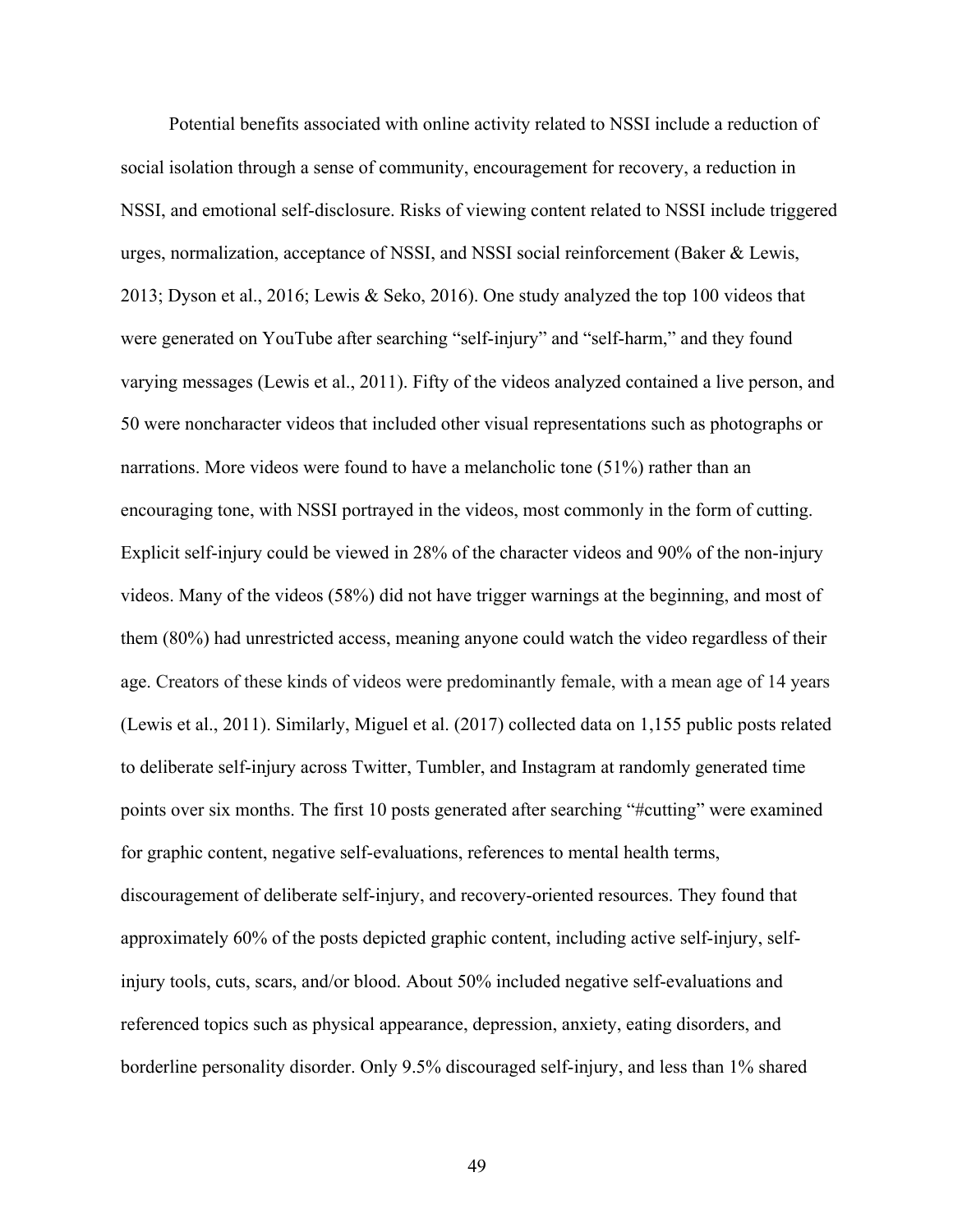formal recovery resources. Of the platforms where data were collected, Instagram posts contained the most graphic content and negative evaluations, while Twitter contained the smallest amount of each (Miguel et al., 2017). Both studies discussed how these easily accessible videos contributed to a dangerous trend as they normalized these self-harming behaviors in a vulnerable population (Lewis et al., 2011; Miguel et al., 2017). Brown et al. (2018) added additional findings that posts that depicted NSSI wounds on Instagram were mainly posted in the evening hours, with a small peak in the early morning. This finding aligns with other research stating that youths experience the strongest urge for self-harm in the evening and most often engage in NSSI during evening times (Turner et al., 2016). This information is important to consider when working with youths who experience thoughts of self-harm or suicide. Additionally, they discussed the danger of social reinforcement related to self-harm posts as they found that pictures directly depicting wounds generated twice as many comments from other users than the pictures that did not directly depict wounds. The posts that showed very severe wounds generated more comments than pictures with mild to moderate wounds, which has also been observed in previous research (Dyson et al., 2016; Lewis & Seko, 2016). The concern is that the additional reinforcement, whether abusive, neutral, or empathic, could lead to adolescents intentionally or even subconsciously posting content with more severe wounds. They also stated that the actual act of NSSI may serve as an emotion regulation function, while posting the act on social media serves more of a social function. Age was not a controlled variable in this study. However, of the users who voluntarily stated their age for whatever reason, the mean age was 14.8 years (Brown et al., 2018).

A systemized narrative review examined 38 articles related to youths' use of social media and deliberate self-harm. One of the review's key findings was the prevalence of cyberbullying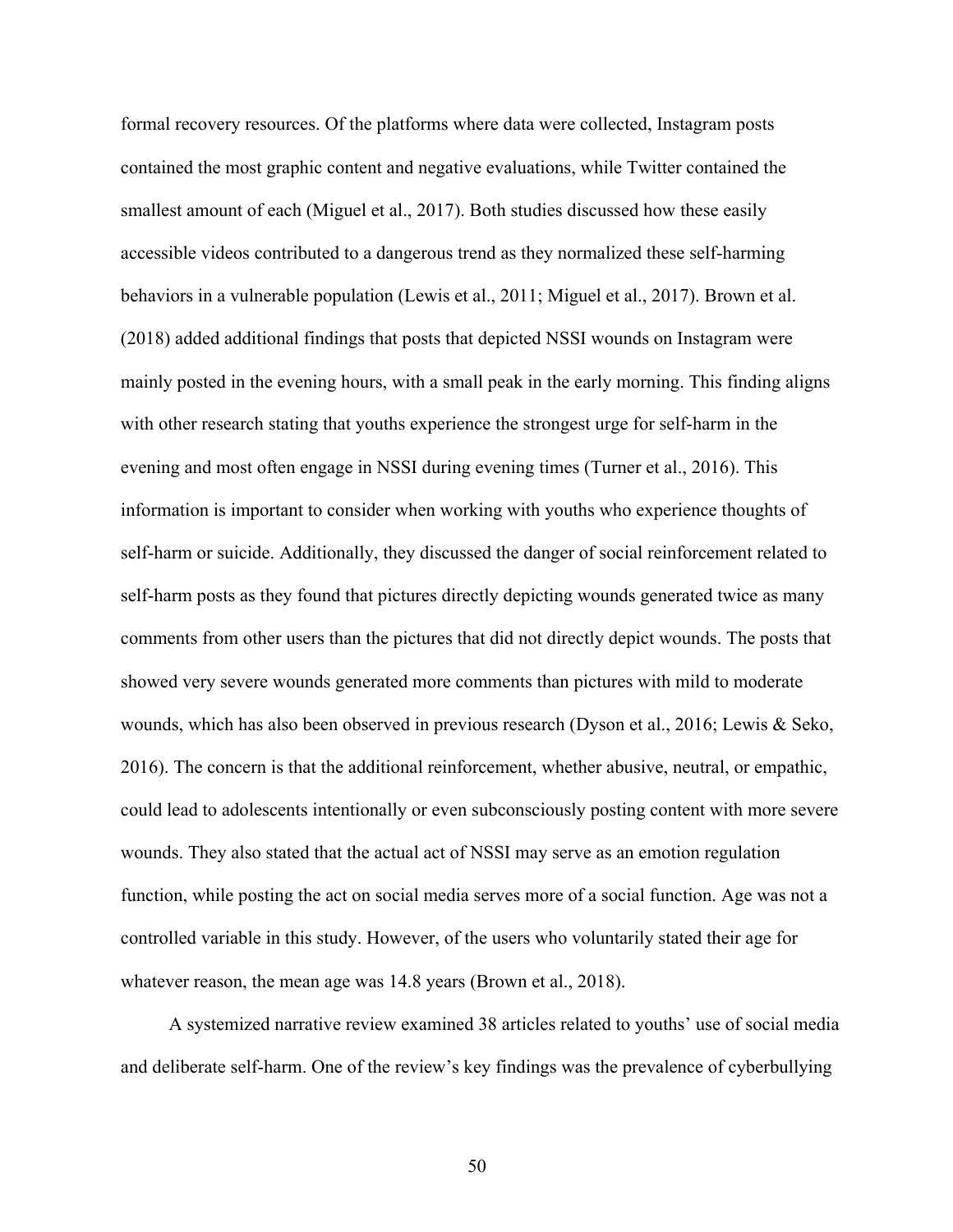victimization. Five of the 38 articles reviewed the impact of cyberbullying victimization on deliberate self-harm and suicidal risk of young people. Three studies found an independent association between a history of cyberbullying victimization and deliberate self-harm (Chen et al., 2018; Duarte et al., 2018; Perini et al., 2019). Two studies reported that cyberbullying victimization was a mediating factor between social media use and suicidal ideations and behaviors (Lee et al., 2017; Sampasa-Kanyinga & Hamilton, 2015). In addition, Oblad (2021) conducted a pilot study with 131 high school students ages 14 to 18 years old to examine adolescent behaviors and opinions on self-harm, suicidal ideas, and online behaviors, among other topics. A key finding of the study was that cyberbullying and depression were significant predictors of self-harm (Oblad, 2021).

Suicidality includes suicidal ideations, suicidal gestures, suicide-related communication, suicide attempts, and completed suicides (Memon et al., 2018; O'Carroll et al., 1996). Rates of death by suicide in the United States have steadily increased over the past two decades, and as of 2019, suicide was the 10th leading cause of death for individuals in the United States in 2019 (Hedegaard et al., 2021; Kochanek et al., 2020). Furthermore, suicide was the second leading cause of death in both age groups of 10 to 14 and 25 to 34 (Hedegaard et al., 2021). A systematic review was completed on the role of social media use on deliberate self-harm and suicidality in adolescents (Memon et al., 2018). Nine studies that met inclusion and exclusion criteria were reviewed. Overall findings support the idea that more time spent on social media leads to more exposure to and engagement in self-harm behavior. In adolescents diagnosed with depression, there is an increased risk of psychological distress and suicidal ideations with social media use. Social media were found to be an important form of communication for youths with self-harm or suicidal ideations or behaviors. It can be a positive form of communication when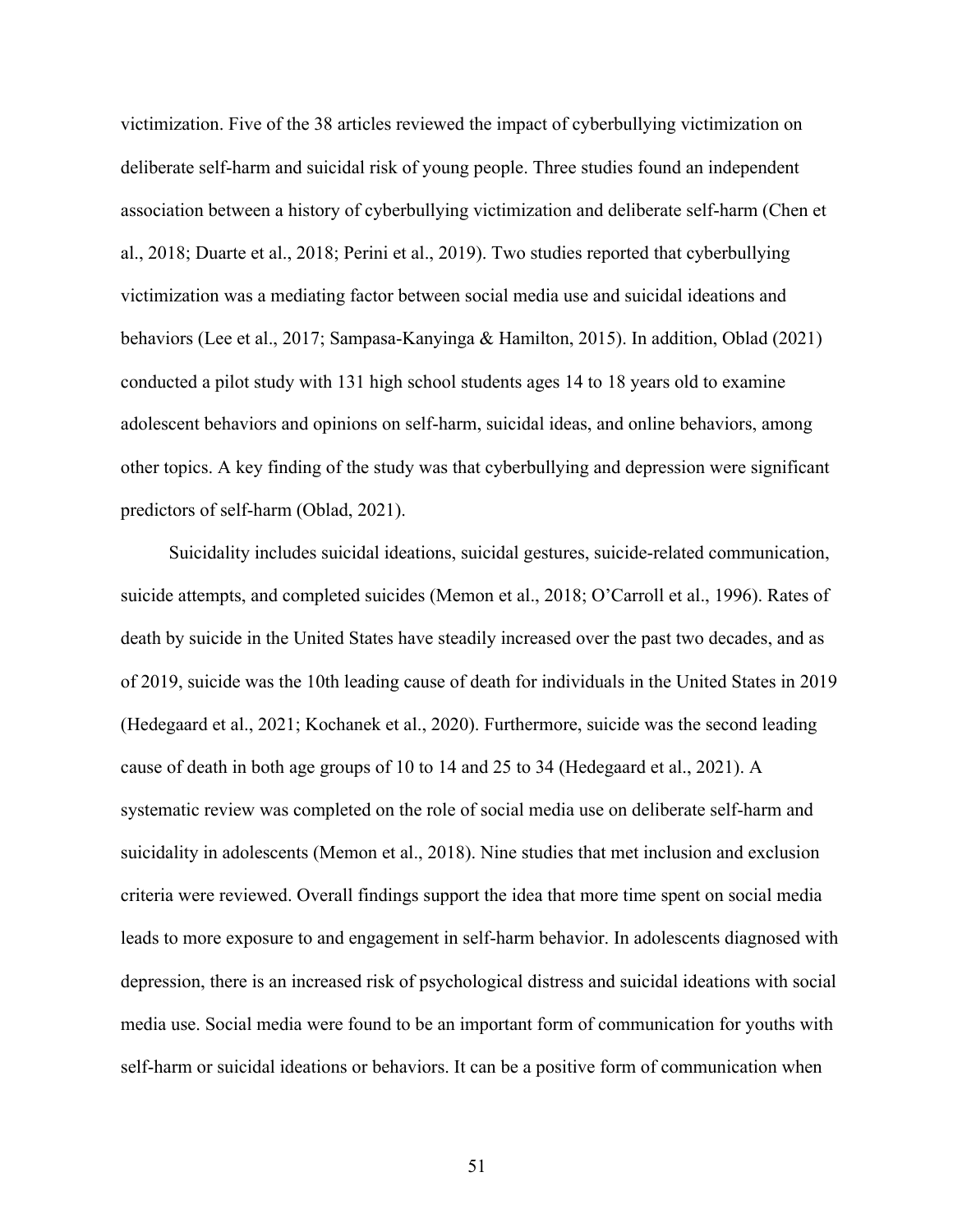they seek and find social support and help for self-harm or suicidal ideations or behaviors. It can be detrimental to their mental health if they receive advice encouraging the harmful behaviors (Memon et al., 2018).

Research has shown that more active use of social media is associated with an increased risk of self-harm, suicidal ideations, and suicide attempts. Having posted content about one's self-harm during the past 12 months was associated with an increased risk of suicidality and suicide attempts when controlling for other behavioral and social factors (Seong et al., 2021). Creating and posting content is observed more in youths who report suicidal ideations or attempts (Swedo et al., 2020). Viewing only related content was not found to have the same increased risk of suicide attempts but may increase suicidal ideations (Swedo et al., 2020).

Content related to self-harm and suicidality can be found across multiple social media platforms. Viewing the content can be triggering for those who engage or have a history of engaging in NSSI and suicidality. Even more than viewing, posting related content can be a predictor of suicidal ideations and suicide attempts. This information should be considered when assessing youths who have a history of or currently experience NSSI or suicidality and should include assessing their type of involvement with social media related to self-harm and suicide. *Sleep Disturbance*

Adolescents need 9 to 10 hours of quality sleep at night to function at their best during the day (National Institute of Mental Health [NIMH], 2020). It is important for adolescents, especially because of the mental, physical, social, and emotional development occurring at this stage. The consequences of not getting enough sleep can lead to health issues such as diabetes and cardiovascular problems, difficulty paying attention, increased impulsivity, and multiple mental health disorders, especially depression (Lemola et al., 2015; NIMH, 2020; Raudsepp,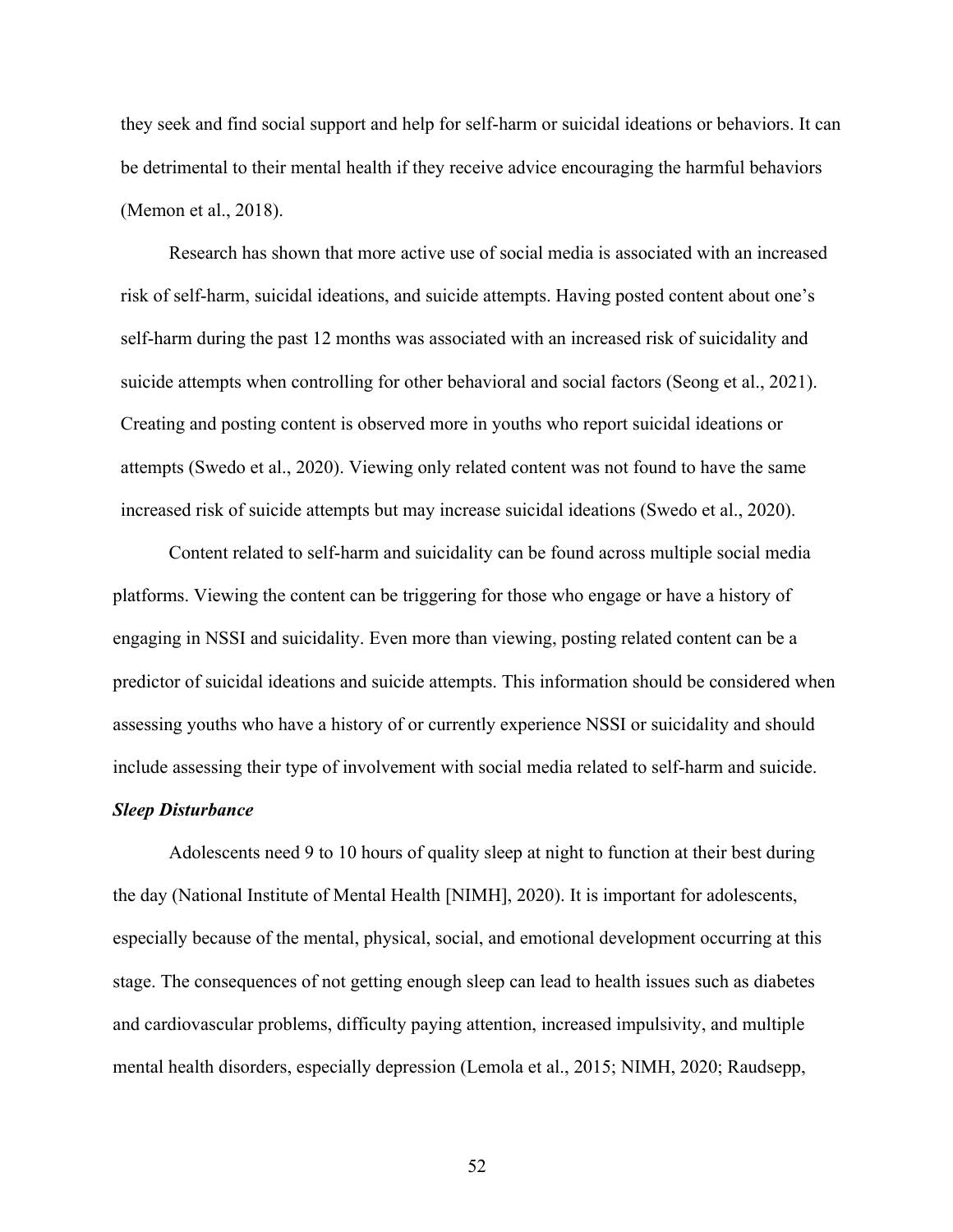2019; Sunl & Dimitriu, 2020). Prolonged sleep loss can negatively impact emotional development, leading to interpersonal conflict and more serious mental health problems (Sunl & Dimitriu, 2020). Despite the importance of the quantity and quality of sleep in adolescents, many are not getting enough sleep and are facing the consequences. One contributing factor to improper sleeping habits in adolescents is the use of electronic devices at bedtime. More than 89% of adolescents keep at least one electronic device in their bedroom at night, and the use of electronic devices at night can cause disrupted and fragmented sleep (National Sleep Foundation, 2014; Sunl & Dimitriu, 2020). Many teens use their cellphones or other electronic devices to browse social media not only after dinner or at bedtime, but many adolescents also admit to waking up at night to send texts or look at social media (Royant-Parola et al., 2018). Some electronic devices have screens with light-emitting diodes (LED); when used before bedtime, these suppress melatonin secretion significantly and, in turn, alter our biological clocks (Brainard et al., 2001; Bues et al., 2012). A 2018 Canadian study conducted with data from 5,242 individuals aged 11 to 20 confirmed what previous research had found (Sampasa-Kanyinga et al., 2018). Overall, 36.4% of the sample met or exceeded the recommended amount of sleep for their age, while 63.6% slept less than recommended. Approximately 73% of the sample reported at least one hour of social media per day. Social media use was associated with a shorter sleep duration after adjusting for covariates (Sampasa-Kanyinga et al., 2018). With about 2 to 5 hours of LED exposure, melatonin secretion can be reduced by up to 70% causing disruptions to sleepiness, alertness, and sleep-wake rhythms, as well as decreased duration and quality of sleep and excessive daytime sleepiness (Bues et al., 2012; Cajochen et al., 2011; Chang et al., 2014). Another study examined sleep duration over time in adolescents from 2009 to 2015. They found that adolescents were 16 to 17% more likely to report sleeping less than seven hours on most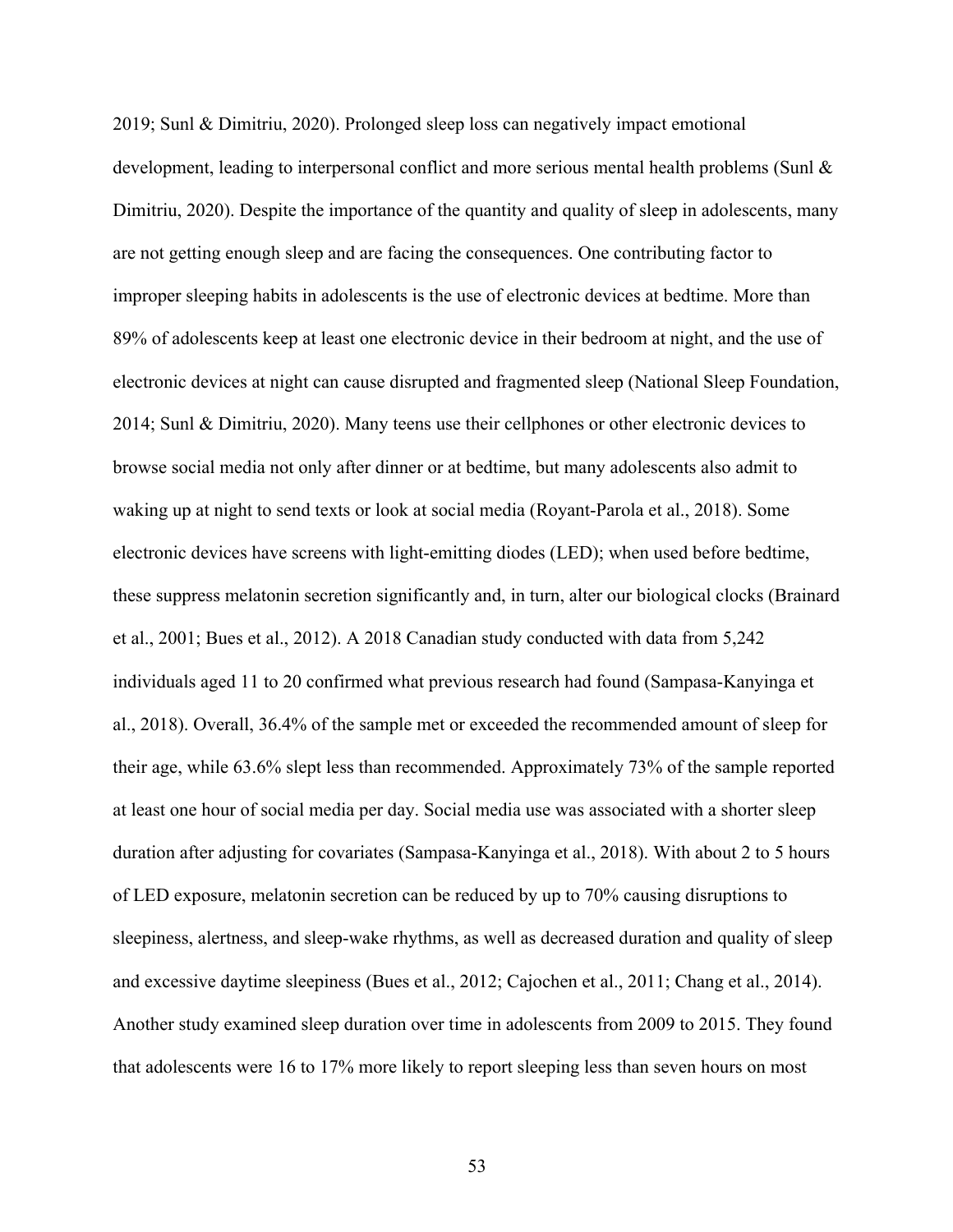nights compared to 2009. The researchers noted how this was a period when screen time, including social media use, also increased and found it to be associated with short sleep durations. They considered other activities that may lessen sleep duration, such as homeworking, jobs, or watching TV. However, these activities were relatively stable during this period and less likely to cause a sudden increase in short sleep duration (Twenge et al., 2017).

There is extensive research documenting the impacts of smartphone and/or social media use associated with disrupted sleeping patterns (Cajochen et al., 2011; Chang et al., 2014; Sampasa-Kanyinga et al., 2018; Twenge et al., 2017). Vernon et al. (2017) conducted one of few studies that attempted to examine the effects beyond the identified disruption in sleep related to social media use, specifically at nighttime. They examined the effects of nighttime smartphone use and poor sleep habits on depressed mood, externalizing behaviors, self-esteem, and coping. Analysis of their data determined direct links between nighttime smartphone use and increased externalizing behaviors, and decreased self-esteem and coping abilities. They did not find a direct link with depressed mood (Vernon et al., 2017).

#### *Attention Deficits*

General or minded smartphone use includes activities such as sending and receiving text messages or using social media with a purpose, such as posting content or communicating with others (Marty-Dugas et al., 2018). Absent-minded smartphone use includes any use initiated without a specific purpose other than to occupy the mind or fill empty time. Absent-minded smartphone use tends to result in users using their phones for longer than they intended to, scrolling through information without a purpose or finding themselves checking their phones without even realizing it (Marty-Dugas et al., 2018). People who use their smartphones more frequently also generally use them more absent-mindedly (Marty-Dugas et al., 2018). Both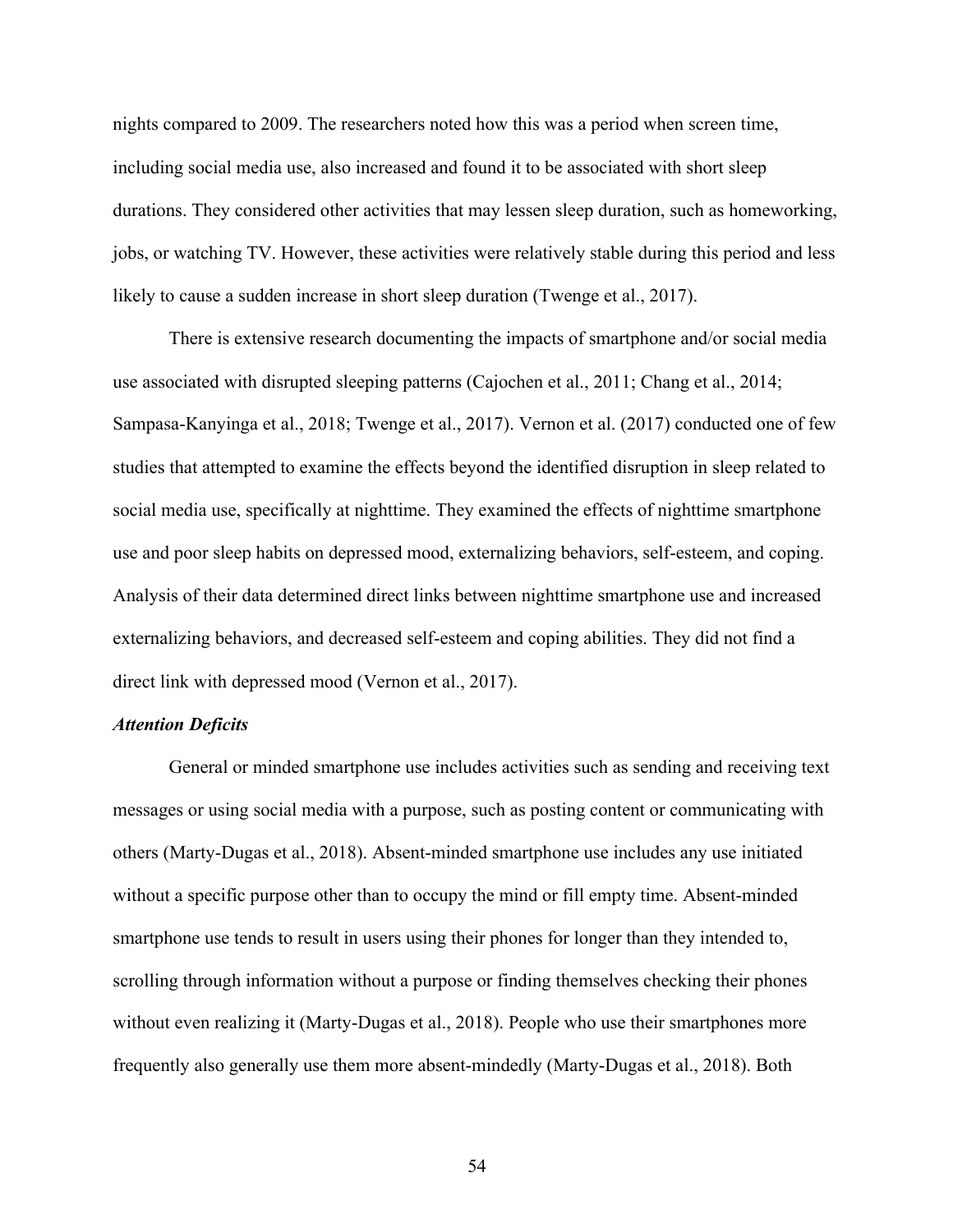general and absent-minded smartphone use impact attention. However, there are greater impacts on the everyday attention of those users who engage in more frequent absent-minded smartphone use. Impacts of absent-minded smartphone use seen in everyday life include difficulty sustaining attention when required, difficulty engaging in single tasks, spontaneous mind-wandering, and other attention-related errors (Marty-Dugas et al., 2018).

Shuai et al. (2021) conducted a study with 192 participants aged 8 to 16 years diagnosed with attention-deficit/hyperactivity disorder (ADHD). They explored the effects of digital media use on core symptoms, emotional states, life events, learning motivation, executive function, and family environment of children and adolescents with ADHD. The Self-Rating Questionnaire for Problematic Mobile Phone Use and Young's Internet Addiction Test (IAT) were administered to determine whether participants exhibited problematic digital media use (PDMU) via the determined cutoff points. Children who met the criteria for ADHD and PDMU displayed more severe impacts than those with ADHD but did not display PDMU. Children with ADHD and PDMU showed more significant core ADHD symptoms, executive functioning challenges, impacts on the parent-child relationship, and decreased learning motivation than the group without PDMU. Children with ADHD tend to have deficits in executive functioning with challenges in self-control, self-regulation, and behavioral inhibition. These difficulties may result in children having a harder time monitoring and controlling their digital media use (Makris et al., 2009). These challenges are intensified in children with both ADHD and PDMU (Shuai et al., 2021). Children with ADHD and PDMU exhibit decreased learning motivation and increased stress regarding life, interpersonal, and learning problems than do youths with ADHD without PDMU (Shuai et al., 2021). In addition, children with ADHD and PDMU tend to exhibit more severe defiant behaviors, contributing to less family cohesion and negative impacts on the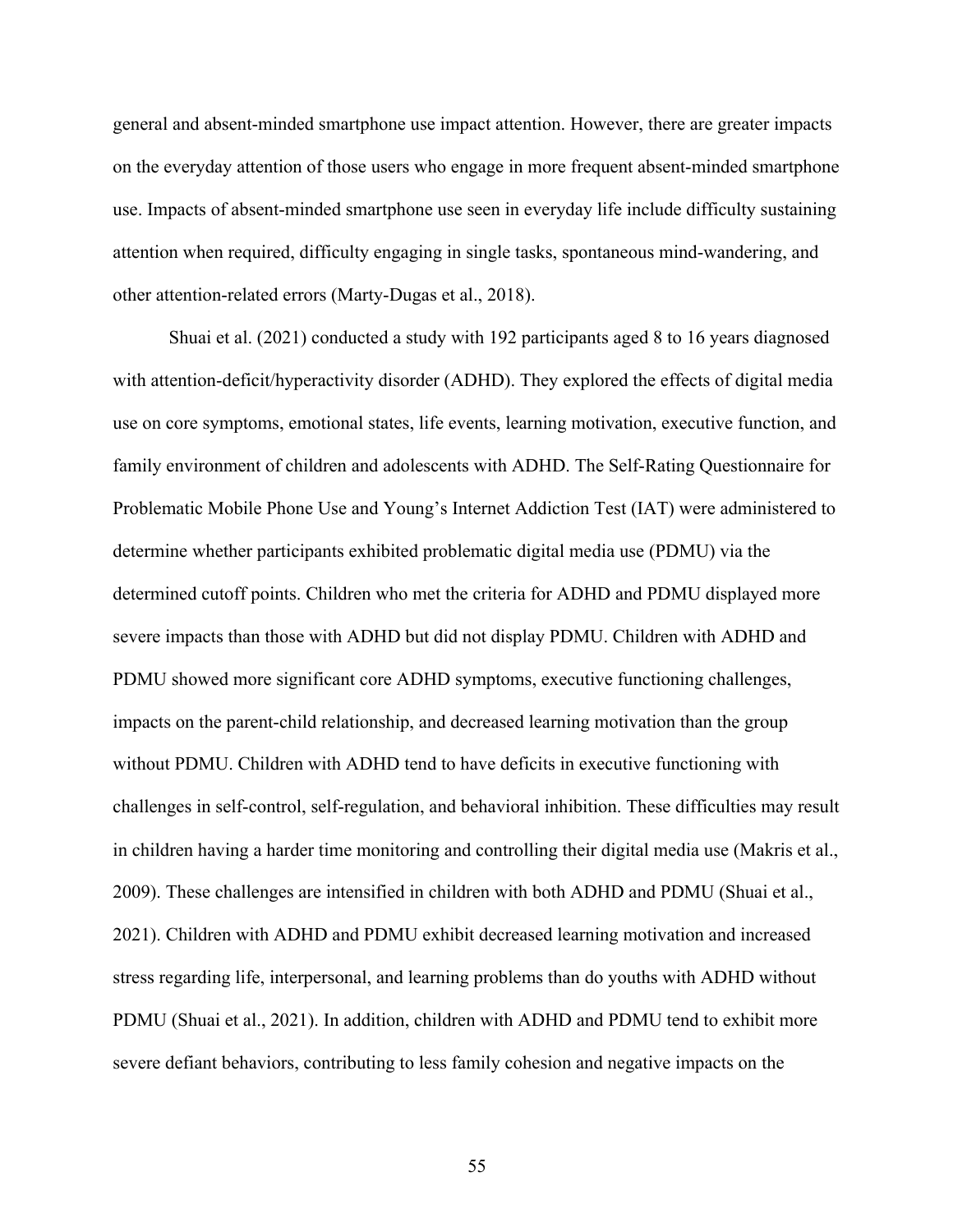parent-child relationship (Shuai et al., 2017). The authors considered other research suggesting that children and adolescents with ADHD might be attracted to digital media use as it can be an outlet for distraction and a way to soothe themselves from overactivity or difficulty sustaining their attention (Peeters et al., 2018). PDMU could exacerbate difficulties with attention and concentration and decrease the amount of time that otherwise would have been spent on activities that stimulate cognitive abilities and can help to build a longer attention span (Nikkelen et al., 2014).

It is estimated that almost one-third of youths' time spent using digital media involves using two or more sources simultaneously (e.g., browsing social media while watching television) (Rideout & Robb, 2019). There is mixed research on how the increased tendency of youths to multitask with the use of digital media impacts attention, cognitive functioning, and multitasking capabilities. Yap and Lim (2013) suggested that prolonged high levels of daily media multitasking reduce the effort needed to maintain split attention. Alzahabi and Becker (2013) reported a positive association between task switching abilities and media multitasking. Other research suggests that media multitasking (MMT) results from distractibility and poor executive control (Loh & Kanai, 2016; Ophir et al., 2009) and that excessive media multitasking is linked to a decline in attentional processes (Cardoso-Leite et al., 2015). One study predicted that the frequency that youths engage in MMT would be associated with increased distractibility but not with multitasking performance (Moisala et al., 2016), particularly when the brain's attention networks are still developing (Rothbart & Posner, 2015). They studied 149 participants aged 13 to 24 years who met the inclusion criteria, including no history of psychiatric or neurological illnesses. They provided six tasks under specific conditions, including undistracted attention conditions, distracted attention conditions, and divided attention conditions. Brain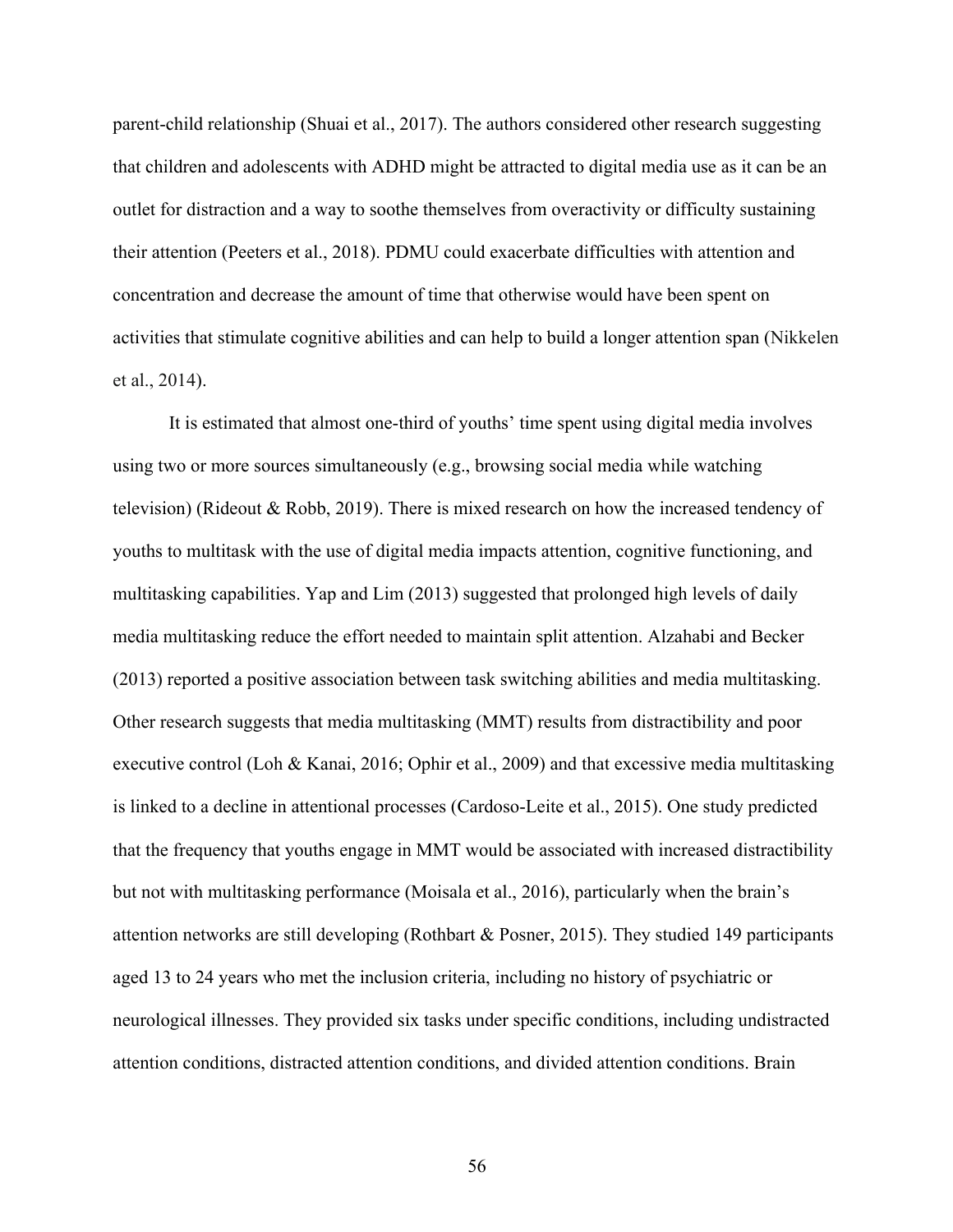activity was recorded using functional magnetic resonance imaging (fMRI) while the participants completed the tasks. The researchers specifically observed the right prefrontal regions of the brain associated with response suppression and attention skills (Clark et al., 2007). They saw more activity in those regions during tasks associated with distracted attention than with the undistracted attention and divided attention tasks. The youngest age group, the 13- and 14-yearolds, did not show as much activity in the prefrontal brain regions as the older groups did. They cited research that suggests this lack of response is due to the significant neural maturation that early adolescents undergo (Squeglia et al., 2013). Overall, the fMRI data revealed that the more a person engages in MMT in everyday life, the worse their performance is on tasks when attention is distracted, and the more effort is needed from areas of the brain involved in attentional and inhibitory control.

In conclusion, MMT in everyday life does not improve multitasking abilities in other activities. They noted that because the study was correlational, they could not directly state the relationship between MMT and attention. They added additional interpretation of their results, suggesting extensive daily MMT strengthens task switching behaviors and deteriorates the ability to sustain attention on one task (Moisala et al., 2016).

# *Addiction to Social Media*

The average age that a child opens their first social media account is 11.4, and the amount of time spent on social media progressively increases into adulthood (Pew Research Center, 2015). As adolescents begin to increase the amount of social media usage, they are more likely to experience anxiety while away from their devices (Clark et al., 2018). A majority (80%) of young people interviewed said they felt agitated when unable to access their phones (Roberts et al., 2014). As research concerning addiction to social media increases, it is important to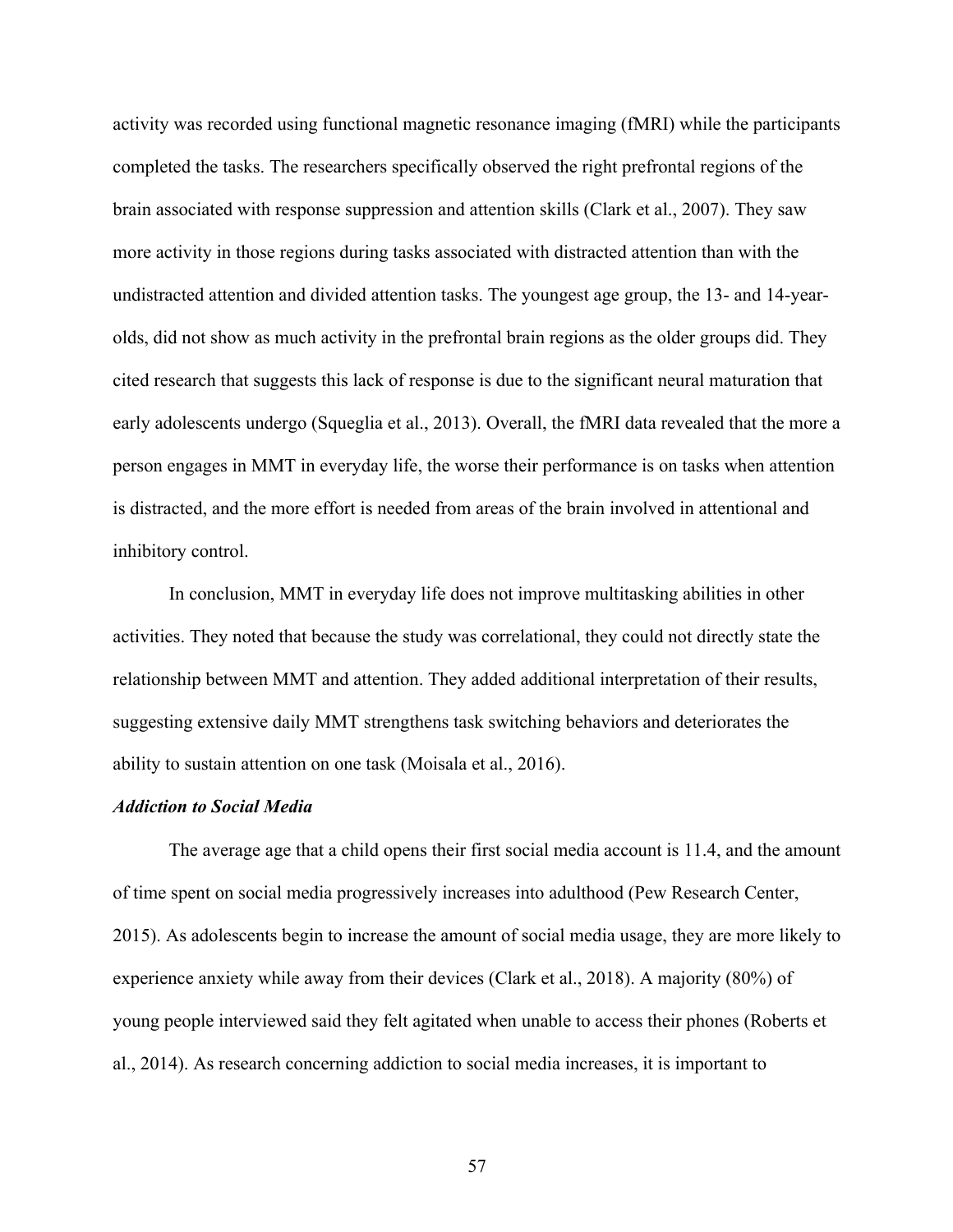distinguish between frequent social media use that does not always have negative impacts and social media addiction (Griffiths, 2010). Andreassen (2015) suggested that social media use becomes an addiction when its use is uncontrollable and compulsive with unfavorable consequences. Social media or SNS addiction has been described as being preoccupied with SNSs, being driven by a strong desire to use SNSs, and devoting so much time and effort to SNSs that it interferes with other social activities, studies/jobs, interpersonal relationships, and/or psychological health and well-being (Andreassen & Pallesen, 2014). For those who believe individuals can be addicted to social media, they cite the core symptoms this addiction has in common with established chemical and behavioral addictions, including salience, tolerance, mood modification, withdrawal, relapse, conflict, and problems (Andreassen & Pallesen, 2014; Grant et al., 2010; Griffiths et al., 2014). They argue that those addicted to social media spend a great deal of time thinking about it and how they can incorporate use into their time more, representing salience. They often spend more time using social media than they intended to and need to use social media more to feel satisfied, increasing tolerance. Social media may be used to manage feelings such as anxiety or depression, as a tool to fight restlessness or helplessness, or as an outlet to forget about personal problems, working as a mood modifier. When they are unable to use social media, they may become stressed, restless, irritable, or feel withdrawn. Individuals addicted to social media may have tried to cut down on use without success (relapse). They may prioritize using social media over hobbies, leisure activities, studies, a job, exercise, and social or familial interactions, which may lead to conflicts. Finally, individuals addicted to social media use may feel the negative impacts of their addiction, such as poor sleep quality, difficulties in relationships, or negative influences on their health (problems) (Andreassen & Pallesen, 2014).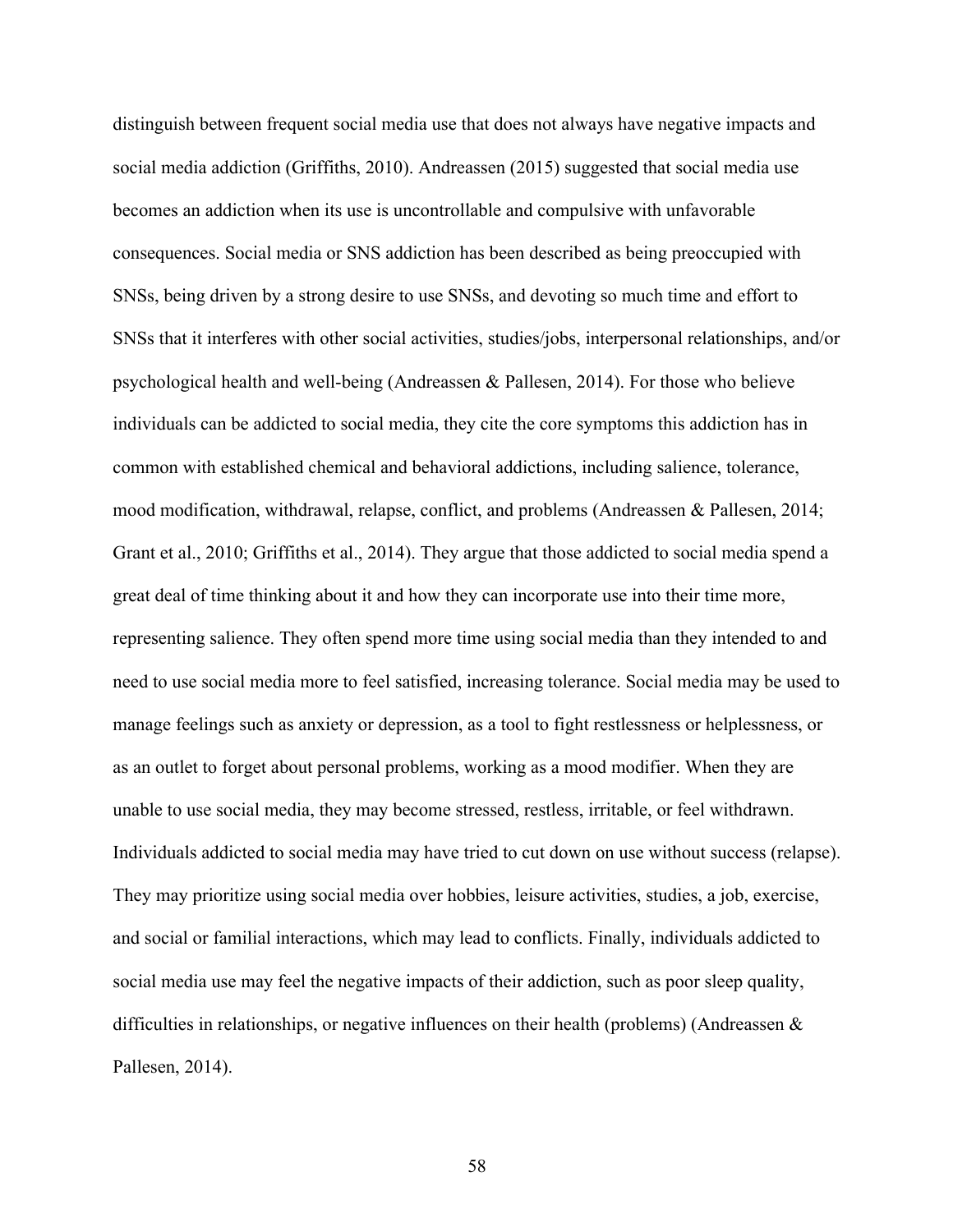Social acceptance online, via "likes," the ratio of followers to following, and positive comments have also been studied through neuropsychological research (Burrow & Rainone, 2017; Sherman et al., 2016). Results from chat room studies show that being accepted online stimulates the ventral striatum, similar to an area of the brain that is stimulated when receiving other rewards such as satisfying tastes or money, as seen in addiction (Gunther Moor et al., 2010; Guyer et al., 2012; Lieberman & Eisenberger, 2009;). Complementary to this finding, several studies have found responses observed in the ventral striatum peak in mid-adolescence. These findings suggest that adolescents are more sensitive and influenced by social rewards than other age populations (Braams et al., 2015; Schreuders et al., 2018; Silverman et al., 2015). Some have argued that classifying even a high level of social media use as an addiction is pathologizing a normal behavior extremity (Andreassen, 2015). They state that people can spend hours on social media platforms for various reasons, even first thing in the morning and last thing before going to sleep, and still not experience the negative symptoms related to behavioral addictions. There is still a state of control maintained despite excessive use (Griffiths, 2010).

# **Mental Health Disorders**

Several studies have measured youths' social media use and depressive symptoms that have found a statistically significant relationship between the two, with the most common finding being that the more social media use, the more likely youths are to experience depression (Dumitrache et al., 2012; McCrae et al., 2017; Morin-Major et al., 2016; Tiggemann & Slater, 2015). Hwang et al. (2009) collected data from 6,341 students aged 12 to 17 years in Taiwan using the Taiwanese Adolescent Internet Use, Daily Life, and Depressive Mood Survey. They studied data related to online activities, offline activities, and a depressed mood. They found a statistically significant relationship between online communication and depressed mood, stating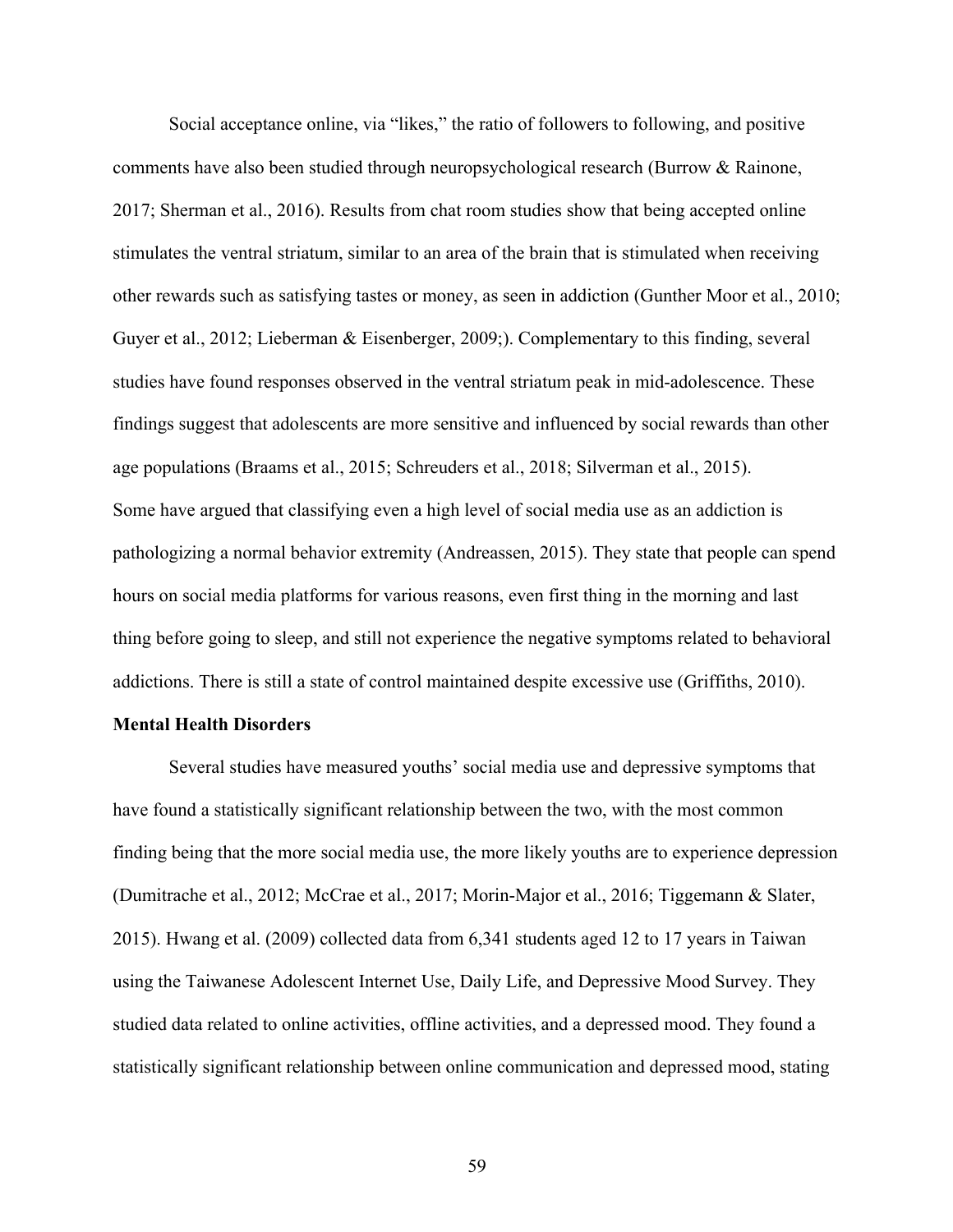that young participants who reported a depressed mood were more likely to use online activities for friendships and express feelings than participants who did not report depressive symptoms (Hwang et al., 2009). Other systematic reviews have also found a meaningful relationship between social media use and depression (Best et al., 2014; Hoare et al., 2016). A study conducted with participants aged 11 to 17 years examining depressive symptoms, psychological distress, and Internet use found that greater time spent using the Internet was associated with experiencing more depressive symptoms among females. Greater use was also associated with psychological distress, defined as general symptoms of stress, anxiety, and depression in both males and females (Hoare et al., 2016). A meta-analysis of 23 studies showed a correlation between problematic Facebook use and psychological distress in adolescents and young adults (Marino et al., 2018). Primack and Escobar-Viera (2017) found that the number of social media accounts correlated with the level of anxiety in youths.

A recent meta-analysis (Keles et al., 2020) reviewed the influence of social media on depression and anxiety, and psychological distress in adolescents ages 13 to 18 years. After reviewing 13 studies worldwide that met strict qualifications, their findings were classified into four common domains often observed with exposure to social media: time spent, activity, investment, and addiction. Each domain was discussed as it relates to depression, anxiety, and psychological distress. Confounding, mediating, or moderating variables that were measured were also discussed. Regarding the amount of time spent on social media, the results were mixed, with one study finding an inverse correlation with psychological distress (O'Dea & Campbell, 2011), while other studies showed a positive relationship between heavy social media use and both depression and/or anxiety (Tsitsika et al., 2014; Yan et al., 2017). Additionally, Sampasa-Kanyinga and Lewis (2015) found that over two hours of social media use per day was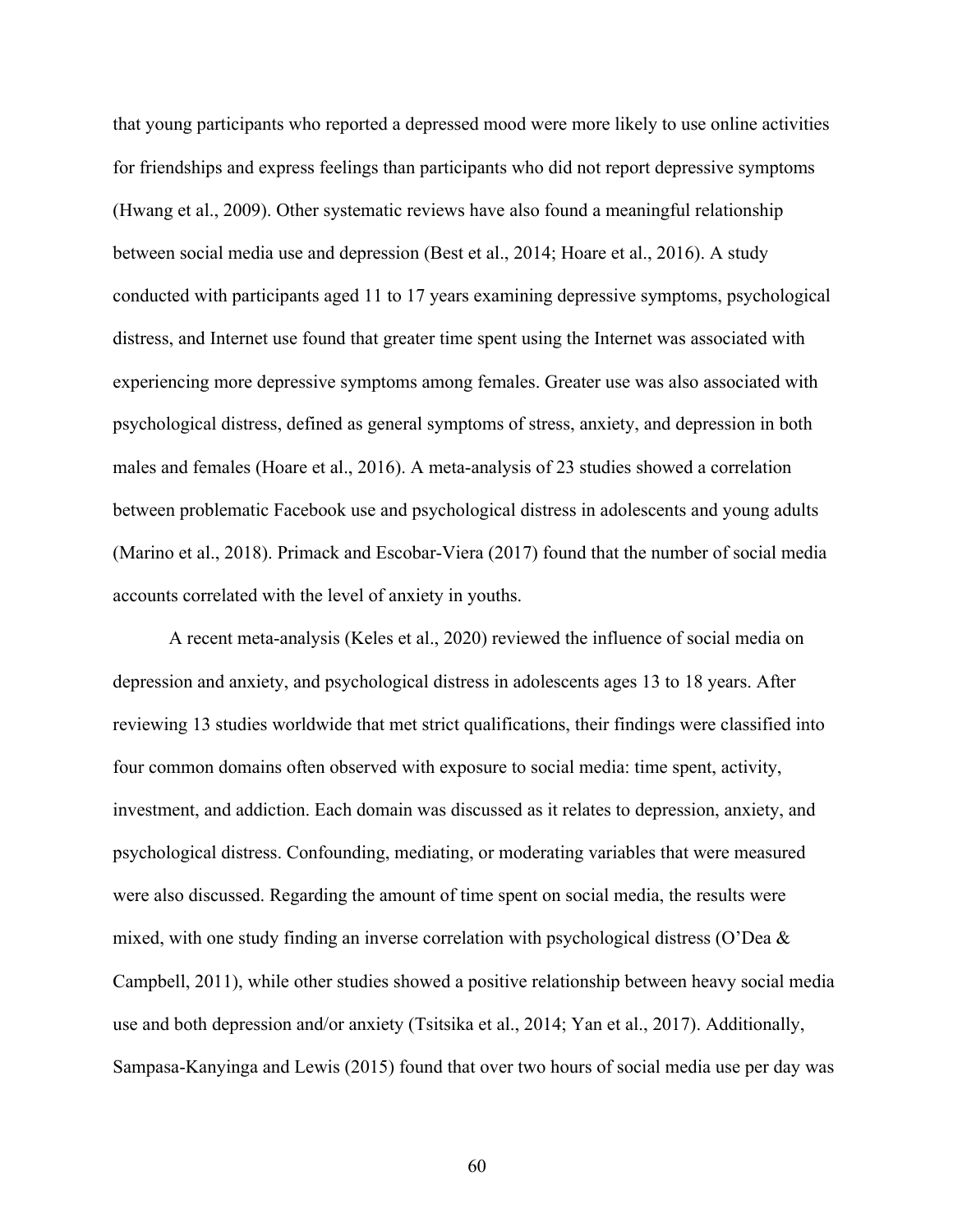associated with psychological distress. Keles et al. (2020, p. 87) defined the *activity domain* as "the quality and quantity of users' engagement and interaction with social media sites and other users." Results within this domain also varied. A study conducted with a sample of Belgian high school students found an increased frequency of a depressed mood no matter the amount of activity on Facebook, regarding active or passive usage (Frison & Eggermont, 2016). Another study found a correlation between adolescents' social media activities and both anxiety and depression (Barry et al., 2017). The remaining two domains of investment and addiction found in the meta-analysis differed in that *investment* was defined as "the act of putting effort and time into social media" whereas addiction focused on the dependency aspects of social media usage (Keles et al., 2020, p. 87). Regarding investment, Blomfield Neira and Barber (2014) found that investment in social media was associated with increased feelings of depression. Additionally, they found that social media may have more negative impacts on female adolescents, while they may constitute a more positive leisure activity for males. Another study using sleep disruption as a mediating variable found an association between investment in social media and a depressed mood (Vernon et al., 2017). Several studies found significant relationships between addiction to social media and depression with mediating factors including insomnia and rumination. Low self-esteem was a moderating factor, meaning low self-esteem makes the impact of addiction on depression worse through rumination (Li et al., 2017; Wang et al., 2018). The review cited one study conducted in Serbia that did not find any relationship between adolescents' social media activities and depression (Banjanin et al., 2015). However, the consensus of the systematic review is that there is at least a general correlation between the use of social media and depression, anxiety, and psychological distress. While some authors tried to account for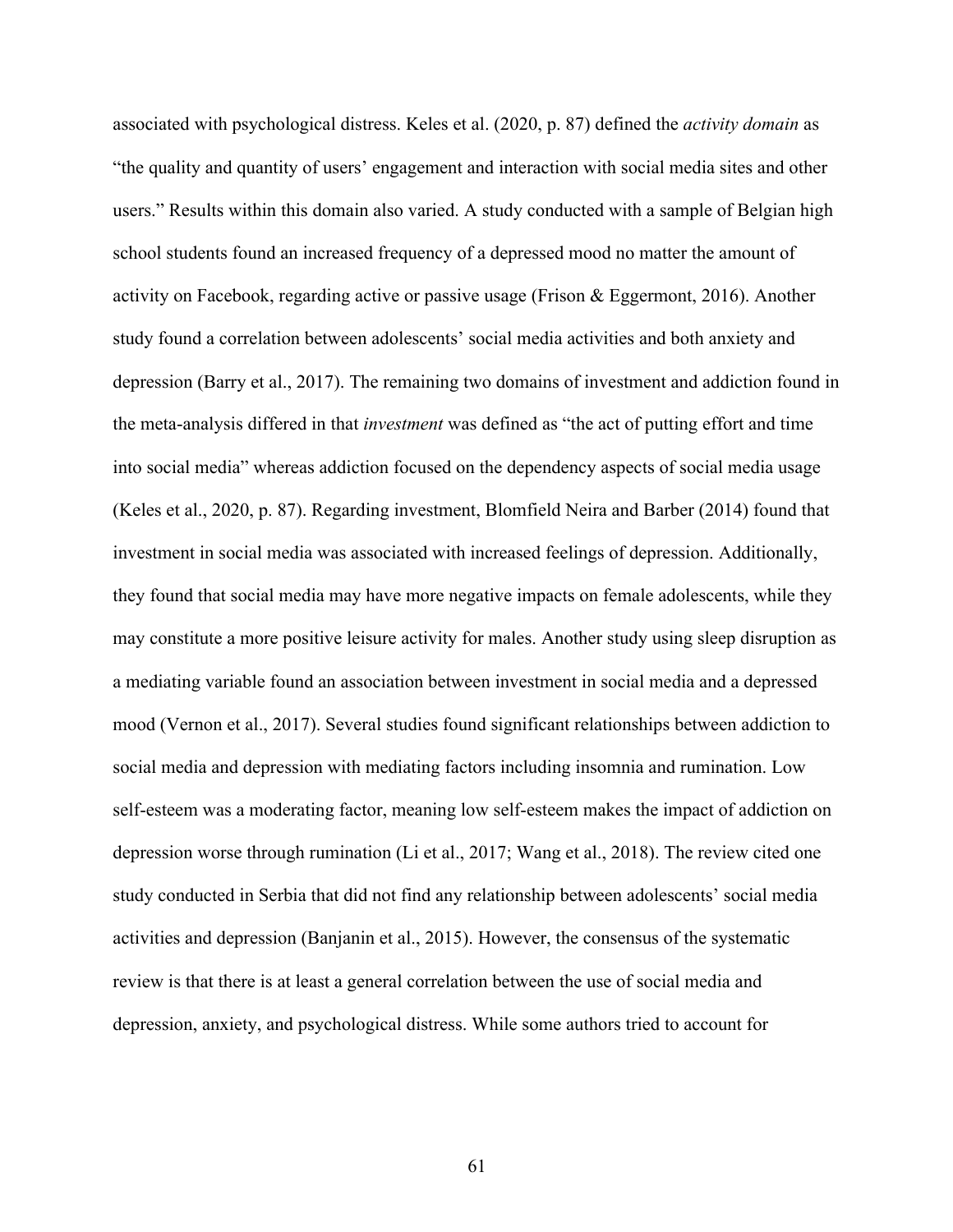extraneous or confounding variables, most noted that they are difficult to control (Keles et al., 2020).

Social media had different impacts on individuals, specifically during the COVID-19 pandemic (Rideout et al., 2021). Some youths have explained that the constant exposure to negative news and stories online made them feel even more anxious or depressed. More youths (28%) reported that they felt less anxious when using social media during the pandemic, while 19% of youths said it made them feel more anxious. Similarly, 25% said using social media during the pandemic made them feel less depressed, while 15% said it made them feel more depressed. A 15-year-old LGBTQ+ male stated:

Social media has made me feel less depressed because I can connect with people. When I feel alone because of the pandemic, I can go onto Instagram or Snapchat and talk with friends and see what they are doing. Then, I see that we are all in this together and everyone is having a hard time, not just me. (Rideout et al., 2021, p. 48)

Social media plays a larger role for young people diagnosed with depression than for those without depression (Rideout et al., 2021). Thirty-four percent of young people with depression reported using social media "almost constantly," while 18% of young people without depression reported the same. Twenty-eight percent of young people with depression said that social media was "very important" to them for feeling less alone, and 26% reported that social media was "very important" for them in getting support or advice, compared to 13% and 15%, respectively, for young people without depression. The use of social media was found to be even more important for LGBTQ+ youths, as 52% said it made them feel better when they were depressed, stressed, or anxious compared to the 43% reported by non-LGBTQ+ youths (Rideout et al., 2021).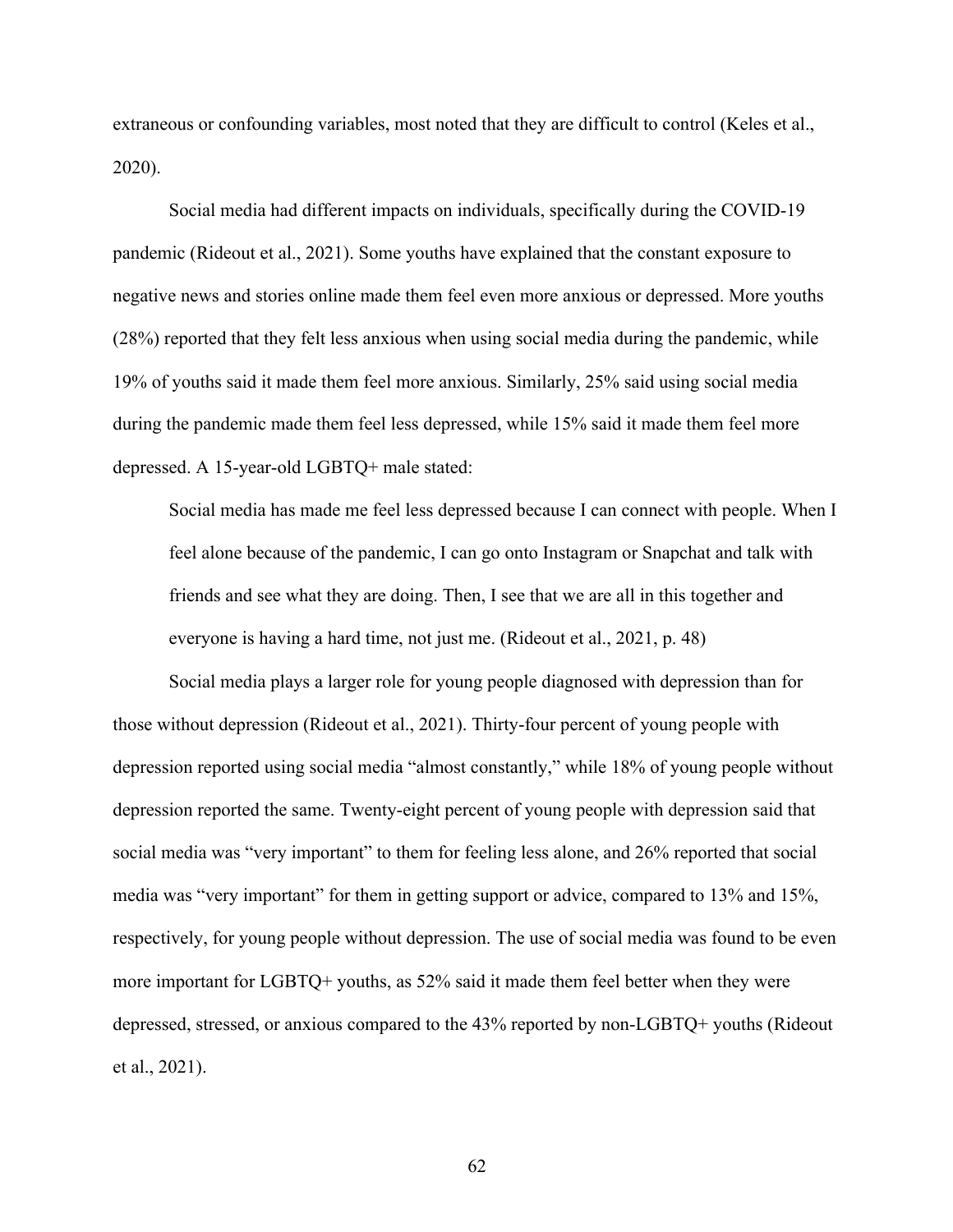It is important to consider the limitations in studies examining social media use and mental health challenges, such as depression and anxiety. Many studies are correlational, meaning the researchers were not able to say that social media use caused depressive symptoms. They could only use their research to state that social media use and a depressed mood exist simultaneously in some youths, and there may be a correlation between the two (McCrae et al., 2017). Additionally, the relationships could be bidirectional, meaning depressive symptoms may prompt more use of social media (Hartanto et al., 2021). The correlational studies being conducted have not been able to distinguish a direction in the relationships. Some argue that compensatory social media use is a symptom of depression, which itself can aggravate depressive symptoms due to unhealthy uses of social media such as social comparison or negative social interactions (Appel et al., 2016; Seabrook et al., 2016). Seabrook et al. (2016) examined papers published between January 2005 and June 2016 that were relevant to depression, anxiety, and SNSs. They found that lower levels of depression and anxiety were related to positive interactions, social support, and social connectedness on SNSs and negative interactions and social comparisons on SNSs were associated with higher levels of depression and anxiety. This finding indicates that social media use can influence depressive symptoms, but not that it is the cause of depressive symptoms (Seabrook et al., 2016). Overall, the research overwhelmingly shows a relationship between social media use and depression and anxiety. However, it cannot be stated that one causes the other, which is an area for future research.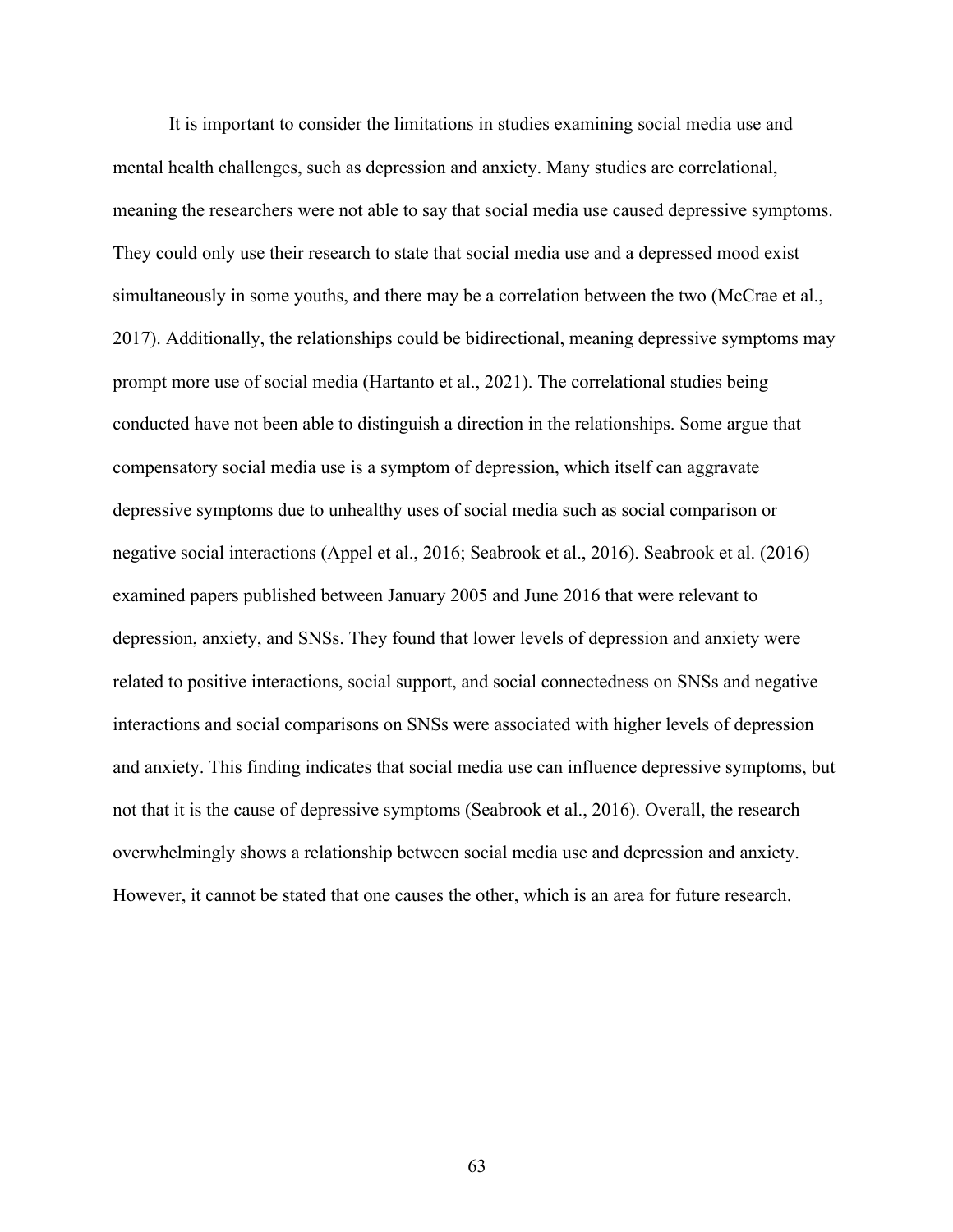# **CHAPTER V: WHAT CLINICAL APPROACHES ARE BEING USED TO EVALUATE AND TREAT PROBLEMATIC SOCIAL MEDIA USE IN YOUTHS?**

There are many reasons social media use should be evaluated when meeting with any client or patient, but especially with young people. Research shows that social media use can make up a significant part of their lives and has positive and negative effects. The negative effects of social media use concern many aspects of self-concept, interpersonal functioning, and mental well-being. Upon reviewing the literature, it is evident that clinicians and assessment developers have not been able to keep up with the explosion of social media users. Information regarding evaluation tools and screeners for social media use is scarce and has primarily focused on the criteria of other established addiction disorders (van den Eijnden et al., 2016).

Belfort and Miller (2018) found that evaluation of social media use is not incorporated as standard psychiatric practice. A recent study assessed the frequency with which child and adolescent psychiatry residents included assessment of social media use as part of their clinical interviews with patients (Raphaely et al., 2021). Within the study, the researchers also investigated how familiar the residents were with the impacts of social media on mental health, whether the residents had clinical cases in which social media use was either beneficial or harmful to their patients, and if they would find a simple interview guide to be useful in their clinical practice. The majority of participants (81%) said they were "somewhat familiar" with social media's impact on mental health. The residents reported more cases in which social media was harmful to their patients (81%) than cases in which social media was beneficial (62%). A small percentage of the residents (10%) reported routinely asking their child and adolescent patients about their social media use. All the residents indicated that they would value access to a brief interview guide for assessing social media use. The residents completed the survey that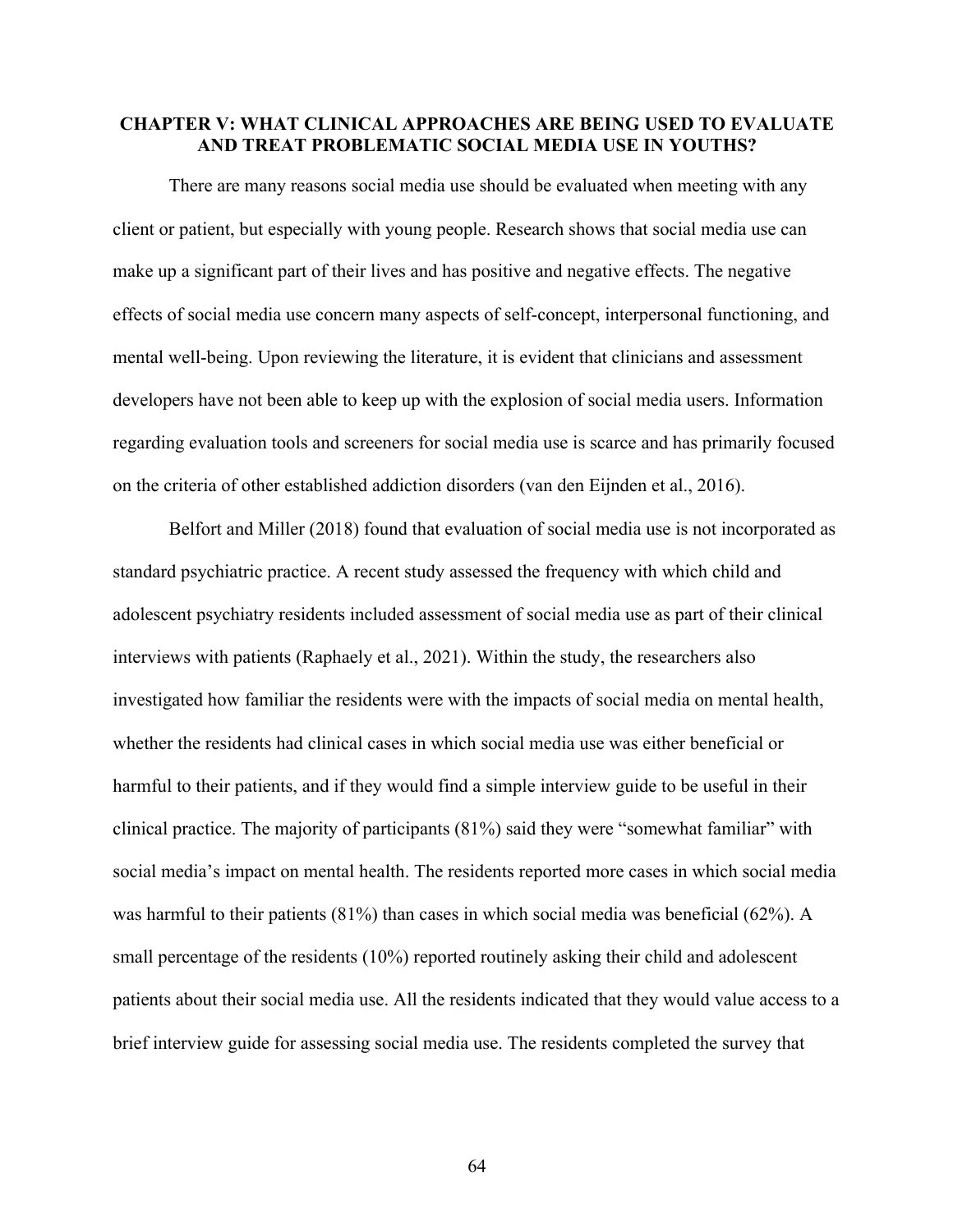provided results just as "stay at home orders" were being passed around the country due to the COVID-19 pandemic. Knowing that the COVID-19 pandemic led to more social isolation and more connection and communication occurring through social media, the researchers sent out another survey to psychiatry residents to determine if the sociocultural changes prompted changes in their clinical interviews. Results were similar to pre-COVID-19 survey findings. However, the number of participants who said they routinely assessed social media use in their patients doubled to 20%, still a minority of the residents (Raphaely et al., 2021). These findings shed light on a gap in up-to-date evaluation training and the lack of knowledge about the impacts of the widespread social media use, as well as mental health professionals' willingness or motivation to adapt their practice to sociocultural contexts and changes.

# **Evaluation**

PSMU has not been included in the diagnostic manuals. Therefore, scales to evaluate PSMU in youths are typically based on general criteria of addictive disorders or on a foundation similar to Internet gaming disorder (American Psychiatric Association, 2013; Austermann et al., 2021; Griffiths, 2005). The Diagnostic and Statistical Manual of Mental Health Disorders (American Psychiatric Association, 2013) included the newly added diagnosis of Internet gaming disorder (IGD) as a digital media addiction, and the International Classification of Diseases (ICD-11; World Health Organization, 2019) included a gaming disorder (GD) under addictive disorders. Five of the 9 criteria for IGD need to be met for at least 12 months to meet the diagnosis, including: (a) preoccupation, (b) withdrawal (when not using), (c) increased tolerance, (d) persistence (unsuccessful attempts to reduce or stop usage), (e) continuation of usage despite problems, (f) deception (covering up usage), (g) escape (usage to avoid or reduce adverse moods), (h) displacement (giving up on other activities), and (i) conflict (risk or loss of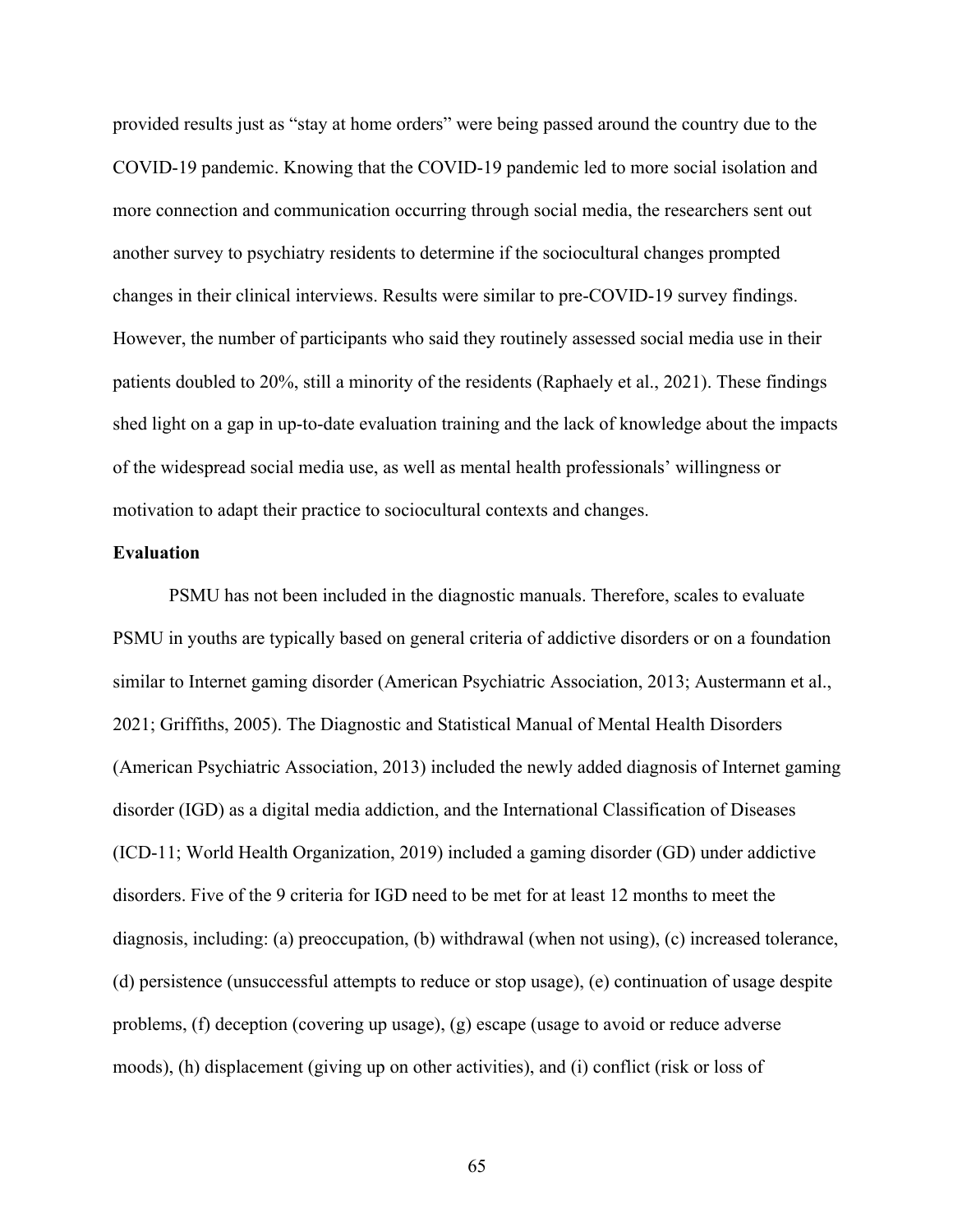relationships or opportunities) (American Psychiatric Association, 2013; Paschke et al., 2021). GD in the ICD-11 (World Health Organization, 2019) is reported to be addictive behaviors described as a continuous or episodic pattern of use over a period of at least 12 months: "(a) impaired control, (b) increasing priority over other activities, (c) continuation or escalation despite the occurrence of negative consequences, and (d) the behavior results in clinically significant distress or impairment of personal, social, educational, work-related, and financial functions" (World Health Organization, 2019, chap. 6).

Similarities between IGD and GD criterion and PSMU were identified in a longitudinal study conducted through the German Center for Addiction Issues in Childhood and Adolescence. Approximately 1,200 families participated in the study intended to examine the frequency of pathological and risky Internet use for gaming and social media in children and adolescents using ICD-11 criteria for GD (DAK-Health, 2020). They reported that they mainly used social media to communicate with others (89%), fight boredom (86%), and get information on the pandemic (37%). In addition, the youths reported using social media to forget sorrows (38%), manage stress (36%), and escape reality (36%). The reported reasons for social media use, including forgetting sorrows, managing stress, and escaping reality, closely align with the "escape" criteria for IGD, which some have suggested is enough to warrant more research (DAK-Health, 2020; Paschke et al., 2021).

There are no official descriptors, terminology, or official diagnosis in the DSM-5 or ICD-11 regarding problematic or maladaptive social media use, despite the research indicating negative effects of PSMU. Consequently, there is a lack of instruments available to assess PSMU. Van den Eijnden et al. (2016) suggested that a lack of instruments available to measure social media addiction further impedes research development in this area. Therefore, they created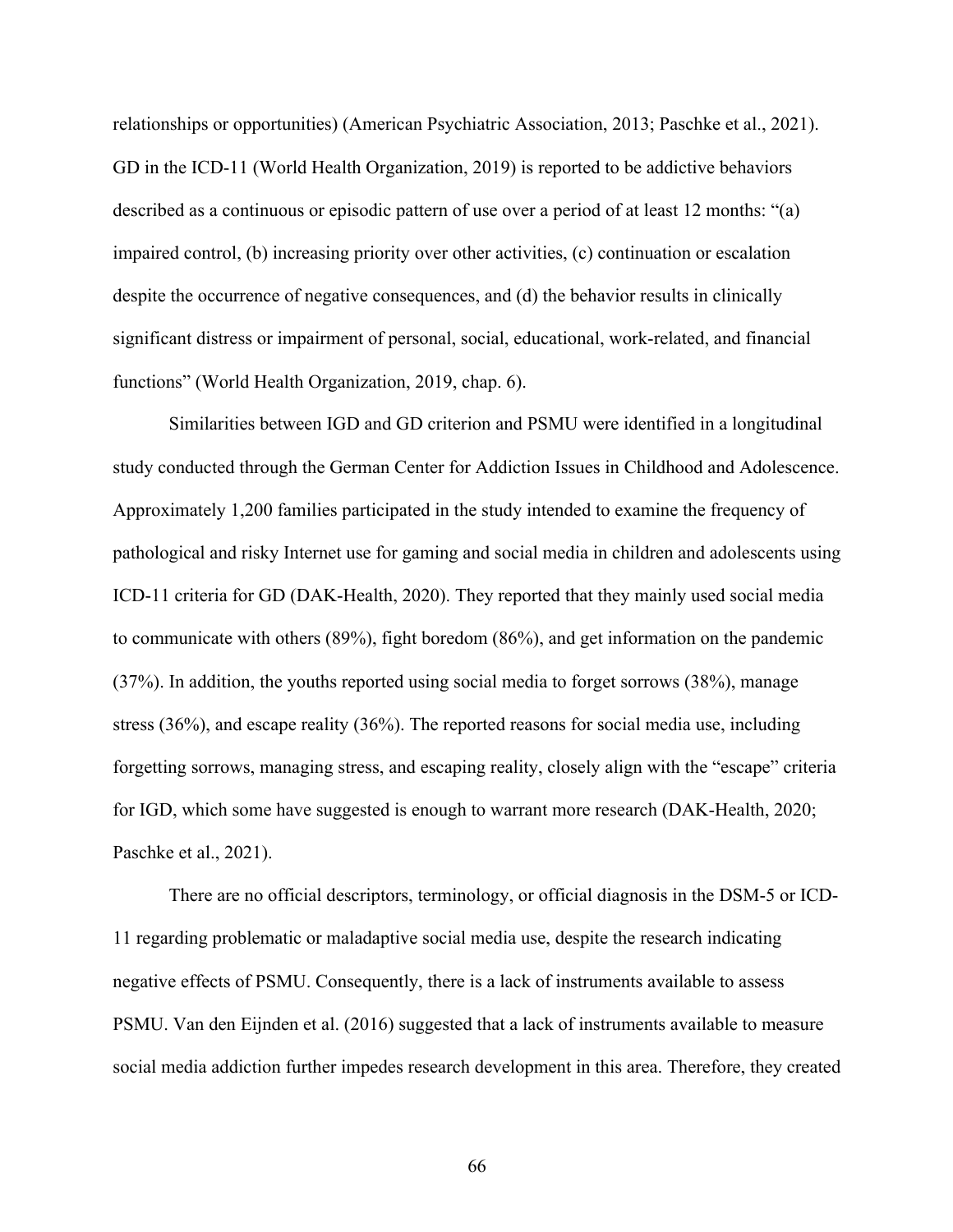and tested the reliability and validity of a short and simple Social Media Disorder Scale (SMDS) that differentiates disordered or addictive users from high-engaging, non-disordered users. In preparing to develop an evaluation tool, van den Eijnden et al. considered the theoretical assumption that social media addiction and IGD are both a set of behaviors under the same overarching construct of Internet addiction and, in their opinion, should be defined by the same set of diagnostic criteria. Because of the similar effects and because they are under the construct of Internet addiction, they chose to base their SMDS scale on the DSM-5 diagnostic criteria for IGD. Furthermore, they stated that their scale would be tuned toward adolescents because the expected psychosocial stressors tend to be particularly disturbing for their age group. The authors acknowledged the advantages of having a short and easy-to-administer tool and decided they would intend for a nine-item scale. They began with a 27-item scale, 3 items for each IGD diagnostic criterion, including preoccupation, tolerance, withdrawal, persistence, displacement, problem, deception, escape and conflict. The scale was then dispersed in an online survey along with validity measures of the use of multiple social media applications, compulsive Internet use, self-declared social media addiction, self-esteem, depression, attention deficit, and impulsivity. The first survey was sent to 724 youths aged 10 to 17 years. After receiving the results, they chose one item from each criterion with the highest factor loading and created the 9-item SMDS scale. This scale was sent out in the second online survey to 873 youths along with scales measuring depression, attention deficits, impulsivity, and loneliness for testing construct validity. The third online survey included the 27-item SMDS scale and gathered more information about smartphone usage than the first survey did and was completed by 601 youths. The total time to complete the 27-item SMDS was approximately 2 minutes and 15 seconds, and the 9-item SMDS scale was found to take about 45 seconds to complete. Both the 27-item and 9-item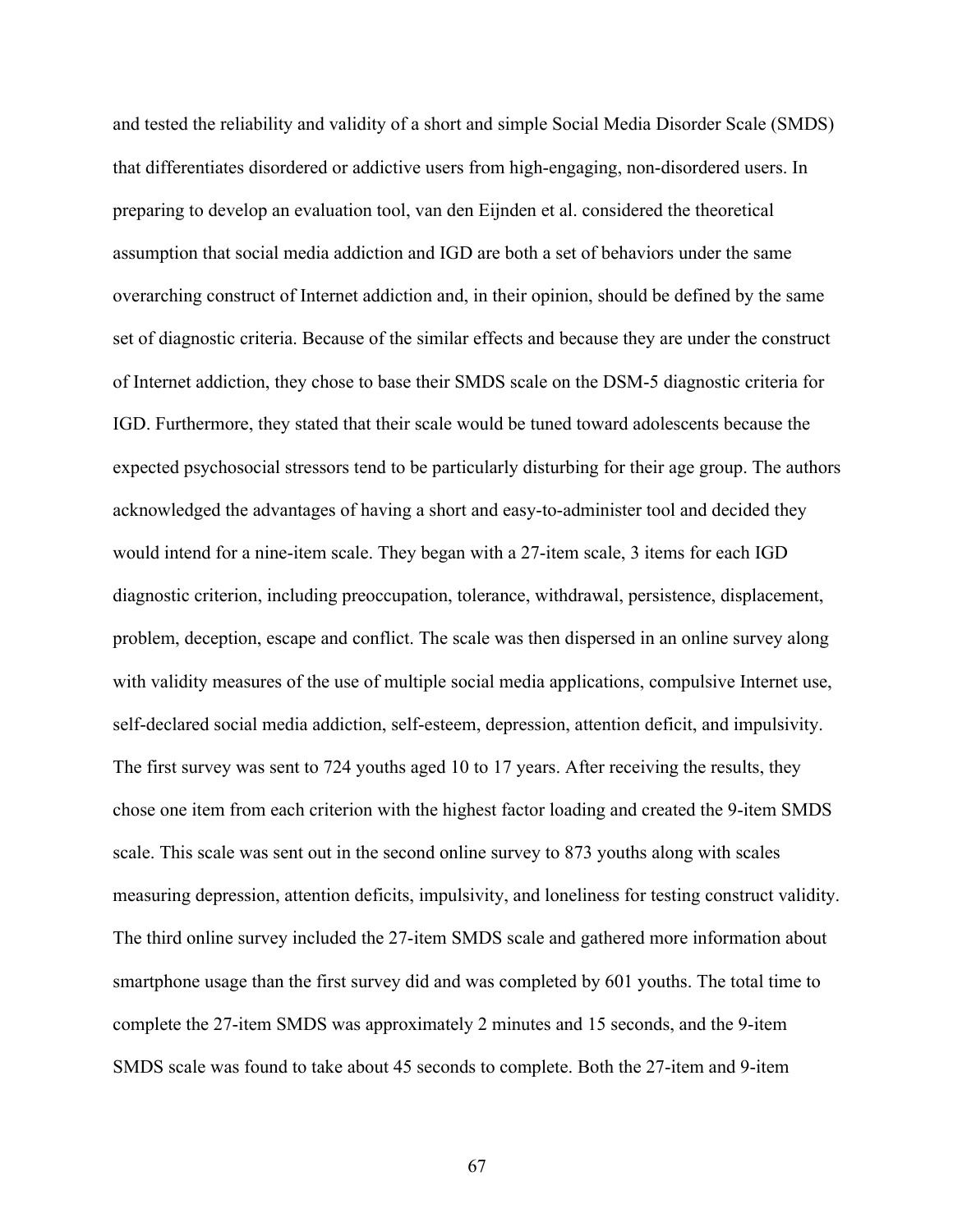SMDS scales were valid and reliable measurement tools. A limitation of this research was that the criteria used were based on the DSM-5 criteria for IGD and were translated to SMD. Some of the criteria may not translate to SMDS with the same meaning as it has for IGD, such as the criteria of *deception* or lying about the amount of time spent on social media, which is socially or culturally subjective. There may be fewer conflicts and problems associated with SMDS than with IGD. The limitations indicate the need for more research and specific criteria for SMDS (van den Eijnden et al., 2016).

Although self-reports of youths have been considered valuable (Morgan & Cauce, 1999; Weil et al., 2013), young age, symptom denial, or inability to fully reflect on thoughts and behaviors due to development may reduce the accuracy of youths' self-reports. Therefore, Austermann et al. (2021) developed a parent scale of the SMDS (van den Eijnden et al., 2016), the SMDS-P. The first to notice changes or problems in youths' behaviors are often their parents, and therefore, they can aid in providing information about their youths' use of social media. (Austermann et al., 2021). The SMDS-P was developed to provide an external assessment of PSMU in youths. A final sample of 961 parents and 1,922 youths aged 10 to 17 who used social media at least once per week participated in the study. Nine statements were adapted from the SMDS to address the parents' opinions of their youths' behaviors. Each criterion of preoccupation, withdrawal, tolerance, persistence, displacement, problems, deception, escape, and conflict was reflected in one question on the SMDS-P. Several constructs were retained from the SMDS, such as the content and criterion being based on DSM-5 IGD criteria, the 12-month time frame, and the binary response format ("yes" or "no"). To determine if the SMDS-P was consistent with the youths' self-report of social media use, the young participants completed the SMDS. A sum score of higher than four was considered an indicator of PSMU, in accordance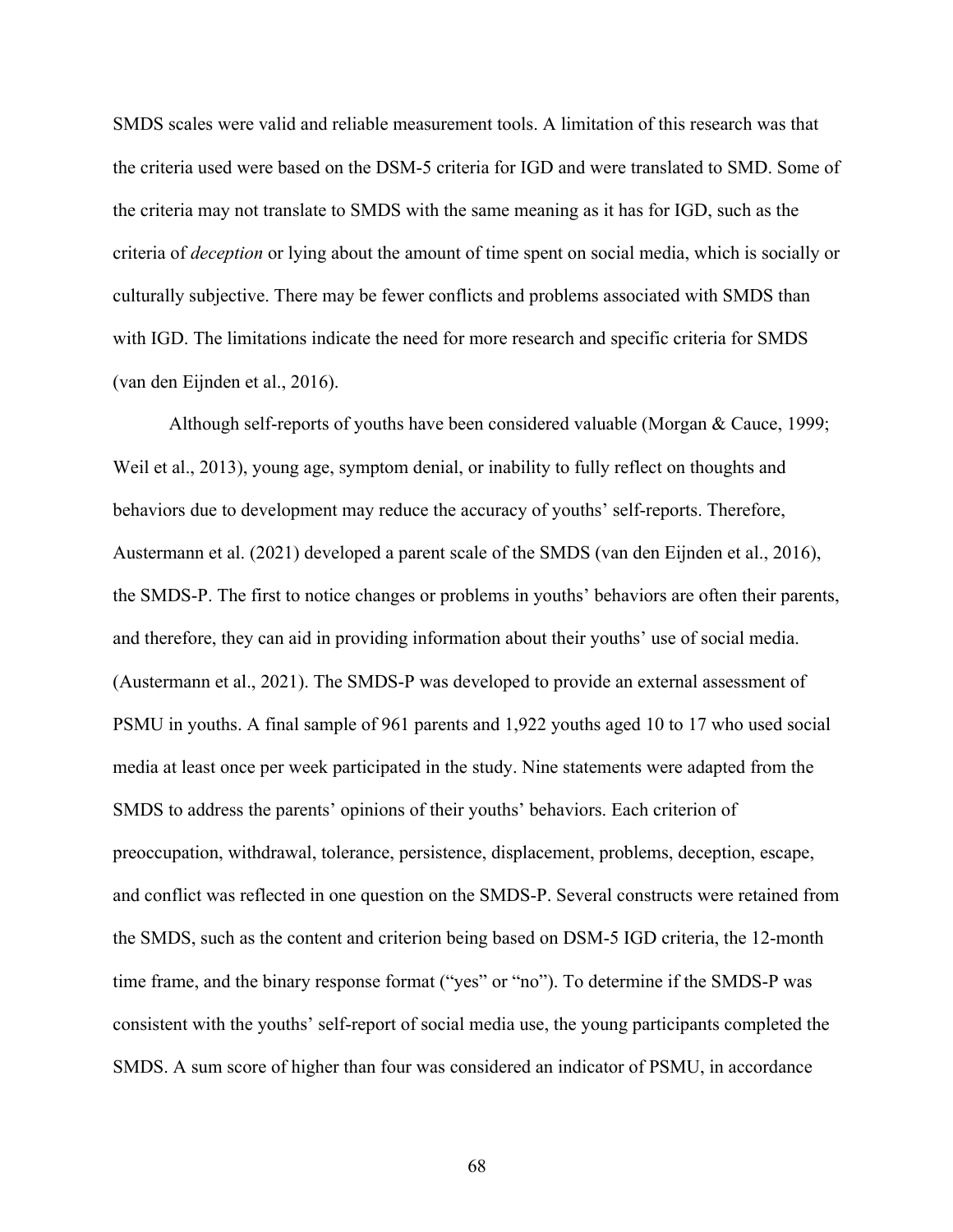with IGD diagnostic criteria. Results suggested good internal consistency of the SMDS-P and strong convergent validity between the SMDS-P and the SMDS. A satisfactory, moderate concordance was indicated between parent and youth ratings. In addition, "the SMDS-P was able to reliably discriminate between problematic and normal adolescent SM users in terms of age, usage time including weekly frequency and daily duration, emotion regulation abilities, and academic performance" (Austermann et al., 2021, p. 9). Additional results showed that average social media users reported social media use six days per week, whereas problematic social media users reported using social media daily and for one hour longer than average social media users. The researchers stated that their findings indicated parents were a valid source of information that could be used to predict PSMU in youths. They added that a major limitation of their study was the lack of clinical validation because clinically validated instruments to assess PSMU in youths are not yet available for self or external ratings. Furthermore, they stated that even though a diagnosis could not be given at the time, self and parent rating would be the gold standard to predict potential PSMU (Austermann et al., 2021).

Another tool that has been used in studies examining PSMU is the Bergen Social Media Addiction Scale (BSMAS; Andreassen et al., 2017). This scale was adapted from the original scale, the Bergen Facebook Addiction Scale (BFAS; Andreassen et al., 2012). The BFAS was developed based on Griffith's six core elements of addiction: salience, mood modification, tolerance, withdrawal, conflict, and relapse (Griffiths, 2005). The initial scale with 18 items was administered to 423 students resulting in the final 6-item scale including 1 item for each component of addiction that had the highest factor loading. As more social media platforms came into existence and trends shifted, the language of the BFAS was rephrased to reflect social media use in general over 12 months, resulting in the BSMAS (Andreassen et al., 2012, 2017).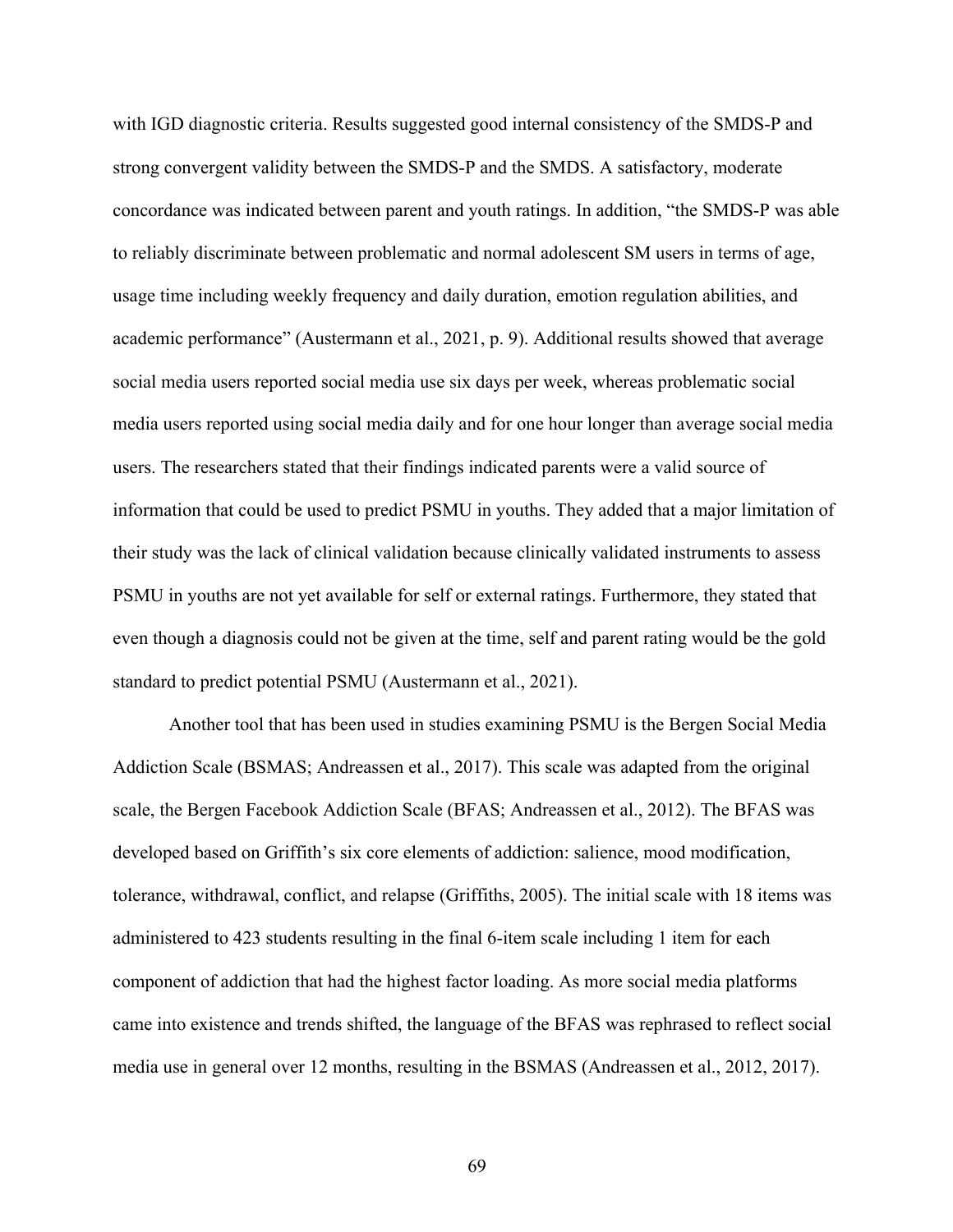Clark et al. (2018) suggested that a reason to assess aberrant social media use is that it mirrors addiction. They suggested adopting an adolescent psychosocial screener called HEADSSS (Klein et al., 2014). The acronym assists clinicians in assessing home life, education, activities, drugs, sexual activity, safety, and suicide and/or depression. Klein et al. provided an update that encourages clinicians to discuss screen media habits, but the assessment tool does not have a dedicated section to assess social media use and its effects. Clark et al. (2018) suggested adding a fourth "S" for social media usage questions, including (a) "Which social media sites and/or apps do you regularly use?"; (b) "How long do you spend on social media sites and/or applications in a typical day?"; (c) "Do you think you use social media too much?"; (d) "Does viewing social media increase or decrease your self-confidence?"; and (e) "Have you personally experienced cyberbullying, sexting, or an online user asking to have sexual relations with you?" (Clark et al., 2018, p. 2). Depending on responses provided by the youths, there may be followup questions. Should the screening raise concerns, the clinician could refer them for behavioral health services or continue with follow-up appointments.

# *Diagnosis*

Currently, there is no inclusion of PSMU in the DSM-5 or the ICD-11. No research indicated how clinicians are approaching PSMU regarding diagnosing. Additionally, there is little to no research about what diagnosing could look like. Many studies conducted related to evaluation and treatment cite similarities to other addictive disorders, which could be a direction in further discussions about diagnosing PSMU. Brand et al. (2019) suggested applying the interaction of the person-affect-cognition-execution (I-PACE) model in developing a diagnosis, which they believe is valid for many addictive behaviors, including gambling, gaming, shopping, and compulsive sexual behaviors. The theory of the model is that addictive behaviors develop as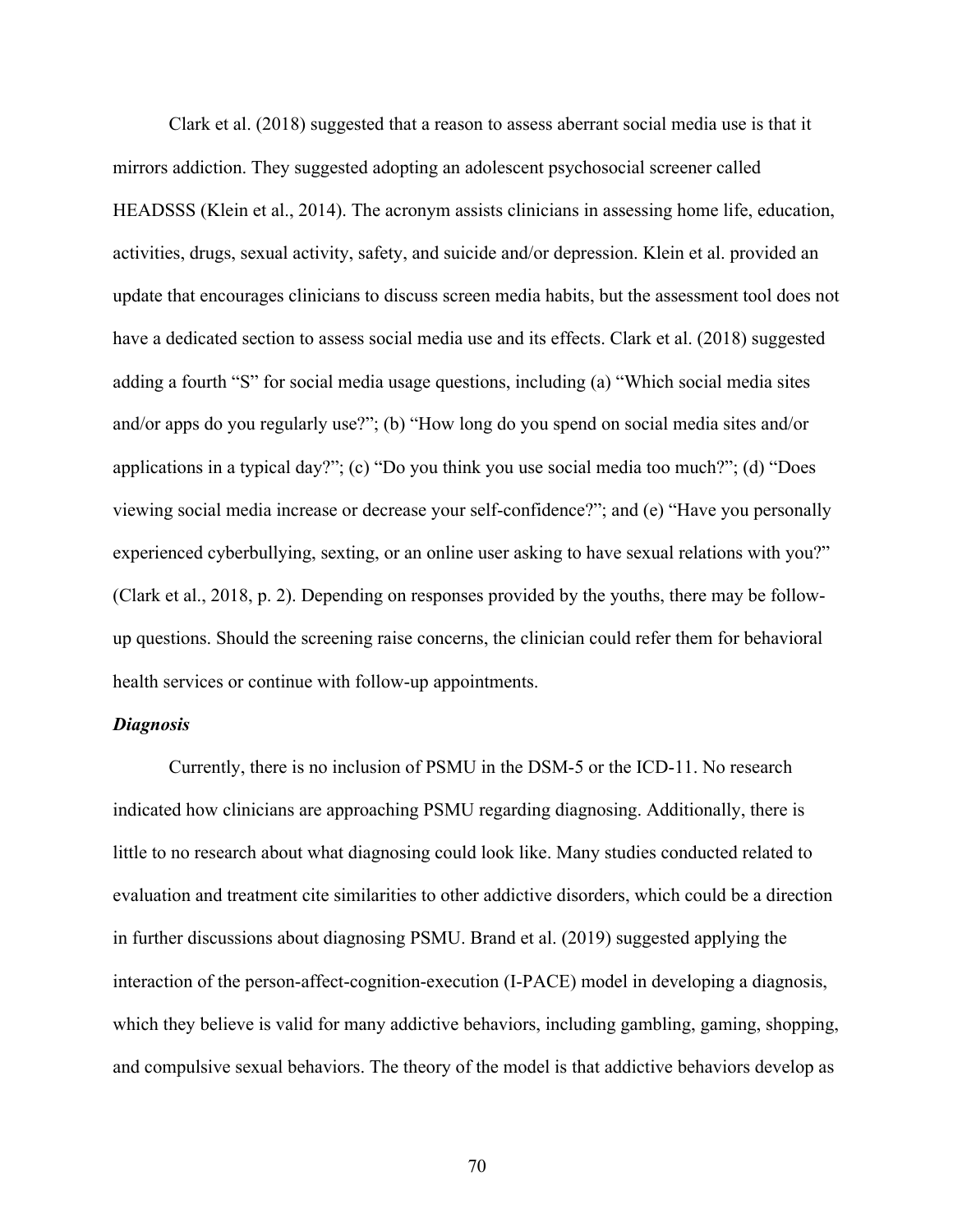a result of predisposing variables interacting with affective and cognitive responses to specific stimuli and executive functions such as inhibitory control and decision-making. Carbonell and Panova (2017) suggested that caution be used when determining whether the impacts of social media use warrant clinical attention. They stated that although social media use can result in negative consequences for some individuals, the impacts are insufficient to support the notion that SNS has an addictive power. They argued that the side effects of social media use do not match the severity of side effects from substance addiction, and diagnosing social media use as an addiction could undermine the severity of psychiatric disorders and the experiences of those who suffer from them (Carbonell & Panova, 2017).

### *Treatment*

Research regarding the treatment of PSMU is even more scarce than research about how PSMU is being evaluated. The more attention given to these issues, the more the need for evaluation and, therefore, treatment of PSMU should become. The lack of inclusion in the DSM-5 and ICD-11 of PSMU makes it more difficult for researchers to develop tools to evaluate PSMU (Andreassen, 2015; Paschke et al., 2021). They are forced to use criteria of other established behavioral addictions. The lack of evaluation instruments and ability to diagnose makes it difficult for researchers to develop evidence-based treatments specifically for PSMU (Andreassen, 2015). They are also forced to adapt interventions designed for similar addiction diagnoses, such as Internet addiction or IGD. When reviewing the literature, cognitivebehavioral therapy techniques have been the most recommended treatment intervention for Internet addiction and seem to be the most adapted treatment for PSMU (Liu & Peng, 2009; Starcevic, 2013; Turel et al., 2011).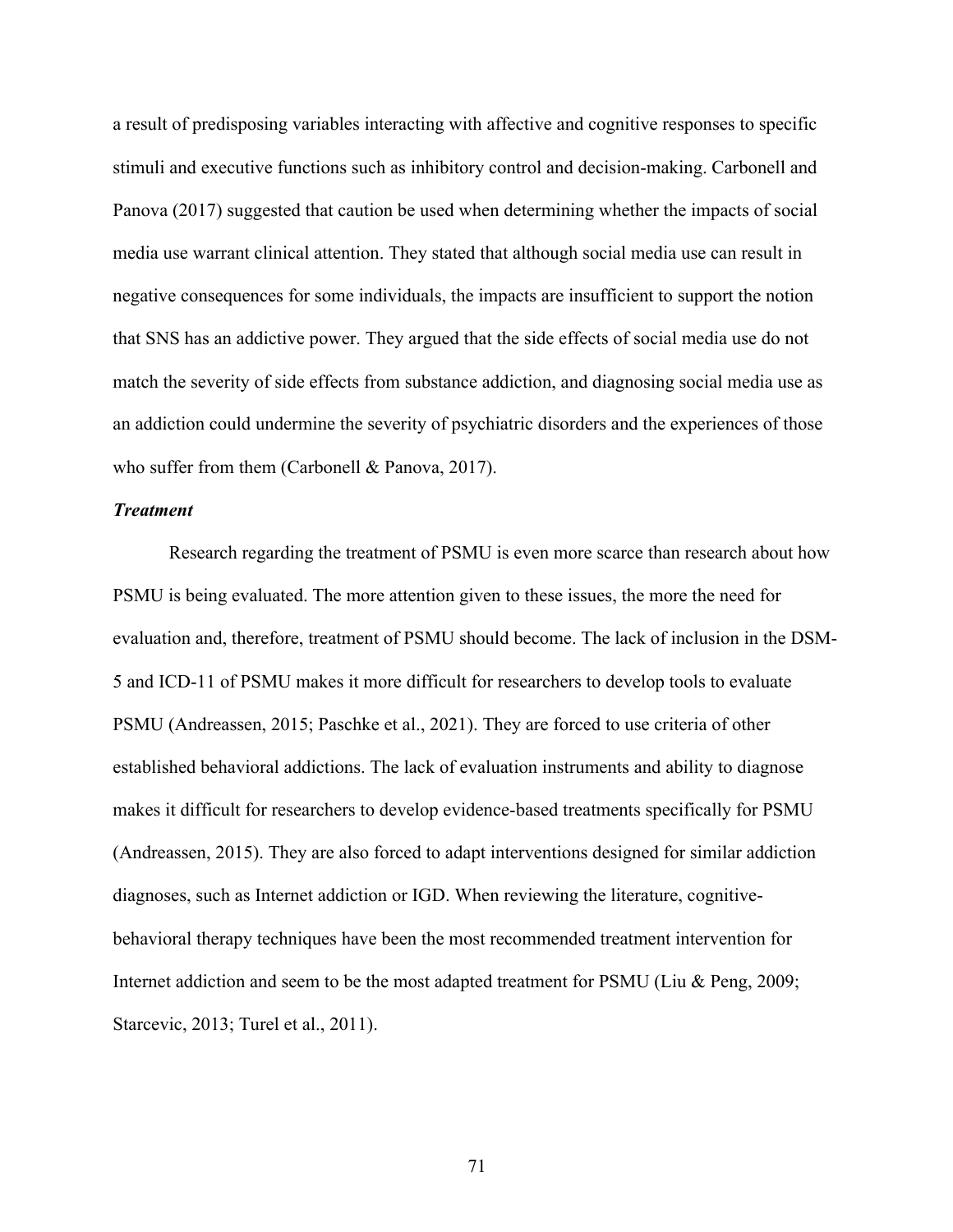As part of a comprehensive review of online social network site addiction, Andreassen (2015) discussed therapeutic interventions for SNS addiction. Reasons they cited for including these interventions in a review about SNS addiction were that the self-help strategies, therapies, and preventions have been proven to be effective for other types of addictive behaviors, and they believed they would also apply to SNS addiction (Andreassen & Pallesen, 2014; Grant et al., 2013; Griffiths et al., 2014). The first type of review consists of self-help interventions, which include smartphone applications designed "to help one cut down on time spent on social media and to eliminate digital distractions" (Andreassen, 2015, p. 180). Applications such as *ColdTurkey*, *Self-Control*, and *Freedom* allow the SNS user to block the sites they are trying to avoid. Other self-help strategies include limiting locations for using social media, such as not using while at work or school, placing one's smartphone out of reach when trying to avoid use, scheduling breaks throughout the day for social media use, monitoring thought patterns while using social media, setting limits and reasonable goals, and committing to offline activities (Andreassen, 2015). Andreassen (2015) reviewed the most common therapeutic interventions for behavioral addictions, including cognitive-behavioral therapy (Andreassen & Pallesen, 2014; Gupta et al., 2013; Young, 2007). They explained that this approach involves exploring thought processes and "focuses on how the addict perceives, remembers, thinks and speaks of, and solves problems" (Andreassen, 2015, p. 180). They went on to explain that dysfunctional cognitions about social media are then reconstructed to help cope with emotional discomfort, demands, and detachment. Andreassen (2015) also discussed motivational interviewing as an effective treatment for behavioral addictions (Grant et al., 2013). This treatment is described as being "a client-centered, semi-directive method of engaging intrinsic motivation to change behavior by developing discrepancy between current and wanted state and exploring and resolving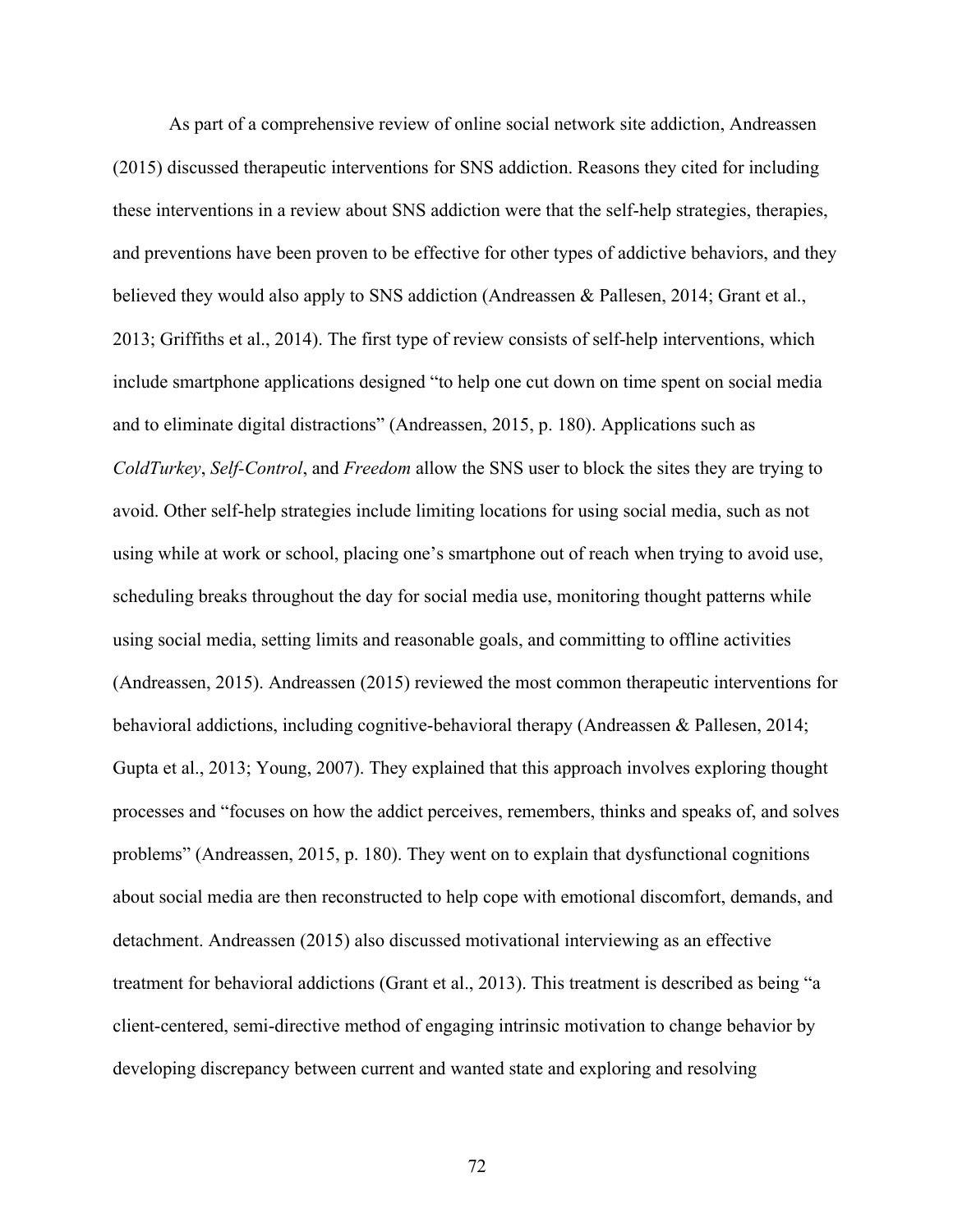ambivalence within the client" (Gupta et al., 2013, p. 25). The primary goal of this treatment is for the client to discover the negative effects of the addiction and increase the internal motivation for change (Andreassen, 2015). Pharmacological interventions are the final intervention reviewed, and Andreassen (2015) cited research suggesting certain medications such as bupropion, escitalopram, and methylphenidate help treat videogame and Internet addiction, which indicates that they may have similar effects on social media addiction (Dell'Osso et al., 2008; Han et al., 2009, 2010).

Seo et al. (2020) used magnetic resonance spectroscopy, a type of MRI that measures the brain's chemical composition, to study the brains of 19 individuals with an average age of 15.47 years with a clinical smartphone and Internet addiction. There was another group of 19 individuals for the healthy control group who met the criteria of  $\leq$  30 points on the IAT,  $\leq$  30 points on the Smartphone Addiction Scale, and < 60 points on the summed Internet Addiction Test and Smartphone Addiction Scale. Those who met diagnostic criteria for psychotic disorders, bipolar disorder, or substance abuse disorder were excluded from the study. Before and after completing a cognitive behavioral therapy (CBT) program, the researchers measured levels of gamma-aminobutyric acid (GABA) and glutamate-glutamine (Glx). These are neurotransmitters that inhibit and excite brain signals, respectively. GABA and Glx are also modulators of dopamine in the mesocorticolimbic pathways linked to addiction (Jasinska et al., 2014; Mick et al., 2017). The program was modified from an existing CBT for Internet gaming addiction and the emotional identification and expression abilities improvement program and consisted of 75 minute sessions over 9 weeks. The program focused on seven areas: "recognizing Internet behaviors, modifying cognitive distortions, finding appropriate alternative activities, promoting self-control, recognizing self-emotions and those of others, expressing emotions, and resolving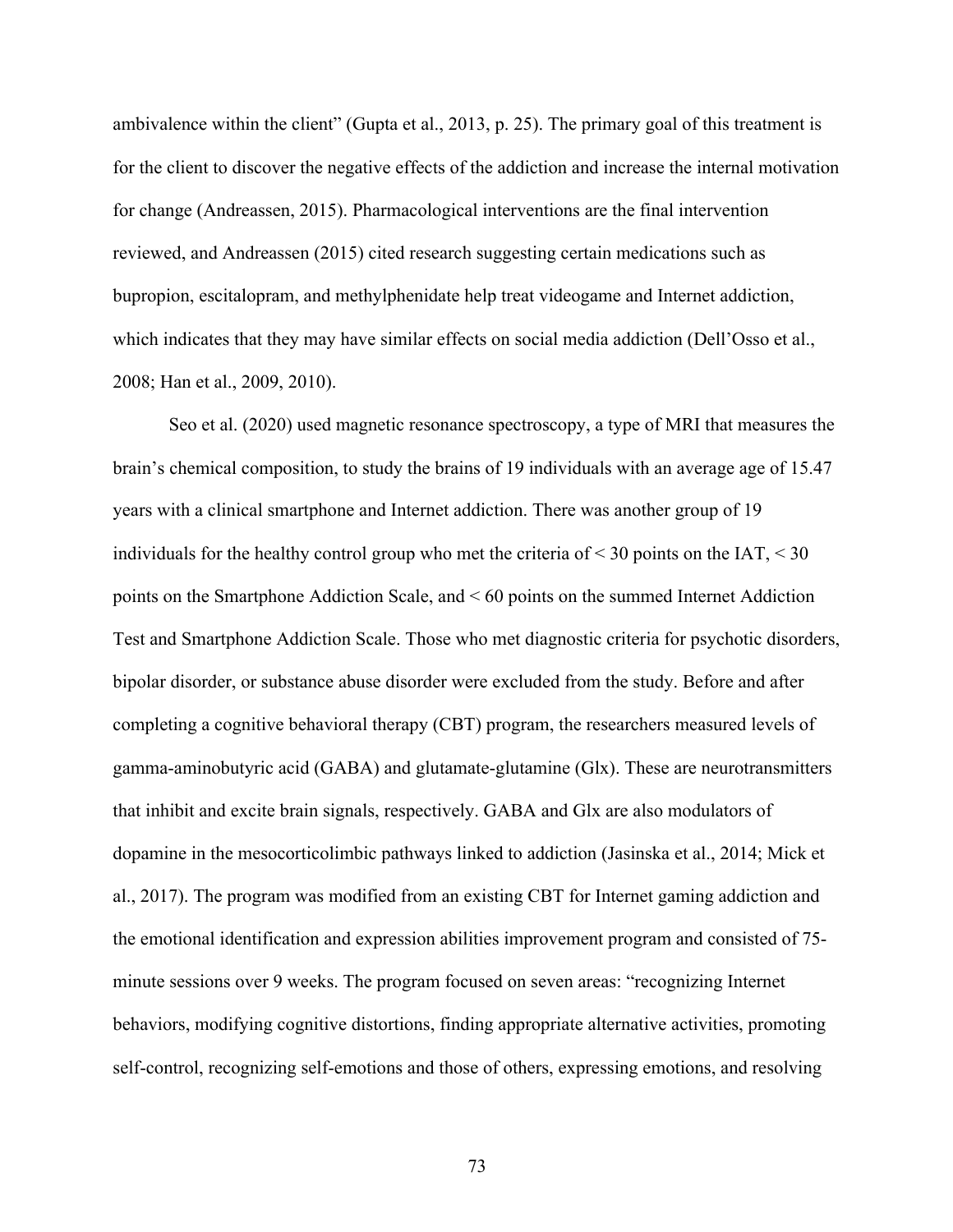interpersonal conflicts" (Seo et al., 2020, p. 1294). The researchers found that the group with Internet and smartphone addiction had higher scores related to depression, anxiety, impulsivity, insomnia, and poor sleep quality than the healthy control group. The individuals with Internet and smartphone addiction had a higher-than-normal GABA level, normalized after the CBT program. However, there was no significant difference in the Glx level post-therapy between the group that received CBT and the healthy control group. The findings could help researchers better understand the pathogenesis and treatment of Internet and smartphone addiction. Further research is needed to determine if this approach could be applied more specifically to social media addiction.

A CBT program for Internet addiction was adapted by another study conducted with 38 college students with a mean age of 19 years (Hou et al., 2019). The researchers implemented an intervention to examine the effects of social media addiction and its negative associations with mental health and academic performance. They cited theory in the cognitive-behavioral model that suggests cognitive distortions and ruminations are the fundamental causes of excessive Internet use as part of their reasoning for choosing a CBT program (Davis, 2001). In addition, they stated that several CBT techniques have been recommended for the treatment of Internet addiction and because they view social media addiction as being a form of Internet addiction, they chose a similar treatment program (Liu & Peng, 2009; Starcevic, 2013; Turel et al., 2011). Each participant completed the six-item BSMAS (Andreassen et al., 2017) to measure the participants' use of social media. The final 38 participants were from a pool of 242 students who completed the BSMAS and scored higher than 18 and who scored 3 or above on at least 4 of the 6 items. The participants were randomly assigned to an experimental group or a control group. All participants then completed a survey with measures of social media use, self-esteem, and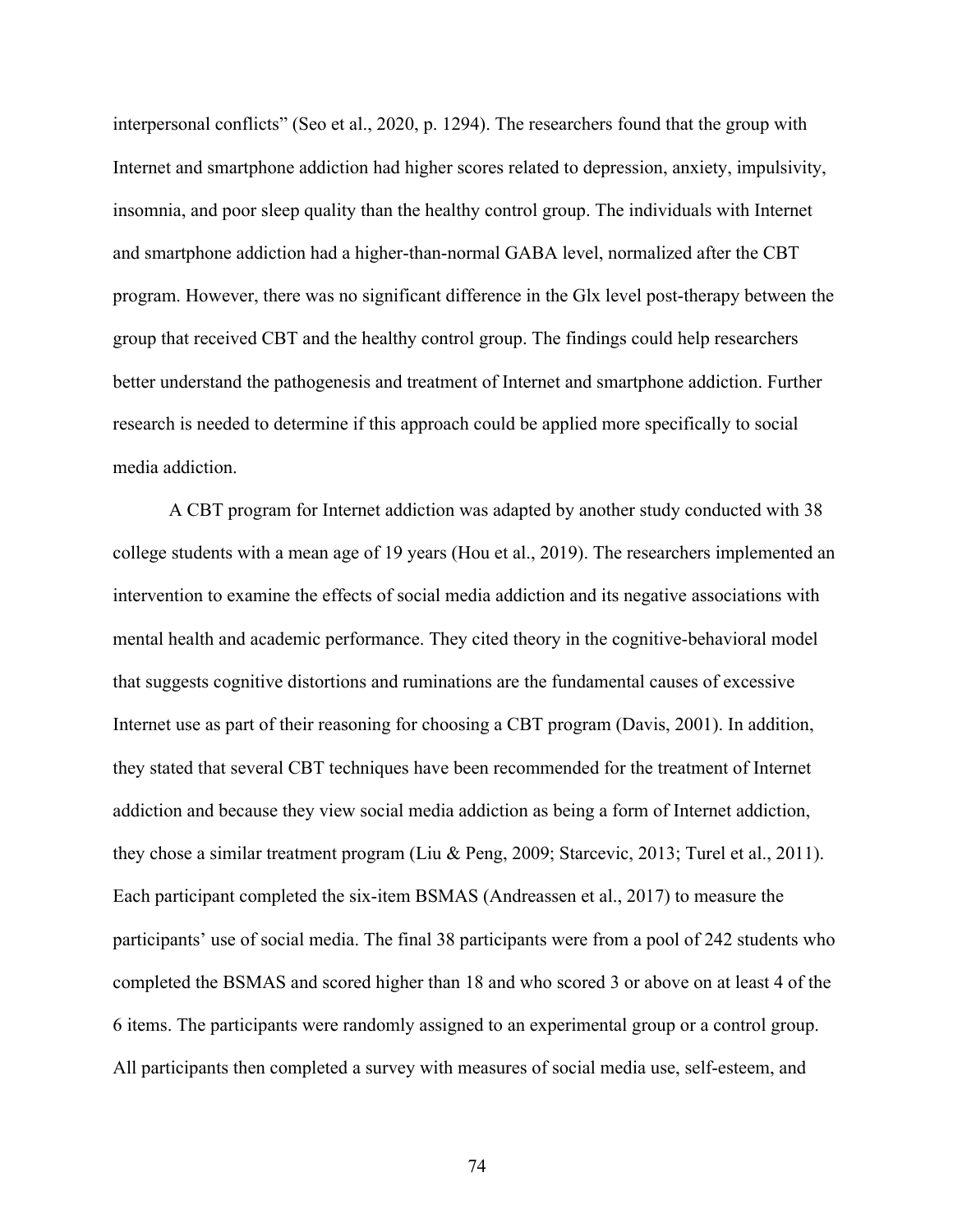mental health. Participants reported their daily social media use and sleep quality on a five-point scale. The control group received no intervention, while the experimental group participated in the intervention program. In the first week, the experimental group received 30 minutes of cognitive reconstruction. At the lab, they were asked to reflect on their social media use from five points:

How much time they spent on social media per day and per week? What other meaningful things they could do with that time? What were the benefits of not using social media? Why did they use social media, and were there alternative ways to achieve

the purposes? What were the adverse effects of social media use? (Hou et al., 2019, p. 7) After writing down their responses and reflecting, they listed on a card "five advantages of reducing the use of social media and five disadvantages of excessive use of social media" (Hou et al., 2019, p. 7). Participants were asked to take a picture of the card and set it as the lock screen of their phones; that would serve as a reminder of their social media use. The card was to be posted at their desk for the remainder of the intervention. Phase two of the intervention occurred in the following week, during which participants were asked to "keep a daily record of their thoughts, emotions, and behaviors related to social media use" (Hou et al., 2019, p. 7). The daily reflection was to include:

their daily use of social media every night before going to bed, including what social media they used, how long and how they used the social media, their thoughts and emotions related to their social media use, and the strategies they would like to use to reduce social media use. (Hou et al., 2019, p. 7)

Participants also recorded their emotional state, learning engagement, and the social media use they expected for the next day. Following the completion of week two of the intervention, both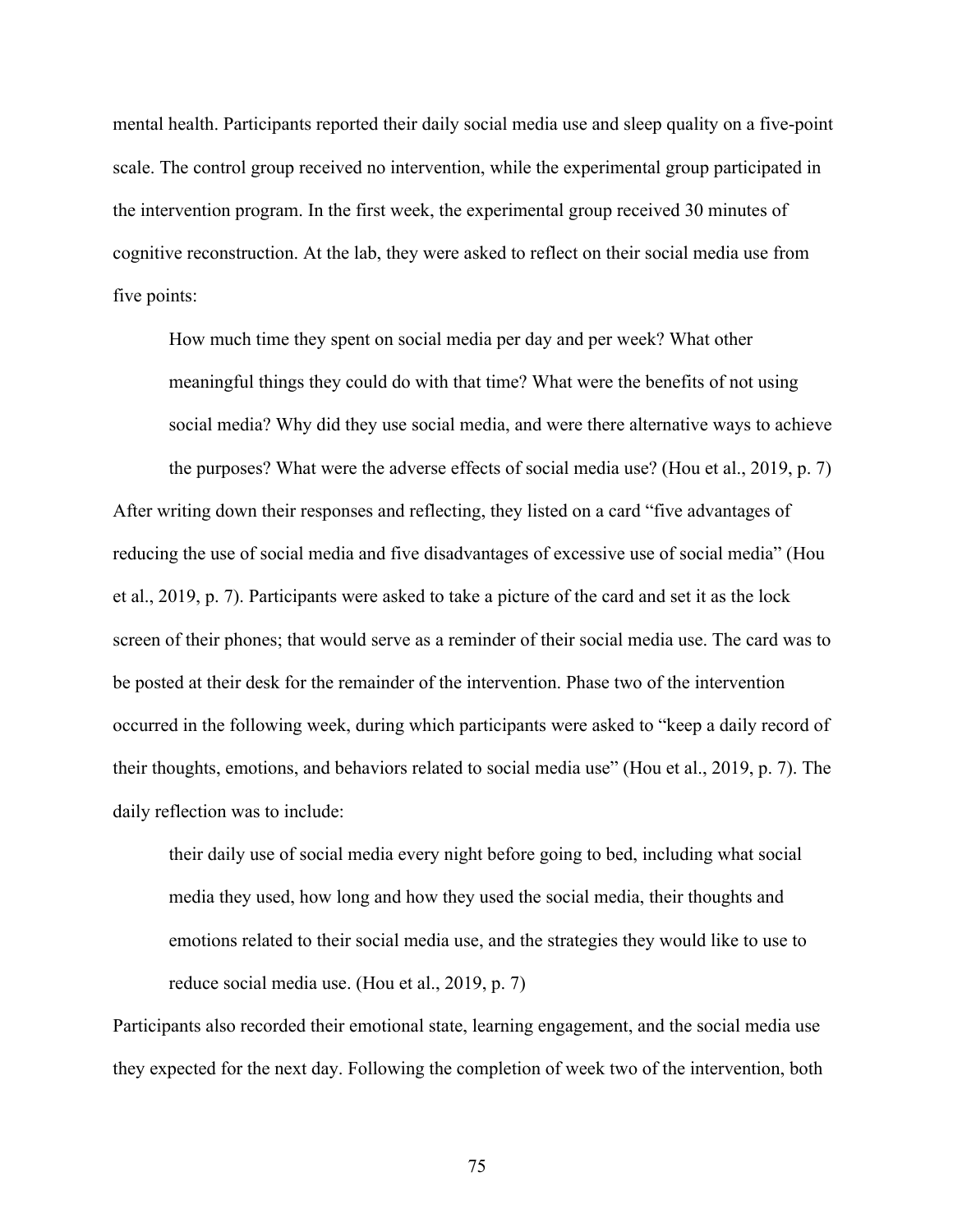the experimental and control group completed the same survey administered at the start of the experiment. An additional measure was completed to measure the participants' learning engagement over the past week with the 17-item Utrecht Work Engagement Scale—Student (UWES-S; Fang et al., 2008). Results indicated that participants in the experimental group exhibited a reduction in social media addiction and improved overall mental health, self-esteem, and sleep quality. Compared to the control, participants who received the intervention reported spending more time on learning and exhibited a higher level of learning engagement and a better emotional state. Overall, the findings suggested that the CBT-based intervention effectively reduced social media addiction and improved mental health and learning efficiency in college students. The authors noted that it is unclear whether the intervention has long-term effectiveness (Hou et al., 2019).

Zhou et al. (2021) also utilized CBT to treat PSMU with a short-term abstinence intervention. A total of 65 participants were divided into an experimental group and a control group. The experimental group took eight 2.5-hour breaks from social media over a 2-week period and kept daily diaries, while the control group used social media as usual and kept daily diaries. They found that the intervention positively affected life satisfaction (Zhou et al., 2021).

The AAP suggests that when media are used consciously and appropriately, they can enhance daily life. When used mindlessly or inappropriately, media can displace important activities such as face-to-face interactions, family time, outdoor activities, exercise, and sleep ("Family media plan," n.d.). They provided an online tool in English and Spanish at healthychildren.org, for families to create a personalized family media use plan. The tool helps families think about their media time and create goals and rules that align with the family's values. It includes suggestions such as "screen-free" zones or times, device curfews, diversifying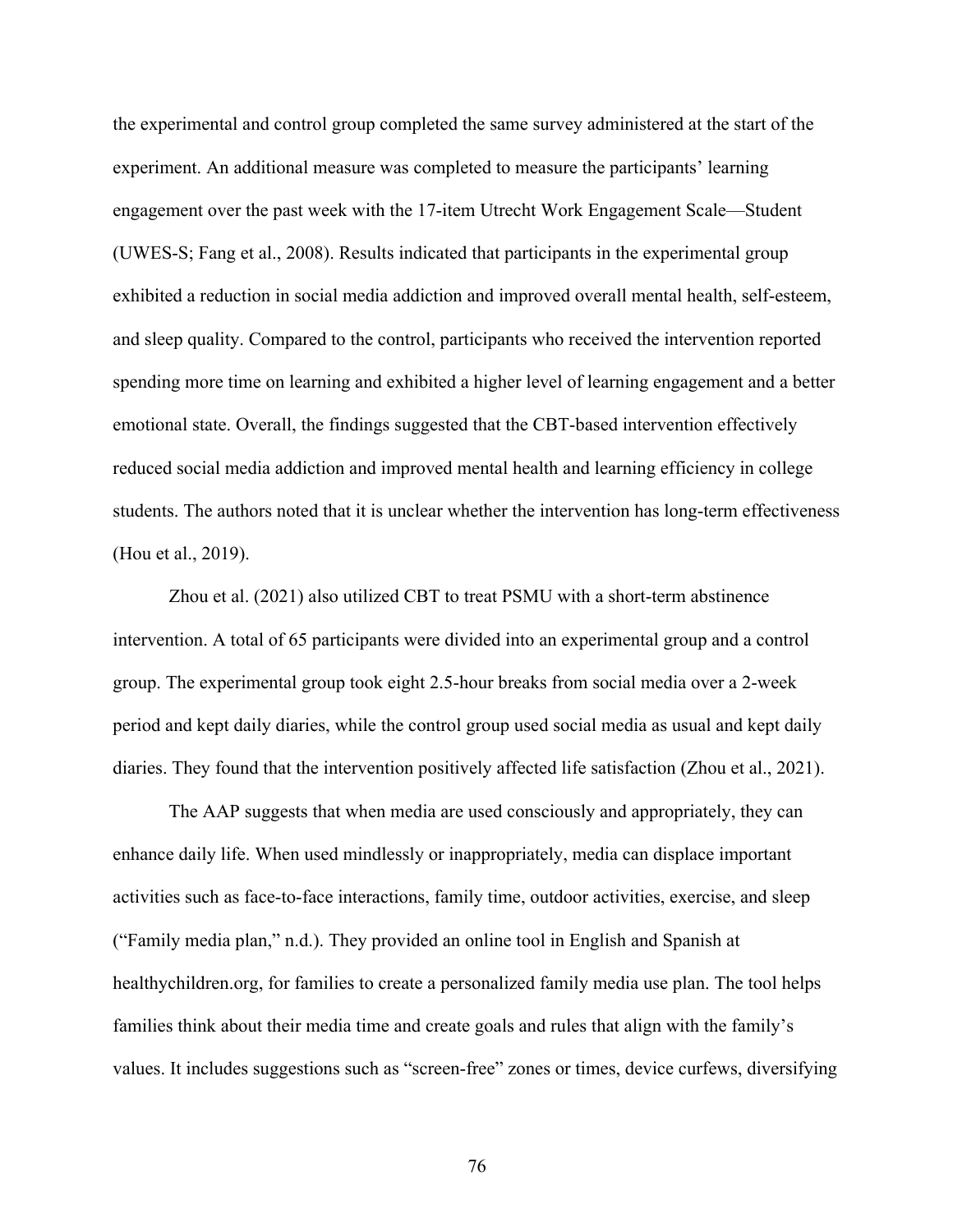recreational media use, balancing online and offline time, manners on media, safety, sleep, and exercise. In addition, there is a "media time calculator" that includes presets for age groups with recommended sleep and exercise times. The tool allows parents to enter time for other activities such as after-school activities, chores, family time, homework, and meals, allowing the family to decide how much time is available for recreational media use ("Family media plan," n.d.).

Evaluation, diagnosis, and treatment of PSMU are not yet established despite the extensive research indicating negative effects of use on youths' mental well-being. The lack of tools to assess PSMU and treatment options leaves clinicians confronting the issues based on their own experiences or what research is available. Clinically validated tools for evaluation could potentially lead to the over pathologizing of behaviors related to social media use. The tools or treatments that have been developed use criteria from established addictive behavior diagnoses and treatments. This method can help spread awareness about the need for clinically validated tools to evaluate, diagnose, and treat PSMU and paves the way for future research utilizing specific criteria, should PSMU ever be included in the DSM-5 or ICD-11.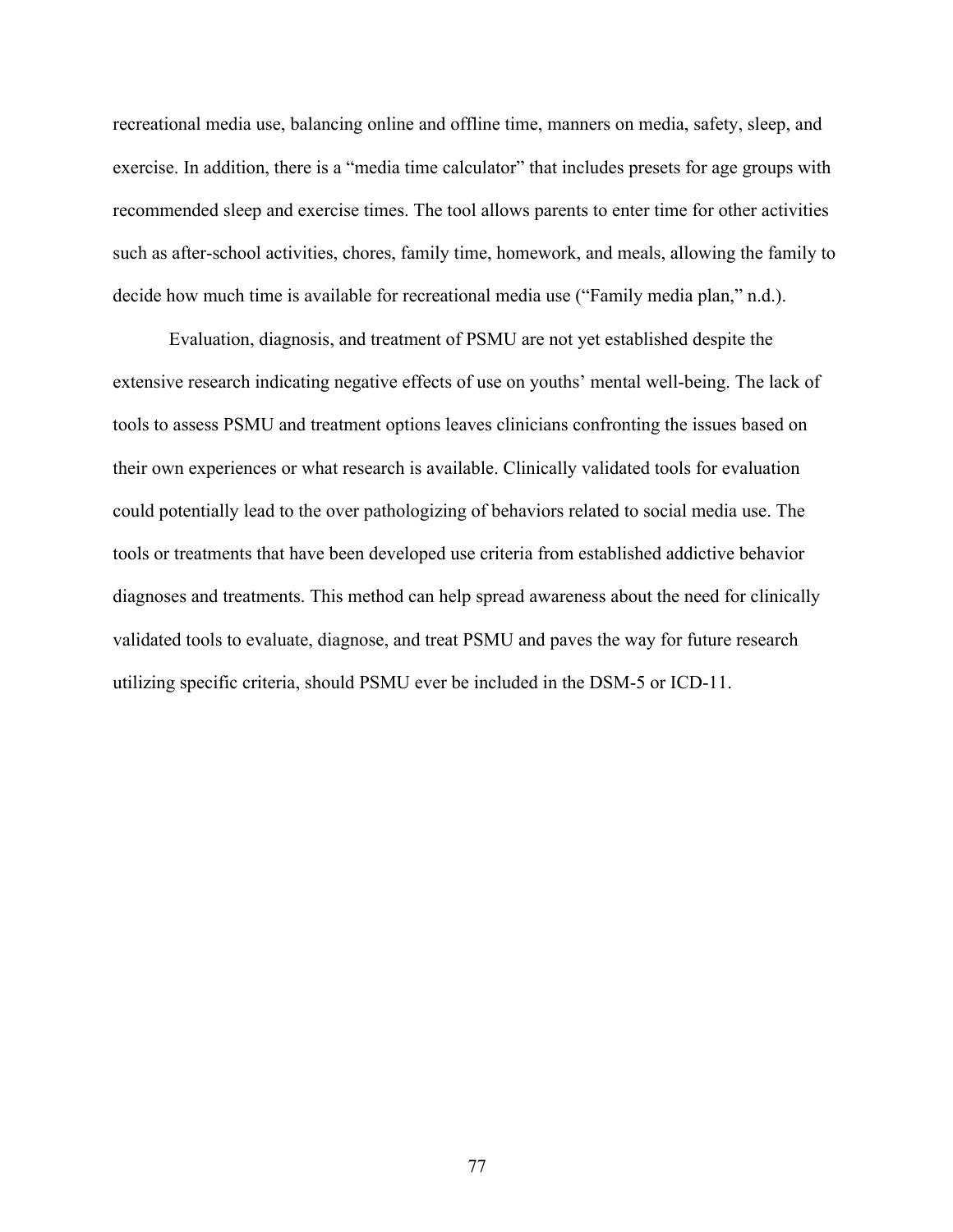#### **CHAPTER VI: DISCUSSION**

The problematic use of social media and its potential consequences on youths remains a focus of concern. Despite the significant amount of research conducted since the explosion of SNSs in the late 1990s regarding the impacts of social media use, there is no universal definition of what problematic social use is. There is no evidence-based definition that clinicians can use to evaluate or treat clients experiencing distress related to social media. Some researchers use a broad definition of social media use as causing distress or impairment in daily functioning (Griffiths et al., 2014), while others use cutoff numbers with whatever measure they created to assess for PSMU (Shuai et al., 2021). Others do not acknowledge what their definition of PSMU exactly is. What is clear is that there are impacts of using social media, particularly with youths, whether they are correlational, causal, direct, indirect, unidirectional, or bidirectional, the impacts are there. Within the developmental framework of middle childhood and adolescence, this critical literature review project focused on the following questions related to the impacts of social media use on youths:

- 1. What are the impacts of social media on the self-concept and interpersonal functioning of youths?
- 2. What clinical presentations have been associated with PSMU in youths?
- 2. What clinical approaches are being used to evaluate and treat PSMU in youths?

# *Self-Concept and Interpersonal Functioning*

Older children and adolescents are at developmental stages where they are more vulnerable to and influenced by their environments (Crone & Dahl, 2012; Nelson et al., 2005). Their interpersonal interactions help shape the development of their self-concept (Harter, 2012). Both intrapersonal and interpersonal perspectives of the development of self-esteem, which is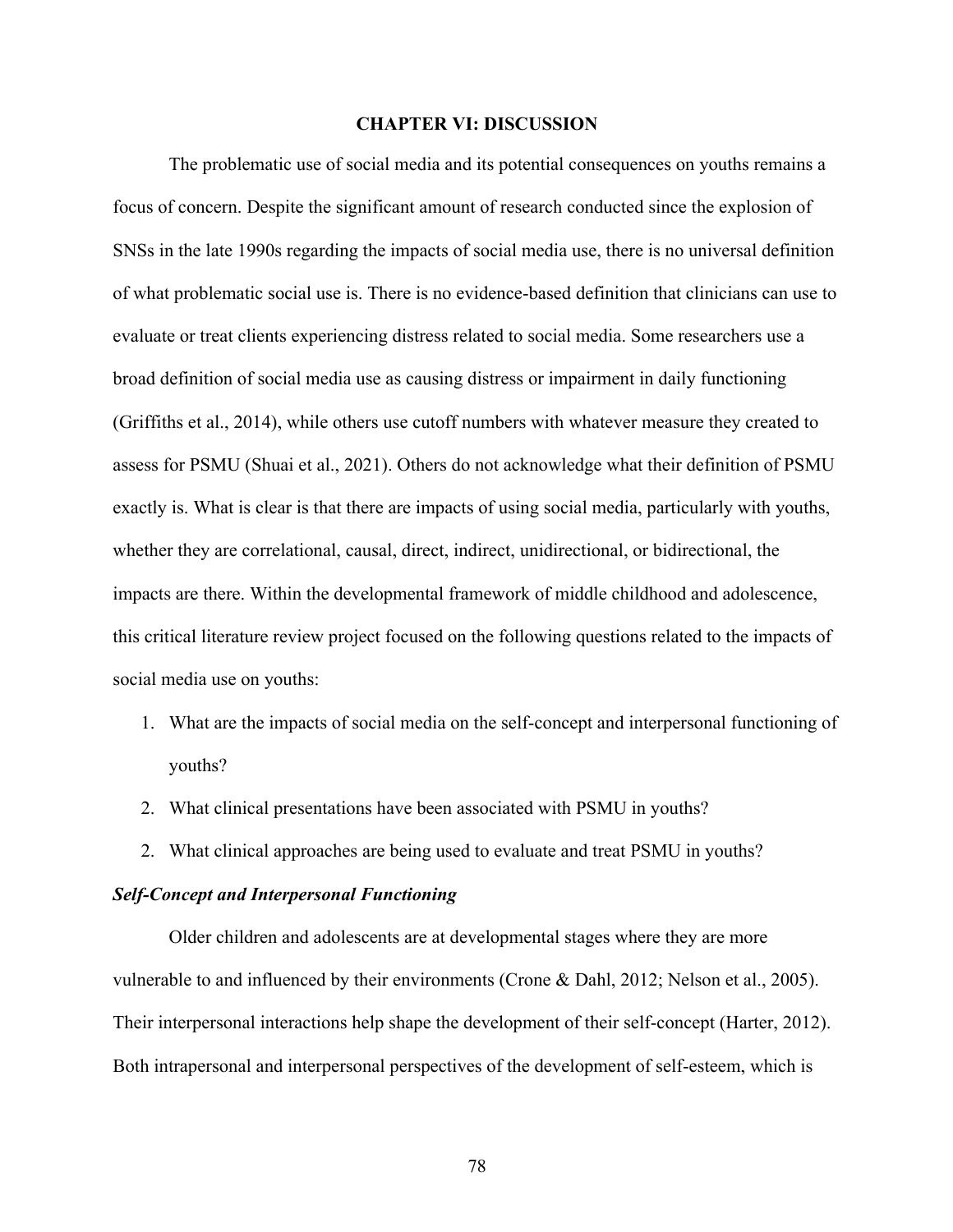part of the self-concept, are supported through social media use. Intrapersonally, youths engage in social comparisons as part of their self-evaluation, contributing to their self-esteem. People are found to engage more frequently in upward social comparison, which has more negative effects on their self-evaluation than downward social comparisons (Vogel et al., 2014). Interpersonally, youths have access to the perceptions and evaluations that others have based on the feedback provided on SNSs. These experiences can lead to feelings of peer acceptance or rejection, which positively or negatively impact self-esteem, respectively (Jan et al., 2017; Vogel et al., 2014). Self-monitoring while using social media is a protective factor against negative impacts on selfesteem (Scissors et al., 2016). Using social media has been associated with another component of the self-concept, self-image, which consists of the view, thoughts, and emotions related to one's body (Jiotsa et al., 2021). Positive correlations have been found between the frequency of physical comparisons and higher dissatisfaction rates, the desire to be thin, and higher body dissatisfaction overall (Holland & Tiggemann, 2016; Jiotsa et al., 2021). Following friends, acquaintances, and non-appearance-based accounts do not have the negative impacts found with following celebrity or health and fitness accounts (Cohen et al., 2017). Young people are more likely to engage in upward social comparisons with people with their idealized body type (McKee et al., 2013; Tiggemann et al., 2009). "Fitspiration" and "body positivity" are both social media trends and content to combat negative impacts on people's self-image. However, studies have revealed that there are still negative outcomes associated with viewing these types of content, such as negative relationships with diet and exercise, altered moods, and feelings of shame and guilt (Easton et al., 2018). Appearance-neutral posts resulted in less selfobjectification than body-positive and thin-ideal posts (Cohen et al., 2019).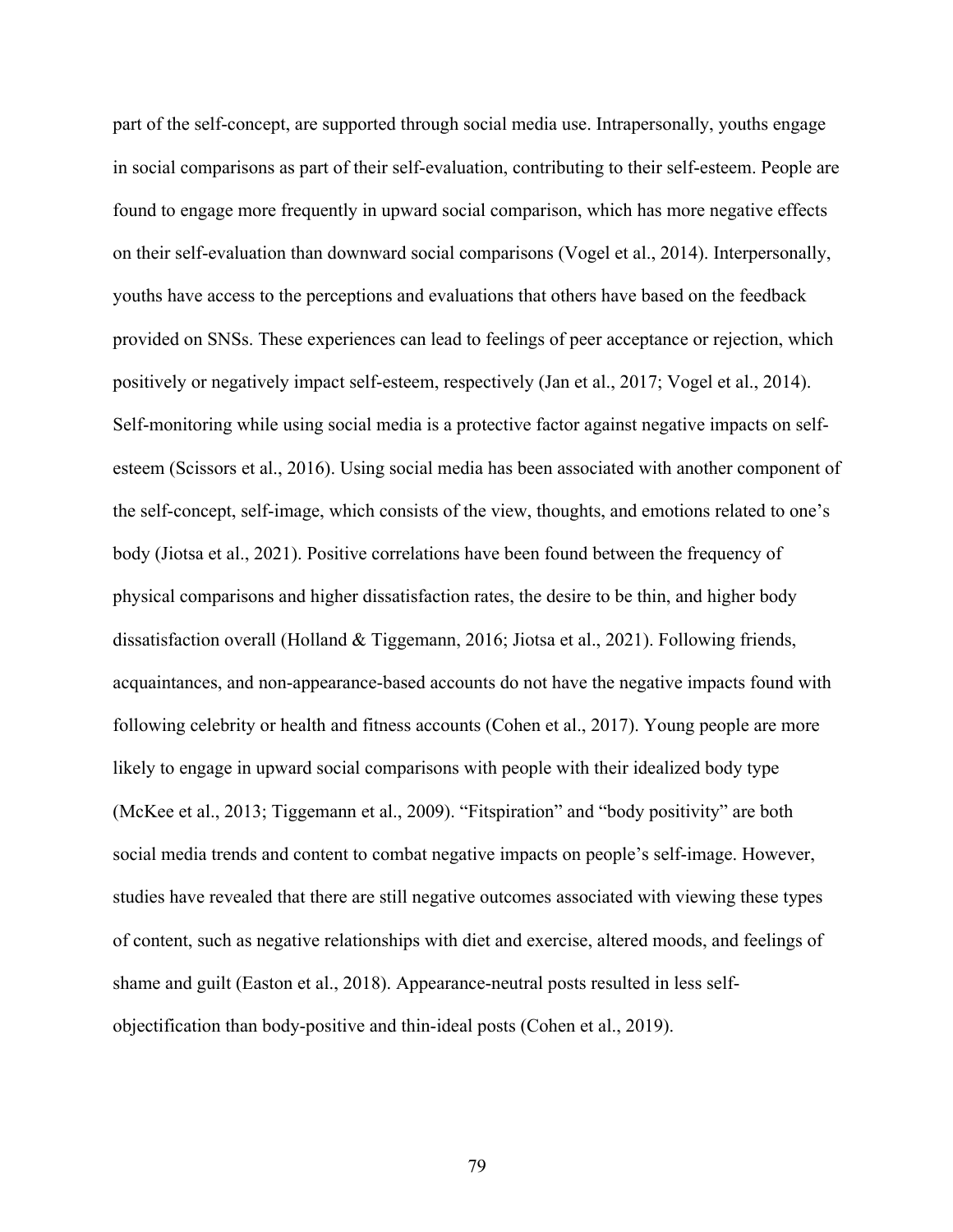Social media can be a place where youths establish new interpersonal relationships, strengthen offline relationships, practice social skills, and gain information to use in offline conversations (Metzler & Scheithauer, 2017; Reich et al., 2012; Valkenburg & Peter, 2007, 2009). Potential benefits could be staying connected with friends, meeting people with similar interests, and finding community and support ("Social media and teens," 2018). Support found on social media can serve as a protective factor against loneliness, depression, and cyberbullying (Rideout et al., 2021). Social media have been found to alter interpersonal interactions when online in ways such as increasing the frequency and immediacy of experiences, highlighting certain experiences and demands, providing new opportunities for compensatory behaviors, and providing new opportunities for completely novel behaviors (Nesi et al., 2018). However, there are harmful interactions that occur through social media, such as racist, sexist, and homophobic content, that can negatively impact the well-being of youths (Rideout et al., 2021). Concepts such as social exclusion and social rejection have been studied online and show similar effects in the brains of adolescents, indicating an increased sensitivity to online rejection, peer acceptance, and peer influence (Achterberg et al., 2017; Guyer et al., 2009; Silk et al., 2012; Williams & Jarvis, 2006). Emotional experiences related to feeling rejected online can negatively impact the self-concept of youths offline (Crone & Konijin, 2018). While some social media companies have policies and resources related to cyberbullying and actively work to eliminate situations considered to be cyberbullying, they admit that it is difficult to prevent or assuage bullying on social media platforms (Dickey, 2014; Facebook, 2022; Meta, 2022).

In sum, social media use can have both positive and negative impacts on the self-concept and interpersonal functioning of youths. The ways in which youths tend to interact with social media may shape the combination of positive and/or negative impacts they experience. Resisting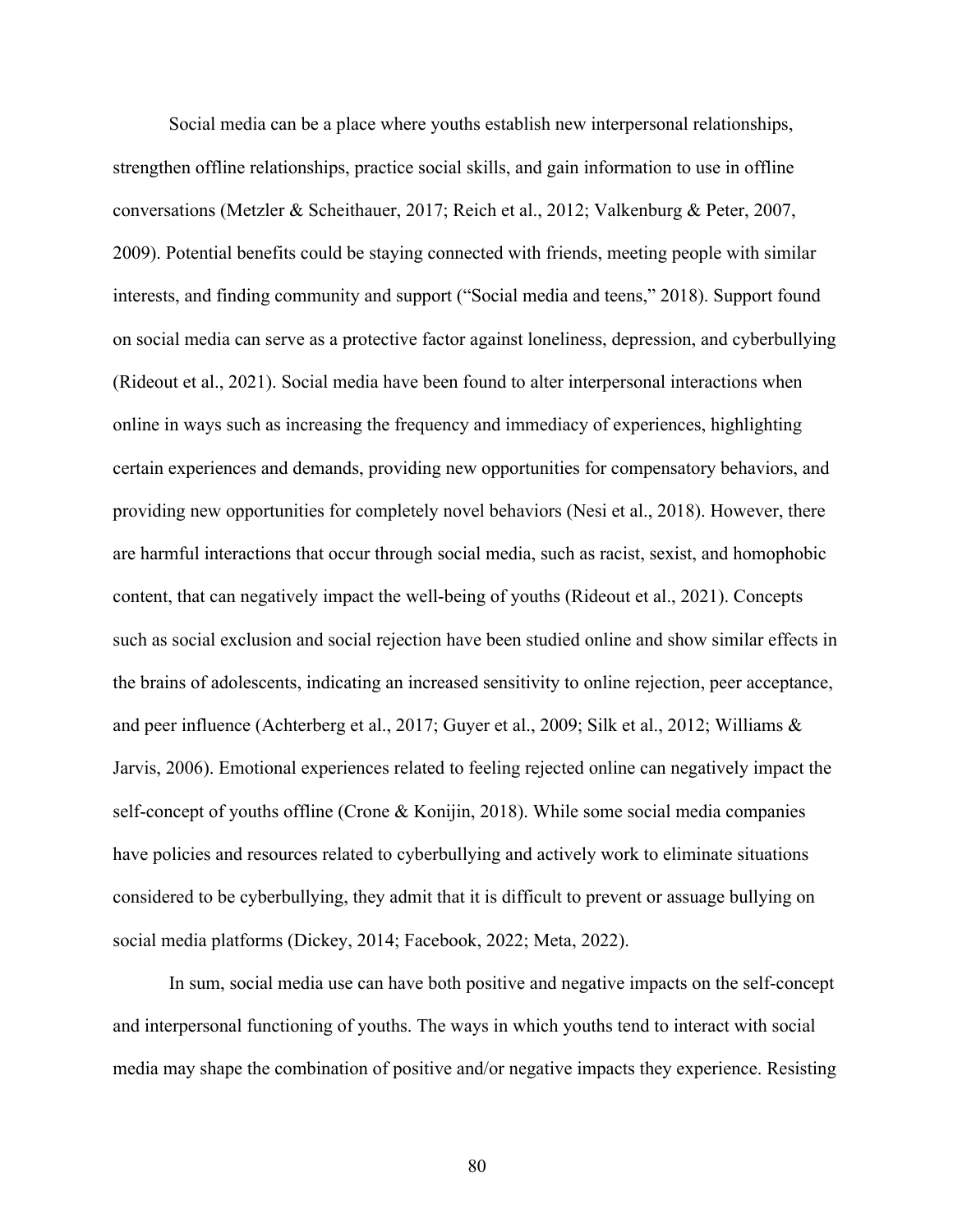upward social comparisons, following acquaintances and friends, using self-monitoring skills, and finding supportive groups are ways to experience more positive than negative effects of social media use.

### *Clinical Presentations Associated with Problematic Social Media Use*

PSMU is associated with many impacts on mental health and well-being that can be observed across various clinical presentations. One of the presentations seen is related to selfharm and suicide. Some researchers have noted that the parallel increase in rates of suicide and social media use among children and adolescents is a reason to focus on researching the connections (Lewis et al., 2011; Mitchell & Ybarra, 2007). Adolescents with a history of NSSI tend to be more active on social media, which can have motivating or triggering content related to self-harming or suicidal behaviors (Lewis et al., 2011; Mitchell & Ybarra, 2007).

Sleep is another area commonly disturbed in adolescents associated with social media use. Youths report using their phones to look at social media not only before bedtime, which disrupts their biological clock, but they also admit to waking up at night to check social media (Royant-Parola et al., 2018). In addition, absent-minded smartphone use, which includes scrolling through social media applications, is associated with difficulty sustaining attention when required, difficulty engaging in single tasks, spontaneous mind-wandering, and other attention-related errors (Marty-Dugas et al., 2018). Children diagnosed with ADHD who displayed PSMU were more severely impacted by the effects than were children with ADHD who did not use social media problematically (Shuai et al., 2017). Some research discussed how children with ADHD have difficulty monitoring and controlling their digital media use due to challenges in self-control, self-regulation, and behavioral inhibition (Makris et al., 2009).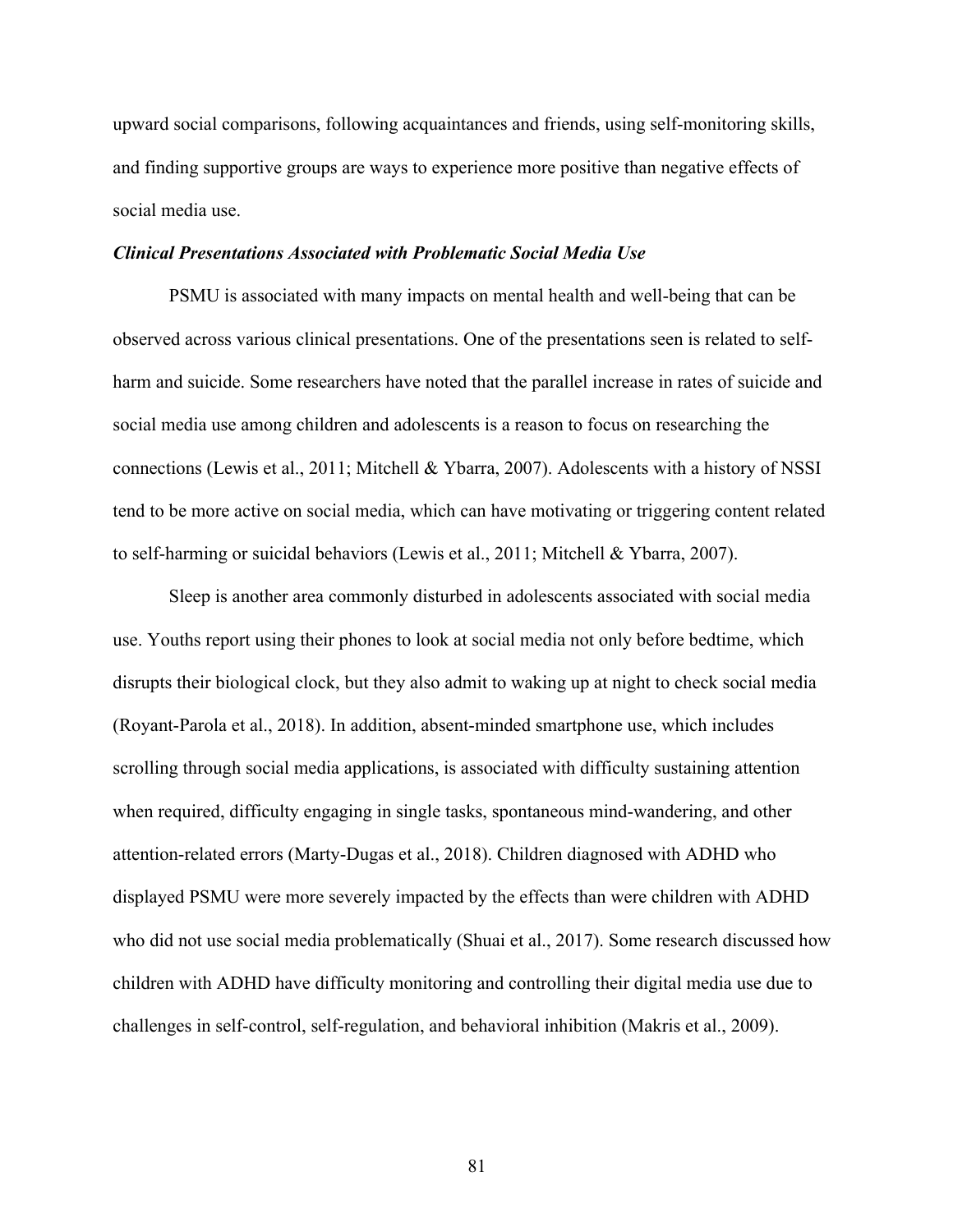Another clinical presentation observed in youths related to PSMU is what seems to be an addiction to social media. They show similar withdrawal symptoms observed in individuals with other addictions to substances or gaming (Clark et al., 2018). Neuropsychological research has shown that the same reward system activated after receiving monetary rewards or satisfying tastes is activated when using social media (Gunther Moor et al., 2010; Guyer et al., 2012; Lieberman & Eisenberger, 2009). Social media use has been associated with feelings of depression in numerous studies. However, outcomes vary. While one found any use of social media was associated with depression (Frison & Eggermont, 2016), another found that "heavy" social media use was associated with depression (Tsitsika et al., 2014; Yan et al., 2017). Time spent, activity, investment, and addiction-related to social media use were identified as domains that impact depression, anxiety, and psychological distress in adolescents (Keles et al., 2020). Young people diagnosed with depression tend to use social media more often than young people without depression. It is unclear whether they use it more because of depression or if they are depressed because they use social media more often.

#### *Evaluation and Treatment of Problematic Social Media Use*

There is not yet widespread inclusion of social media use in clinical or diagnostic interviews with clients, young clients in particular. With research showing both positive and negative effects associated with social media use, in addition to being such a large and important part of the lives of youths today, PSMU evaluation, diagnosis, and treatment have not kept up with this modern device. Some researchers have argued that some of the reasons youths use social media, such as forgetting sorrows, managing stress, and escaping reality, as well as the effects of using or not being able to use social media, such as impaired control and increasing priority, are similar to that of existing substance and gaming addiction disorders (Paschke et al.,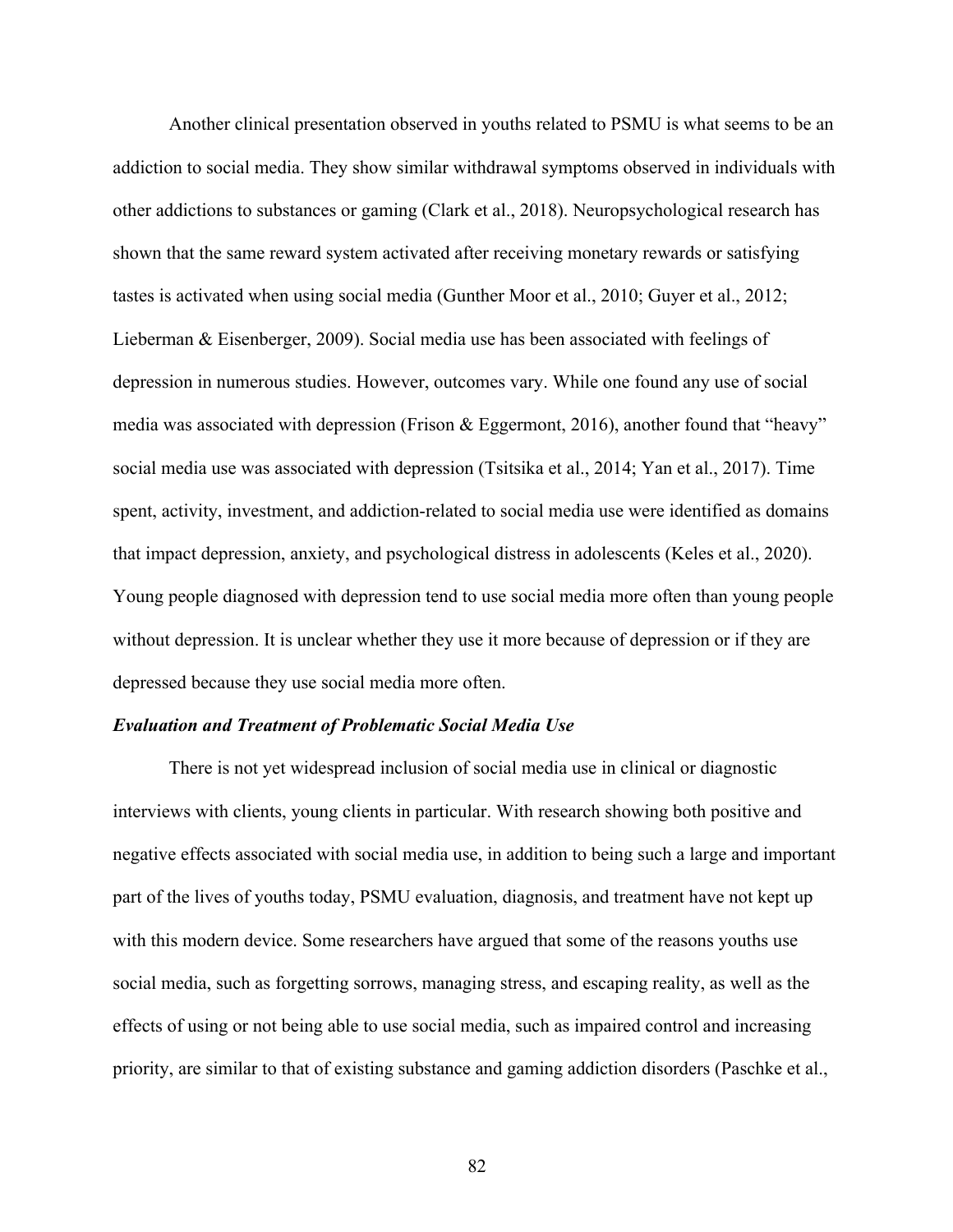2021; van den Eijnden et al., 2016). They stated that the similarities are cause for more research and consideration of a diagnosis specifically addressing PSMU. Some have started creating tools, such as the SMDS, to evaluate social media use based on existing criteria for addiction diagnosis. However, limitations stated were that some of the criteria for GD are not as applicable for what might be considered social media use disorder (van den Eijnden et al., 2016). Citing the possibility that the accuracy of adolescent self-reports could be impacted due to young age or symptom denial, a parental scale has also been developed and validated, the Social Media Disorder Scale, parent version (SMDS-P; Austermann et al., 2021). The BSMAS (Andreassen et al., 2017) is another tool for evaluation based on Griffith's six core elements of addiction, with each element being assessed by one statement (Griffiths, 2005). Another approach taken to evaluate social media use during an assessment was to adopt a psychosocial screener such as HEADSSS, which assesses home life, education, activities, drugs, sexual activity, safety, suicide, and/or depression (Klein et al., 2014). Clark et al. (2018) suggested adding a fourth "S" to include questions about social media use and its effects.

As limited as the literature is regarding the evaluation of social media use, it is even more limited when it comes to the treatment of PSMU. Therapeutic interventions that have been implemented with PSMU tend to be a variation of a CBT program. This results from CBT being recommended as the first line of treatment for Internet addiction (Liu & Peng, 2009; Starcevic, 2013; Turel et al., 2011).

The AAP recommended using a family media plan to prevent problematic use and the effects of social media use ("Family media plan," n.d.). The online tool allows parents to enter time for other activities throughout the day, allowing the family to decide how much time is available for recreational media use. The plan serves to manage time in a way that promotes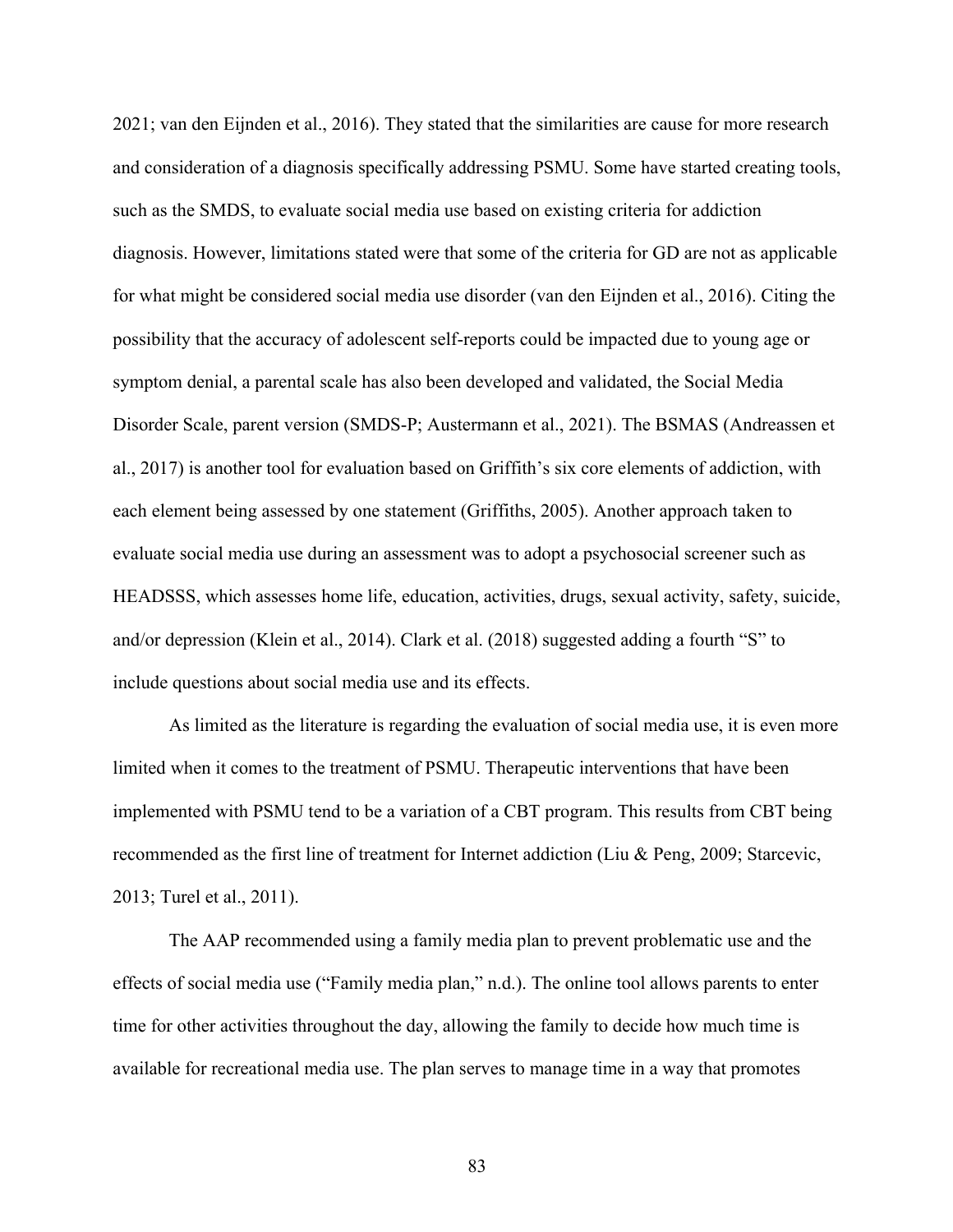activities for well-being and productivity and allows for realistic times for recreational social media use.

#### **Clinical Implications**

The literature included in this review and the research that continues to be published with ever-changing social media platforms suggests many implications for clinicians who work with youths. As there is no diagnosis established in the DSM-5 or ICD-11 addressing PSMU, this review may aid clinicians in determining whether their clients' use of social media is typical or problematic. Due to the lack of diagnosis and criteria, there are no widely accepted and clinically validated tools for evaluating PSMU and no evidence-based treatment protocols available if social media use is found to be problematic. The research discussed in this review is valuable and provides clinicians with guidelines for assessing and monitoring social media use in youths. It is recommended that clinicians consider the following and incorporate the topics discussed into a clinical interview conducted with youths at the start of treatment and as part of ongoing assessment.

Based on the review, it is recommended that clinicians incorporate regularly, in their clinical work with youth, questions and discussion regarding clients' social media use. The clinician should assess the frequency, investment, and type of social media activities of their young clients. The following questions are suggested as a guide, based on this review, during their initial clinical interview: What social media accounts do you have?; How often do you access social media?; What times of day do you use social media the most?; and How much time in total is spent on social media from the moment you wake up to the moment you go to sleep? Additional suggested questions for clinicians to evaluate social media use are included in Appendix A. These types of questions could help the clinician get an idea of how significant the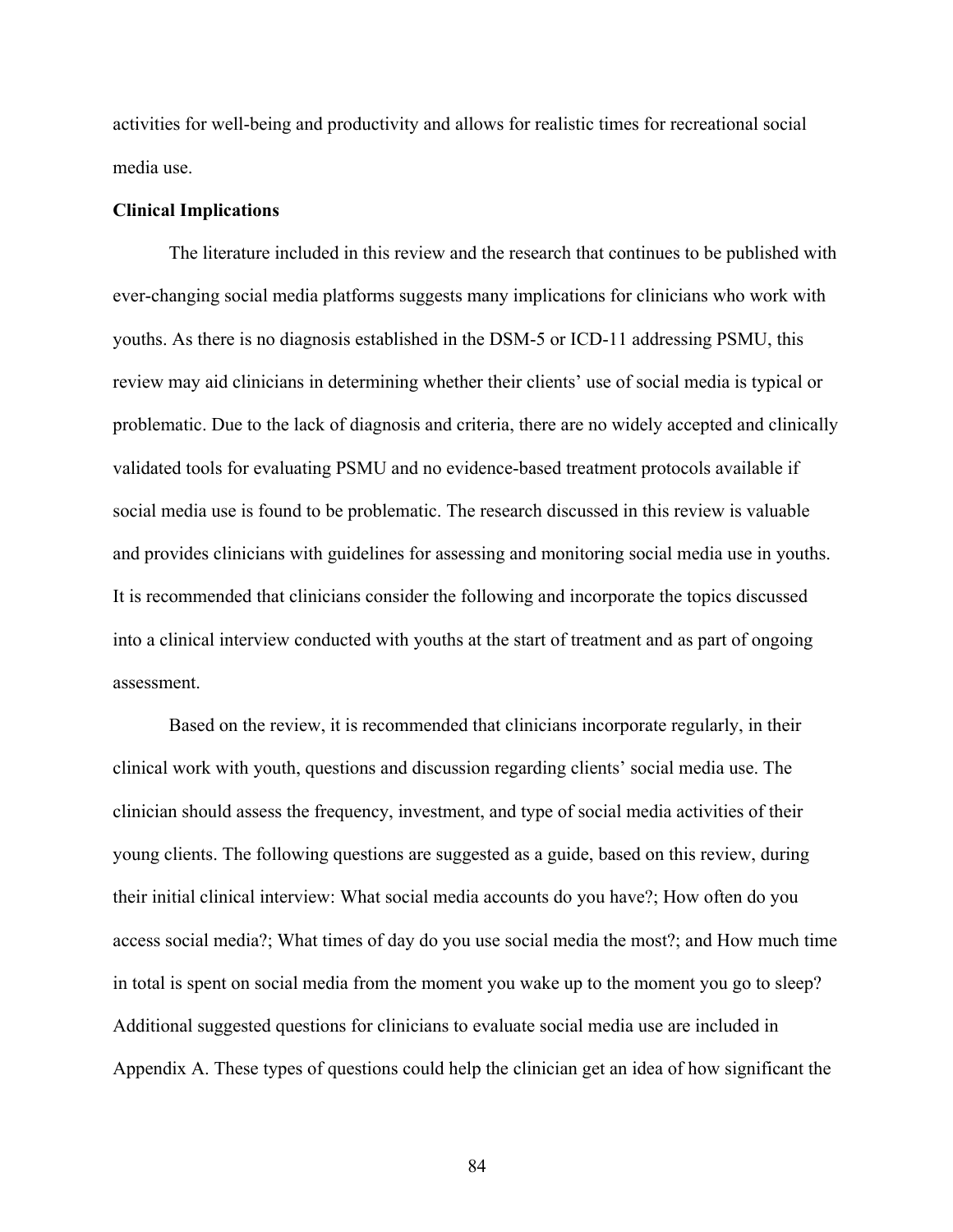use of social media is in the youth's life. It is important to understand the frequency and total time spent on social media because the frequency is associated with both positive and negative effects on self-esteem and self-concept (Blomfield Neira & Barber, 2014; Vogel et al., 2014), higher rates of body dissatisfaction and desire to be thin (Holland & Tiggemann, 2016; Jiotsa et al., 2021), disruptions in the sleep cycle (Bues et al., 2012; Cajochen et al., 2011; Chang et al., 2014), feelings of depression and anxiety (Barry et al., 2017; Frison & Eggermont, 2016; Yan et al., 2017), and psychological distress (Hoare et al., 2016; Keles et al., 2020; Marino et al., 2018).

Additional information about social media use can be gathered though information from mobile phones. If the youth consents, time spent on social media would be best gathered from data collected and stored on many modern mobile phones, which tells exactly how much time is spent daily on each application. This would help get the most accurate picture of time spent on social media, as youths may be inclined to minimize their social media use or may underestimate their social media use. The research is mixed on how much frequency or time is required to be associated with the negative effects varying from any use at all (Frison & Eggermont, 2016) to two to five hours (Cajochen et al., 2011; Chang et al., 2014), while most studies did not define what exactly the frequency or time spent on social media was when finding the correlations. Some research indicates that the more youths use social media, the more likely they will experience depression (McCrae et al., 2017; Morin-Major et al., 2016; Tiggemann & Slater, 2015). Also knowing the number of social media accounts youths have may be helpful as the number of accounts has been found to correlate with the level of anxiety in youths (Primack & Escobar-Viera, 2017). In addition to assessing the frequency and time spent on social media, it is important to examine the level of investment or the importance placed on social media use by youths. Much of the research has indicated that investment or similar concepts can be a stronger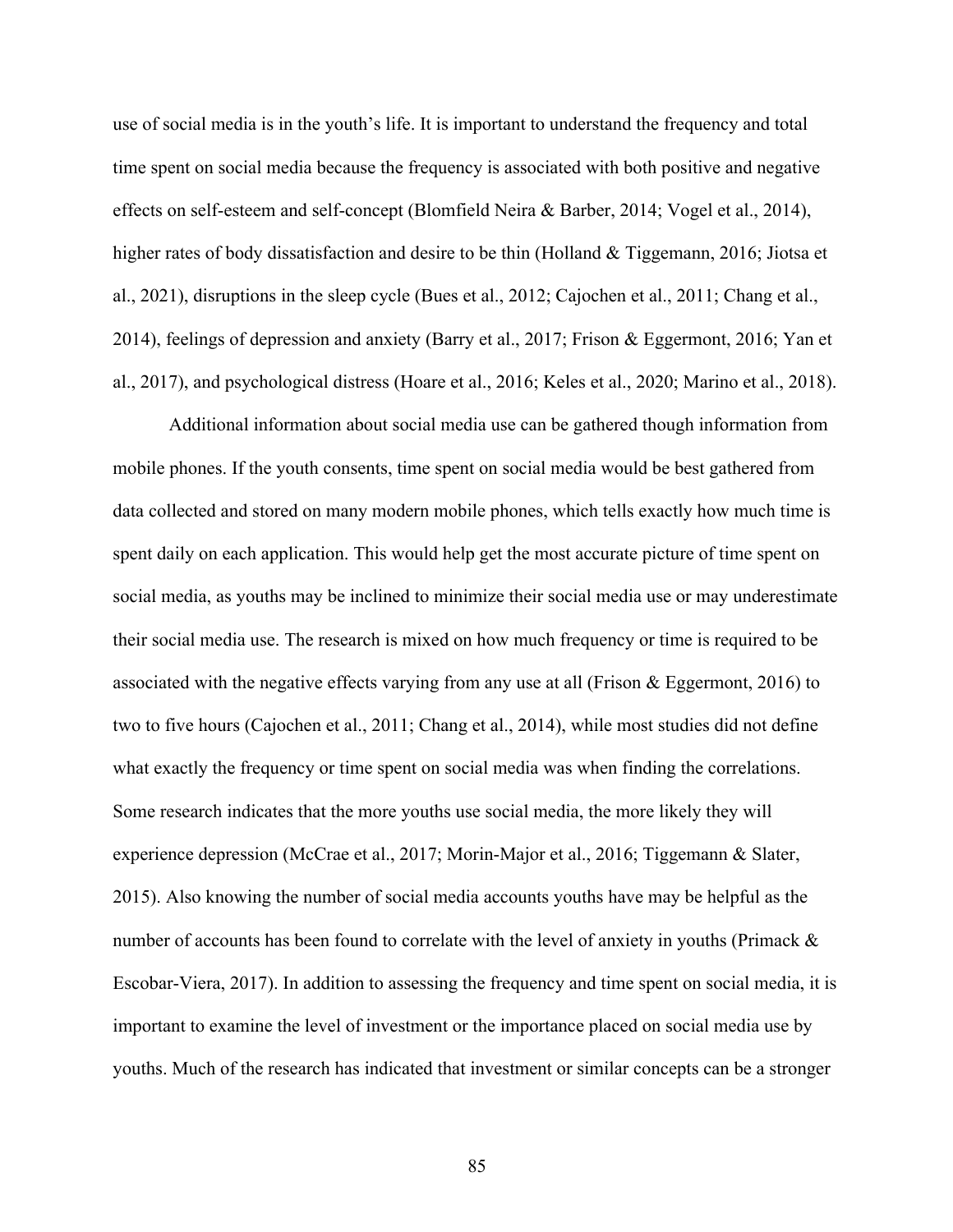predictor for outcomes of social media use in adolescents than frequency and time are (Blomfield Neira & Barber, 2014; Keles et al., 2020; Vernon et al., 2017). Higher levels of investment, importance, or time and effort put into social media use have been associated with lower selfesteem (Blomfield Neira & Barber, 2014), increased depression and anxiety (Blomfield Neira & Barber, 2014; Vernon et al., 2017), and sleep disruptions (Vernon et al., 2107).

To gain more information about a youth's investment in social media, experiences on social media and their perspective of their social media use, the following types of questions may be useful for clinicians: Describe your activity on social media (e.g., Frequency of passive or absent-minded activity, such as scrolling through content versus purposeful activity such as posting content or communicating with friends); How do you feel about your social media use?; What are the benefits you observe from using social media?; and What are the negative effects you have observed from using social media? (see Appendix A for additional suggested questions). Knowing more about the type of activities youths engage in while on social media could provide insight into other effects they may be experiencing from the use. Youths who engage in more absent-minded use may have more difficulties sustaining attention and engaging in single tasks; they may experience mind-wandering, and may struggle more with other attention-related tasks (Marty-Dugas et al., 2018). These difficulties could impact their abilities to learn and perform at school and could require further assessment. Youths who report using social media for friendships and to express feelings are more likely to report depressive symptoms (Hwang et al., 2009). Gaining insight into youths' interpersonal experiences on social media can help the clinician understand the effects youths may be experiencing.

Socially anxious youths may report greater benefits from their social media use as it gives them a chance to socialize with less pressure to monitor social nuances and can even help to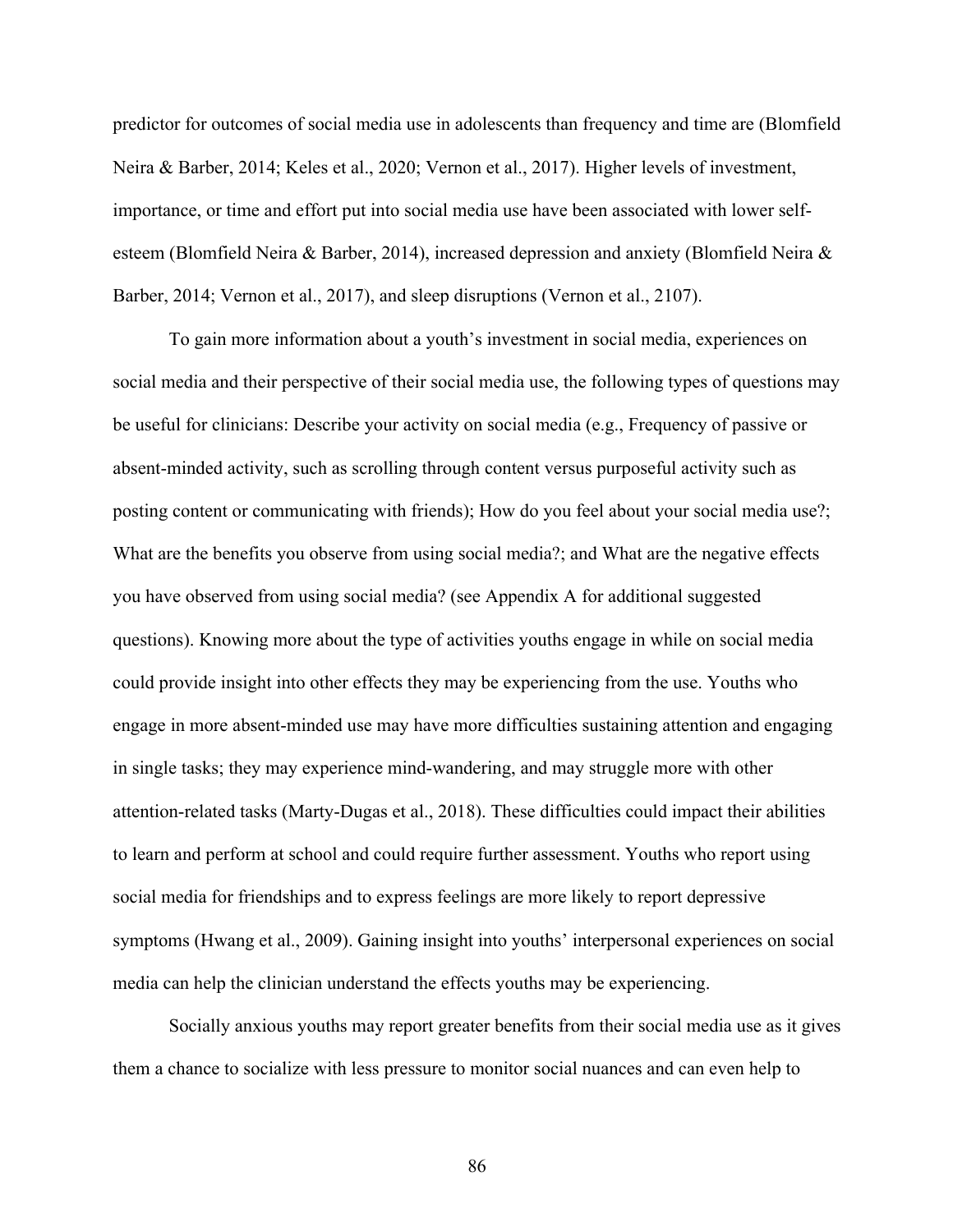strengthen offline relationships. Encouragement of positive social media use may benefit those particular youths (Metzler & Scheithauer, 2017; Valkenburg & Peter, 2007, 2009). They may feel the benefits of social media use if they report they feel more connected to friends, feel a sense of support or are part of supportive community groups, and if they feel inspired and supported in their self-expression (Rideout et al., 2021; "Social media and teens," 2018). If youths report feeling rejected or dissatisfied with their social interactions or feedback received on social media, they may experience more of the negative effects associated with social media use, such as feelings of depression (Silk et al., 2014; Williams & Jarvis, 2006). Negative emotional experiences resulting from feeling excluded or rejected online can result in psychological distress and negatively impact offline self-concept (Crone & Konijin, 2018; Silk et al., 2012). Youths who have reported exposure to discrimination or hate speech while online may require further assessment and treatment related to their experiences because of the negative short- and long-term effects, including anxiety, panic, shame, fear, depression, and alcoholism (Brown, 2015). Additionally, youths who reported being bullied online and experienced depression were more likely to experience self-harming ideations or behaviors, which could indicate a need for continued assessment (Oblad, 2021).

The information in this review could help clinicians identify clinical presentations that may be associated with particular social media or could be effects from social media use. Initial evaluations should include areas associated with PSMU such as self-concept, body image concerns or problematic eating behaviors, interpersonal relationships, experiences with bullying, anxiety, depression, and overall emotional connectedness and psychological wellbeing. If youths have a history of or currently report thoughts or behaviors related to self-harm or suicide, it is important to assess nighttime and early morning use of social media as those are most frequently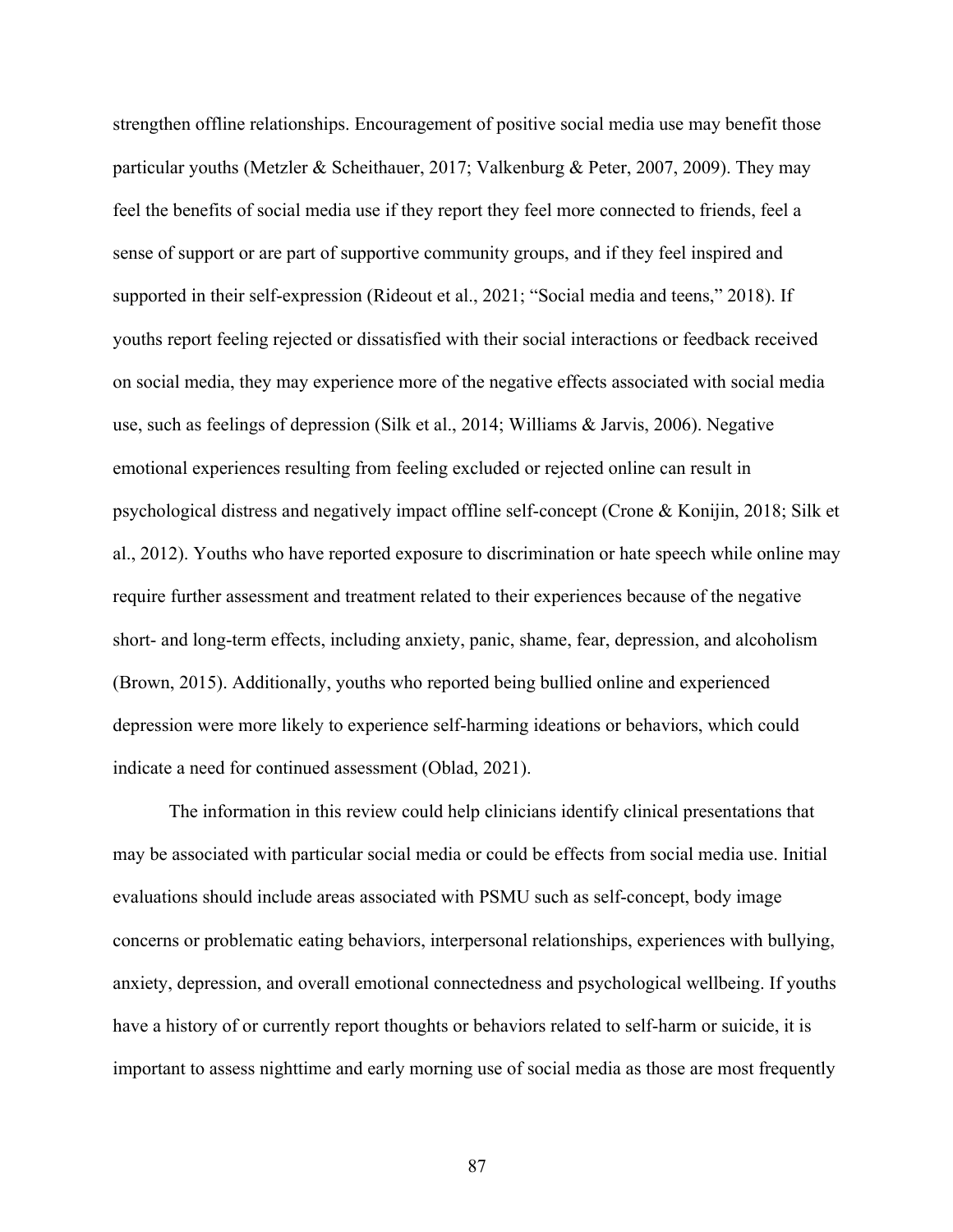the times when related content is posted. They are more likely to post themselves or be exposed to self-harm or suicidal content during those times (Brown et al., 2018; Turner et al., 2016). If they admit to posting content about their self-harm in the past 12 months, they may be at a higher risk of a suicide attempt, which could cue the clinician and parents to monitor that youth more closely (Seong et al., 2021). Confirmed groups or pages that are supportive in the prevention of self-harming and suicidal ideations and behaviors impact youths positively and could be a valuable resource for clinicians to provide to young clients (Memon et al., 2018). If youths are experiencing difficulties falling or staying asleep, they could be asked to describe their social media habits in the hours leading up to the time they want to go to sleep, as use has been associated with poor quantity and quality of sleep (Bues et al., 2012; Chang et al., 2014; Vernon et al., 2017). These youths may benefit from psychoeducation about the physiological effects of LED screens they use to access social media, as well as the complications associated with prolonged sleep loss, including depressed mood, decreased self-esteem, increased interpersonal conflicts, and difficulty coping (Bues et al., 2012; Sunl & Dimitriu, 2020; Vernon et al., 2017). Youths diagnosed with ADHD who exhibit PSMU may experience exacerbated symptoms of ADHD, which can negatively impact the parent-child relationship learning motivation (Shuai et al., 2021). These may be areas for further assessment and treatment. Youths diagnosed with depression are more likely to use social media more often and report more importance or investment in their social media use than their non-depressed counterparts. Knowing that increased frequency and investment are predictors of negative outcomes from social media use, depression should be another sign to a clinician that further assessment of social media use is needed. Youths with depression also face an increased risk of psychological distress and suicidal ideations with social media use, and it emphasizes the importance of ongoing assessment of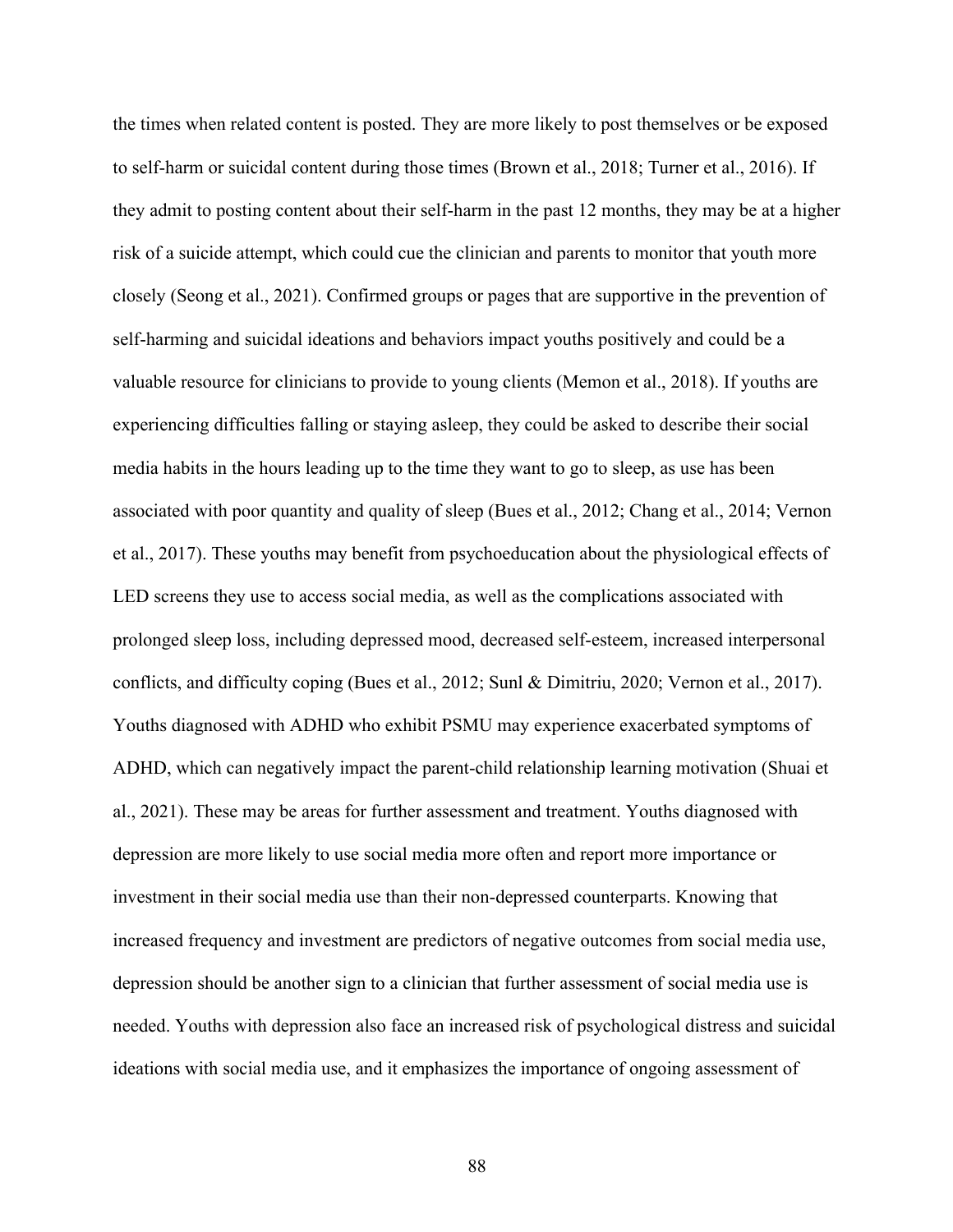social media use and depressive symptoms. Low self-esteem is another indicator of the negative impacts of social media use, as youths with low self-esteem may be more susceptible to depression due to rumination on social media interactions (Li et al., 2017; Wang et al., 2018). As most of the research about social media use and depression indicates a correlation between the two, it may take more exploration on clinicians' part to understand what aspects of youths' social media use may be contributing to feelings of depression, which can be done through a clinical interview and ongoing discussions. Anxiety is another clinical presentation or disorder associated with PSMU with similar findings as social media and depression. Greater use of and more social media accounts are associated with higher levels of anxiety, which is an area clinicians can assess further (Barry et al., 2017; Rideout et al., 2021; Tsitsika et al., 2014; Yan et al., 2017).

Another clinical presentation that has received extensive research is social media addiction. Based on the research, clinicians should include in their assessments, youths' experiences when not able to use their smartphones, as many reported feeling anxious and agitated when they cannot (Clark et al., 2018; Roberts et al., 2014). Symptoms of substance or behavioral addictions have been related to behaviors observed with PSMU, including salience, tolerance, mood modification, withdrawal, relapse, conflict, and problems (Andreassen & Pallesen, 2014). A clinician may use the descriptions provided by Andreassen and Pallesen (2014) to help assess youths' experiences with their social media use to determine if there are concerns related to an addiction to social media.

Addiction to social media can be assessed through a clinical interview. However, most of the tools developed to assess PSMU have been based on addiction criteria or gaming or Internet addiction disorders (American Psychiatric Association, 2013; Austermann et al., 2021; Griffiths, 2005). The evaluation tools discussed in this review include the SMDS (van den Eijnden et al.,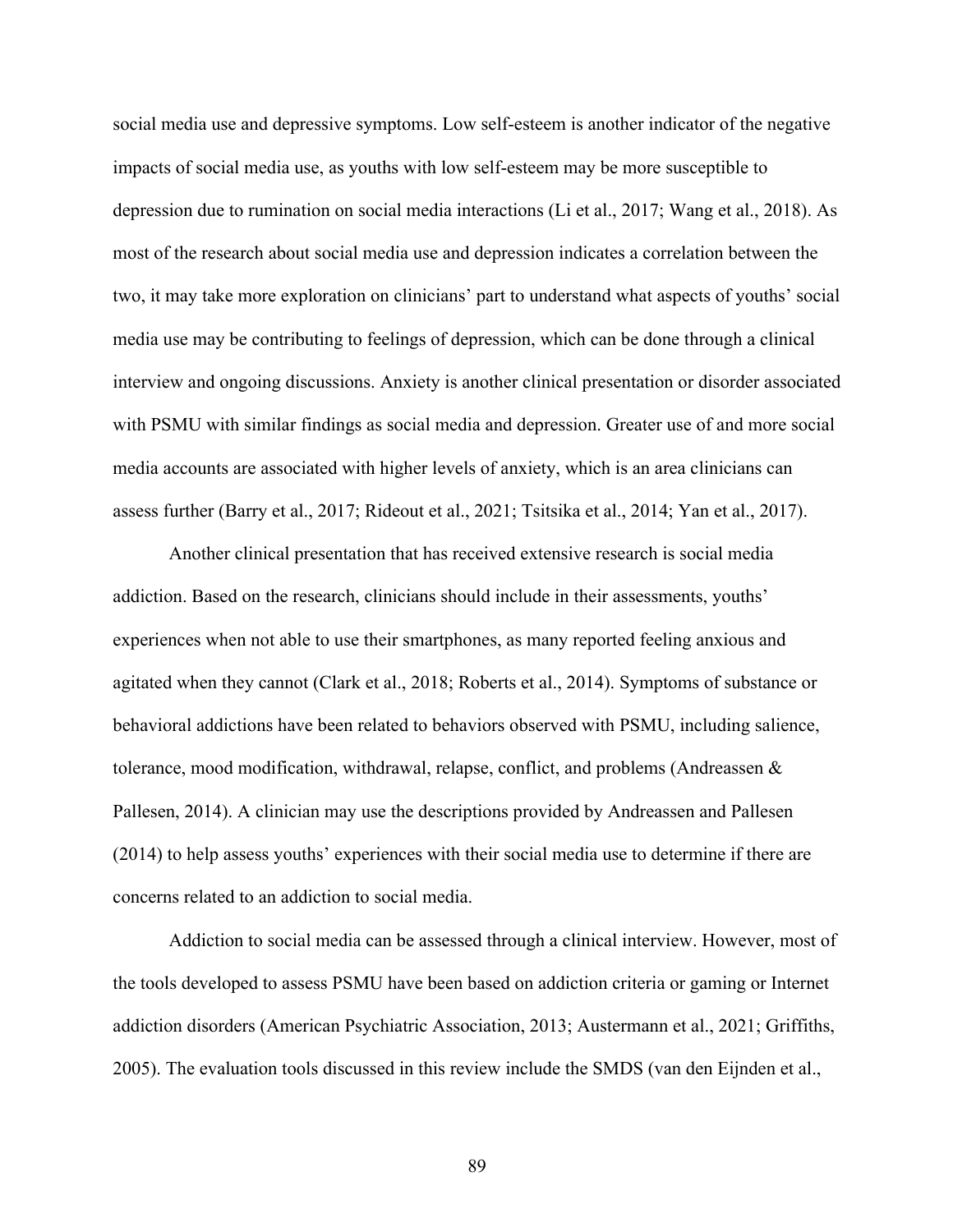2016), SMDS-P (Austermann et al., 2021), and BSMAS (Andreassen et al., 2017), as well as other screeners such as the HEADSSSS (Clark et al., 2018; Klein et al., 2014), may help clinicians assess the frequency of which youths are using social media and may shed light on difficulties they are having due to social media use. When clinicians want to know more about youths' social media experiences, they may gain more insights from the qualitative information gathered through the tools and clinical interviews with youths and their caregivers rather than from a cutoff score from various evaluation tools based on addiction criteria. Clinicians need to conduct a thorough evaluation of youths' social media experiences as they are all impacted differently. As Rideout et al. (2021) found, youths reported different experiences with social media during the COVID-19 pandemic. While social media comforted and made some youths feel less depressed and anxious, it increased anxiety and depression in other youths. Rather than assuming pathology or negative impact, it is important to evaluate each youth as an individual.

There is a need for a comprehensive theoretical model that can conceptualize PSMU and if appropriate, provide diagnostic criteria based on research. A conceptual model and diagnostic criteria would allow for more applicable and accurate evaluations of PSMU to be developed, as well as evidence-based treatments. The model would need to be multifaceted to account for the many areas of functioning that PSMU can impact. It would need to be more than an explanation of addiction and should conceptualize and explain relationships between PMSU and concepts such as self-concept, interpersonal functioning, and various clinical presentations of mental health and well-being. The importance of the model being multifaceted is so that evaluations and treatments developed are comprehensive enough to address many areas related to PSMU that youths may experience. A model would assist clinicians in identifying and treating PSMU, resulting in better mental health outcomes for youths.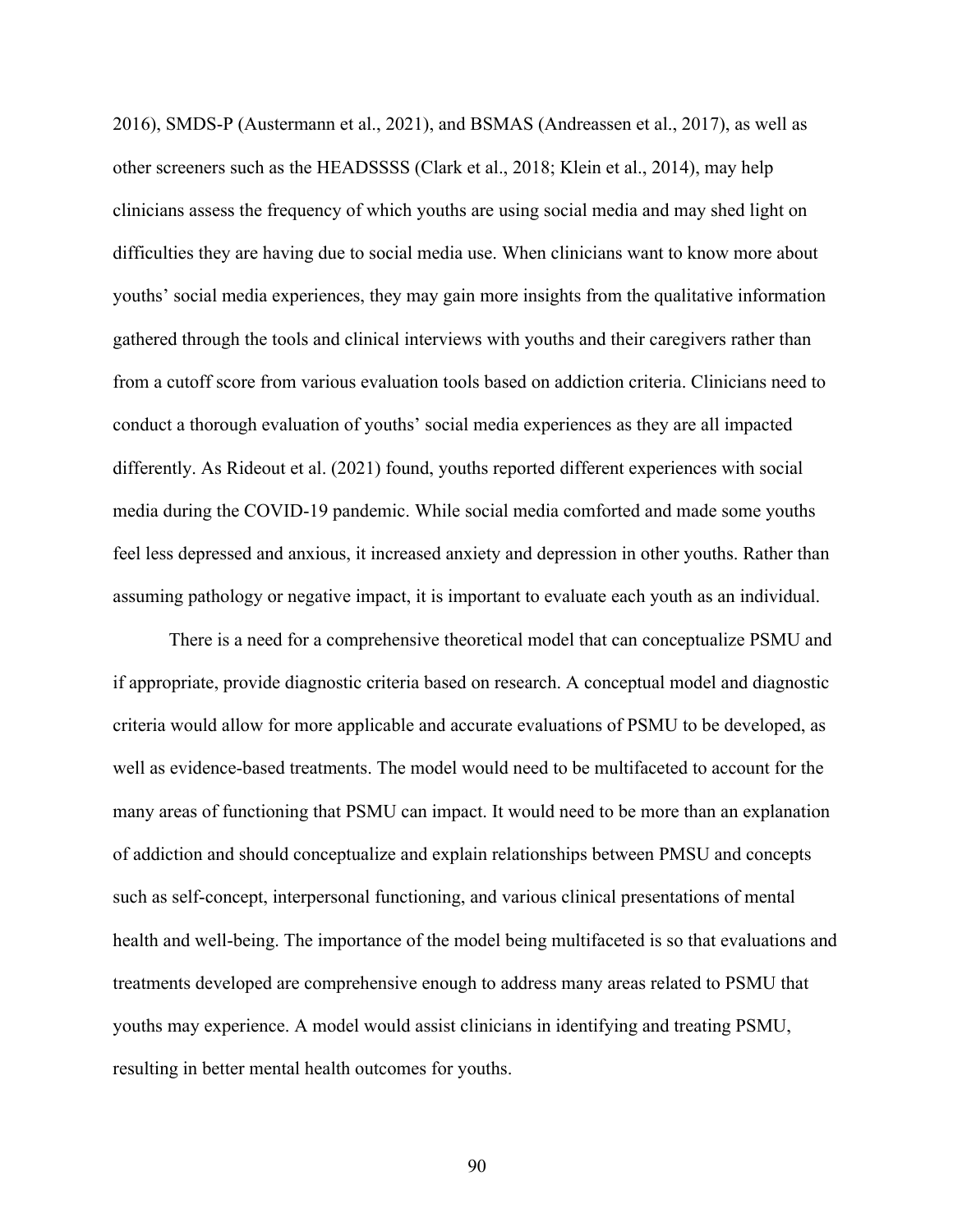As with evaluation, treatment of PSMU has focused on adapting treatments developed for other behavioral addictions, with a specific focus on CBT (Andreassen & Pallesen, 2014; Gupta et al., 2013; Young, 2007). As CBT is an evidence-based treatment for many other clinical presentations and disorders, including anxiety and depression (Beck, 2011), clinicians may find that the use of existing CBT methods may help resolve issues associated with social media use, such as anxiety, depression, poor self-concept, body dissatisfaction, and challenges in interpersonal interactions. Psychoeducation regarding social media use could be a beneficial part of treatment. Youths who have experienced online interpersonal harm such as cyberbullying or those who reported observing it occur may benefit from knowing about resources such as Facebook's Empower Teens document and Bullying Prevention Hub that help them learn to identify and report cyberbullying situations (Facebook, 2022; Meta, 2022). Since there are no established evaluation tools, diagnosis criteria, or treatments available for PSMU, it is up to clinicians to use their clinical judgment in deciding what evidence-based treatments would be the most appropriate for whatever the impacts are that each youth is exhibiting from social media use. Based on the widespread applicability of CBT, it may be a leading choice for clinicians to use.

Clinicians and youths would benefit from a published guide based on the research that provides information about the areas PSMU is known to impact and how they can be incorporated into treatment. A clinician's version of the guide could start with psychoeducation about specific social media platforms and how they work to allow a deeper understanding of their clients' experiences. An introduction to social media could be followed by specific questions, such as questions found in Appendix A, to evaluate areas of functioning to determine primary concerns for treatment. In addition, the clinician's version of a guide could follow along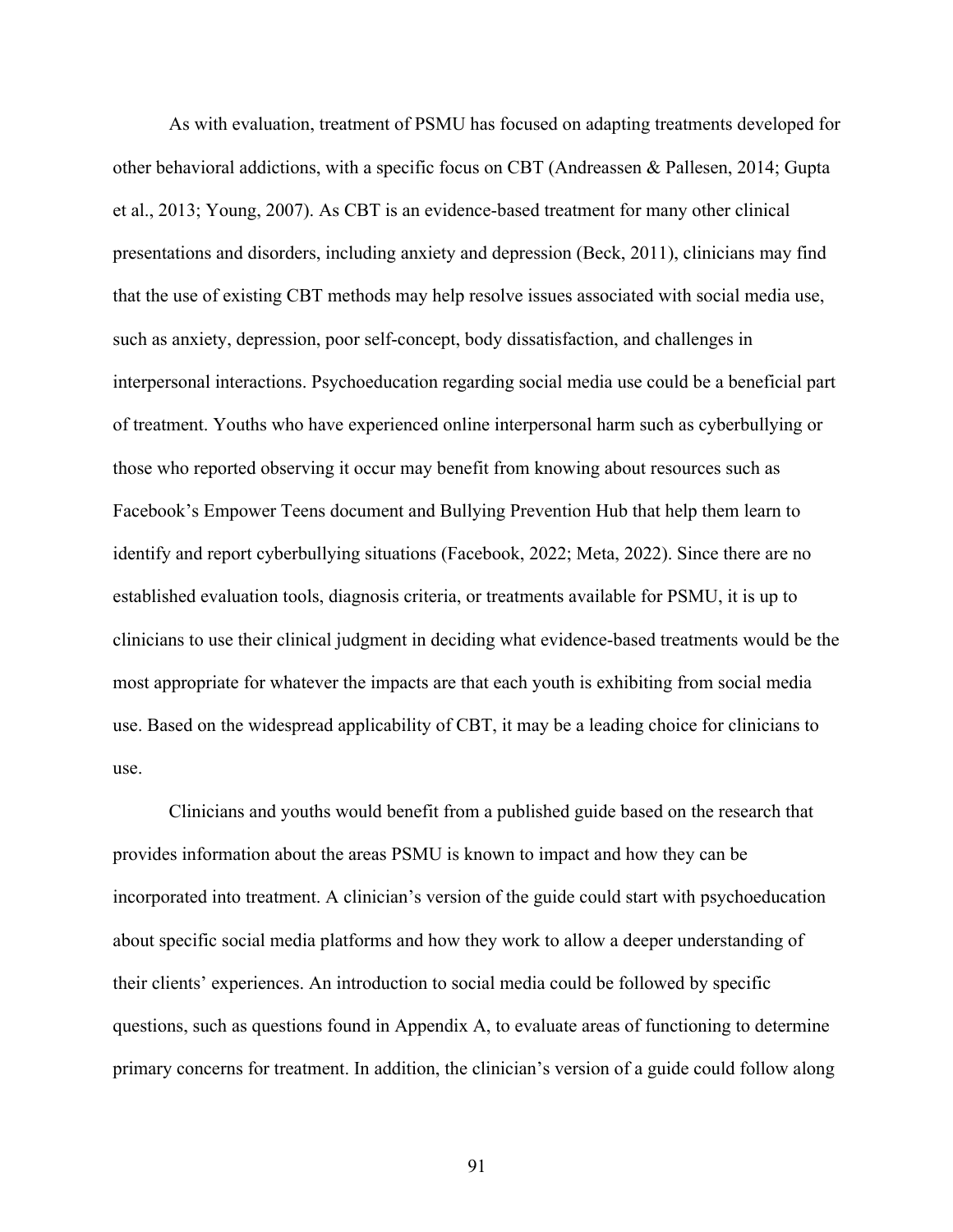with a youth version of the guide with additional questions, prompts for discussion, and activities designed to provide education and skill building for youths related to their social media use. Throughout the clinician's guide could be tips on incorporating youths' actual social media accounts into treatment and interventions. However, further research is needed to determine the outcomes and effectiveness of doing so. A youth version of the guide could be in a workbook format to facilitate interventions designed to promote thought and reflection and could help youths visualize treatment. The youths' guide should include psychoeducation related to common areas of concern related to PSMU as well as interventions intended to develop useful skills related to social media use. Clinicians could use the guide to assist youths in being able to identify when their social media use is having a negative impact on any areas of their functioning. Psychoeducation about social comparison and the effects upward social comparison can have on one's body image and self-concept are an important area for youths to learn about. Youths would benefit from learning to evaluate and make informed decisions about their interpersonal interactions on social media. Role playing or examining actual social media experiences could be used in treatment to discuss effective ways to resolve interpersonal conflicts that occur through social media and may also impact life offline. Youths who report exposure to cyberbullying could work with a clinician to build skills in knowing how to respond to a bully online or how to disengage from interactions with a bully. Youths could benefit from learning how to identify how words or images can be perceived online in the absence of traditional social nuances. Discussing the seven identified differences between social interactions offline versus online and the benefits and consequences associated with each may be helpful for youths' understanding of social media use (Nesi et al., 2018). For example, impulsive youths may benefit from knowledge about the permanency of posts, even when deleted later, whereas a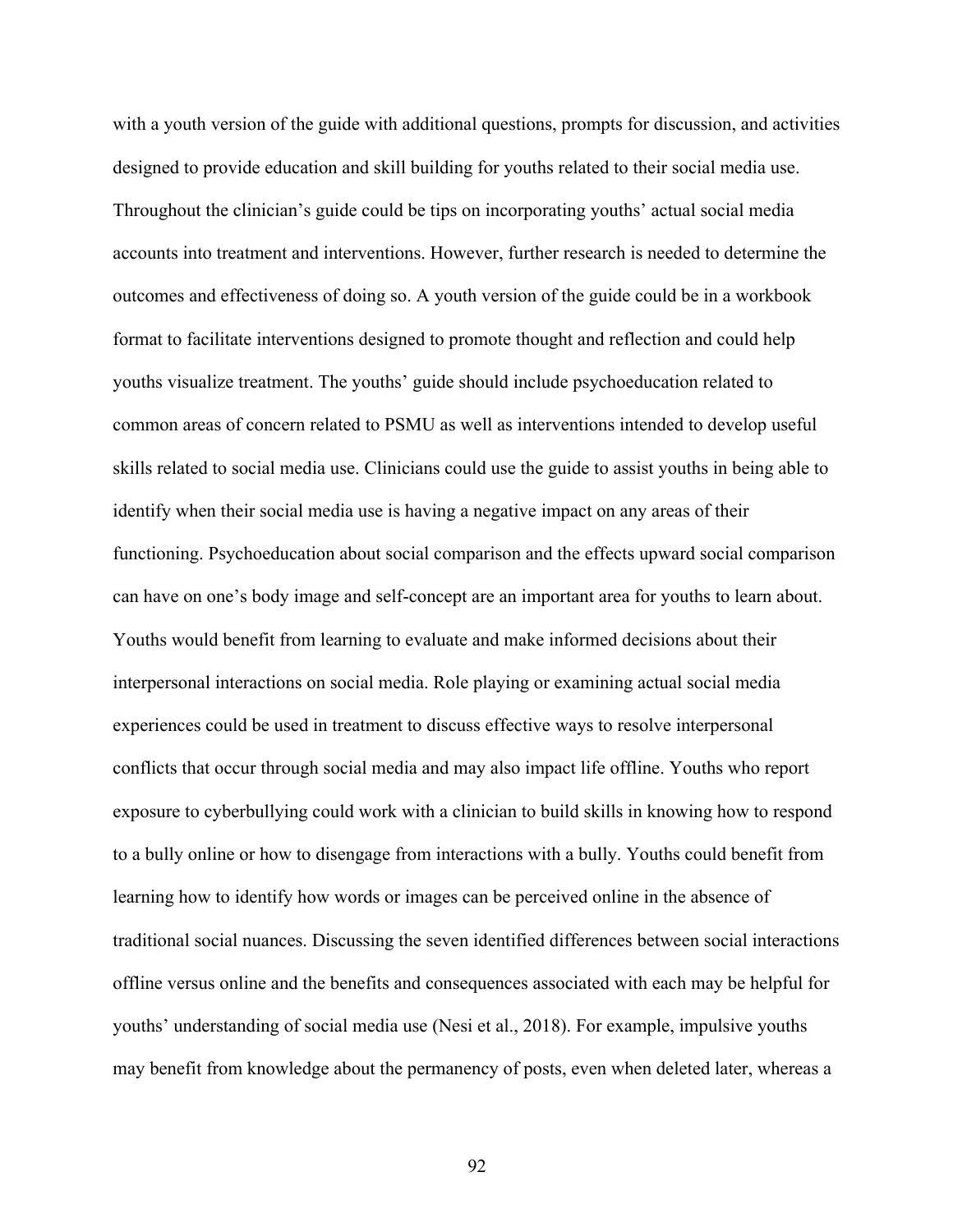socially anxious youth may benefit from discussion about cue absence in social interactions (Nesi et al., 2018). Other areas for psychoeducation and activities could include how PSMU interacts with clinical presentations such as self-harm, sleep disturbance, attentional capacity, addiction and how to limit social media use, anxiety, depression, and other factors of mental health and well-being. The AACAP Family Media Plan online tool may be a beneficial resource for families to use for prevention or to help youths and families manage their social media and smartphone use while seeking treatment for concerns with a professional.

To address concerns about a gap that may exist between clinicians' knowledge of the social media experience and their clients' lived experiences with social media, ongoing continuing education for clinicians is recommended. The sessions could focus on learning various components of social media platforms and how youths interact with them. Clinicians would benefit from hands-on training in learning at least the basics of recognizing and working with the most popular social media platforms to increase their familiarity with information youths may bring into treatment. Continuing education on social media platforms would need to be reoccurring due to the evolving nature of social media and technology. Knowing the basics of social media could help a clinician build rapport with youths. However, they should still express their curiosity and eagerness to learn from youths regarding information they do not understand.

# **Limitations of Research**

A review of the current literature suggests that there are several limitations in studying the impacts of social media on youths and the evaluation and treatment of PSMU. One cited limitation is the varying definitions of social media, SNS, and digital media with a vast range of platforms, activities, and forms of communication (U.S. Surgeon General's Advisory, 2021). Another varying definition is that of PSMU. There is no consistent definition being used across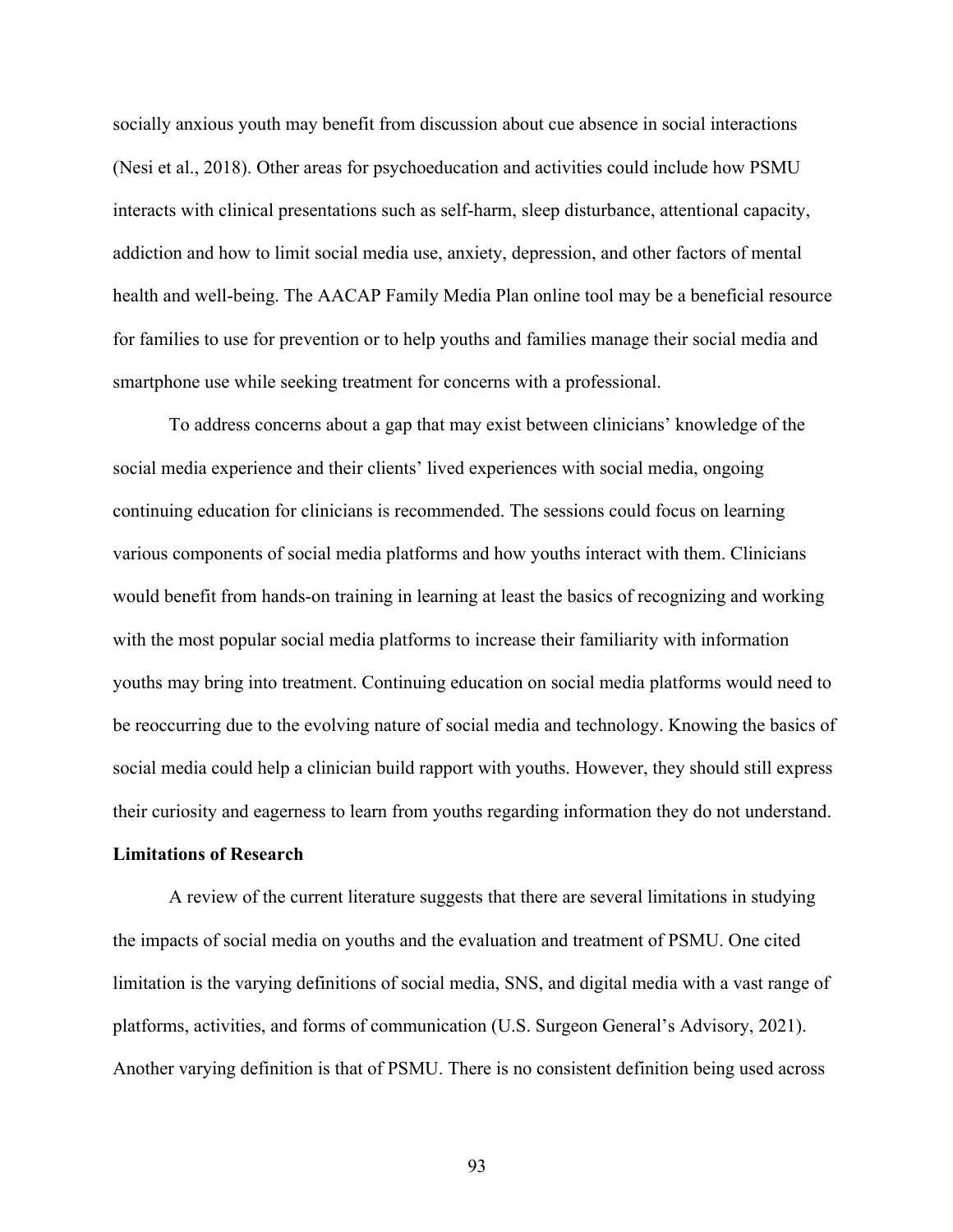the research. The differences in definitions make it more difficult for research to be a unified body of accurate information that can inform future decisions about a diagnosis, evaluation, and treatment. In addition, to understand the impacts of social media use on youths, in particular, there is a need to devote studies to this specific population due to the differences in development in this period, such as hormones, brain maturation, emotion regulation, and the importance placed on social interactions. For example, while a 40-year-old female may not be affected by a comment on a post left by someone or from seeing her friends socialize without her and post it on social media, a 14-year-old girl may be devastated by either of those situations.

Another limitation related to age is the accuracy of youths' self-reports when surveyed about their social media use during research about the impacts and when developing tools for evaluation. Young age and symptom denial may reduce the accuracy of information provided by youths (Austermann et al., 2021). Despite the potential inaccuracies of self-reports by youths, much of the research is based on self-ratings. Social media platforms and capabilities are rapidly changing, and it can be difficult for research to keep up (Riehm et al., 2019). Facebook was the focus of much of the early research. However, it is now used by only about 50% of the young population. Research on youths' most popular social media sites, such as TikTok and Instagram, is less common than the research conducted on Facebook (Rideout et al., 2022). Many of the studies were conducted through online surveys, which could exclude individuals from lowincome or rural areas (Austermann et al., 2021). One of the major limitations observed across studies in this review is that comorbidities and medication use were not addressed or used as exclusion criteria in participant samples (Meshi & Ellithorpe, 2021; Riehm et al., 2019; Shuai et al., 2021). Therefore, indirect relationships were not considered. This limitation makes it difficult to determine if and to what degree poor self-concept, poor social skills, or other clinical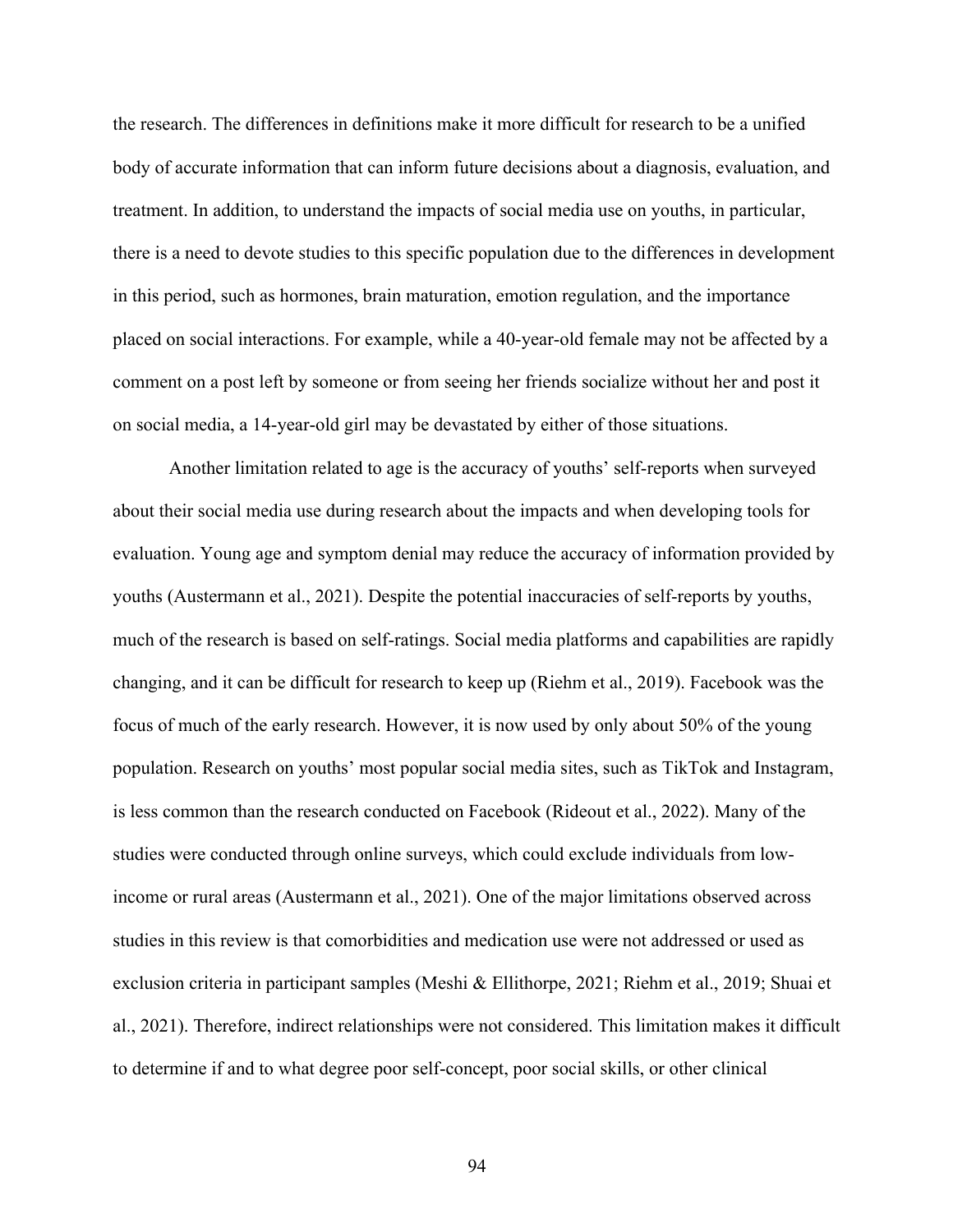presentations, such as depression, anxiety, or ADHD, are the cause of or the effects of PSMU. More research with young populations that control for confounding variables is necessary to truly understand the impacts of social media use on youths.

### **Recommendations**

The use of social media is almost inevitable, and adults that have interactions with youths would benefit from understanding the dynamics and impacts of social media use. Parents or professionals can help youths understand safe use and learn to recognize when use is problematic or has negative impacts. For those reasons, it is so important that mental health professionals assess social media use as a standard part of the clinical interview. Middle childhood is when children begin incorporating opinions, feedback, and their own observations of others into their self-evaluations. Toward the end of middle childhood, many children create their first social media accounts. This adds another endless source of social comparison that becomes incorporated into their developing self-concept and interpersonal functioning. Knowing the negative impacts of social media use on self-esteem, extra care should be taken into how social media is used for youths whose evaluation of themselves and whose self-concept is still developing and in a fragile state. Considering the trajectory of development from the beginning of middle childhood through adolescence and the frequent changes of social media platforms, it is important that clinicians include evaluation of social media use throughout treatment. Interest in social media, type of social media activities, platforms or number of accounts, and overall experiences may change, and youths might not realize the impacts their use of social media could be having on them and might not initiate discussion themselves. Continual monitoring about the status of youths' social media and related concerns is a critical component in work with young clients due to the popularity of the platforms and their vulnerability in development.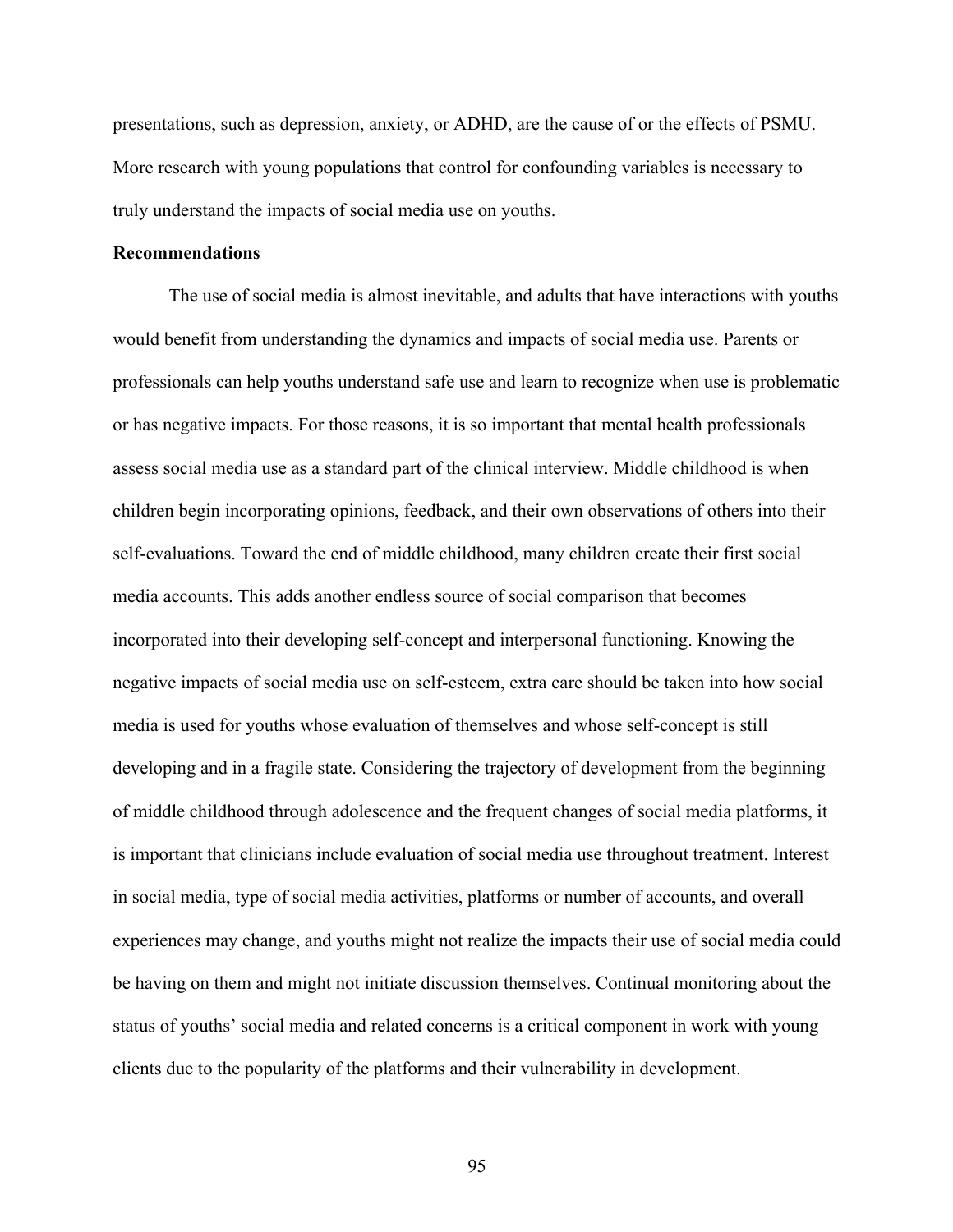The U.S. Surgeon General's Advisory on Protecting Youth Mental Health (U.S. Surgeon General's Advisory, 2021) suggested that adolescents can help themselves by being intentional about their use of social media. They provided questions to help guide technology use: (a) How much time is spent online?; (b) Does time spent online take away from healthy offline activities?; (c) What kind of content is being consumed, and how does it tend to make you feel?; and (d) Are you online because you want to be, or because you feel like you have to be? The 2021 report recommended that caregivers could ask themselves the same questions regarding their child's time spent online in addition to thinking about healthy limits they can set on their child's use of technology, such as limiting screen time or limiting certain kinds of uses. Caregivers may also consider questions to evaluate online content, such as (a) Do I know what devices and content my child has access to?; (b) Is the content and time my child spends looking at or sharing online meaningful and constructive?; (c) Are there healthier ways my child could be spending their time online?; and (d) Are there risk factors my child has that may make time spent online risker, such as a mental health condition that may make them more vulnerable or reactive to certain content? (U.S. Surgeon General's Advisory, 2021). To assess the impacts time spent online has on their child, caregivers could ask themselves (a) How does my child feel about their time online?; (b) Is my child spending time online because they want to or because they feel like they need to? (c) How can I support open communication with my child regarding their online experiences? (d) How do I feel about my own use of technology, and (e) What is my child observing? (U.S. Surgeon General's Advisory, 2021). The Surgeon General not only called on adolescents and their caregivers to assess their use of social media, but he highlighted how the business plans of social media and technology companies often focus on maximizing time spent rather than time well spent. In the report, the Surgeon General went on to discuss specific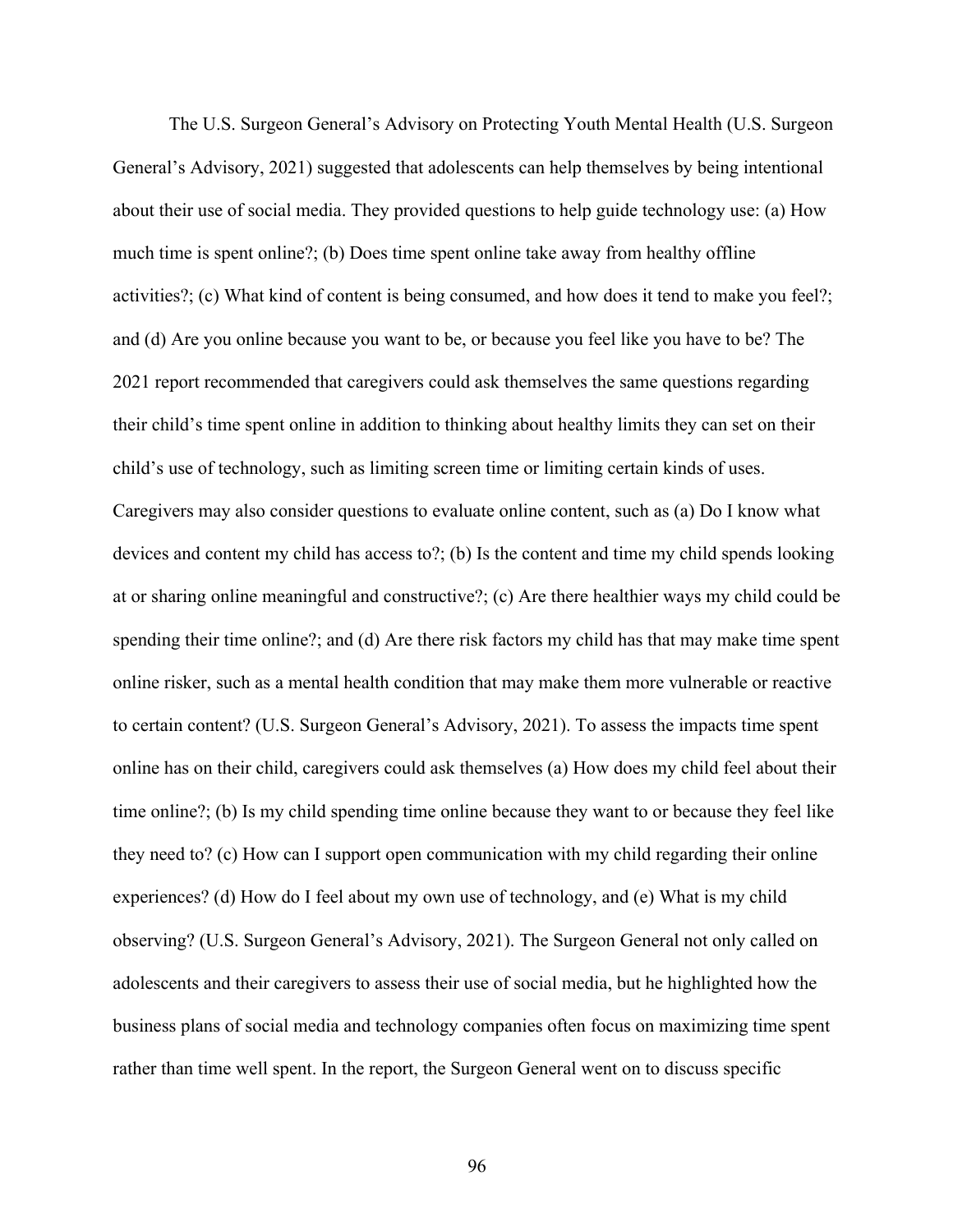features social media companies build into their applications, such as auto-play videos, which keep users scrolling through videos endlessly (U.S. Surgeon General's Advisory, 2021). This type of passive social media use is associated with higher rates of anxiety and depression in adolescents than more active use, such as commenting or posting (Rideout et al., 2021).

The U.S. Department of Justice (2021) released "Tips to Help Protect Children" when they are online. These tips include discussing Internet safety and developing an online safety plan, supervising young children's use of the Internet, reviewing social media sites before they are downloaded, and adjusting privacy settings and parental controls, as well as telling children not to share personal information or pictures/videos online, teaching children about body safety and boundaries, being alert to potential signs of abuse occurring online, and encouraging children to tell trusted adults if they feel unsafe (U.S. Department of Justice, 2021).

Reliable information about the impacts of social media use can help mental health professionals and parents know if youths could be at risk for negative impacts and PSMU. Future research needs to focus on investigating and including confounding variables to better understand who is more likely to be negatively impacted by social media use and how. A thorough mental health history needs to be collected from participants and information about self-concept, self-esteem, social skills, and experiences to determine if someone qualifies for participation in the study. More accurate data on social media use could be collected through volunteered access to data reports on cell phones. This variable is important as the current research varies significantly in the amount of time spent on social media that is considered problematic. In addition, there needs to be less reliance on the self-reports of youths and more collateral information gathered from caregivers. Studies may be more successful and reliable through in-person or video platforms that allow researchers to gather all of the information they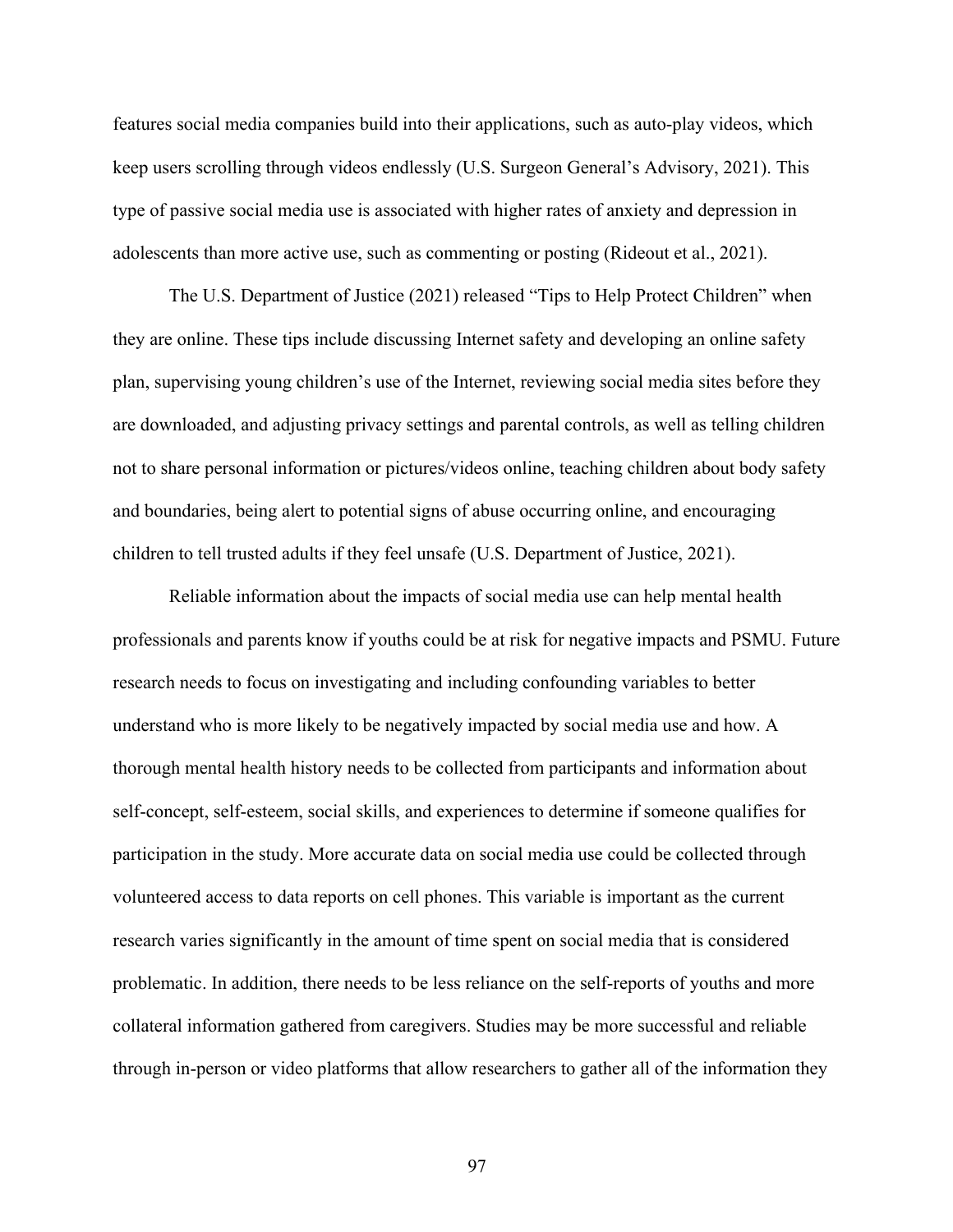need from the youths and their caregivers rather than surveys completed online by youths. Future research should also focus on creating clinically validated instruments to help define and assess PSMU in clinical settings, facilitating research about the effects of social media use. Finally, future research should include longitudinal studies to identify the long-term impacts of PSMU on youths, focusing on the positive or negative impacts on social concept and interpersonal functioning observed throughout the lifespan.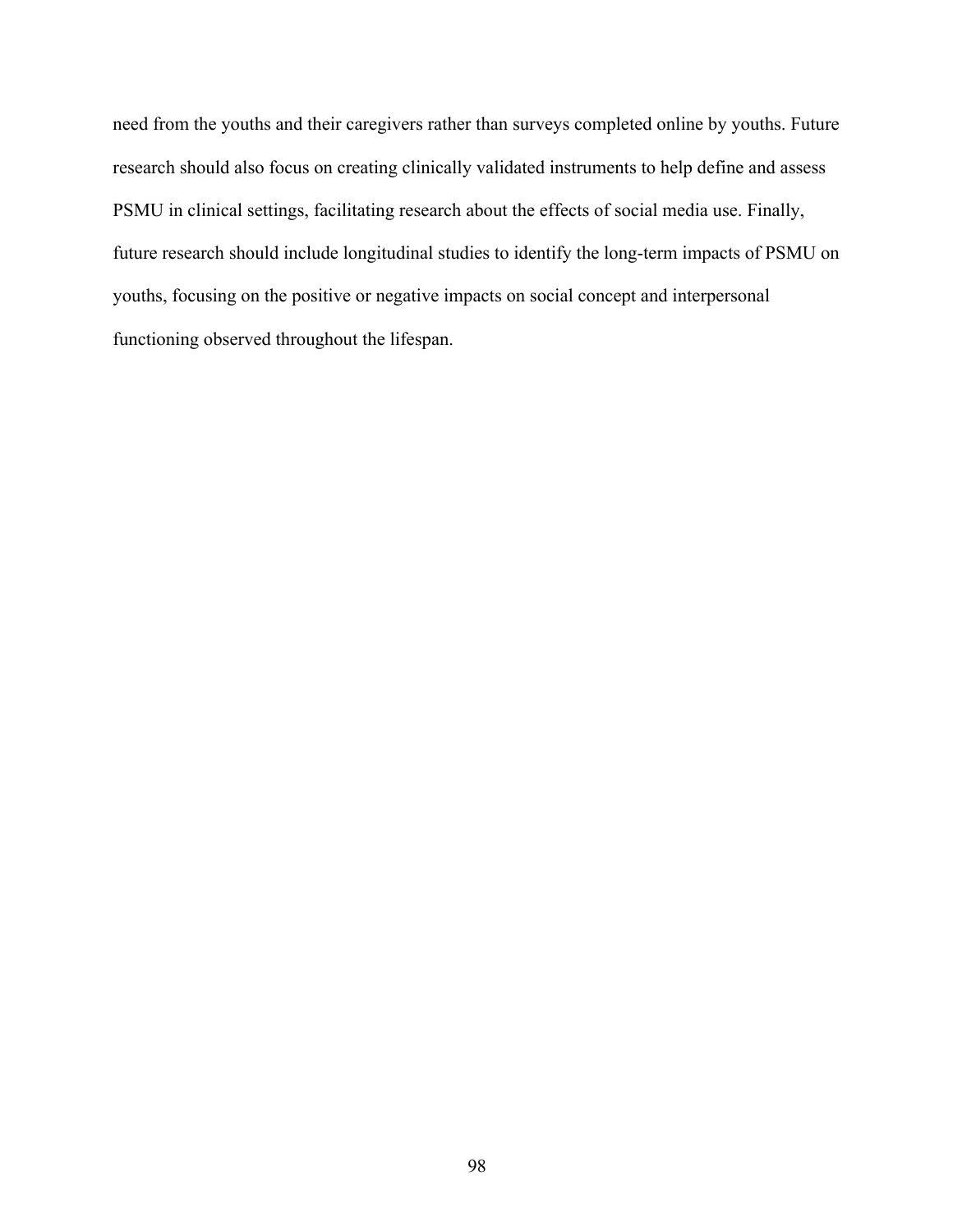#### **References**

- Achterberg, M., van Duijvenvoorde, A. C., Bakermans-Kranenburg, M. J., & Crone, E. A. (2016). Control your anger! The neural basis of aggression regulation in response to negative social feedback. *Social Cognition and Affective Neuroscience, 11*, 712-720.
- Achterberg, M., van Duijvenvoorde, A. C., van der Meulen, M., Euser, S., Bakermans-Kranenburg, M. J., & Crone, E. (2017). The neural and behavioral correlates of social evaluation in childhood. *Developmental Cognitive Neuroscience, 24*, 107-117. https://doi.org/10.1016/j.dcn.2017.02.007
- Acredolo, L., Adams, A., & Schmid, J. (1984). On the understanding of the relationships between speed, duration, and distance. *Child Development, 55*, 2151-2159.
- Almasy, S., Segal, K., & Couwels, J. (2013). Sheriff: Taunting post leads to arrests in Rebecca Sedwick bullying death. *CNN.* http://edition.cnn.com/2013/10/15/justice/rebeccasedwick-bullying-death-arrests/index.html.
- Alzahabi, R., & Becker, M. W. (2013). The association between media multitasking, taskswitching, and dual-task performance. *Journal of Experimental Psychology: Human Perception and Performance, 39*(5), 1485-1495. https://doi.org/10.1037/a0031208
- American Academy of Child & Adolescent Psychiatry. (2022, February 7). *Frances Haugen, AAP, and AACAP convene roundtable on adolescent mental health and social media* [Press Release].

https://www.aacap.org/AACAP/zLatest\_News/Frances\_Haugen\_AAP\_AACAP\_Roundta ble Adolescent Mental Health Social Media.aspx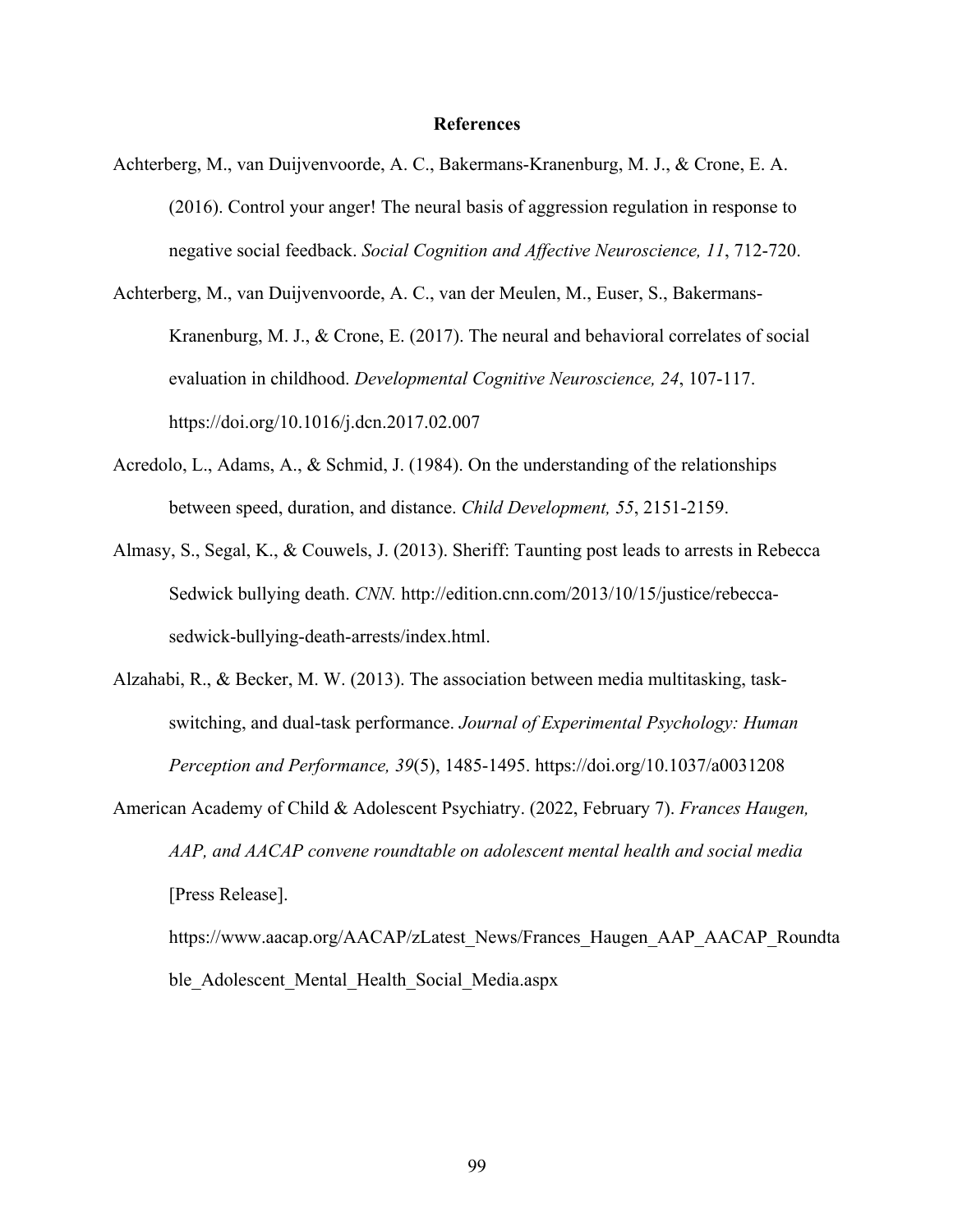American Academy of Child & Adolescent Psychiatry, American Academy of Pediatrics, & the Children's Hospital Association. (2021, October 19). *Pediatricians, Child and Adolescent Psychiatrists, and Children's Hospitals Declare National Emergency in Children's Mental Health* [Press Release].

https://www.aacap.org/AACAP/zLatest\_News/Pediatricians\_CAPs\_Childrens\_Hospitals \_Declare\_National\_Emergency\_Childrens\_Mental\_Health.aspx

American Psychiatric Association. (2013). *Diagnostic and statistical manual of mental disorders* (5th ed.). https://doi.org/10.1176/appi.books.9780890425596

American Psychological Association. (n.d.). *APA Dictionary of Psychology*. https://dictionary.apa.org/self-monitoring

- American School Counselor Association. (2012). *The ASCA national model: A framework for school counseling programs* (3rd ed.). American School Counselor Association.
- American School Counselor Association. (2016). *Ethical standards for school counselors*. https://www.schoolcounselor.org/getmedia/f041cbd0-7004-47a5-ba01-

3a5d657c6743/Ethical-Standards.pdf

Andreassen, C. S. (2015). Online social network site addiction: A comprehensive review. *Current Addiction Reports, 2,* 175-184. https://doi.org/10.1007/s40429-015-0056-9

Andreassen, C. S., & Pallesen, S. (2014). Social network site addiction—an overview. *Current Pharmaceutical Design, 20*, 4053-4061. https://doi.org/10.2174/13816128113199990616

Andreassen, C. S., Pallesen, S., & Griffiths, M. D. (2017). The relationship between addictive use of social media, narcissism, and self-esteem: Findings from a large national survey. *Addictive Behaviors*, *64*, 287-293. https://doi.org/10.1016/j.addbeh.2016.03.006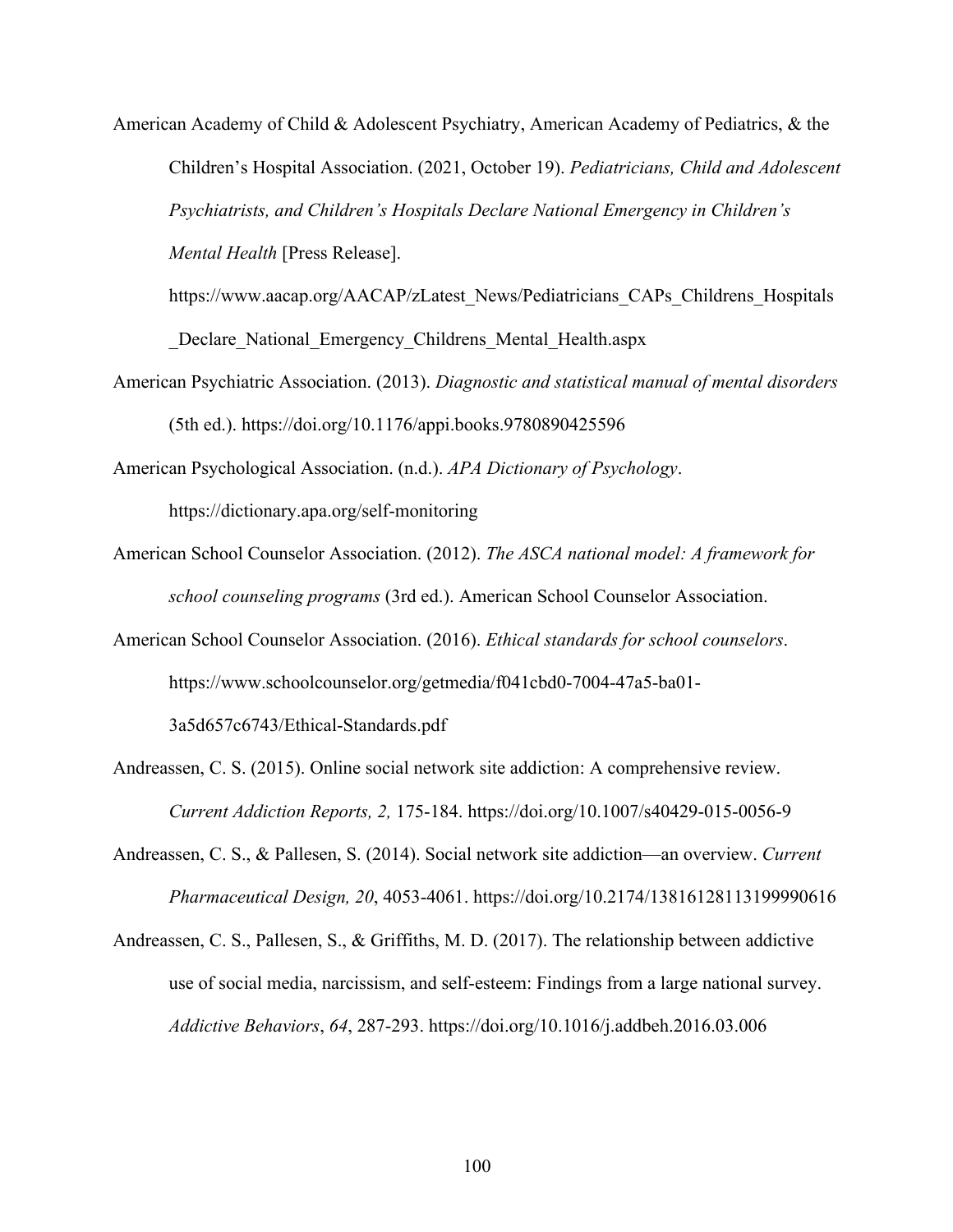- Andreassen, C. S., Torsheim, T., Brunborg, G. S., & Pallesen, S. (2012). Development of a Facebook Addiction Scale. *Psychological Reports*, *110*(2), 501-517. https://doi.org/10.2466/02.09.18.PR0.110.2.501-517
- Appel, H., Gerlach, A. L., & Crusius, J. (2016). The interplay between Facebook use, social comparison, envy, and depression. *Current Opinions in Psychology, 9*, 44-9. https://doi.org/10.1016/j.copsyc.2015.10.00638
- Asher, S. R., & Paquette, J. A. (2003). Loneliness and peer relations in childhood. *Current Directions in Psychological Science*, *12*(3), 75-78. https://doi.org/10.1111/1467- 8721.01233
- Aspinwall, L. G. (1997). Future-oriented aspects of social comparisons: A framework for studying health-related comparison activity. In B. P. Buunk & F. X. Gibbons (Eds.), *Health, coping, and wellbeing: Perspectives from social comparison theory* (p. 125-166). Erlbaum.
- Austermann, M. I., Thomasius, R., & Paschke, K. (2021). Assessing problematic social media use in adolescents by parental ratings: Development and validation of the Social Media Disorder Scale for Parents (SMDS-P). *Journal of Clinical Medicine*, *10*(4), 617. https://doi.org/10.3390/jcm10040617
- Baker, T. G., & Lewis, S. P. (2013). Responses to online photographs of non-suicidal self-injury: a thematic analysis. *Archives of suicide research: Official Journal of the International Academy for Suicide Research*, *17*(3), 223-235.

https://doi.org/10.1080/13811118.2013.805642

Bandura, A. (Ed.). (1971). *Psychological modeling.* Aldine-Atherton.

Bandura, A. (1977). *Social learning theory*. Prentice-Hall.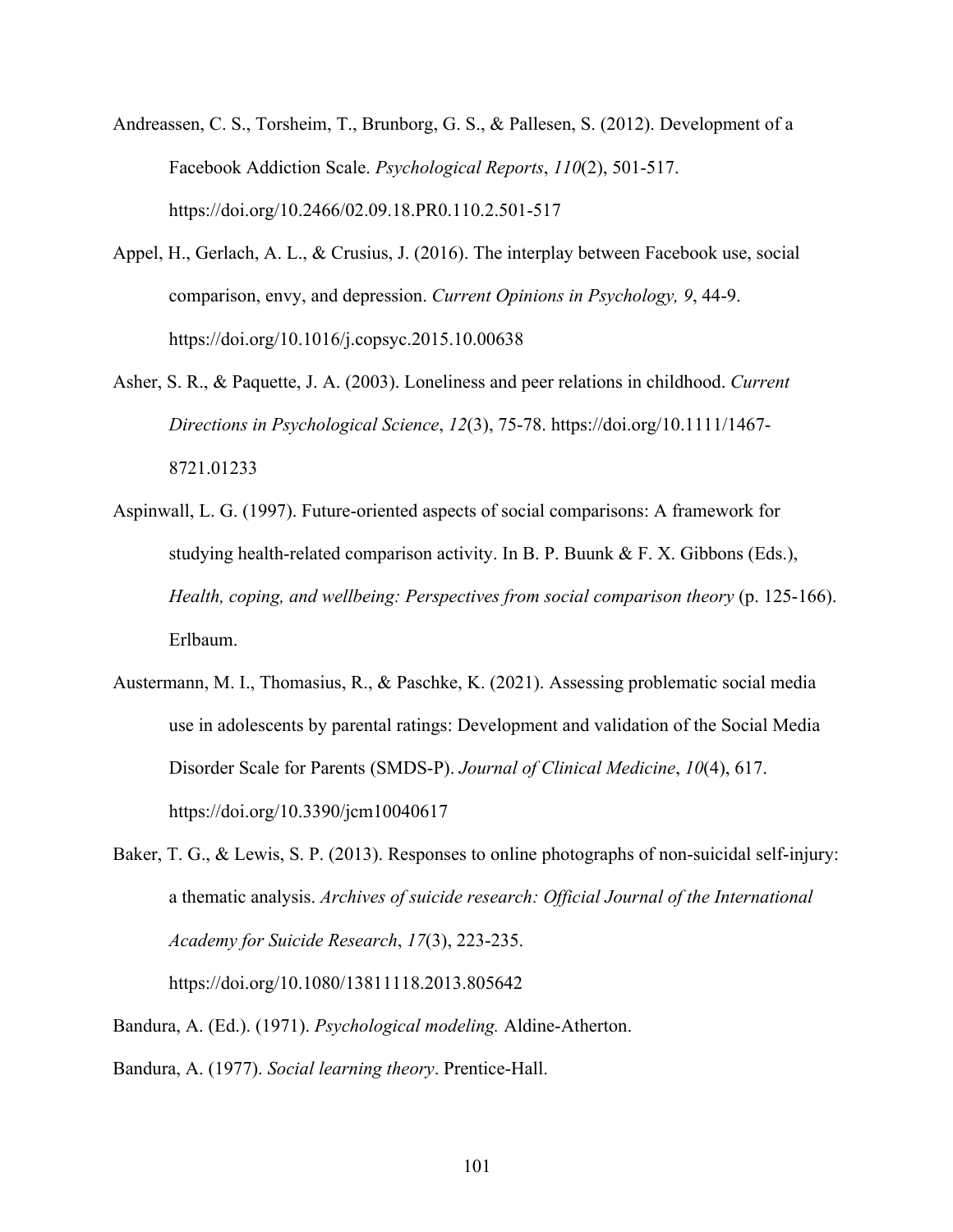- Bandura, A. (1982). Self-efficacy mechanism in human agency. *American Psychologist*, *37*, 122- 147.
- Bandura, A., & National Institute of Mental Health. (1986). *Social foundations of thought and action: A social cognitive theory.* Prentice-Hall.
- Bandura, A., & Walters, R. H. (1963). *Social learning and personality development*. Holt, Rinehart & Winston.
- Banjanin, N., Dimitrijevic, I., & Pantic, I. (2015). Relationship between internet use and depression: Focus on physiological mood oscillations, social networking, and online addictive behavior. *Computers in Human Behavior, 43*, 308-312.
- Barrett, J. (2006). Social networking: A new tech tool and a new security concern for teens and schools. *MultiMedia & Internet@Schools, 13*(3), 8-11.
- Barry, C. T., Sidoti, C. L., Briggs, S. M., Reiter, S. R., & Lindsey, R. A. (2017). Adolescent social media use and mental health from adolescent and parent perspectives. *Journal of Adolescence*, *61*, 1-11.
- Baumeister, R. F. (1999). The nature and structure of the self: An overview. In R. Baumeister (Ed.), *The self in social psychology* (pp. 1-20). Psychology Press (Taylor & Francis).
- Bazelon, E. (2013). *Sticks and stones: Defeating the culture of bullying and rediscovering the power of character and empathy*. Random House.
- Beck, J. S. (2011). *Cognitive behavior therapy, second edition: Basics and beyond.* Guilford Publications.
- Belfort, E. L., & Miller, L. (2018). Relationship between adolescent suicidality, self-injury, and media habits. *Child and Adolescent Psychiatric Clinics of North America, 27*, 159-69. https://doi.org/10.1016/j.chc.2017.11.004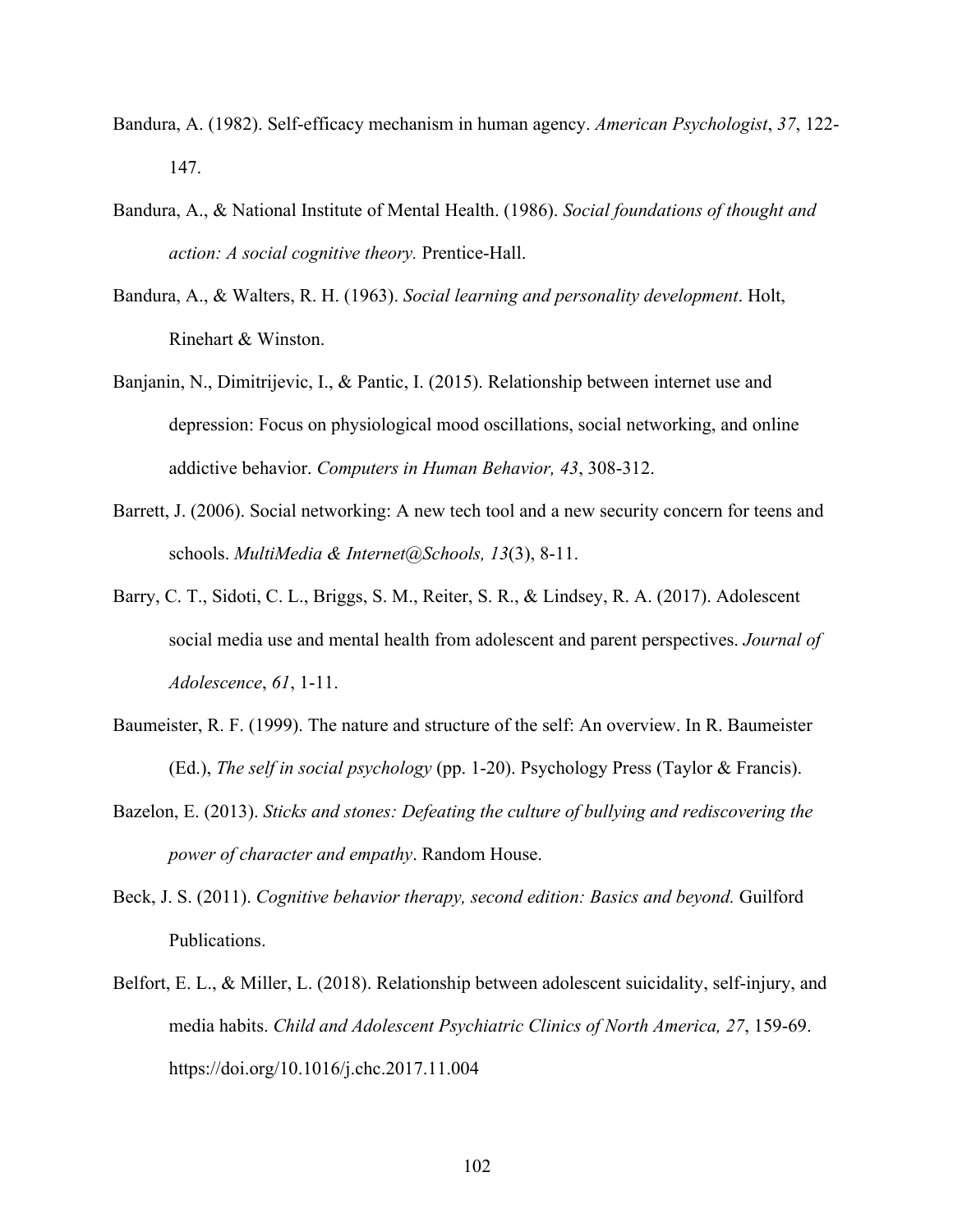- Best, P., Manktelow, R., & Taylor, B. (2014). Online communication, social media and adolescent wellbeing: A systematic narrative review. *Children and Youth Services Review, 41,* 27-36. https://doi.org/10.1016/j.childyouth.2014.03.001
- Blomfield Neira, C. J., & Barber, B. L. (2012). Exploring the positive peer and identity experiences occurring in Australian adolescents' leisure activities. *Australian Educational and Developmental Psychologist, 29*, 44-51.
- Blomfield Neira, C. J., & Barber, B. L. (2014). Social networking site use: Linked to adolescents' social self‐concept, self‐esteem, and depressed mood. *Australian Journal of Psychology, 66*(1), 56-64. https://doi.org/10.1111/ajpy.12034
- Blowers, L. C., Loxton, N. J., Grady-Flesser, M., Occhipinti, S., & Dawe, S. (2003). The relationship between sociocultural pressure to be thin and body dissatisfaction in preadolescent girls. *Eating Behaviors, 4,* 229-244. https://doi.org/10.1016/S1471- 0153(03)00018-7
- Boepple, L., & Thompson, J. K. (2014). A content analysis of healthy living blogs: Evidence of content thematically consistent with dysfunctional eating attitudes and behaviors. *International Journal of Eating Disorders, 47*(4), 362-367. https://doi.org/10.1002/eat.22244
- Braams, B. R., van Duijvenvoorde, A. C., Peper, J. S., & Crone, E. A. (2015). Longitudinal changes in adolescent risk-taking: a comprehensive study of neural responses to rewards, pubertal development, and risk-taking behavior. *Journal of Neuroscience, 35*, 7226-7238. https://doi.org/10.1523/JNEUROSCI.4764-14.2015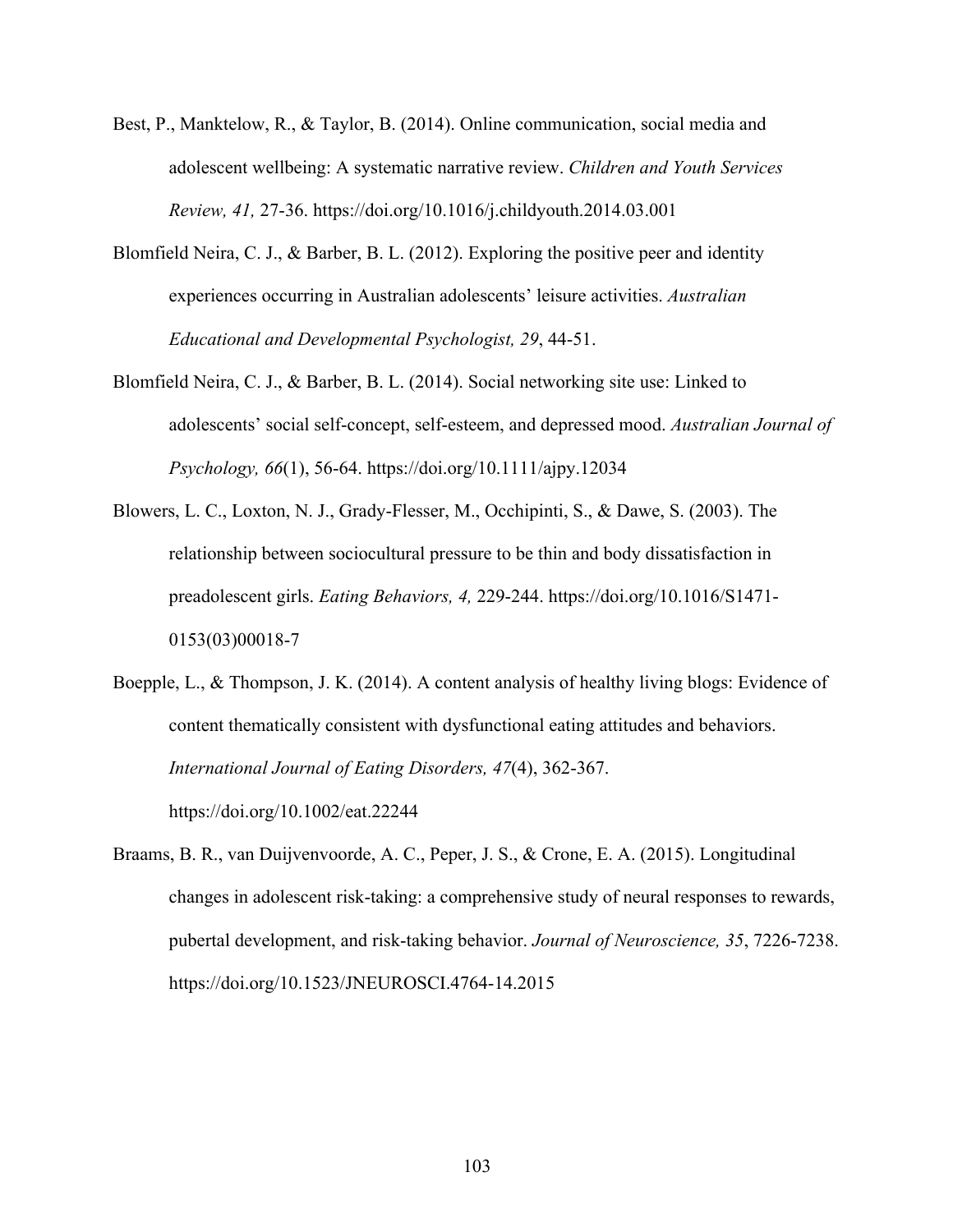- Brainard, G., Hanifin, J., Greeson, J., Byrne, B., Glickman, G., Gerner, E., & Rollage, M. (2001). Action spectrum for melatonin regulation in humans: Evidence for a novel circadian photoreceptor. *Journal of Neuroscience*, *21*(16), 6405-6412. https://doi.org/10.1523/JNEUROSCI.21-16-06405.2001
- Brand, M., Wegmann, E., Stark, R., Müller, A., Wölfling, K., Robbins, T. W., & Potenza, M. N. (2019). The interaction of person-affect-cognition-execution (I-PACE) model for addictive behaviors: Update, generalization to addictive behaviors beyond internet-use disorders, and specification of the process character of addictive behaviors. *Neuroscience and biobehavioral reviews*, *104*, 1-10. https://doi.org/10.1016/j.neubiorev.2019.06.032
- Brown, A. (2015). *Hate speech law: A philosophical examination*. Routledge.
- Brown, J. D., & Marshall, M. A. (2006). The three faces of self-esteem. In M. Kernis (Ed.), *Selfesteem: Issues and answers* (pp. 4-9). Psychology Press.
- Brown, R., Fischer, T., Goldwich, A., Keller, F., Young, R., & Plener, P. (2018). #cutting: Nonsuicidal self-injury (NSSI) on Instagram. *Psychological Medicine, 48*, 337-346. https://doi.org/10.1017/S0033291717001751
- Brownlee, S. (1999). Inside the teen brain. *U.S. News and World Report, 127*, 44-54.
- Bues, M., Pross, A., Stefani, O., Frey, S., Anders, D., Späti, J., Wirz-Justice, A., Mager, R., & Cajochen, C. (2012). LED-backlit computer screens influence our biological clock and keep us more awake. *Journal of the Society for Information Display, 20*, 266-272. https://doi.org/10.1889/JSID20.5.266
- Buf, D., & Stefanita, O. (2020). Uses and gratifications of YouTube: A comparative analysis of users and content creators. *Romanian Journal of Communication and Public Relations, 22*(2), 75-89.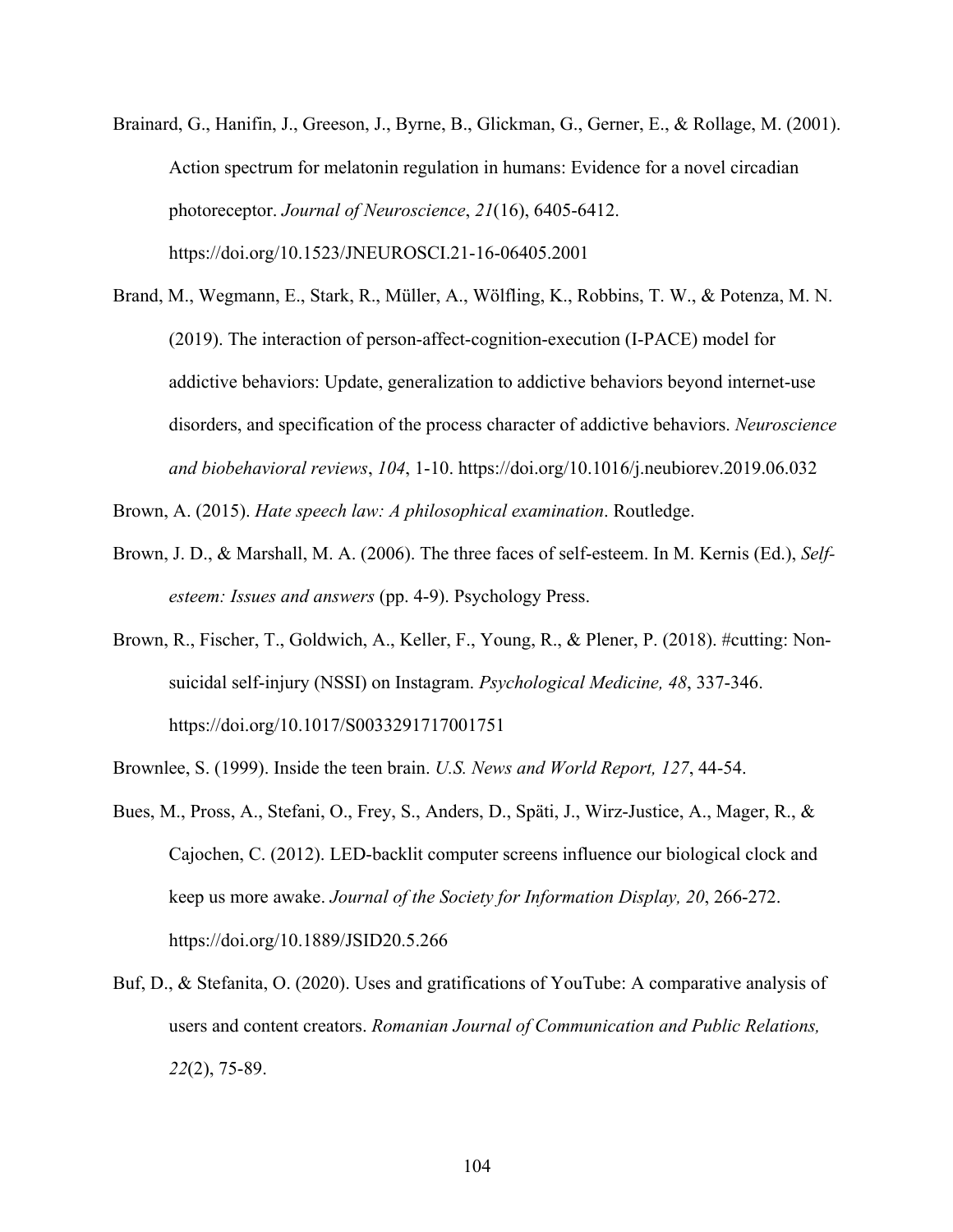- Burrow, A. L., & Rainone, N. (2017). How many likes did I get? Purpose moderate's links between positive social media feedback and self-esteem. *Journal of Experimental Social Psychology, 69,* 232-236. https://doi.org/10.1016/j.jesp.2016.09.005
- Butler, R., & Ruzany, N. (1993). Age and socialization effects on the development of social comparison motives and normative ability assessment in kibbutz and urban children. *Child Development*, *64*, 532-543.
- Cajochen, C., Frey, S., Anders, D., Spati, J., Bues, M., Pross, A., Mager, R., Wirz-Justice, A., & Stefani, O. (2011). Evening exposure to a light-emitting diodes (LED)- backlit computer screen affects circadian physiology and cognitive performance. *Journal of Applied Physiology, 110*, 1432-1438.
- Carbonell, X., & Panova, T. (2017). A critical consideration of social networking sites' addiction potential. *Addiction Research & Theory, 25*(1), 48-57. https://doi.org/10.1080/16066359.2016.1197915
- Cardoso-Leite, P., Green, C. S., & Bavelier, D. (2015). On the impact of new technologies on multitasking. *Developmental Review, 35,* 98-112.

https://doi.org/10.1016/j.dr.2014.12.001

- Carr, C. T., & Hayes, R. A. (2015). Social media: Defining, developing, and divining. *Atlantic Journal of Communication, 23*(1). https://doi.org/10.1080/15456870.2015.972282
- Carrotte, E. R., Prichard, I., & Lim, M. S. C. (2017). "Fitspiration" on social media: A content analysis of gendered images. *Journal of Medical Internet Research, 19*(3), e95. https://doi.org/10.2196/jmir.6368
- Chang, A. M., Aeschbach, D., Duffy, J. F., & Czeisler, C. A. (2014). Evening use of lightemitting eReaders negatively affects sleep, circadian timing, and next-morning alertness.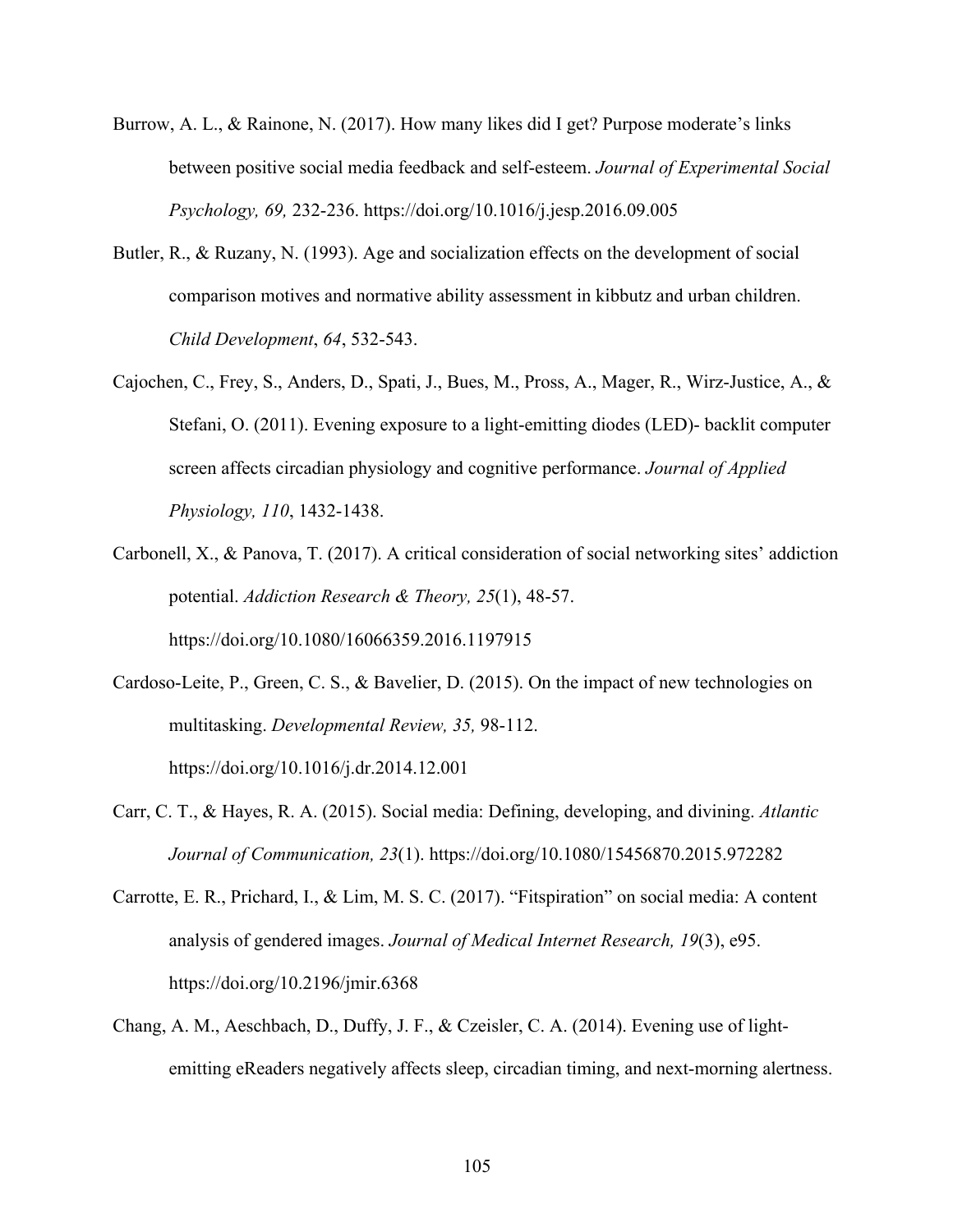*Proceedings of the National Academy of Sciences, 112*, 1232-1237. http://doi.org/10.1073/pnas.1418490112

- Chen, Q., Lo, C. K. M., Zhu, Y., Cheung, A., Chan, K. L., & Ip, P. (2018). Family polyvictimization and cyberbullying among adolescents in a Chinese school sample. *Child Abuse and Neglect, 77*, 180-187. https://doi.org/10.1016/j.chiabu.2018.01.015
- Chen, S., Boucher, H. C., & Tapias, M. P. (2006). The relational self revealed: Integrative conceptualization and implications for interpersonal life. *Psychological Bulletin*, 132, 151-179.
- Cheng, J., Bernstein, M., Danescu-Niculescu-Mizil, C., & Leskovec, J. (2017, February). *Anyone can become a troll: Causes of trolling behavior in online discussions.* [Conference Proceeding]. 2017 ACM Conference on Computer Supported Cooperative Work and Social Computing, Portland, OR, United States.
- Chou, H.-T. G., & Edge, N. (2012). "They are happier and having better lives than I am": The impact of using Facebook on perceptions of others' lives. *Cyberpsychology, Behavior, and Social Networking, 15*, 117-121. https://doi.org/10.1089/cyber.2011.0324
- Cipriano, A., Cella, S., & Cotrufo, P. (2017). Nonsuicidal self-injury: A systematic review. *Frontiers in Psychology*, *8*, 1946. https://doi.org/10.3389/fpsyg.2017.01946
- Clark, D. L., Raphael, J. L., & McGuire, A. L. (2018). HEADS4: Social media screening in adolescent primary care. *Pediatrics, 141*(6). https://doi.org/10.1542/peds.2017-3655
- Clark, L., Blackwell, A. D., Aron, A. R., Turner, D. C., Dowson, J., Robbins, T. W., & Sahakian, B. J. (2007). Association between response inhibition and working memory in adult ADHD: A link to right frontal cortex pathology? *Biological Psychiatry 61*, 1395-1401. http://dx.doi.org/10.1016/j.biopsych.2006.07.020.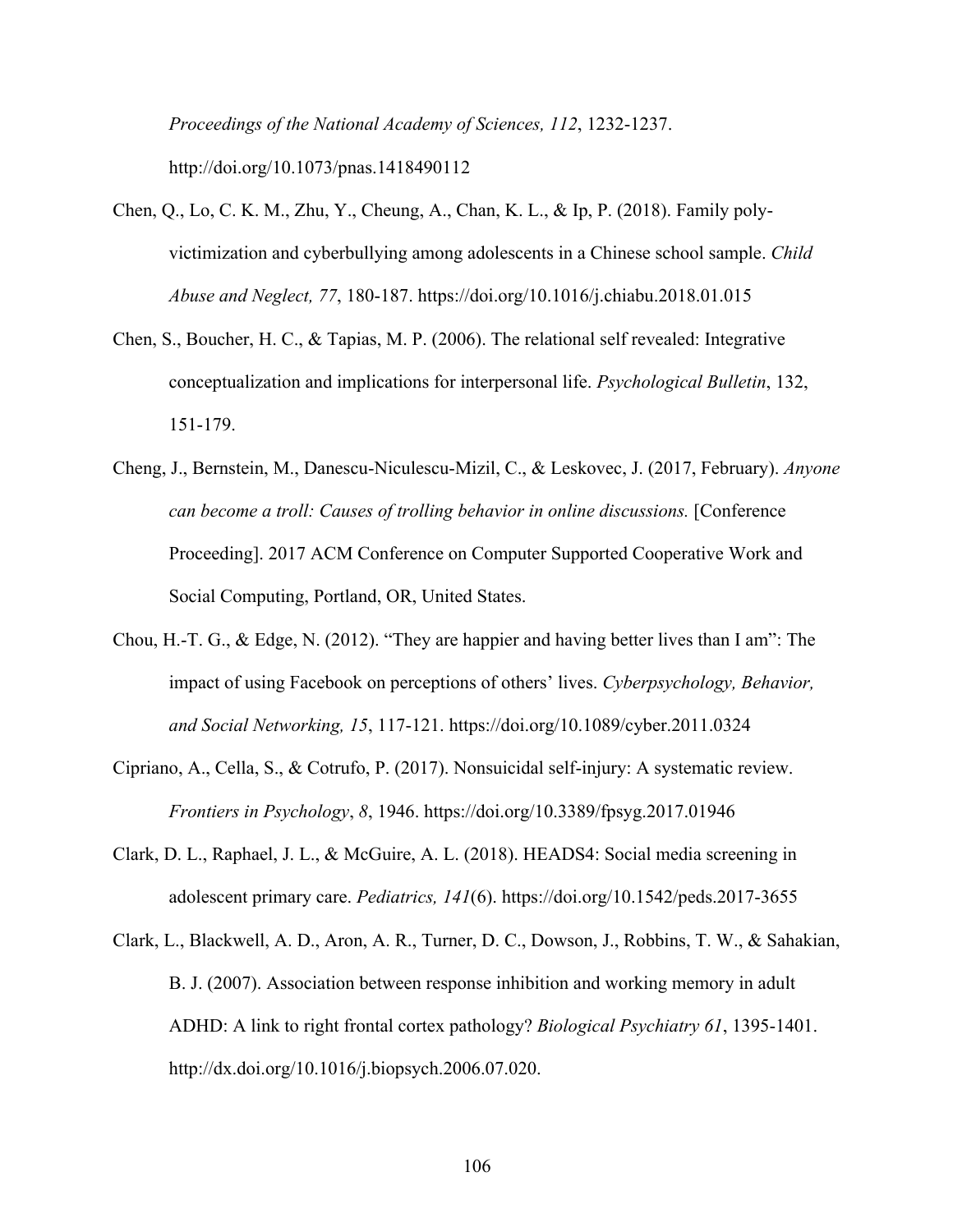- Cohen, R., Fardouly, J., Newton-John, T., & Slater, A. (2019). #BoPo on Instagram: An experimental investigation of the effects of viewing body positive content on young women's mood and body image. *New Media & Society*, *21*(7), 1546-1564. https://doi.org/10.1177/1461444819826530
- Cohen, R., Newton-John, T., & Slater, A. (2017). The relationship between Facebook and Instagram appearance-focused activities and body image concerns in young women. *Body Image, 23,* 183-187. https://doi.org/10.1016/j.bodyim.2017.10.002
- Convertino, A. D., Rodgers, R. F., Franko, D. L., & Jodoin, A. (2019). An evaluation of the aerie real campaign: potential for promoting positive body image? *Journal of Health Psychology, 24,* 726-737. https://doi.org/10.1177/1359105316680022

Cooley, C. H. (1902). *Human nature and the social order.* Charles Scribner's Sons.

Coopersmith, S. (1967). *The antecedents of self-esteem.* Freeman.

- Crone, E. A., & Dahl, R. E. (2012). Understanding adolescence as a period of social-affective engagement and goal flexibility. *Nature Reviews Neuroscience, 13*, 636-650.
- Crone, E. A., & Konijin, E. (2018). Media use and brain development during adolescence. *Nature Communications, 9*(5), 88. https://doi.org/10.1038/s41467-018-03126-x
- Dahl, J. (2014, January 17). "Rebecca's law" aims to punish bullying in Fla. *CBS News*. http://www.cbsnews.com/news/rebeccas-law-aims-to-punish -bullying-in-florida.
- DAK-Health. (2020). *DAK-Studie: Gaming, social-media & corona [DAK Study: Gaming, social media & corona].* DAK-Gesundheit. https://www.dak.de/dak/gesundheit/dakstudie-gaming-social-media-und-corona-2295548.html#/
- Davis, R. A. (2001). A cognitive-behavioral model of pathological Internet use. *Computers in Human Behavior, 17*, 187-195. https://doi.org/10.1016/S0747-5632(00)00041-8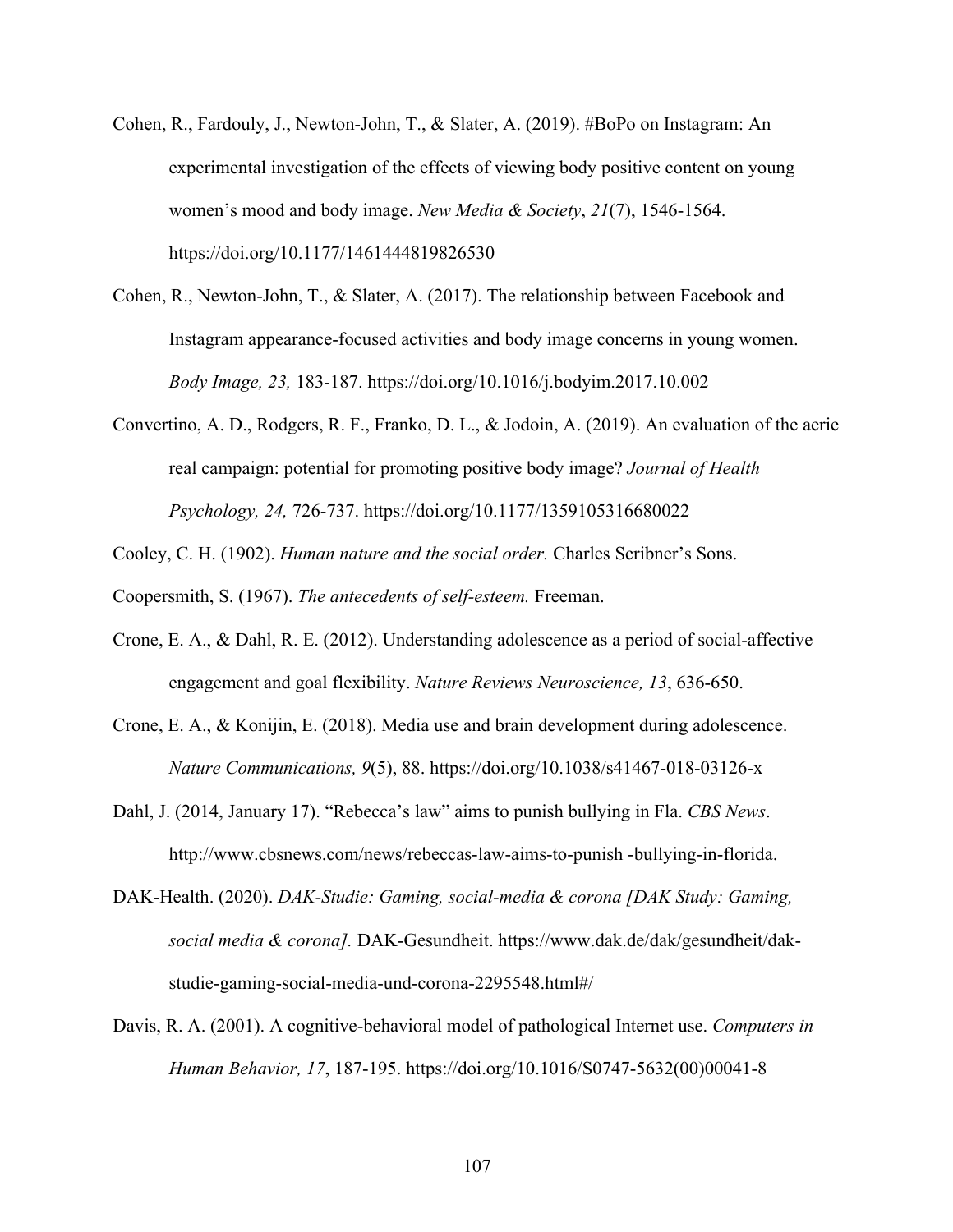- Dawson-Tunik, T. L., Commons, M., Wilson, M., & Fischer, K. W. (2005). The shape of development. *European Journal of Developmental Psychology, 2*(2), 163-195. https://doi.org/10.1080/17405620544000011
- de Vries, D. A., Peter, J., de Graaf, H., & Nikken, P. (2016). Adolescents' social network site use, peer appearance-related feedback, and body dissatisfaction: Testing a mediation model. *Journal of Youths and Adolescence, 45*, 211-224. doi:10.1007/s10964-015-0266-4
- Dell'Osso, B., Hadley, S., Allen, A., Baker, B., Chaplin, W. F., & Hollander, E. (2008). Escitalopram in the treatment of impulsive-compulsive internet usage disorder: An openlabel trial followed by a double-blind discontinuation phase. *Journal of Clinical Psychiatry, 69*, 452-6. https://doi.org/10.4088/jcp.v69n0316
- Demetriou, A., & Efklides, A. (1985). Structure and sequence of formal and postformal thought: General patterns and individual differences. *Child Development, 56*, 1062-1091.
- Dickey, J. (2014). Meet the brothers behind the web's most controversial social network. *Time.* http://time.com/2923146/ask-fm-interview.
- Duarte, C., Pittman, S. K., Thorsen, M. M., Cunningham, R. M., & Ranney, M. L. (2018). Correlation of minority status, cyberbullying, and mental health: A cross-sectional study of 1031 adolescents. *Journal of Child and Adolescent Trauma, 11*(1), 39-48. https://doi.org/10.1007/s40653-018-0201-4
- Dumitrache, S. D., Mitrofan, L., & Petrov, Z. (2012). Self-image and depressive tendencies among adolescent Facebook users. *Revista De Psihologie*, 58, 285-295.
- Dyson, M. P., Hartling, L., Shulhan, J., Chisholm, A., Milne, A., Sundar, P., Scott, S. D., & Newton, A. S. (2016). A systematic review of social media use to discuss and view deliberate self-harm acts. *PLoS ONE, 11*. https://doi.org/10.1371/journal.pone.0155813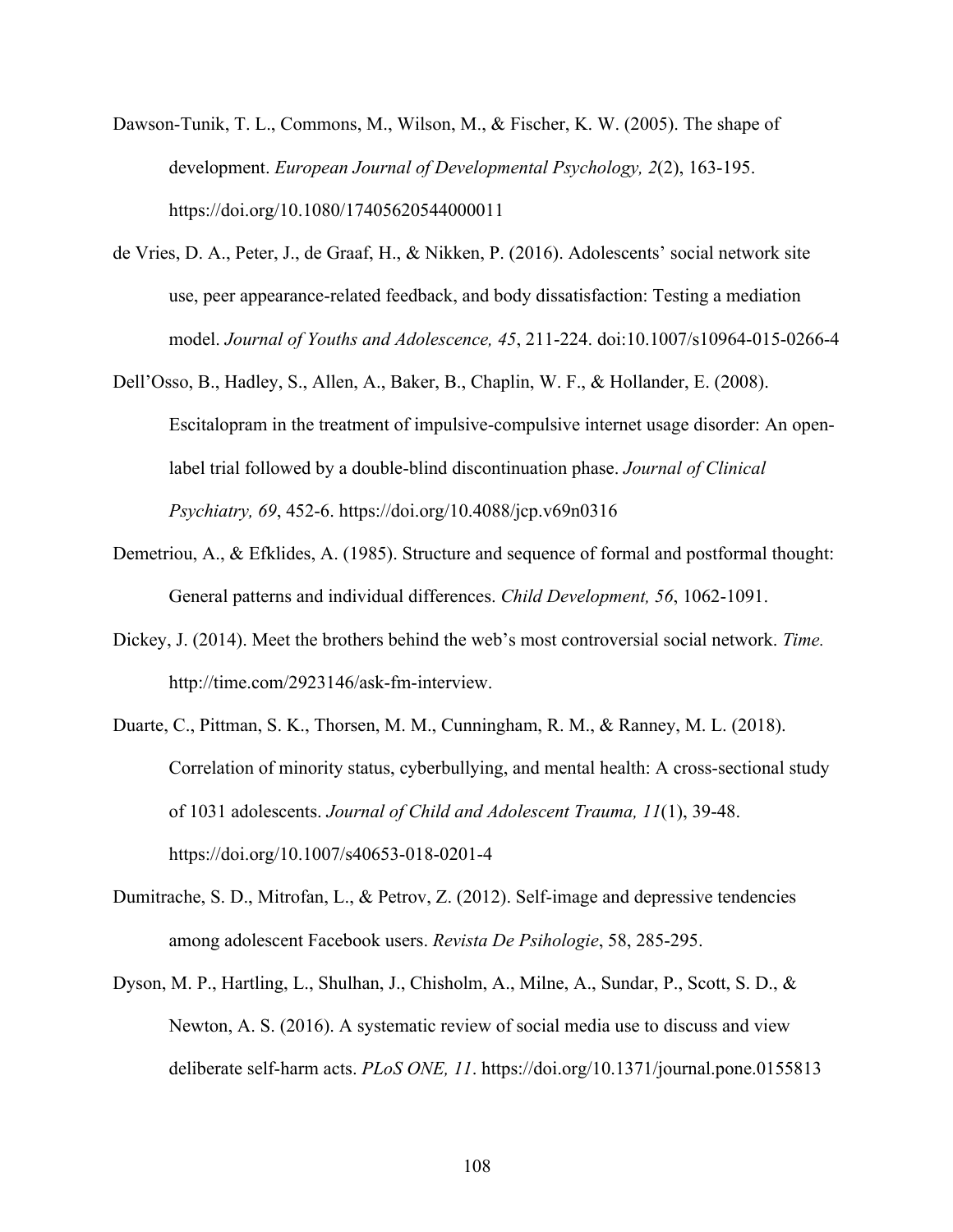- Easton, S., Morton, K., Tappy, Z., Francis, D., & Dennison, L. (2018). Young people's experiences of viewing the fitspiration social media trend: Qualitative study. *Journal of Medical Internet Research*, *20*(6), e219-e219. https://doi.org/10.2196/jmir.9156
- Elkind, D. (1967). Egocentrism in adolescence. *Child Development*, *38*, 1025-1034.
- Erikson, E. H. (1950). *Childhood and society*. Norton.
- Erikson, E. H. (1963). *Childhood and society* (2nd ed.). Norton.
- Erikson, E. H. (Ed.). (1978). *Adulthood.* W. W. Norton & Co.
- Erikson, E. H. (1982). *The life cycle completed: A revi*ew. Norton.
- Erikson, J. M. (1988). *Wisdom and the senses: The way of creativity*. Norton.
- Facebook. (n.d.). *Empower teens*. https://tinyurl.com/2s3fhnb3
- Facebook. (2022). *Put a stop to bullying*. https://www.facebook.com/safety/bullying
- *Family media plan.* (n.d.). American Academy of Pediatrics.

https://www.healthychildren.org/English/media/Pages/default.aspx

- Fang, L. T., Shi, K., & Zhang, F. H. (2008). Research on reliability and validity of Utrecht Work Engagement Scale-Student. *Chinese Journal of Clinical Psychology, 16*, 618-620.
- Festinger, L. (1954). A theory of social comparison processes. *Human Relations, 7*, 117-140. https://doi.org/10.1177/001872675400700202
- Forest, A. L., & Wood, J. V. (2012). When social networking is not working: Individuals with low self-esteem recognize but do not reap the benefits of self-disclosure on Facebook. *Psychological Science, 23*, 295-302. https://doi.org/10.1177/0956797611429709
- Freud, S. (1962). Three essays on the theory of sexuality. (J. Strachey, Trans.). Norton. (Original work published 1905).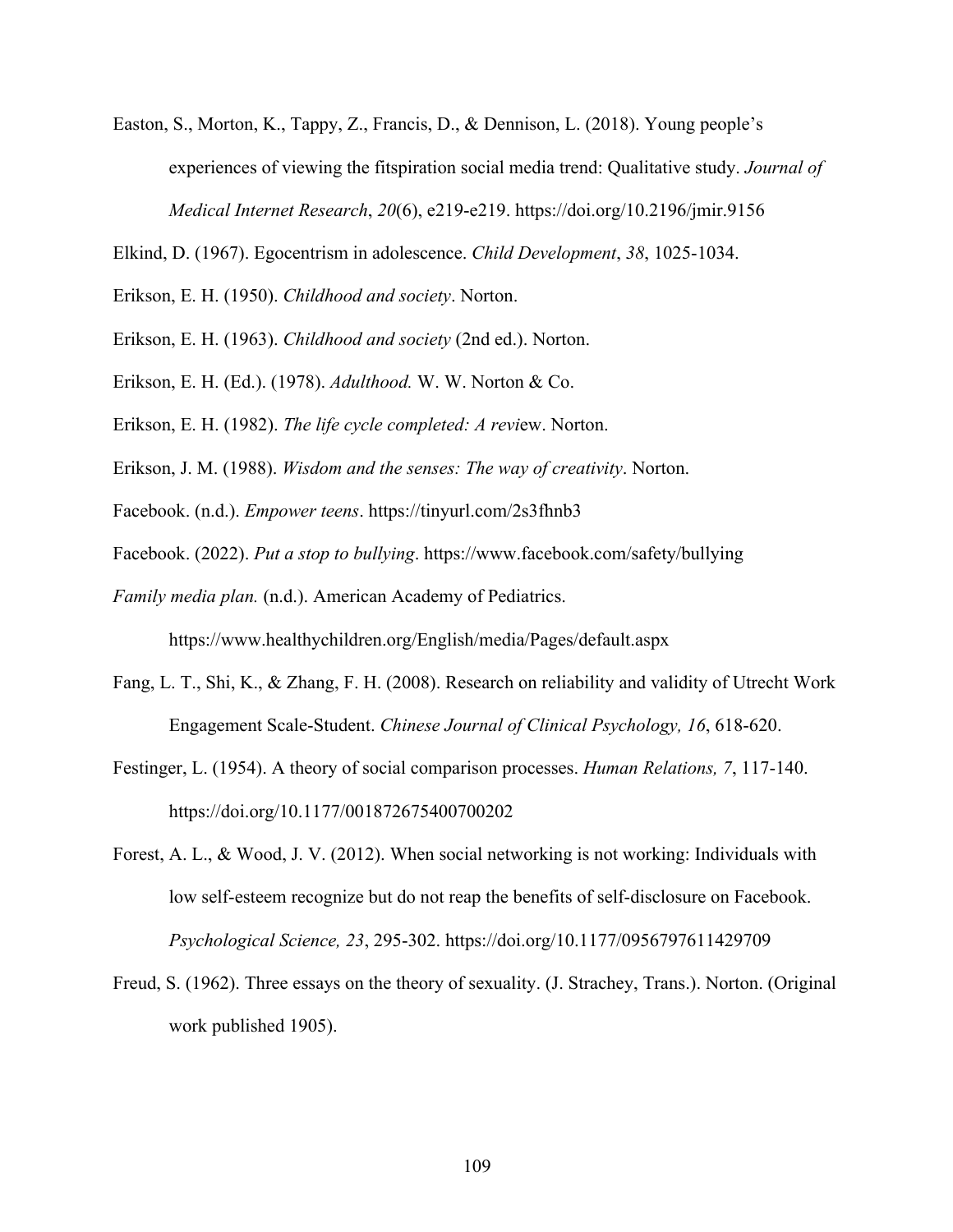- Frison, E., & Eggermont, S. (2016). Exploring the relationships between different types of Facebook use, perceived online social support, and adolescents' depressed mood. *Social Science Computer Review*, *34*(2), 153-171.
- Gallo, L. L., Rausch, M., Smith, C. K., & Wood, S. (2016). School counselors' experiences working with digital natives: A qualitative study. P*rofessional School Counseling, 20*(1), 14-24. https://doi.org/10.5330/1096-2409-20.1.14
- Garguilo, J., Attie, I., Brooks-Gunn, J., & Warren, M. P. (1987). Dating in middle school girls: Effects of social context, maturation, and grade. *Developmental Psychology, 23*, 730-737.
- Gentile, B., Dolan-Pascoe, B., Twenge, J. M., Maitino, A., Grabe, S., & Wells, B. E. (2009). Gender differences in domain-specific self-esteem: A meta-analysis. *Review of General Psychology, 13*, 34-45. http://dx.doi.org/10.1037/a0013689
- Grant, J. E., Potenza, M. N., Weinstein, A., & Gorelick, D. A. (2010). Introduction to behavioral addictions. *American Journal of Drug and Alcohol Abuse, 36*, 233-41. https://doi.org/10.3109/00952990.2010.491884
- Grant, J. E., Schreiber, L. N., & Odiaug, B. L. (2013). Phenomenology and treatment of behavioural addictions. *Canadian Journal of Psychiatry*, *58*, 252-259. https://doi.org/10.1177/070674371305800502
- Gray, W. M. (1990). Formal operational thought. In W. F. Overton (Ed.), *Reasoning, necessity, and logic: Developmental perspectives* (pp. 227-253). Hillsdale, NJ: Erlbaum.

Griffiths, M. D. (2005). A "components" model of addiction within a biopsychosocial framework. *Journal of Substance Use, 10*(4), 191-197. https://doi.org/10.1080/14659890500114359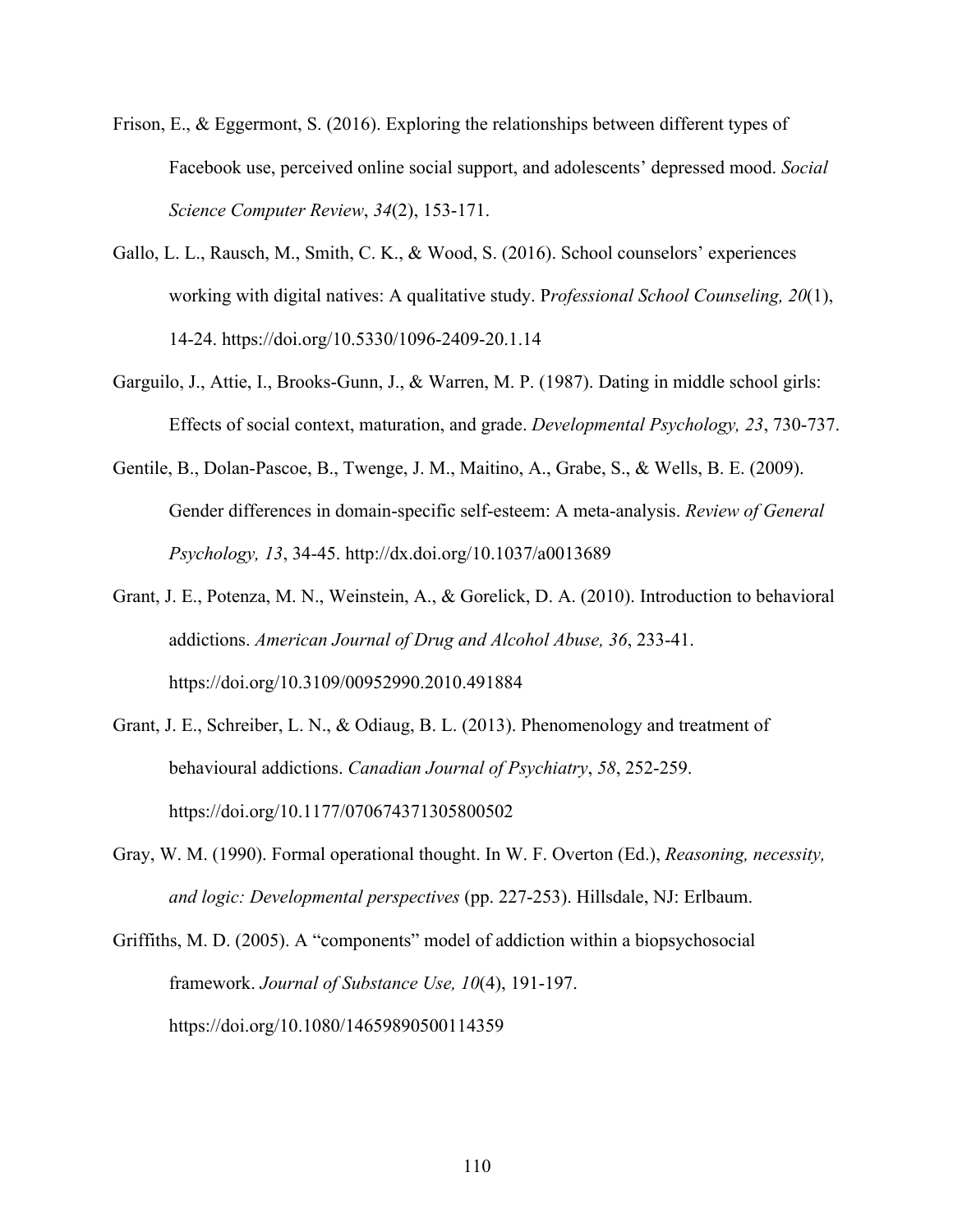- Griffiths, M. D. (2010). The role of context in online gaming excess and addiction: Some case study evidence. *International Journal of Mental Health and Addiction, 8*(1), 119-125. https://doi.org/10.1007/s11469-009-9229-x
- Griffiths, M. D., Kuss, D. J., & Demetrovics, Z. (2014). Social networking addiction: An overview of preliminary findings. In K. P. Rosenberg & L. C. Feder (Eds), *Behavioral addictions: Criteria, evidence, and treatment* (pp. 119-141)*.* Academic Press.
- Grusec, J. E. (1992). Social learning theory and developmental psychology: The legacies of Robert Sears and Albert Bandura. *Developmental Psychology, 28*, 776-786.
- Gunther Moor, B., van Leijenhorst, L., Rombouts, S. A., Crone, E. A., & Van der Molen, M. W. (2010). Do you like me? Neural correlates of social evaluation and developmental trajectories. *Society for Neuroscience, 5*, 461-482. https://doi.org/10.1080/17470910903526155
- Gupta, V. K., Arora, S., & Gupta, M. (2013). Computer-related illnesses and Facebook syndrome: What are they, and how do we tackle them? *Medicine Update, 23,* 676-9.
- Guyer, A. E., Choate, V. R., Pine, D. S., & Nelson, E. E. (2012). Neural circuitry underlying affective response to peer feedback in adolescence. *Social Cognition and Affective Neuroscience, 7,* 81-92. https://doi.org/10.1093/scan/nsr043
- Guyer, A. E., McClure-Tone, E. B., Shiffrin, N. D., Pine, D. S., & Nelson, E. E. (2009). Probing the neural correlates of anticipated peer evaluation in adolescence. *Child Development, 80*, 1000-1015.
- Haferkamp, N., & Kramer, N. (2011). Social comparison 2.0: Examining the effects of online profiles of social-networking sites. *CyberPsychology, Behavior & Social Networking, 14*(5), 309-314. https://doi.org/10.1089/cyber.2010.0120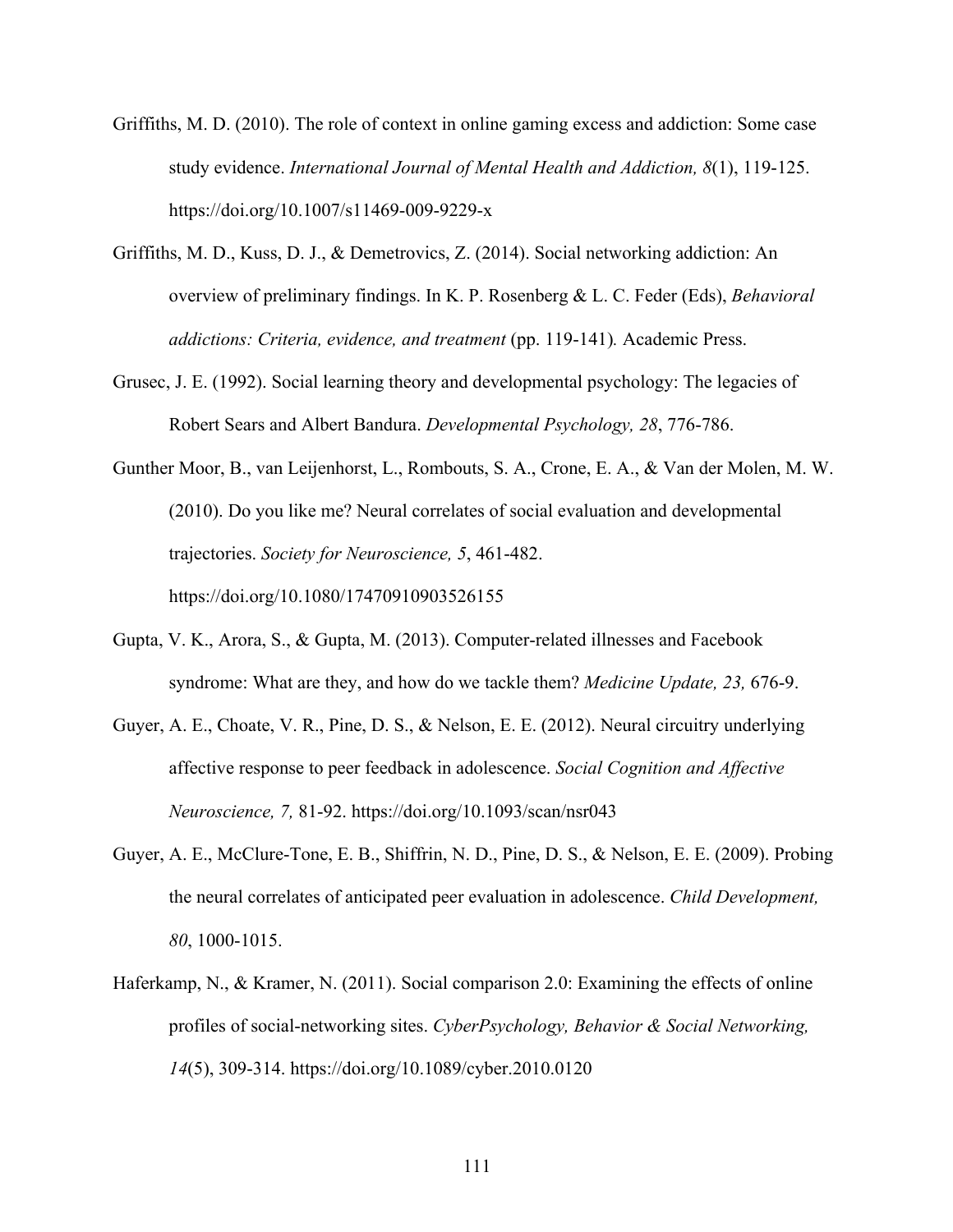- Han, D. H., Hwang, J. W., & Renshaw, P. F. (2010). Bupropion sustained release treatment decreases craving for video games and cue-induced brain activity in patients with Internet video game addiction. *Experimental and Clinical Psychopharmacology*, *18*(4), 297-304. https://doi.org/10.1037/a0020023
- Han, D. H., Lee, Y. S., Na, C., Ahn, J. Y., Chung, U. S., Daniels, M. A., Haws, C. A., & Renshaw, P. F. (2009). The effect of methylphenidate on Internet video game play in children with attention-deficit/hyperactivity disorder. *Comprehensive Psychiatry*, *50*(3), 251-256. https://doi.org/10.1016/j.comppsych.2008.08.011
- Hartanto, A., Quek, F., Tng, G., & Yong, J. C. (2021). Does social media use increase depressive symptoms? A reverse causation perspective. *Frontiers in Psychiatry*, *12*, 641934. https://doi.org/10.3389/fpsyt.2021.641934

Harter, S. (1985). *The self-perception profile for children* (Manual). University of Denver Press.

Harter, S. (1993). Visions of self: Beyond the me in the mirror. In J. E. Jacobs (Ed.), *Nebraska Symposium on Motivation: 1992* (Vol. 40, pp. 99-144). University of Nebraska Press.

Harter, S. (1999). *The construction of the self. A developmental perspective.* The Guilford Press.

- Harter, S. (2003). The development of self-representation during childhood and adolescence. In M. R. Leary and J. P. Tangney (Eds.) *Handbook of self and identity*. Guilford Press. 611- 642.
- Harter, S. (2012). *The construction of the self: Developmental and sociocultural foundations*. Guilford Press.

Havighurst, R. J. (1972). *Developmental tasks and education* (3rd ed.). McKay.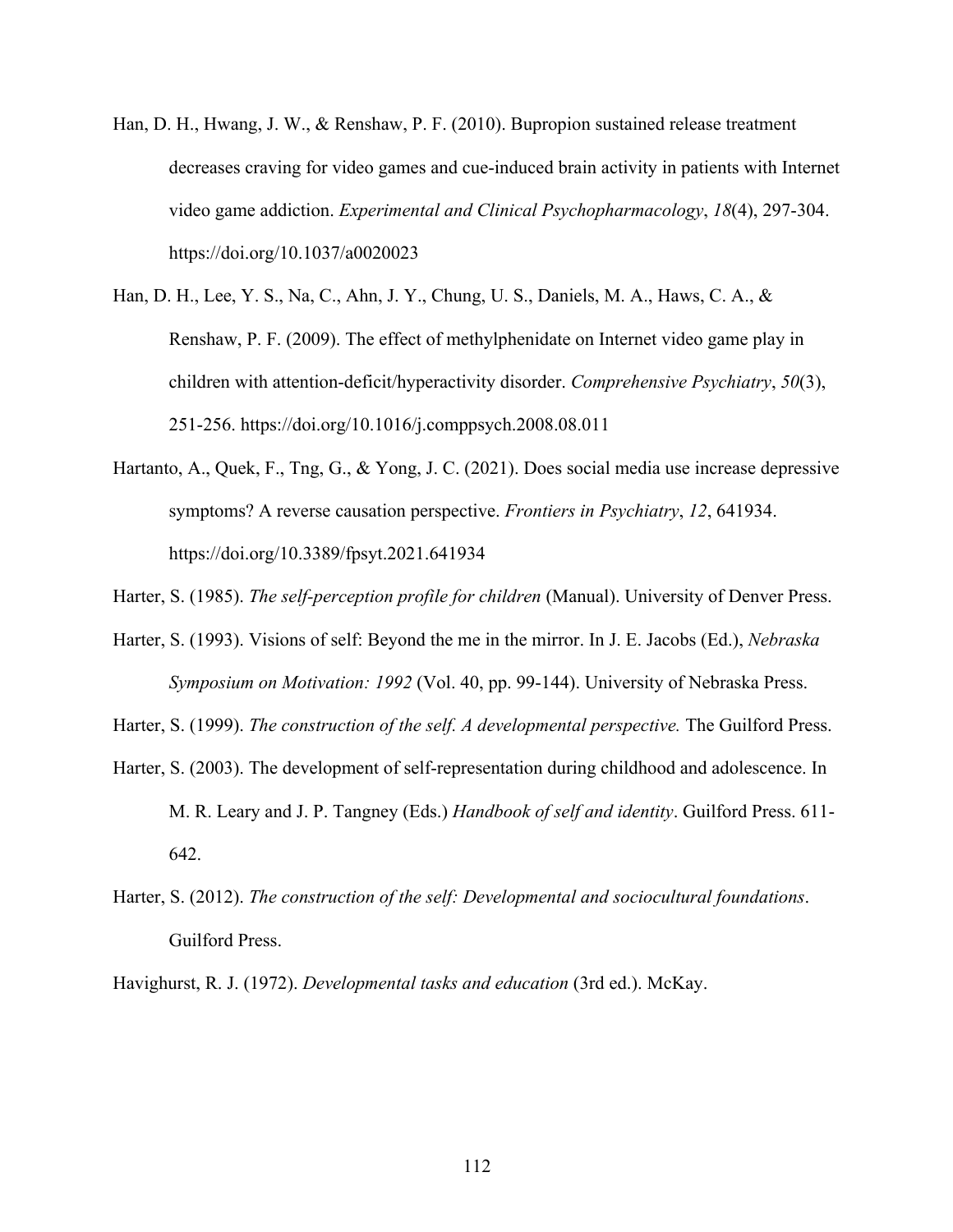- Heatherton, T. F., & Polivy, J. (1991). Development and validation of a scale for measuring selfesteem. *Journal of Personality and Social Psychology, 60*, 895-910. doi:10.1037/0022- 3514.60.6.895
- Heatherton, T. F., & Wyland, C. L. (2003). Assessing self-esteem. In S. J. Lopez and C. R. Snyder (Eds.) *Positive psychological assessment: A handbook of models and measures*, (American Psychological Association, 219-233). https://doi.org/10.1037/10612-014
- Hedegaard, H., Curtin, S. C., & Warner, M. (2021). *Suicide mortality in the United States, 1999- 2019*. NCHS Data Brief, no 398. National Center for Health Statistics. https://dx.doi.org/10.15620/cdc:101761
- Henley, J. (2013). Ask.fm: Is there a way to make it safe? *The Guardian.*  http://www.theguardian.com/society/2013/aug/06/askfm-way-to-make -it-safe.
- Hergovich, A., Sirsch, U., & Felinger, M. (2002). Self-appraisals, actual appraisals, and reflected appraisals of preadolescent children. *Social Behavior and Personality, 30*, 603-612.
- Hoare, E., Milton, K., Foster, C., & Allender, S. (2016). The associations between sedentary behaviour and mental health among adolescents: a systematic review. *The International Journal of Behavioral Nutrition and Physical Activity*, *13*(1), 108. https://doi.org/10.1186/s12966-016-0432-4
- Holland, G., & Tiggemann, M. (2016). A systematic review of the impact of the use of social networking sites on body image and disordered eating outcomes. *Body Image*, *17,* 100- 110. https://doi.org/10.1016/j.bodyim.2016.02.008
- Holland, G., & Tiggemann, M. (2017). "Strong beats skinny every time": Disordered eating and compulsive exercise in women who post fitspiration on Instagram. *International Journal of Eating Disorders, 50*(1), 76-79. https://doi.org/10.1002/eat.22559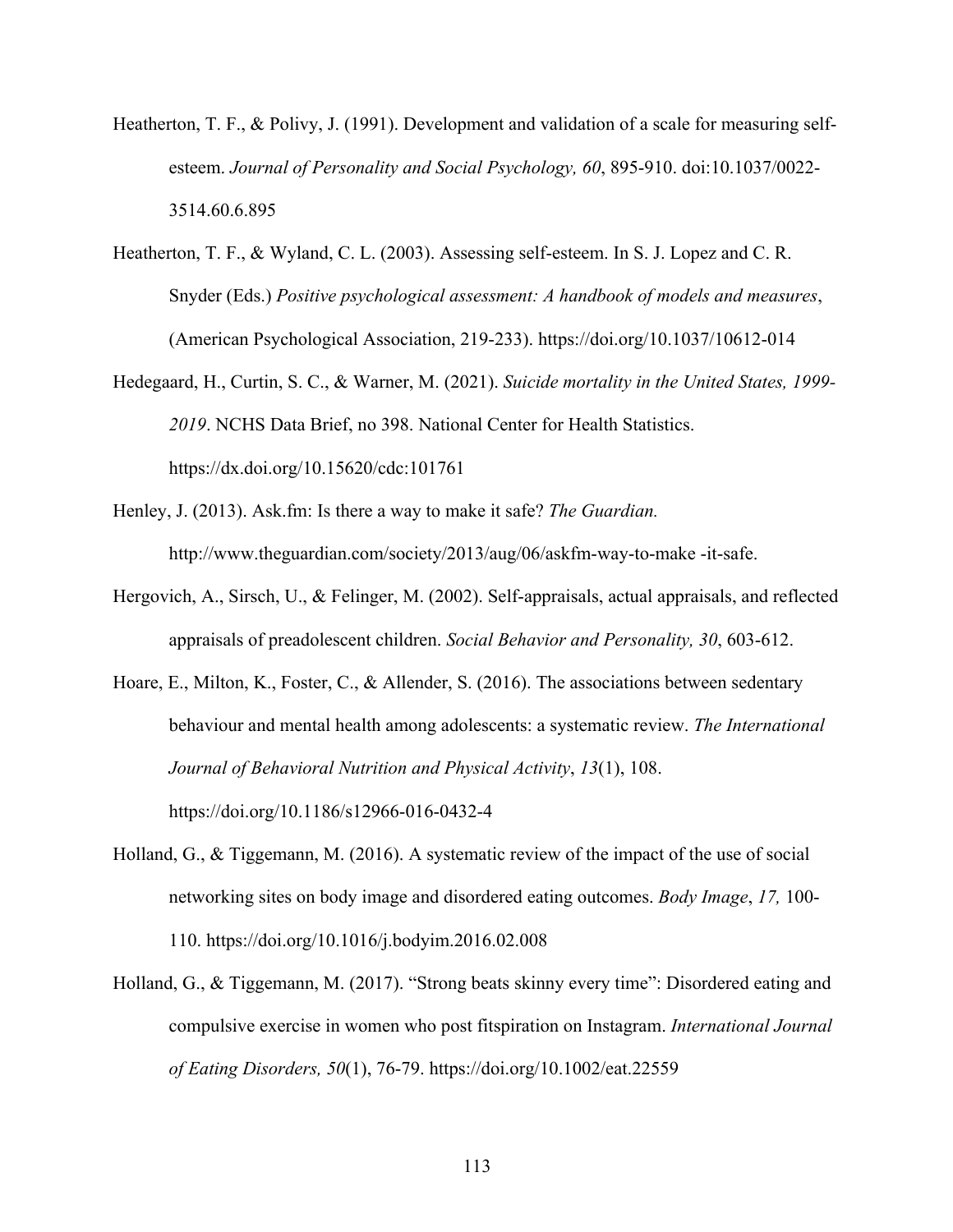- Hou, Y., Xiong, D., Jiang, T., Song, L., & Wang, Q. (2019). Social media addiction: Its impact, mediation, and intervention. *Cyberpsychology: Journal of Psychosocial Research on Cyberspace, 13*(1), article 4. http://dx.doi.org/10.5817/CP2019-1-4
- Hwang, J. M., Cheong, P. H., & Feeley, T. H. (2009). Being young and feeling blue in Taiwan: Examining adolescent depressive mood and online and offline activities. *New Media and Society, 11*, 1101-1121. https://doi.org/10.1177/1461444809341699
- Inhelder, B., & Piaget, J. (1958). *The growth of logical thinking from childhood to adolescence.* Basic Books.
- James, W. (1890). *The principles of psychology.* Henry Holt. http://dx.doi.org/10.1037/11059- 000
- Jan, M., Soomro, S. A., & Ahmad, N. (2017). Impacts of social media on self-esteem. *European Scientific Journal, 13,* 329-341. https://doi.org/10.19044/esj.2017.v13n23p329
- Jasinska, A. J., Stein, E. A., Kaiser, J., Naumer, M. J., & Yalachkov, Y. (2014). Factors modulating neural reactivity to drug cues in addiction: A survey of human neuroimaging studies. *Neuroscience Biobehavioral Reviews, 38*, 1-16. https://doi.org/10.1016/j.neubiorev.2013.10.013
- Jiotsa, B., Naccache, B., Duval, M., Rocher, B., & Grall-Bronnec, M. (2021). Social media use and body image disorders: Association between frequency of comparing one's own physical appearance to that of people being followed on social media and body dissatisfaction and drive for thinness. *International Journal of Environmental Research and Public Health 18*, 2880. https://doi.org/10.3390/ijerph18062880
- Kang, S. M., & Shaver, P. R. (2004). Individual differences in emotional complexity: Their psychological implications. *Journal of Personality, 72*, 687-726.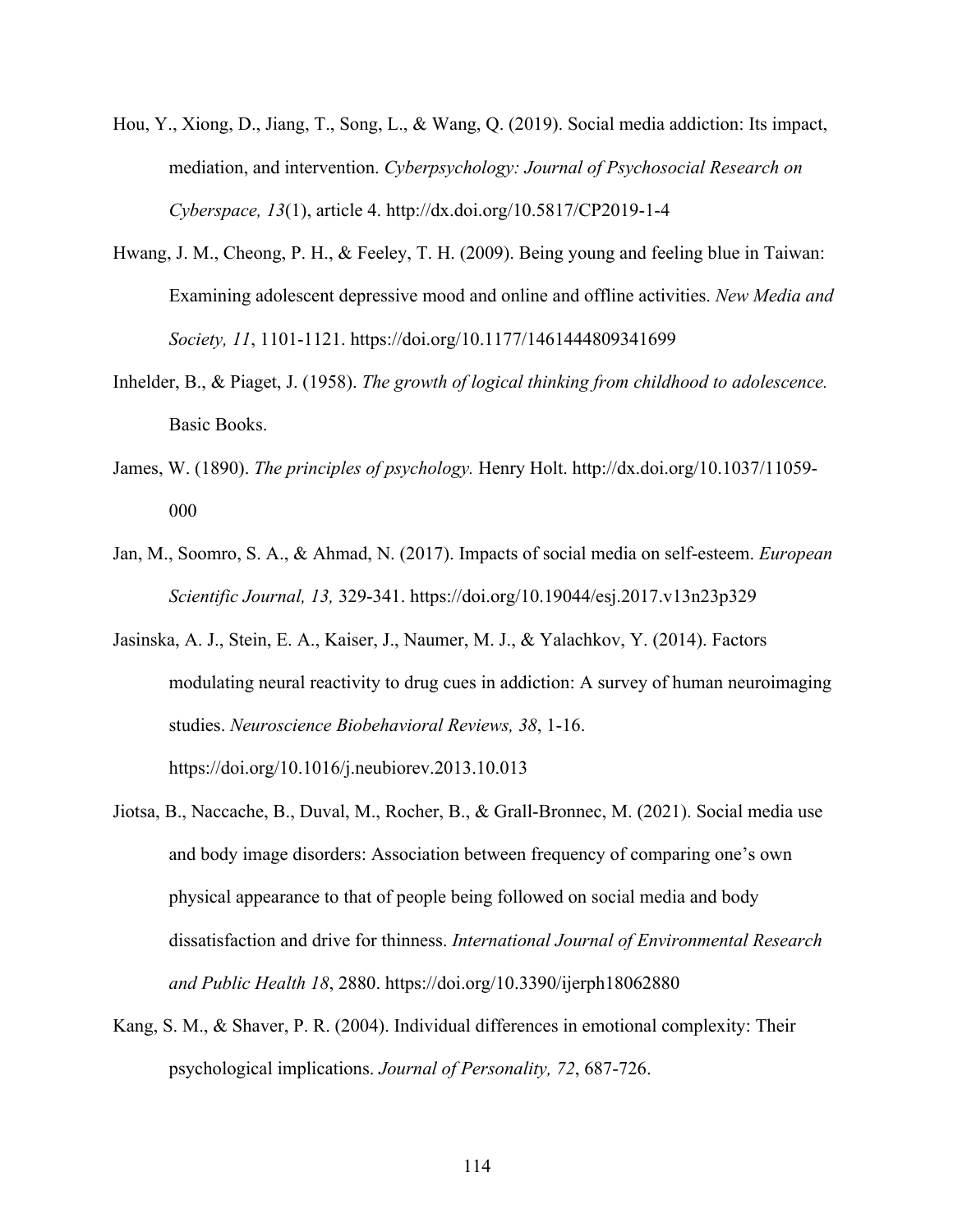- Keating, D. P. (2004). Cognitive and brain development. In R. M. Lerner & L. Steinberg (Eds.), *Handbook of adolescent psychology* (2nd ed., pp. 45-84). Wiley.
- Keles, B., McCrae, N., & Grealish, A. (2020). A systematic review: The influence of social media on depression, anxiety and psychological distress in adolescents. *International Journal of Adolescence and Youth, 25*(1), 79-93.

https://doi.org/10.1080/02673843.2019.1590851

- Kemp, S. (2021). *Digital 2021 October Global Statshot Report.* Datareportal. https://datareportal.com/reports/digital-2021-october-global-statshot
- Kenny, D. A., Kashy, D. A., & Cook, W. (2006). Analyzing mixed independent variables: The actor-partner interdependence model. In D. A. Kenny, D. A. Kashy, & W. Cook (Eds.), *Dyadic data analysis* (pp. 144-184). Guilford Press.
- Kernis, M. H., Paradise, A. W., Whitaker, D. J., Wheatman, S. R., & Goldman, B. N. (2000). Master of one's psychological domain? Not likely if one's self-esteem is unstable. *Personality and Social Psychology Bulletin, 26*, 1297-1305. https://doi.org/10.1177/0146167200262010
- Klassen, R. M., & Usher, E. L. (2010). "Self-efficacy in educational settings: Recent research and emerging directions." In Urdan, T. C. and Karabenick, S. A. (Eds.) *The decade ahead: Theoretical perspectives on motivation and achievement* (*advances in motivation and achievement, Vol. 16 Part A*), Emerald Group Publishing Limited, Bingley, pp. 1-33. https://doi.org/10.1108/S0749-7423(2010)000016A004
- Klein, D., Goldenring, J., & Adelman, W. (2014). HEADSSS 3.0: The psychosocial interview for adolescents updated for a new century field by media. *Contemporary Pediatrics.*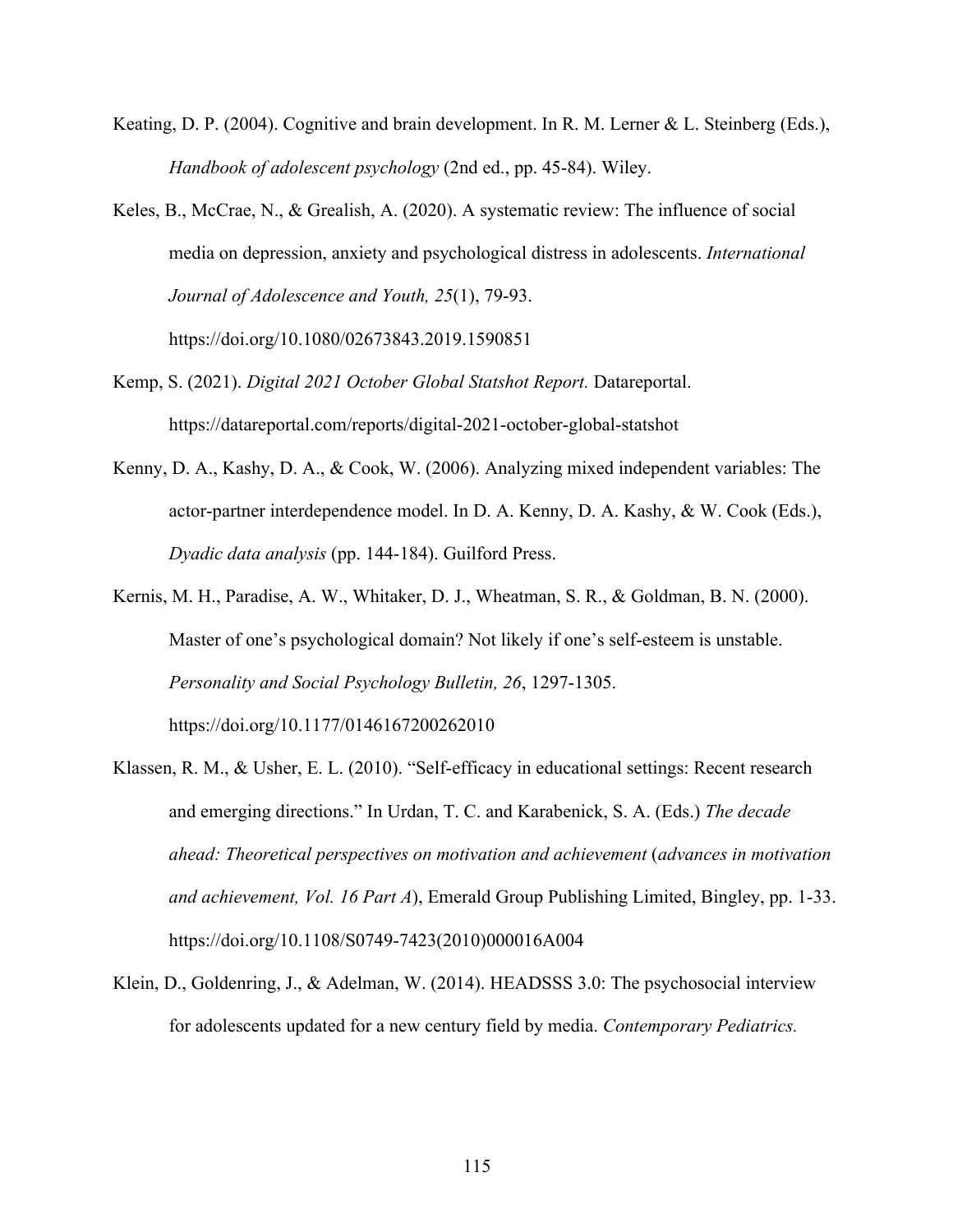- Kochanek, K. D., Xu, J., & Arias, E. (2020). Mortality in the United States, 2019. *NCHS Data Brief*, (395), 1-8.
- Kowaz, A. M., & Marcia, J. E. (1991). Development and validation of a measure of Eriksonian industry. *Journal of Personality and Social Psychology, 60*, 390-397.
- Kuhn, D., Garcia-Mila, M., Zohar, A., Andersen, C., White, S. H., Klahr, D., & Carver, S. M. (1995). Strategies of knowledge acquisition. *Monographs of the Society for Research in Child Development*, *60*(4), i-157. https://doi.org/10.2307/1166059
- Leary, M. R., Tambor, E. S., Terdal, S. K., & Downs, D. L. (1995). Self-esteem as an interpersonal monitor: The sociometer hypothesis. *Journal of Personality and Social Psychology, 68*, 518-530. http://dx.doi.org/10.1037/0022-3514.68.3.518
- Lee, H. H., Sung, J. H., Lee, J. Y., & Lee, J. E. (2017). Differences by sex in association of mental health with video gaming or other nonacademic computer use among us adolescents. *Preventing Chronic Disease, 14*(11). https://doi.org/10.5888/pcd14.170151
- Lemola, S., Perkinson-Gloor, N., Brand, S., Dewald-Kaufmann, J. F., & Grob, A. (2015). Adolescents' electronic media use at night, sleep disturbance, and depressive symptoms in the smartphone age. *Journal of Youth and Adolescence*, *44*(2), 405-418. https://doi.org/10.1007/s10964-014-0176-x
- Lewis, S. P., Heath, N. L., St Denis, J. M., & Noble, R. (2011). The scope of nonsuicidal self-injury on YouTube. *Pediatrics*, 127(3), e552-e557.
- Lewis, S. P., & Seko, Y. (2016). A double-edged sword: a review of benefits and risks of online nonsuicidal self-injury activities. *Journal of Clinical Psychology 72*, 249-262. https://doi.org/10.1002/jclp.22242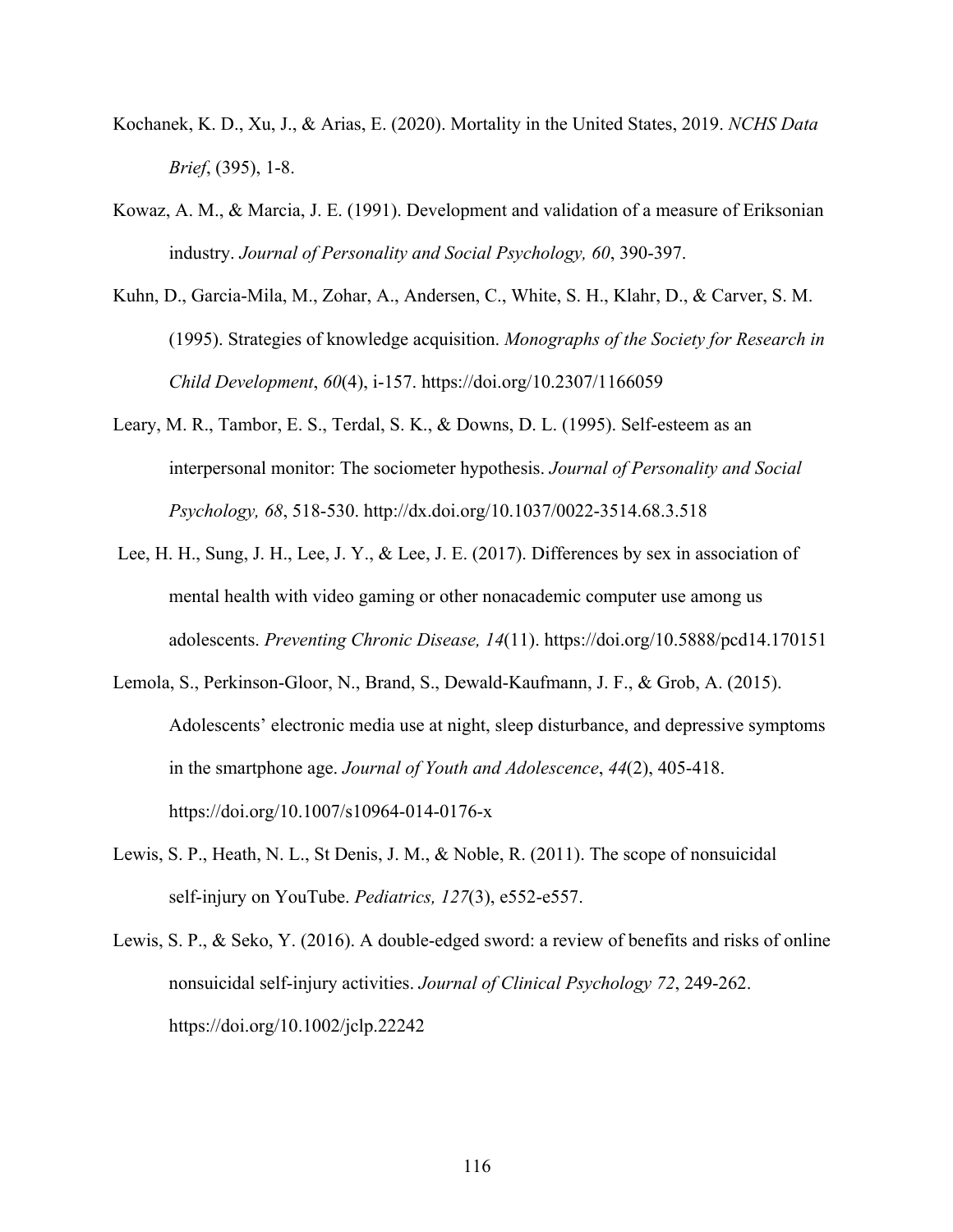- Li, J.-B., Lau, J. T. F., Mo, P. K. H., Su, X.-F., Tang, J., Qin, Z.-G., & Gross, D. L. (2017). Insomnia partially mediated the association between problematic Internet use and depression among secondary school students in China. *Journal of Behavioral Addictions*, *6*(4), 554-563.
- Lieberman, M. D., & Eisenberger, N. I. (2009). Pains and pleasures of social life. *Science, 323,* 890-891. https://doi.org/10.2478/bsaft-2021-0004
- Lieberman, M. D., & Eisenberger, N. I. (2015). The dorsal anterior cingulate cortex is selective for pain: Results from large-scale reverse inference. *Proceedings of the National Academy of Sciences of the United States of America, 112*, 15250-15255. https://doi.org/10.1073/pnas.1515083112
- Liu, M., & Peng, W. (2009). Cognitive and psychological predictors of the negative outcomes associated with playing MMOGs (massively multiplayer online games). *Computers in Human Behavior, 25,* 1306-1311. http://dx.doi.org/10.1016/j.chb.2009.06.002
- Loh, K. K., & Kanai, R. (2016). How has the internet reshaped human cognition? *The Neuroscientist*, *22*(5), 506-520. https://doi.org/10.1177/1073858415595005
- MacDonald, G., Saltzman, J. L., & Leary, M. R. (2003). Social approval and trait self-esteem. *Journal of Research in Personality, 37*, 23-40. http://dx.doi.org/10.1016/S0092- 6566(02)00531-7
- Makris, N., Biederman, J., Monuteaux, M. C., & Seidman, L. J. (2009). Towards conceptualizing a neural systems-based anatomy of attention-deficit/hyperactivity disorder. *Developmental Neuroscience, 31*(1-2), 36-49. https://doi.org/10.1159/000207492
- Marino, C., Gini, G., Vieno, A., & Spada, M. M. (2018). The associations between problematic Facebook use, psychological distress and well-being among adolescents and young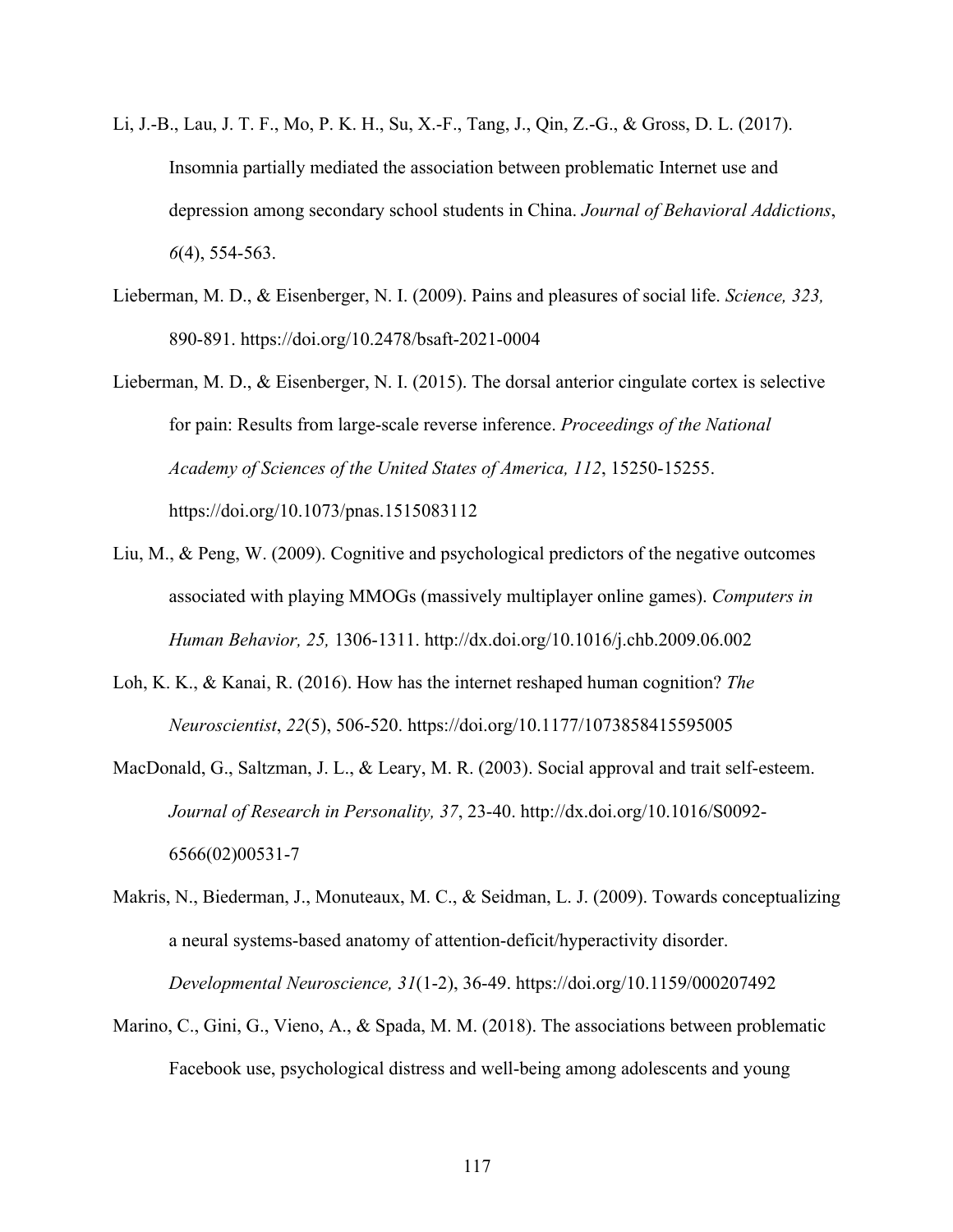adults: A systematic review and meta-analysis. *Journal of Affective Disorders*, *226*, 274- 281. https://doi.org/10.1016/j.jad.2017.10.007

- Marsh, H. W., & Parker, J. W. (1984). Determinants of student self-concept: Is it better to be a relatively large fish in a small pond even if you don't learn to swim as well? *Journal of Personality and Social Psychology, 47*, 213-231. doi:10.1037/0022-3514.47.1.213
- Marsh, H. W., & Shavelson, R. (1985). Self-concept: Its multifaceted, hierarchical structure. *Educational Psychologist, 20*, 107-123. http://dx.doi.org/10.1207/s15326985ep2003\_1
- Marty-Dugas, J., Ralph, B., Oakman, J., & Smilek, D. (2018). The relation between smartphone use and everyday inattention. *Psychology of Consciousness, 5*(1), 46-62. http://dx.doi.org/10.1037/cns0000131
- McCrae, N., Gettings, S., & Purssell, E. (2017). Social media and depressive symptoms in childhood and adolescence: A systematic review. *Adolescent Research Review, 2,* 315- 330. https://doi.org/10.1007/s40894-017-0053-4

McKee, S., Smith, H. J., Koch, A., Balzarini, R., Georges, M., & Callahan, M. P. (2013). Looking up and seeing green: Women's everyday experiences with physical appearance comparisons. *Psychology of Women Quarterly, 37*, 351-365. https://doi.org/10.1177/0361684312469792

McKenna, K. Y. A., Green, A. S., & Gleason, M. E. J. (2002). Relationship formation on the Internet: what's the big attraction? *Journal of Social Issues,* 58, 9-31. doi:10.1111/1540- 4560.00246

Mead, G. H. (1934). *Mind, self, and society.* University of Chicago Press.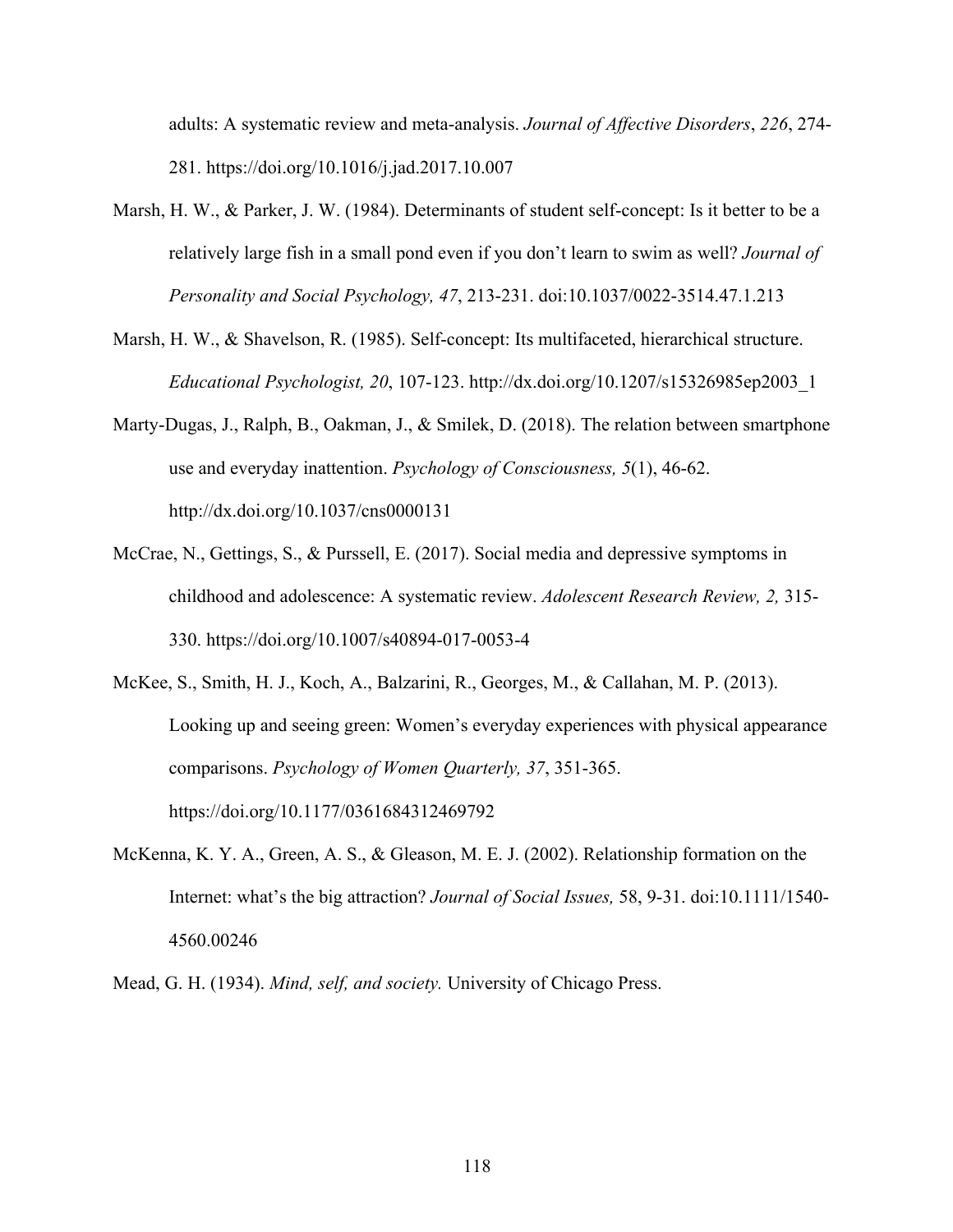Memon, A. M., Sharma, S. G., Mohite, S. S., & Jain, S. (2018). The role of online social networking on deliberate self-harm and suicidality in adolescents: A systematized review of literature. *Indian Journal of Psychiatry, 60*(4), 384-392. https://doi.org/10.4103/psychiatry.IndianJPsychiatry\_414\_17

Meshi, D., & Ellithorpe, M. (2021). Problematic social media use and social support received in real-life versus on social media: Associations with depression, anxiety and social isolation. *Addictive Behaviors, 119,* 106949. https://doi.org/10.1016/j.addbeh.2021.106949

- Meta. (2022). *Facebook community standards*. https://transparency.fb.com/policies/communitystandards/bullying-harassment
- Metzler, A., & Scheithauer, H. (2017). The long-term benefits of positive self-presentation via profile pictures, number of friends, and the initiation of relationships on Facebook for adolescents' self-esteem and the initiation of offline relationships. *Frontiers in Psychology, 8*. https://doi.org/10.3389/fpsyg.2017.01981
- Mick, I., Ramos, A. C., Myers, J., Stokes, P. R., Chandrasekera, S., Erritzoe, D., Mendez, M. A., Gunn, R. N., Rabiner, E. A., Searle, G. E., Galduróz, J., Waldman, A. D., Bowden-Jones, H., Clark, L., Nutt, D. J., & Lingford-Hughes, A. R. (2017). Evidence for GABA-A receptor dysregulation in gambling disorder: correlation with impulsivity. *Addiction Biology, 22,* 1601-09 https://doi.org/10.1111/adb.12457
- Miguel, E. M., Chou, T., Golik, A., Cornacchio, D., Sanchez, A. L., DeSerisy, M., & Comer, J. S. (2017). Examining the scope and patterns of deliberate self-injurious cutting content in popular social media. *Depression and Anxiety*, *34*(9), 786-793. https://doi.org/10.1002/da.22668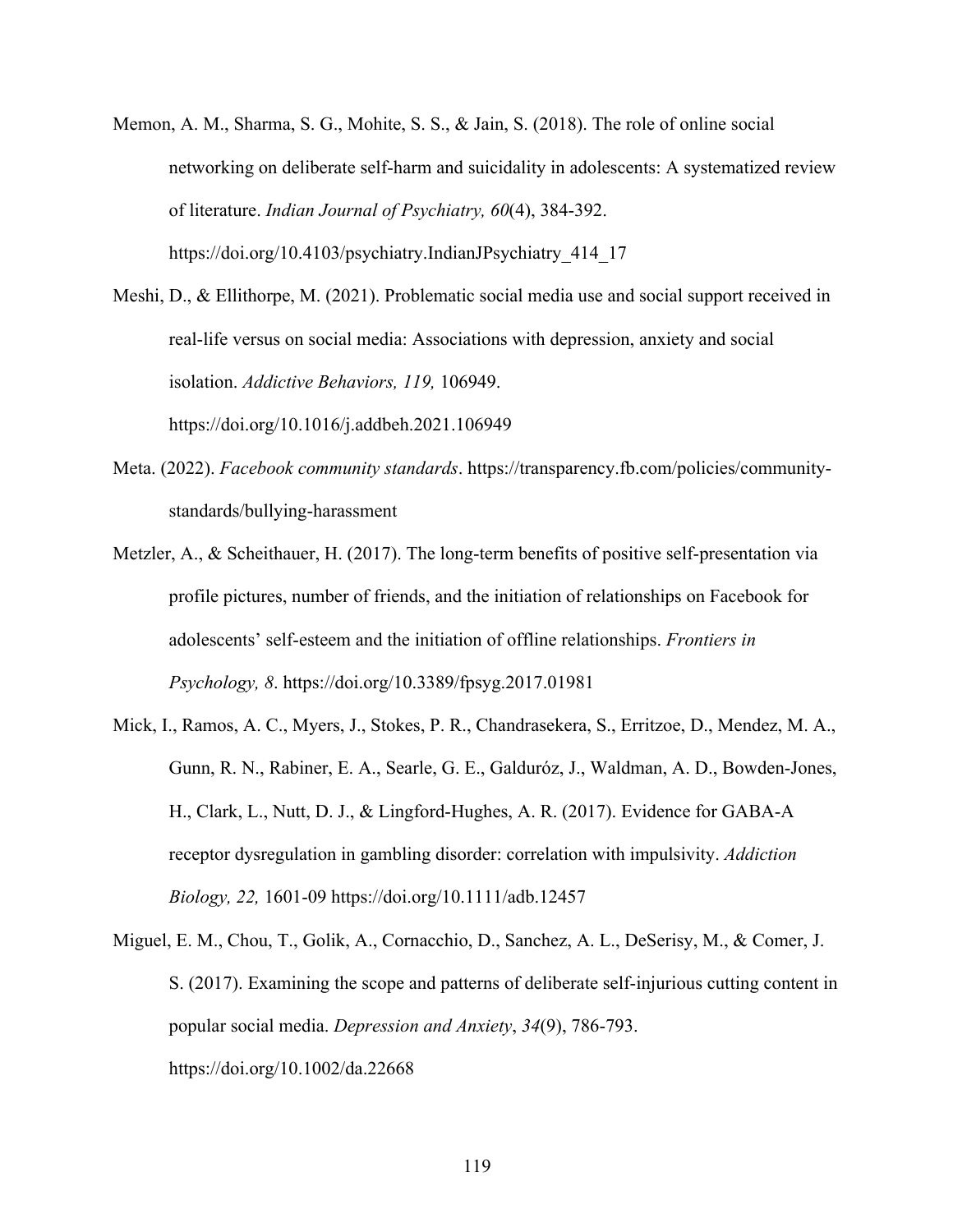- Mitchell, K. J., & Ybarra, M. L. (2007). Online behavior of youth who engage in self-harm provides clues for preventive intervention. *Preventive Medicine*, *45*(5), 392-396. https://doi.org/10.1016/j.ypmed.2007.05.008
- Modecki, K. L., Minchin, J., Harbaugh, A. G., Guerra, N. G., & Runions, K. C. (2014). Bullying prevalence across contexts: A meta-analysis measuring cyber and traditional bullying. *Journal of Adolescent Health, 55,* 602-611.

https://doi.org/10.1016/j.jadohealth.2014.06.007

- Moisala, M., Salmela, V., Hietajärvi, L., Salo, E., Carlson, S., Salonen, O., Lonka, K., Hakkarainen, K., Salmela-Aro, K., & Alho, K. (2016). Media multitasking is associated with distractibility and increased prefrontal activity in adolescents and young adults. *NeuroImage*, *134*, 113-121. https://doi.org/10.1016/j.neuroimage.2016.04.011
- Moller, A. C., Friedman, R., & Deci, E. L. (2006). A self-determination theory perspective on the interpersonal and intrapersonal aspects of self-esteem. In M. H. Kernis (Ed.), *Selfesteem issues and answers: A sourcebook of current perspectives* (pp. 188-194). Psychology Press.
- Moore, S., & Rosenthal, D. (2006). *Sexuality in adolescence: Current trends*. Routledge.
- Morgan, C. J., & Cauce, A. M. (1999). Predicting DSM-III-R disorders from the youths selfreport: analysis of data from a field study. *Journal of the American Academy of Child and Adolescent Psychiatry, 38,* 1237-1245. https://doi.org/10.1097/00004583-199910000- 00012
- Morin-Major, J. K., Marin, M. F., Durand, N., Wan, N., Juster, R. P., & Lupien, S. J. (2016). Facebook behaviors associated with diurnal cortisol in adolescents: Is befriending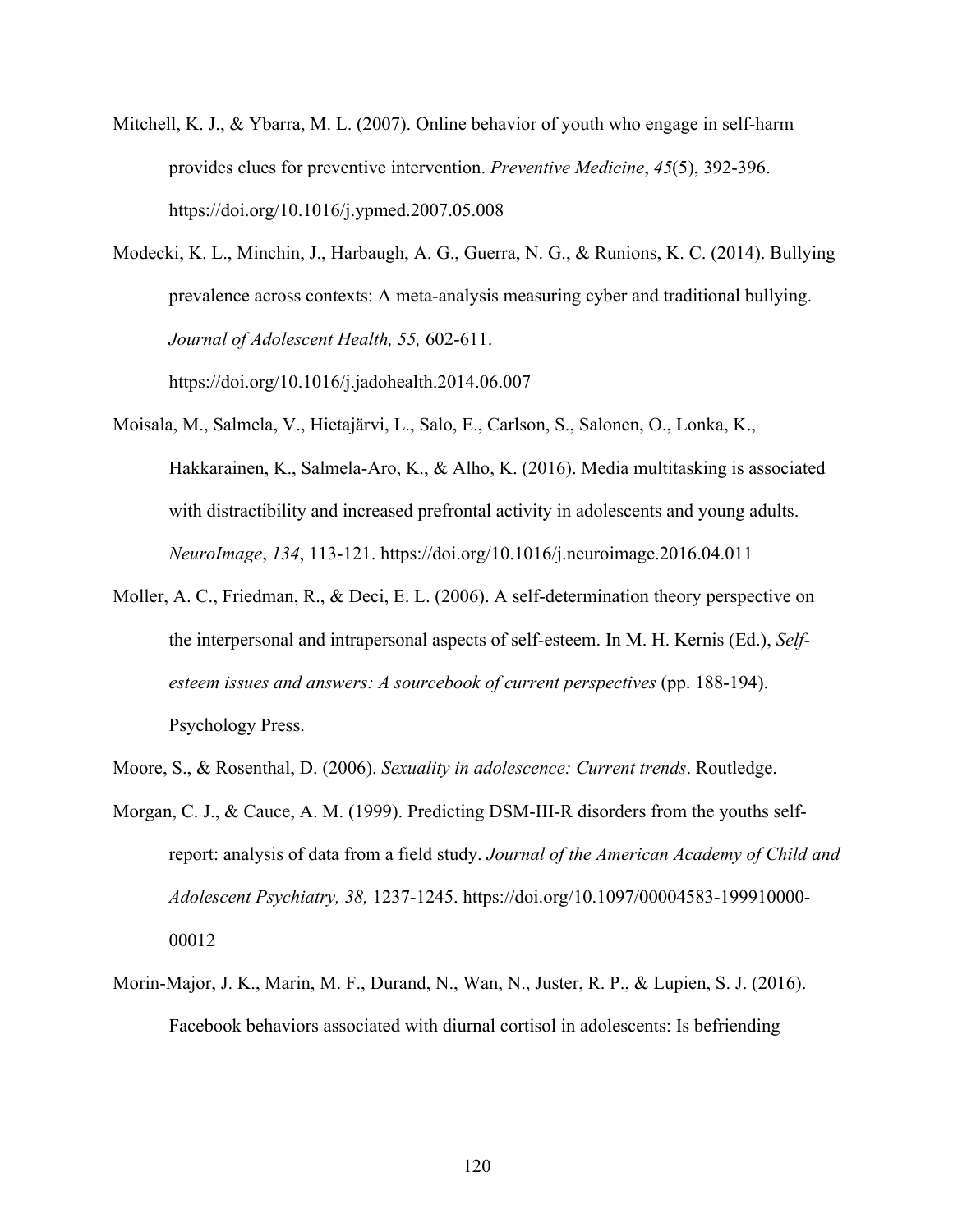stressful? *Psychoneuroendocrinology*, *63*, 238-246.

https://doi.org/10.1016/j.psyneuen.2015.10.005

- Morse, S., & Gergen, K. J. (1970). Social comparison, self-consistency, and the concept of self. *Journal of Personality and Social Psychology, 16,* 148-156. doi:10.1037/h0029862
- National Institute of Mental Health. (2020). *The teen brain: 7 things to know.* https://www.nimh.nih.gov/health/publications/the-teen-brain-7-things-to-know
- National Sleep Foundation. (2014). *2014 sleep in America poll: Sleep in the modern family.* https://www.sleepfoundation.org/professionals/sleep-americar-polls/2014-sleep-modernfamily
- Neimark, E. D. (1982). Adolescent thought: Transition to formal operations. In B. B. Wolman (Ed.), *Handbook of developmental psychology* (pp. 486-499). Prentice-Hall.
- Nelson, E. E., Leibenluft, E., McClure, E. B., & Pine, D. S. (2005). The social re-orientation of adolescence: A neuroscience perspective on the process and its relation to psychopathology. *Psychological Medicine, 35*, 163-174.
- Nesi, J., Choukas-Bradley, S., & Prinstein, M. (2018). Transformation of adolescent peer relations in the social media context: Part 1 - A theoretical framework and application to dyadic peer relationships. *Clinical Child and Family Psychology Review, 21*, 267-294.
- Newman, B. M., & Newman, P. R. (2012). *Development through life: A psychosocial approach*. (11th ed.) Wadsworth Cengage Learning.
- Nikkelen, S. W., Valkenburg, P. M., Huizinga, M., & Bushman, B. J. (2014). Media use and ADHD-related behaviors in children and adolescents: a meta-analysis. *Developmental Psychology, 50*(9), 2228-2241. https://doi.org/10.1037/a0037318

Nock, M. K. (2010). Self-injury. *Annual Review of Clinical Psychology*, *6*, 339-363.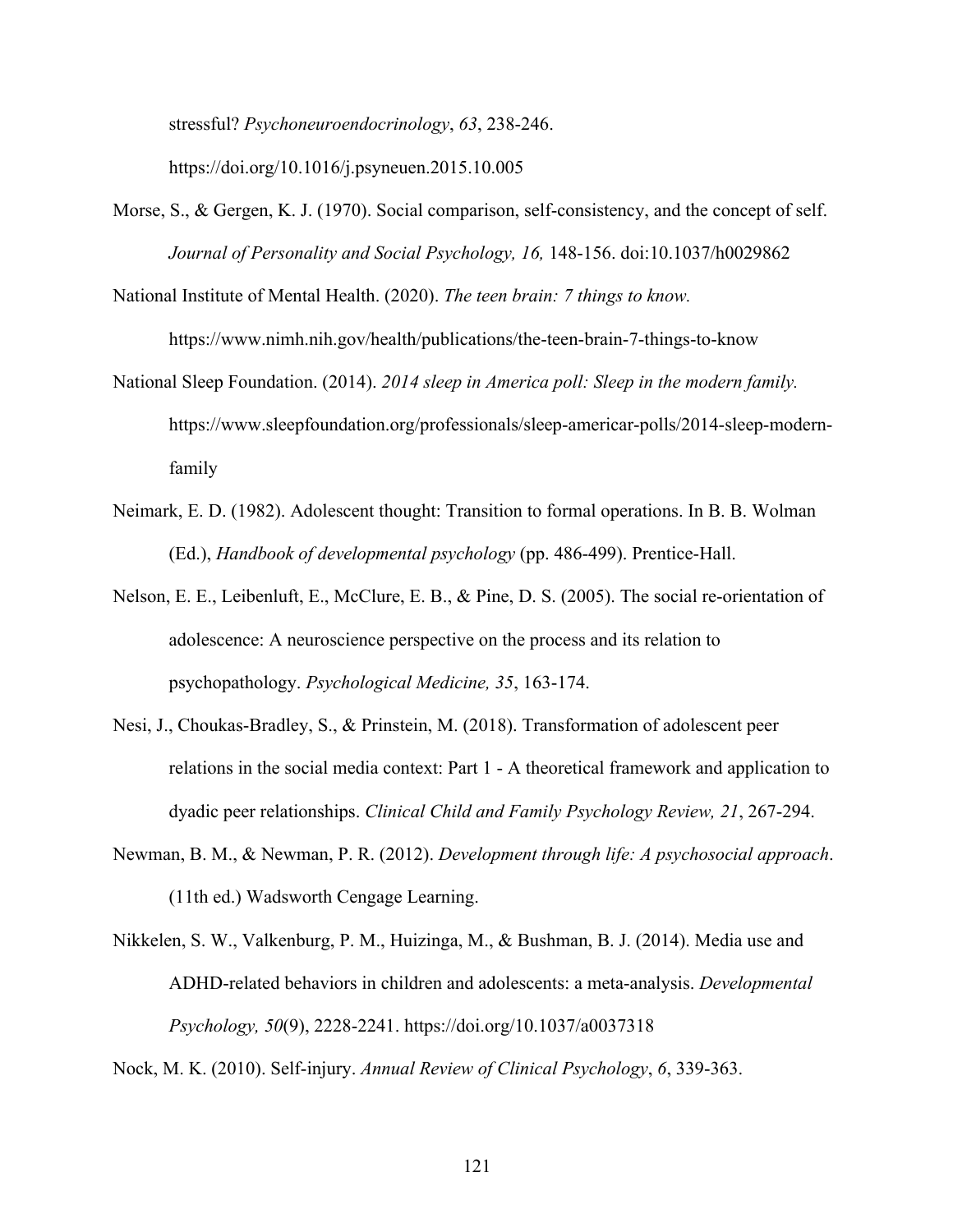- Oblad, T. (2021). Understanding self-harm and coping among minority youth. *International Journal of Scientific Academic Research, 2*(1), 736-738.
- O'Carroll, P. W., Berman, A. L., Maris, R. W., Moscicki, E. K., Tanney, B. L., & Silverman, M. M. (1996). Beyond the Tower of Babel: A nomenclature for suicidology. *Suicide & lifethreatening behavior*, *26*(3), 237-252. https://doi.org/10.1111/j.1943- 278X.1996.tb00609.x
- O'Dea, B., & Campbell, A. (2011). Online social networking amongst teens: Friend or foe? *Annual Review of CyberTherapy and Telemedicine*, *9*(1), 108-112.
- Ophir, E., Nass, C., & Wagner, A. D. (2009). Cognitive control in media multitaskers. *Proceedings of the National Academy of Sciences of the United States of America*, *106*(37), 15583-15587. https://doi.org/10.1073/pnas.0903620106
- O'Reilly, M. (2020). Social media and adolescent mental health: the good, the bad, and the ugly. *Journal of Mental Health, 29*(2), 200-206. https://doi.org/10.1080/09638237.2020.1714007
- Oriji, A., & Efebo, P. I. (2013). New technology, new methodology: The "digital natives" and "digital immigrants" debate. *Journal of Educational Review, 6,* 237-243.
- Orth, U., & Robins, R. W. (2014). The development of self-esteem. *Current Directions in Psychological Science, 23*(5), 381-387. https://doi.org/10.1177/0963721414547414

Palfrey, J., & Gasser, U. (2008). *Born digital*. Basic Books.

Paschke, K., Austermann, M., & Thomasius, R. (2021). ICD-11-based assessment of social media use disorder in adolescents: Development and validation of the Social Media Use Disorder Scale for adolescents. *Frontiers in Psychiatry, 12*, 661483. https://doi.org/10.3389/fpsyt.2021.661483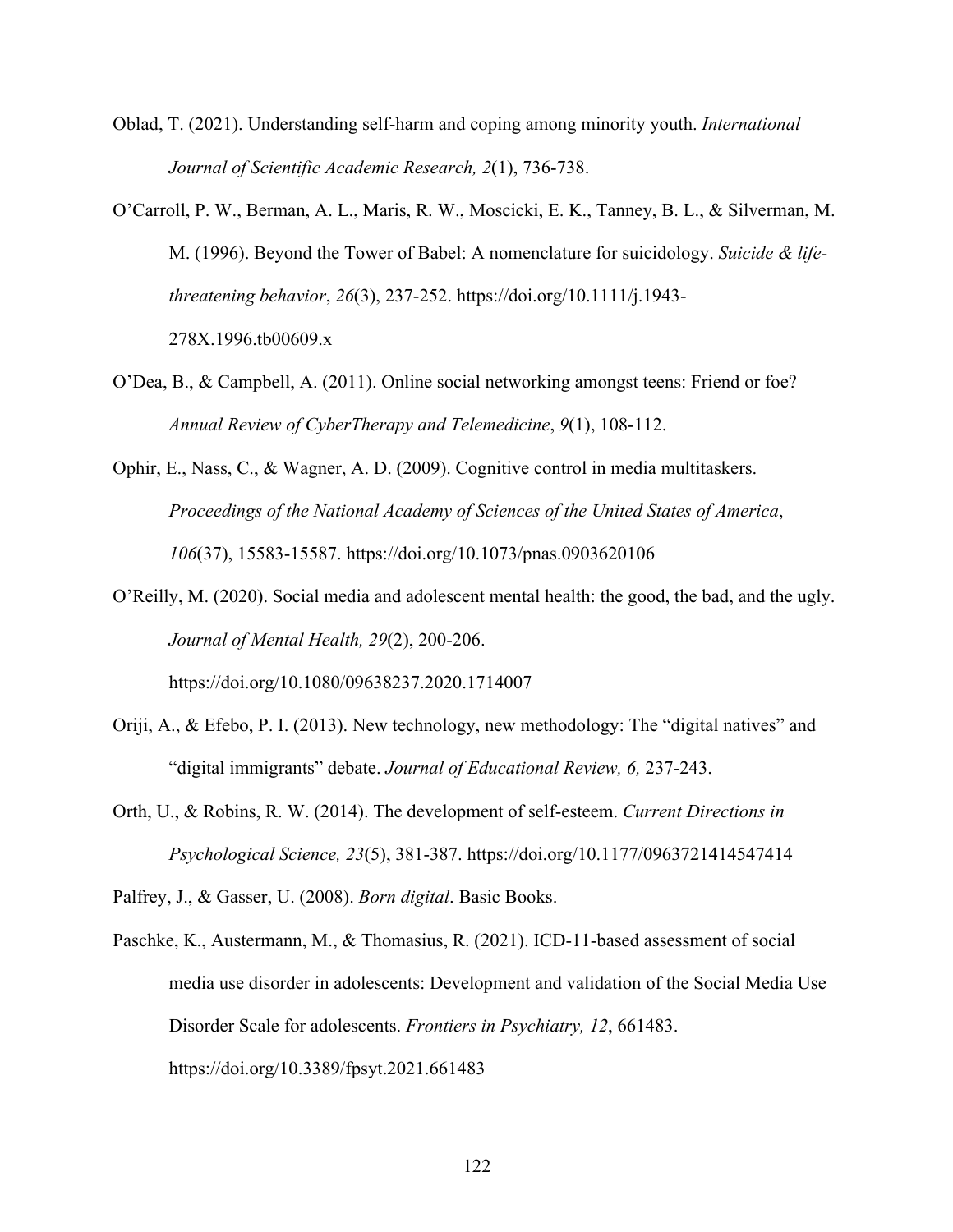- Peeters, M., Koning, I., & van Den, E. R. (2018). Predicting internet gaming disorder symptoms in young adolescents: A one-year follow-up study. *Computers in Human Behavior, 80*, 255-261. https://doi.org/10.1016/j.chb.2017.11.008.
- Perini, I., Gustafsson, P. A., Hamilton, J. P., Kampe, R., Mayo, L. M., Heilig, M., & Zetterqvist, M. (2019). Brain-based classification of negative social bias in adolescents with nonsuicidal self-injury: Findings from simulated online social interaction. *EClinicalMedicine, 13*, 81-90. https://doi.org/10.1016/j.eclinm.2019.06.016
- Perrin, A., Duggan, M., Rainie, L., Smith, A., Greenwood, S., Porteus, M., & Page, D. (2015). *Social media usage 2005-2015*. Pew Research Center.

http://www.pewinternet.org/2015/10/08/2015/Social-Networking-Usage-2005-2015/

Pew Research Center. (2015). *Teens, social media & technology overview 2015*. http://www.pewinter net.org/2015/04/09/teens-social-media-technology-2015/

- Piaget, J. (1972). Intellectual evolution from adolescence to adulthood. *Human Development, 15*, 1-12.
- Prensky, M. (2001). Digital natives, digital immigrants. *On the Horizon, 9*(5), 1-5.
- Primack, B. A., & Escobar-Viera, C. G. (2017). Social media as it interfaces with psychosocial development and mental illness in transitional age youth. *Child and Adolescent Psychiatric Clinics of North America, 26*(2), 217-233. https://doi.org/10.1016/j.chc.2016.12.007
- Quitney, J., & Rainie, L. (2010). *Millennials will make online sharing in networks a lifelong habit.* Report from the Pew Internet & American Life Project. http://www.pewinternet.org/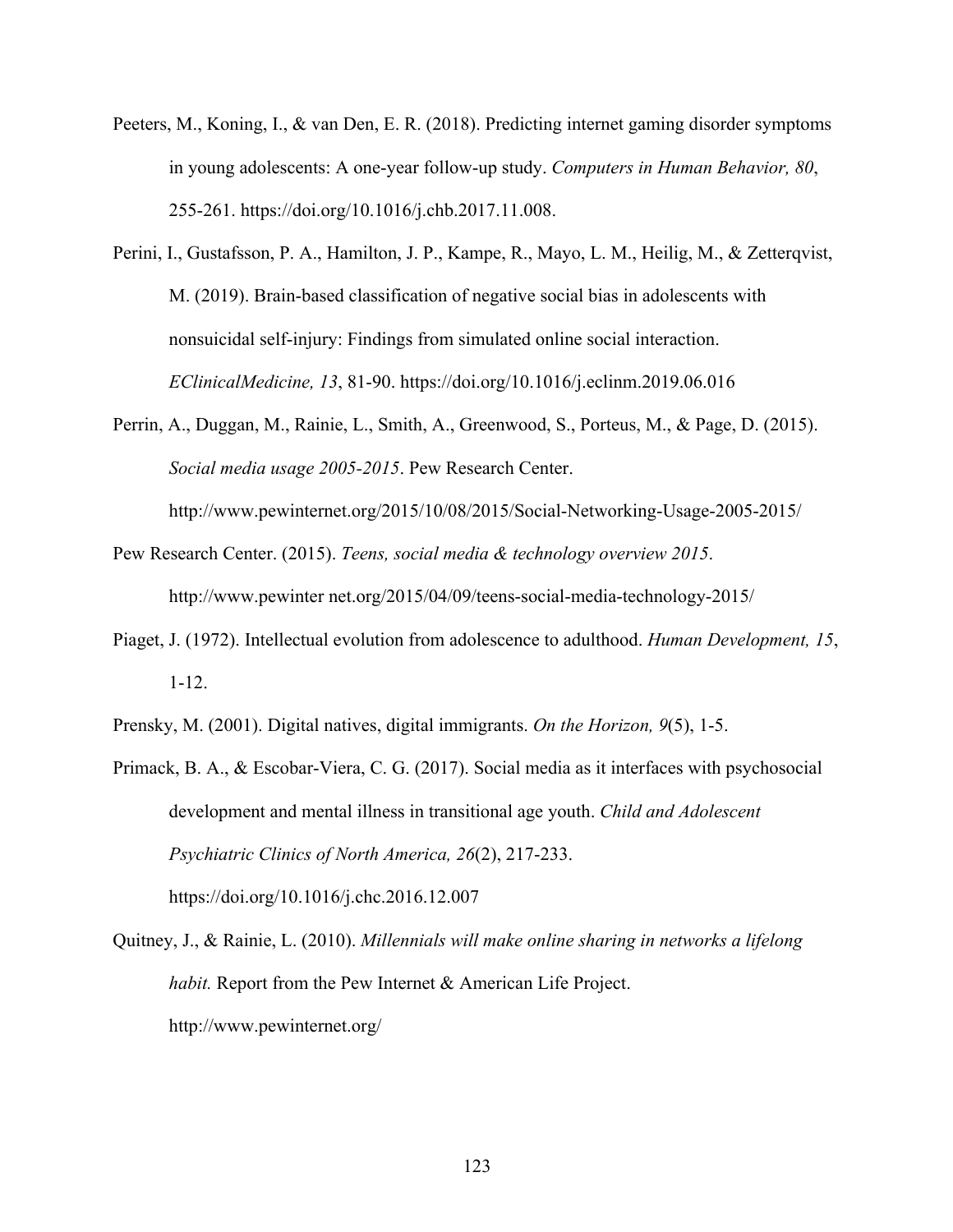Raphaely, S., Goldberg, S., Moreno, M., & Stowe, Z. (2021). Rates of assessment of social media use in psychiatric interviews prior to and during COVID-19: Needs assessment survey. *Journal of Medical Internet Research, 7*(3), e28495.

https://doi.org/10.2196/28495

- Raudsepp, L. (2019). Brief report: Problematic social media use and sleep disturbances are longitudinally associated with depressive symptoms in adolescents. *Journal of Adolescence, 76,* 197-201. https://doi.org/10.1016/j.adolescence.2019.09.005
- Reich, S. M., Subrahmanyam, K., & Espinoza, G. (2012). Friending, IMing, and hanging out face-to-face: Overlap in adolescents' online and offline social networks. *Developmental Psychology, 48*, 356-368. https://doi.org/10.1037/a0026980
- Rideout, V., Fox, S., Peebles, A., & Robb, M. B. (2021). *Coping with COVID-19: How young people use digital media to manage their mental health*. Common Sense and Hope Lab. https://www.commonsensemedia.org/sites/default/files/uploads/research/2021-copingwith-covid19-full-report.pdf
- Rideout, V., Peebles, A., Mann, S., & Robb, M. B. (2022). The *Common Sense census: Media use by tweens and teens*. Common Sense.
- Rideout, V., & Robb, M. B. (2019). *The Common Sense census: Media use by tweens and teens*, 2019. Common Sense Media.

Riehm, K. E., Feder, K. A., Tormohlen, K. N., Crum, R. M., Young, A. S., Green, K. M., Pacek, L. R., La Flair, L. N., & Mojtabai, R. (2019). Associations between time spent using social media and internalizing and externalizing problems among US youth. *Journal of the American Medical Association Psychiatry*, *76*(12), 1266-1273. https://doi.org/10.1001/jamapsychiatry.2019.2325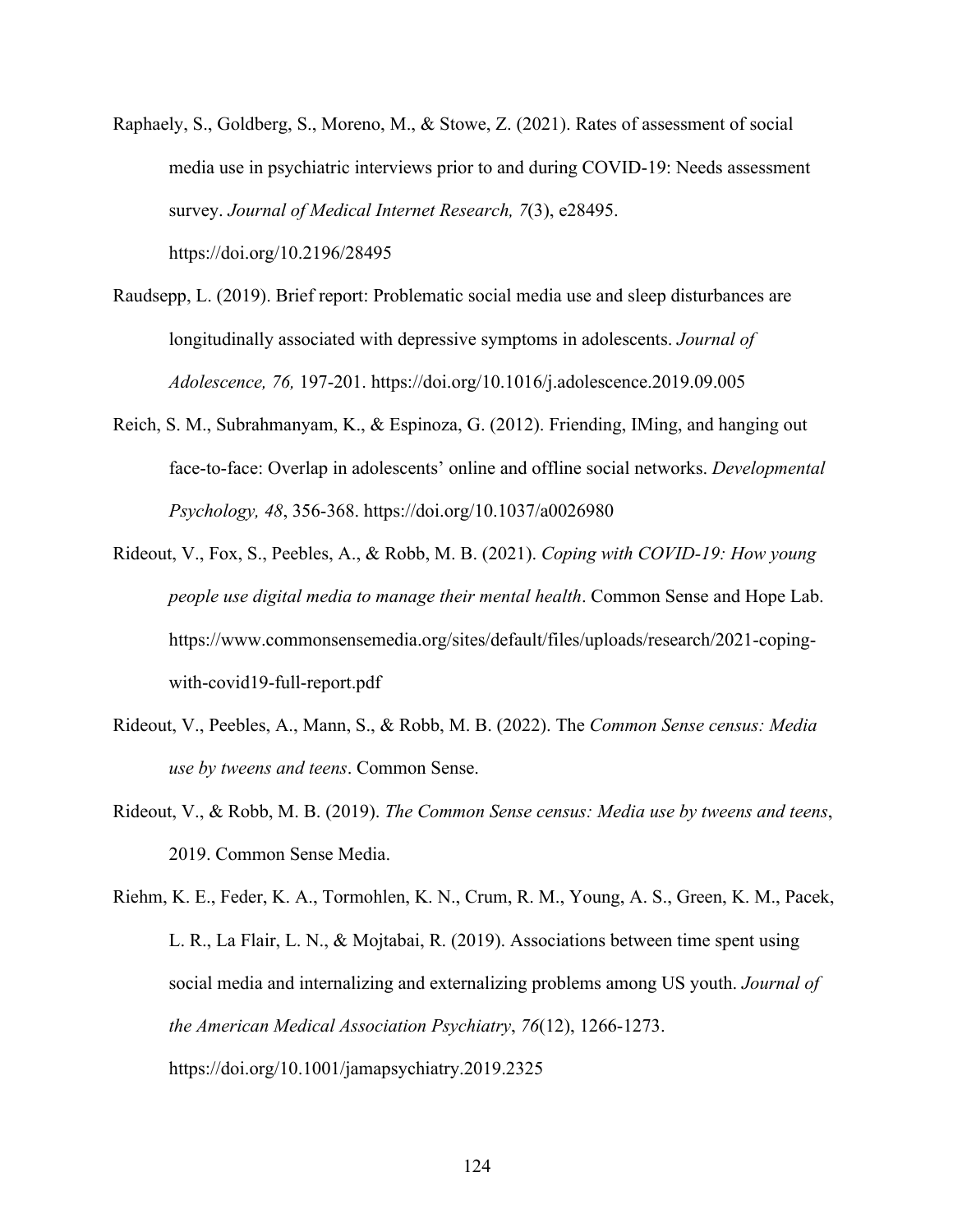- Roberts, J. A., Yaya, L. H., & Manolis, C. (2014). The invisible addiction: Cell-phone activities and addiction among male and female college students. *Journal of Behavioral Addictions*, 3(4), 254-265.
- Rodgers, R. F., Kruger, L., Lowy, A. S., Long, S., & Richard, C. (2019). Getting real about body image: a qualitative investigation of the usefulness of the aerie real campaign. *Body Image, 30*, 127-134. https://doi.org/10.1016/j.bodyim.2019.06.002
- Rogers, C. (1959). A theory of therapy, personality, and interpersonal relationships as developed in the client-centered framework. In (Ed.) S. Koch, *Psychology: A study of a science. Vol. 3: Formulations of the person and the social context*. McGraw Hill.
- Rosenberg, J., & Egbert, N. (2011). Online impression management: Personality traits and concerns for secondary goals as predictors of self-presentation tactics on Facebook. *Journal of Computer-Mediated Communication, 17*, 1-18. doi:10.1111/ j.1083- 6101.2011.01560.x
- Rosenberg, M. (1965). *Society and the adolescent self-image.* Princeton University Press. Rosenberg, M. (1979). *Conceiving the self*. Basic.
- Rosenberg, M., Schooler, C., Schoenbach, C., & Rosenberg, F. (1995). Global self-esteem and specific self-esteem: Different concepts, different outcomes. *American Sociological Review, 60*, 141-156. http://dx.doi.org/10.2307/2096350
- Rothbart, M. K., & Posner, M. I. (2015). The developing brain in a multitasking world. *Developmental Review, 35*, 42-63. https://doi.org/10.1016/j.dr.2014.12.006
- Royant-Parola, S., Londe, V., Tréhout, S., & Hartley, S. (2018). The use of social media modifies teenagers' sleep-related behavior. *L'Encephale, 44*(4), 321-328. http://dx.doi.org.prox.lib.ncsu.edu/10.1016/j.encep.2017.03.009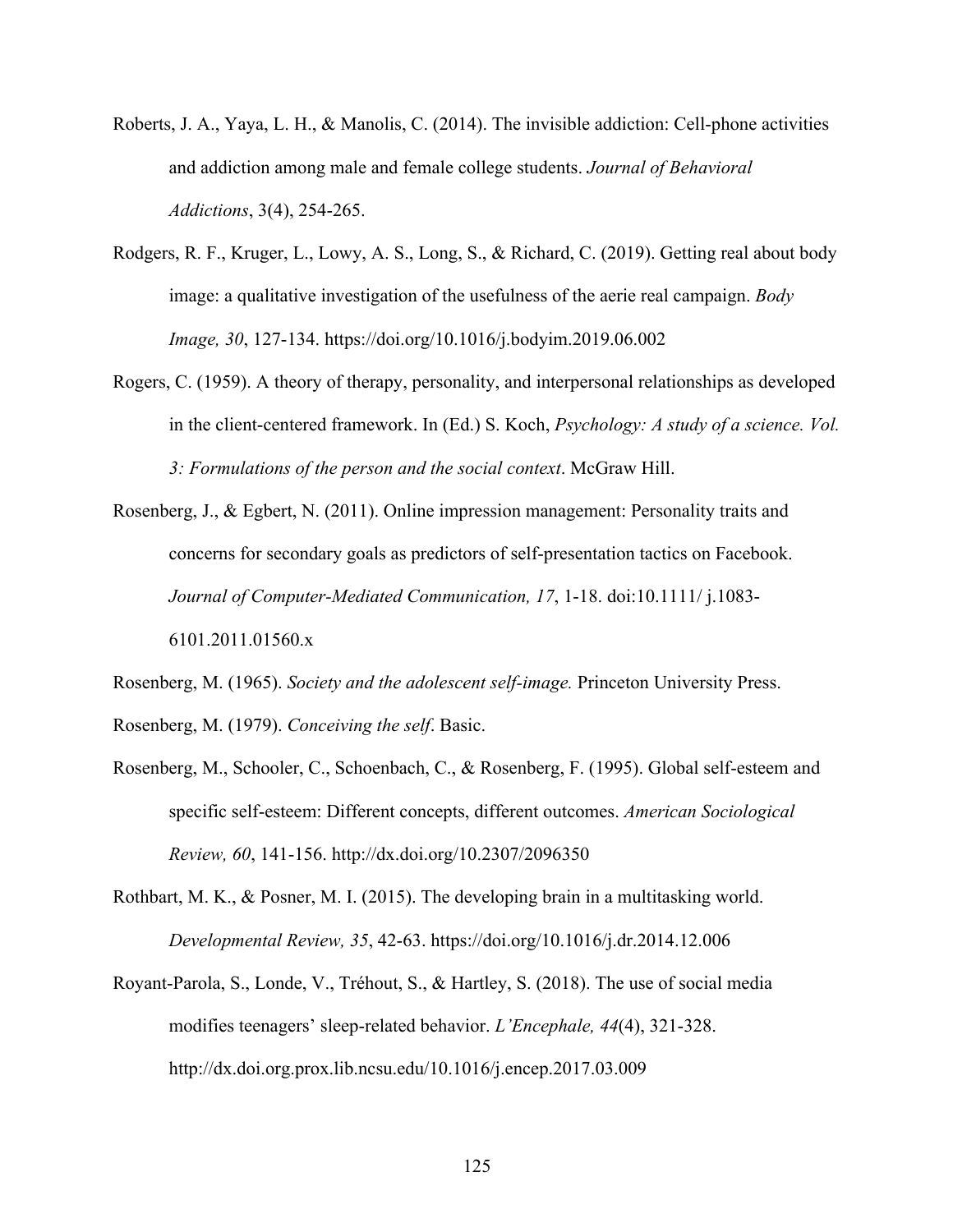- Ruskin, B. (2015, December 11). *Court strikes down anti-cyberbullying law created after Rehtaeh Parson's death*. CBC News*.* http://www.cbc.ca/news /canada/novascotia/cyberbullying-law-struck-down-1.3360612
- Sampasa-Kanyinga, H., & Hamilton, H. A. (2015). Social networking sites and mental health problems in adolescents: The mediating role of cyberbullying victimization. *European Psychiatry, 30*(8), 1021-1027. https://doi.org/10.1016/j.eurpsy.2015.09.011
- Sampasa-Kanyinga, H., Hamilton, H. A., & Chaput, J. P. (2018). Use of social media is associated with short sleep duration in a dose-response manner in students aged 11 to 20 years. *Acta Paediatrica 107*(4), 694-700. https://doi.org/10.1111/apa.14210
- Sampasa-Kanyinga, H., & Lewis, R. F. (2015). Frequent use of social networking sites is associated with poor psychological functioning among children and adolescents. *Cyberpsychology, Behavior, and Social Networking, 18*(7), 380-385.
- Schreuders, L., Braams, B. R., Peper, J. S., Guroglu, B., & Crone, E. A. (2018). Contributions of reward sensitivity to ventral striatum activity across adolescence and adulthood. *Child Development, 89*(3), 797-810. https://doi.org/10.1111/cdev.13056
- Scissors, L., Burke, M., & Wengrovitz, S. (2016). What's in a like?: Attitudes and behaviors around receiving likes on Facebook. In *Proceedings of the 19th ACM Conference on Computer-Supported Cooperative Work & Social Computing*, (New York, NY: ACM), 1501-1510. doi:10.1145/2818048.2820066
- Seabrook, E. M., Kern, M. L., & Rickard, N. S. (2016). Social networking sites, depression, and anxiety: A systematic review. *JMIR Mental Health, 3, e50*. https://doi.org/10.2196/mental.5842f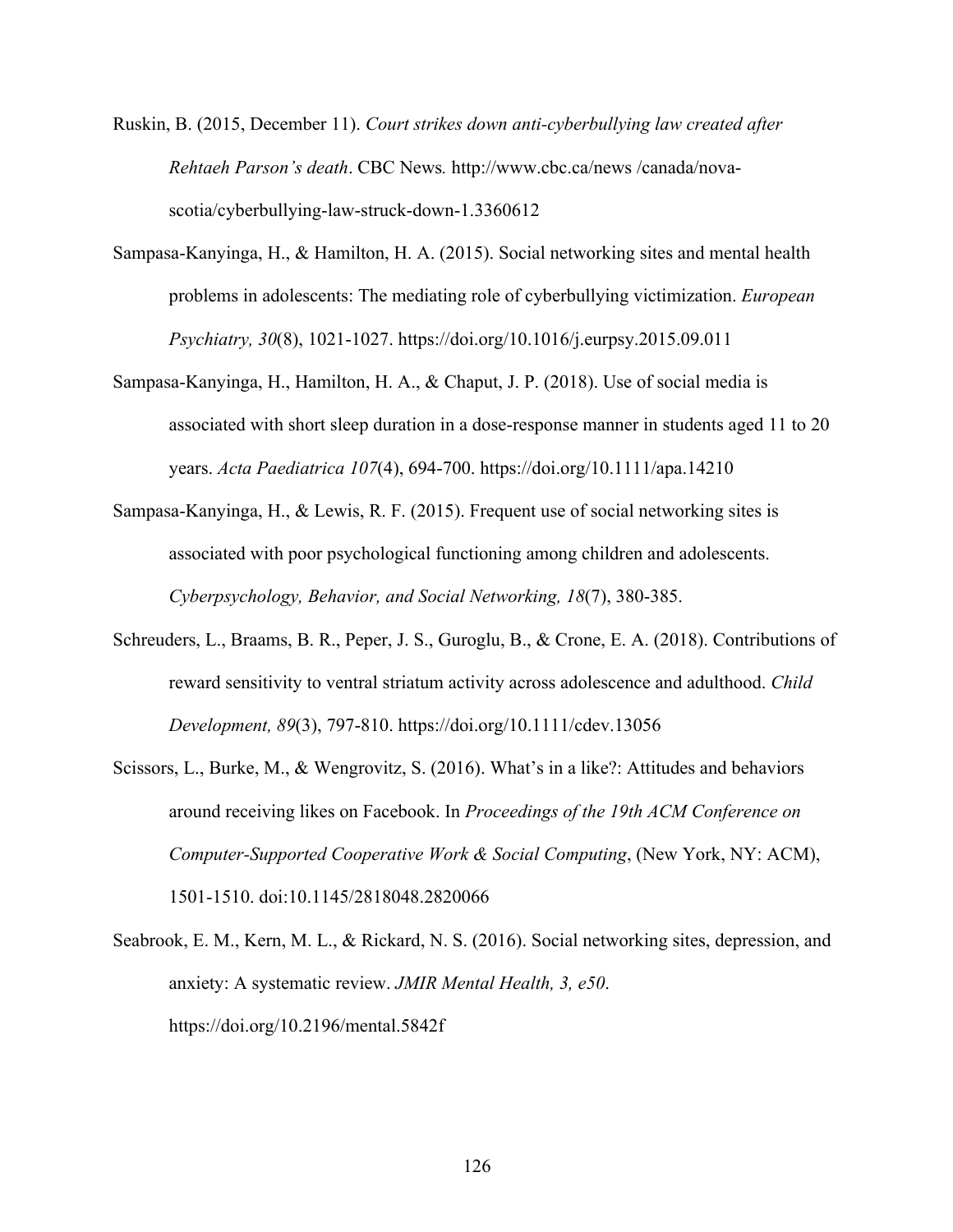- Seo, H. S., Jeong, E. K., Choi, S., Kwon, Y., Park, H. J., & Kim, I. (2020). Changes of neurotransmitters in youth with internet and smartphone addiction: A comparison with healthy controls and changes after cognitive behavioral therapy. *American Journal of Neuroradiology*, *41*(7), 1293-1301. https://doi.org/10.3174/ajnr.A6632
- Seong, E., Noh, G., Lee, K. H., Lee, J.-S., Kim, S., Seo, D. G., Yoo, J. H., Hwang, H., Choi, C.- H., Han, D. H., Hong, S.-B., & Kim, J.-W. (2021). Relationship of social and behavioral characteristics to suicidality in community adolescents with self-harm: Considering contagion and connection on social media. *Frontiers in Psychology, 12*, 691438. https://doi.org/10.3389/fpsyg.2021.691438
- Sherman, L. E., Payton, A. A., Hernandez, L. M., Greenfield, P. M., & Dapretto, M. (2016). The power of the like in adolescence: Effects of peer influence on neural and behavioral responses to social media. *Psychological Science, 27*, 1027-1035. https://dx.doi.org/10.1177%2F0956797616645673
- Shirtcliff, E. A., Dahl, R. E., & Pollack, S. D. (2009). Pubertal development: Correspondence between hormonal and physical development. *Child Development*, *80*, 327-337.
- Shuai, L., Daley, D., Wang, Y. F., Zhang, J. S., Kong, Y. T., Tan, X., & Ji, N. (2017). Executive function training for children with attention deficit hyperactivity disorder. *Chinese Medical Journal*, *130*(5), 549-558. https://doi.org/10.4103/0366-6999.200541
- Shuai, L., He, H., Zheng, H., Wang, Z., Qiu, M., Xia, W., Cao, X., Lu, L., & Zhang, J. (2021). Influences of digital media use on children and adolescents with ADHD during COVID-19 pandemic. *Globalization and Health, 17*(48). https://doi.org/10.1186/s12992-021- 00699-z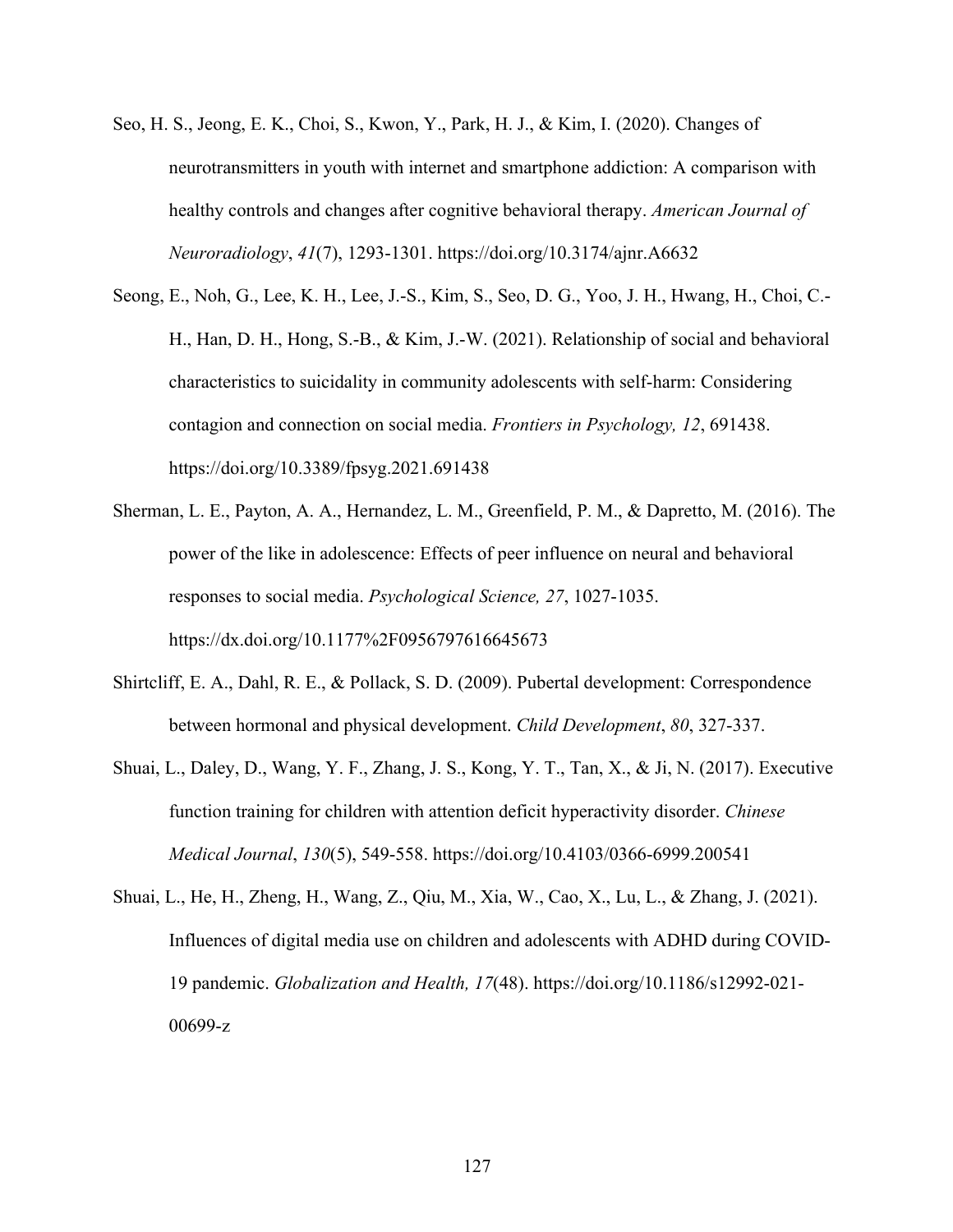- Silk, J. S., Siegle, G. J., Lee, K. H., Nelson, E. E., Stroud, L. R., & Dahl, R. E. (2014). Increased neural response to peer rejection associated with adolescent depression and pubertal development. *Social Cognitive and Affective Neuroscience*, *9*(11), 1798-1807. https://doi.org/10.1093/scan/nst175
- Silk, J. S., Stroud, L. R., Siegle, G. J., Dahl, R. E., Lee, K. H., & Nelson, E. E. (2012). Peer acceptance and rejection through the eyes of youth: Pupillary, eye tracking and ecological data from the Chatroom Interact task. *Social Cognition and Affective Neuroscience, 7,*  93-105. https://doi.org/10.1093/scan/nsr044
- Silverman, M. H., Jedd, K., & Luciana, M. (2015). Neural networks involved in adolescent reward processing: An activation likelihood estimation meta-analysis of functional neuroimaging studies. *Neuroimage, 122,* 427-439. https://doi.org/10.1016/j.neuroimage.2015.07.083
- Smith-Spark, L. (2013). Hannah Smith suicide fuels calls for action on Ask.fm cyberbullying. *CNN.* http://edition.cnn.com/2013/08/07/world /europe/uk-social-media-bullying.
- Social media and teens. (2018). *Facts for families* [Fact sheet]. American Academy of Child and Adolescent Psychiatry.

https://www.aacap.org/AACAP/Families and Youth/Facts for Families/FFF-Guide/Social-Media-and-Teens-

100.aspx#:~:text=Potential%20benefits%20of%20social%20media,and%20support%20f or%20specific%20activities

Sowislo, J. F., & Orth, U. (2013). Does low self-esteem predict depression and anxiety? A metaanalysis of longitudinal studies. *Psychological Bulletin, 139*, 213-240. http://dx.doi.org/10.1037/a0028931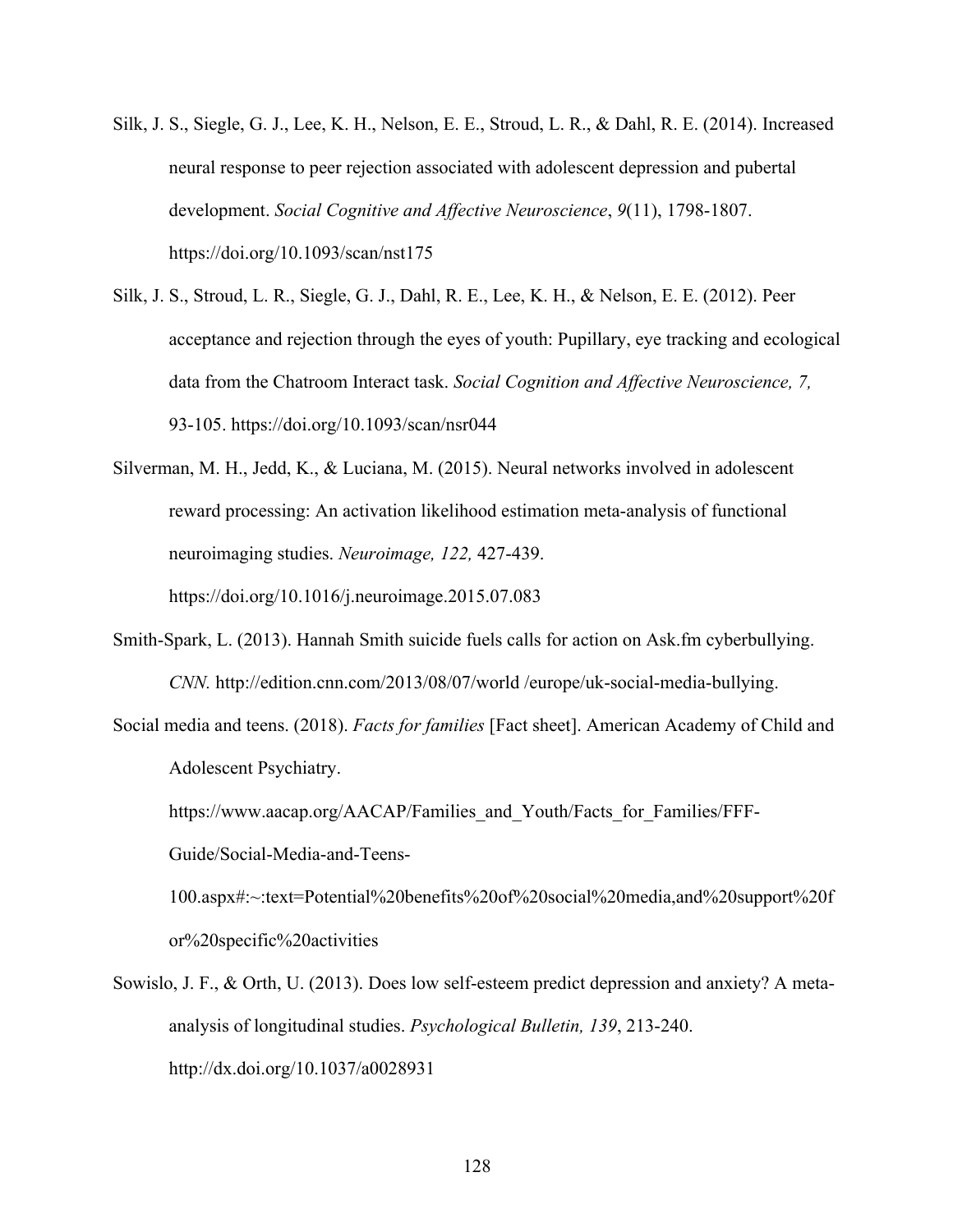Spear, L. P. (2000). The adolescent brain and age-related behavioral manifestations. *Neuroscience and Biobehavioral Reviews*, *24*, 417-463.

- Squeglia, L. M., Jacobus, J., Sorg, S. F., Jernigan, T. L., & Tapert, S. F. (2013). Early adolescent cortical thinning is related to better neuropsychological performance. *Journal of the International Neuropsychological Society, 19*(9), 962-970. https://doi.org/10.1017/S1355617713000878
- Starcevic, V. (2013). Is Internet addiction a useful concept? *The Australian and New Zealand Journal of Psychiatry*, *47*(1), 16-19. https://doi.org/10.1177/0004867412461693

Sullivan, H. S. (1949). *The collected works of Harry Stack Sullivan* (Vols. 1, 2). Norton.

- Sunl, E., & Dimitriu, A. (2020). *Teens and Sleep.* Sleep Foundation. from https://www.sleepfoundation.org/teens-and-sleep
- Swannell, S. V., Martin, G. E., Page, A., Hasking, P., & St John, N. J. (2014). Prevalence of nonsuicidal self‐injury in nonclinical samples: Systematic review, meta‐analysis and meta‐regression. *Suicide and Life‐Threatening Behavior*, *44*(3), 273-303.
- Swedo, E. A., Beauregard, J. L., De Fijter, S., Werhan, L., Norris, K., Montgomery, M. P., Hillis, S. D., & Sumner, S. A. (2020). Associations between social media and suicidal behaviors during a youth suicide cluster in Ohio. *Journal of Adolescent Health 68*, 308-316. https://doi.org/10.1016/j.jadohealth.2020.05.049
- Tiggemann, M., Polivy, J., & Hargreaves, D. (2009). The processing of thin ideals in fashion magazines: A source of social comparison or fantasy? *Journal of Social and Clinical Psychology, 28*, 73-93. https://doi.org/10.1521/jscp.2009.28.1.73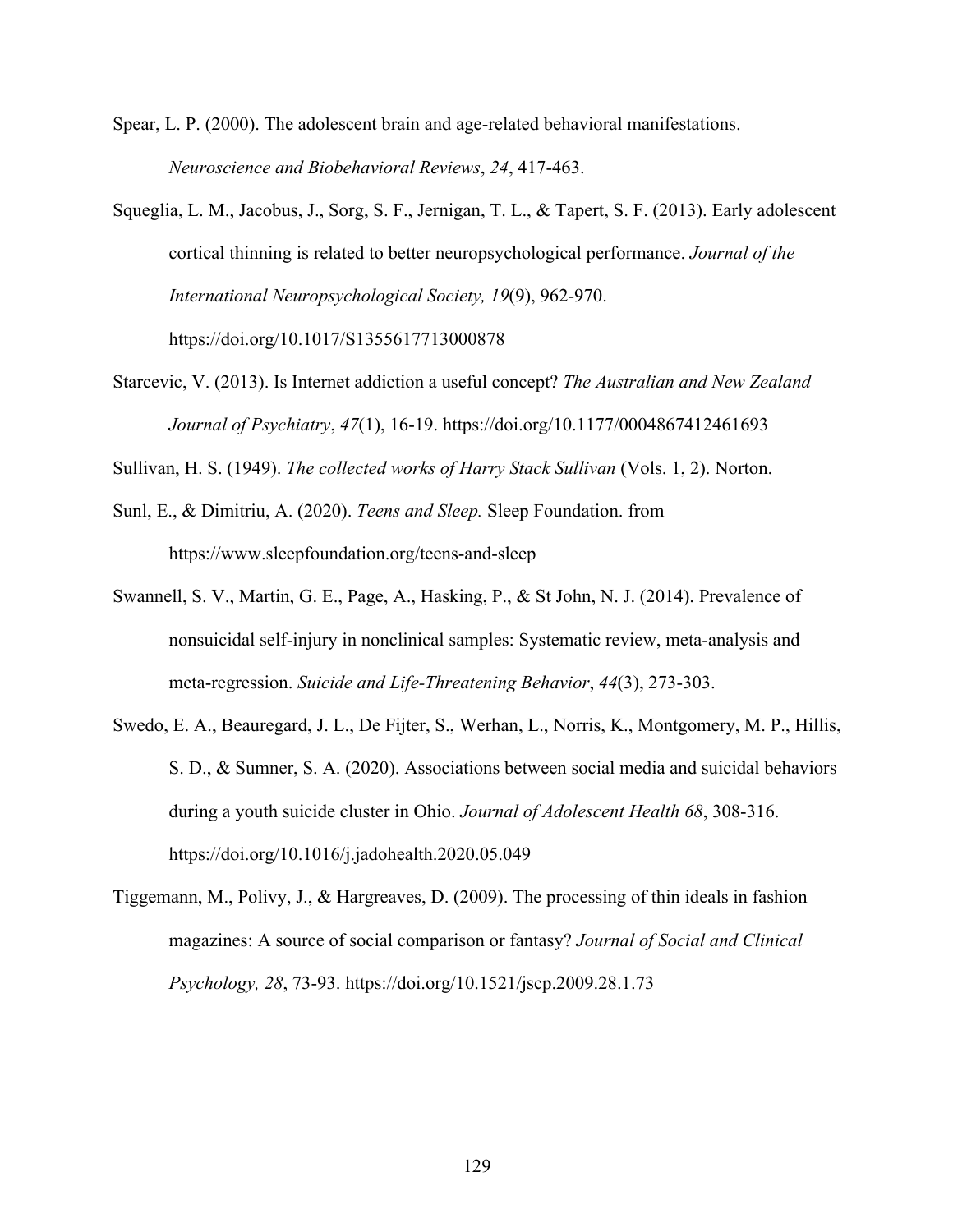- Tiggemann, M., & Slater, A. (2015). The role of self-objectification in the mental health of early adolescent girls: Predictors and consequences. *Journal of Pediatric Psychology*, *40*(7), 704-711. https://doi.org/10.1093/jpepsy/jsv021
- Tiggemann, M., & Zaccardo, M. (2015). "Exercise to be fit, not skinny": The effect of fitspiration imagery on women's body image. *Body Image, 15,* 61-67. https://doi.org/10.1016/j.bodyim.2015.06.003
- Tsitsika, A. K., Tzavela, E. C., Janikian, M., Ólafsson, K., Iordache, A., Schoenmakers, T. M., Tzavara, C., & Richardson, C. (2014). Online social networking in adolescence: Patterns of use in six European countries and links with psychosocial functioning. *Journal of Adolescent Health, 55*(1), 141-147. https://doi.org/10.1016/j.jadohealth.2013.11.010
- Turel, O., Serenko, A., & Giles, P. (2011). Integrating technology addiction and use: An empirical investigation of online auction users. *MIS Quarterly*, *35*(4), 1043-1061. https://doi.org/10.2307/41409972
- Turner, B. J., Cobb, R. J., Gratz, K. L., & Chapman, A. L. (2016). The role of interpersonal conflict and perceived social support in nonsuicidal self-injury in daily life. *Journal of Abnormal Psychology*, *125*(4), 588-598. https://doi.org/10.1037/abn0000141
- Twenge, J. M., Krizan, Z., & Hisler, G. (2017). Decreases in self-reported sleep duration among U.S. adolescents 2009-2015 and association with new media screen time. *Sleep Medicine*, *39*, 47-53. https://doi.org/10.1016/j.sleep.2017.08.013
- Udry, J. R., & Billy, J. O. (1987). Initiation of coitus in early adolescence. *American Sociological Review, 52*(6), 841-855. https://doi.org/10.2307/2095838
- U.S. Department of Justice. (2021, October). *Keeping children safe online.*  https://www.justice.gov/coronavirus/keeping-children-safe-online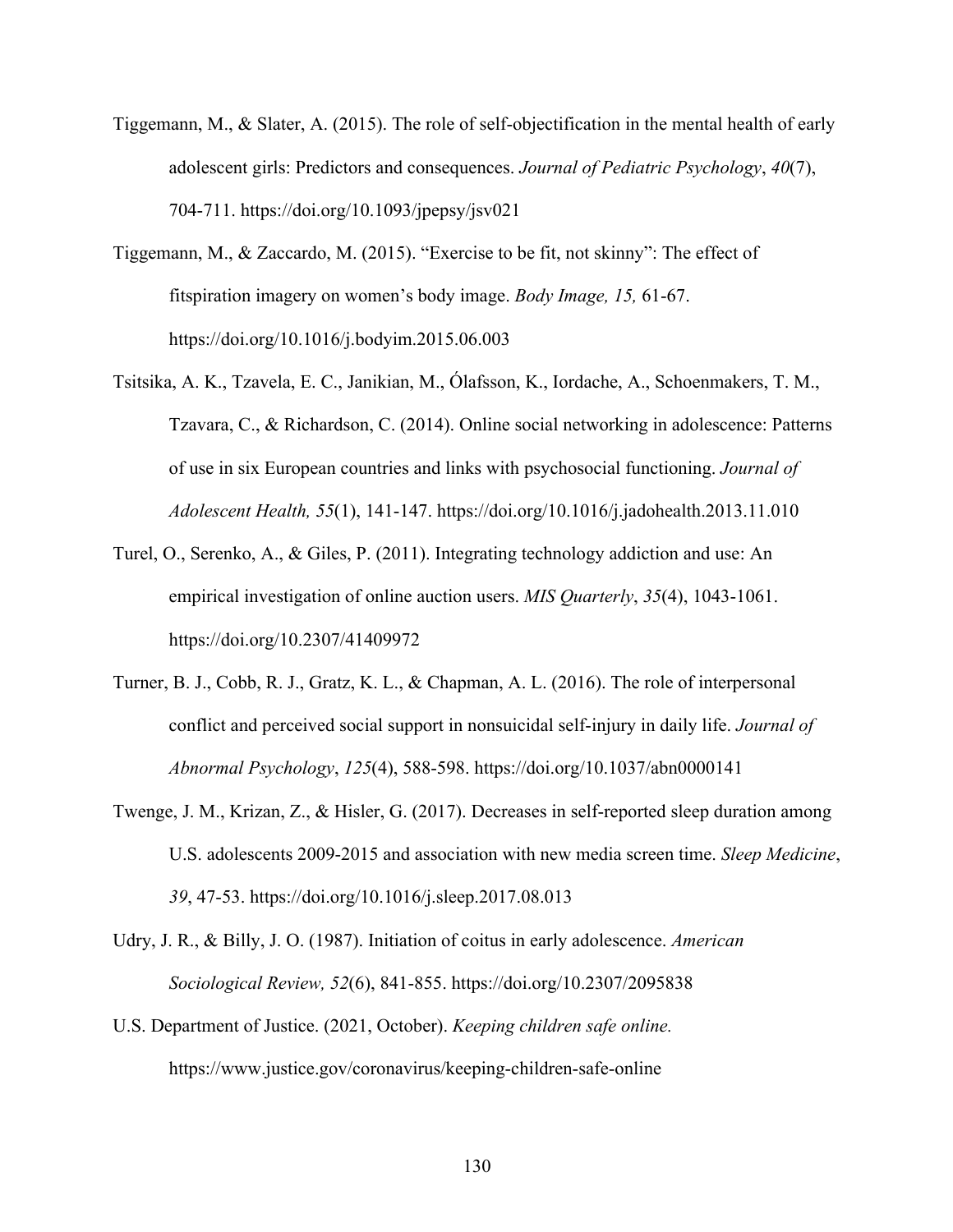- U.S. Surgeon General's Advisory. (2021). *Protecting youth mental health*. https://www.hhs.gov/sites/default/files/surgeon-general-youth-mental-health-advisory.pdf
- Usher, E. L., & Pajares, F. (2008). Self-efficacy for self-regulated learning: A validation study. *Educational and Psychological Measurement*, *68*(3), 443-463. https://doi.org/10.1177/0013164407308475
- Urista, M., Dong, Q., & Day, K. (2009). Explaining why young adults use MySpace and Facebook through uses and gratifications theory. *Human Communication, 12*(2), 215- 229.
- Valkenburg, P. M., & Peter, J. (2007). Online communication and adolescent well-being: Testing the stimulation versus the displacement hypothesis. *Journal of Computer-Mediated Communication, 12,* 1169-1182. https://doi.org/10.1111/j.1083-6101.2007.00368.x
- Valkenburg, P. M., & Peter, J. (2009). The effects of instant messaging on the quality of adolescents' existing friendships: A longitudinal study. *Journal of Communication, 59*, 79-97. https://doi.org/10.1111/j.1460-2466.2008.01405.x
- Valkenburg, P. M., & Peter, J. (2011). Online communication among adolescents: an integrated model of its attraction, opportunities, and risks. *Journal of Adolescent Health, 48*, 121- 127. https://doi.org/10.1016/j.jadohealth.2010.08.020
- Valkenburg, P. M., Peter, J., & Schouten, A. P. (2006). Friend networking sites and their relationship to adolescents' well-being and social self-esteem. *Cyberpsychology, Behaviors, and Social Networking, 9,* 584-590. https://doi.org/10.1089/cpb.2006.9.584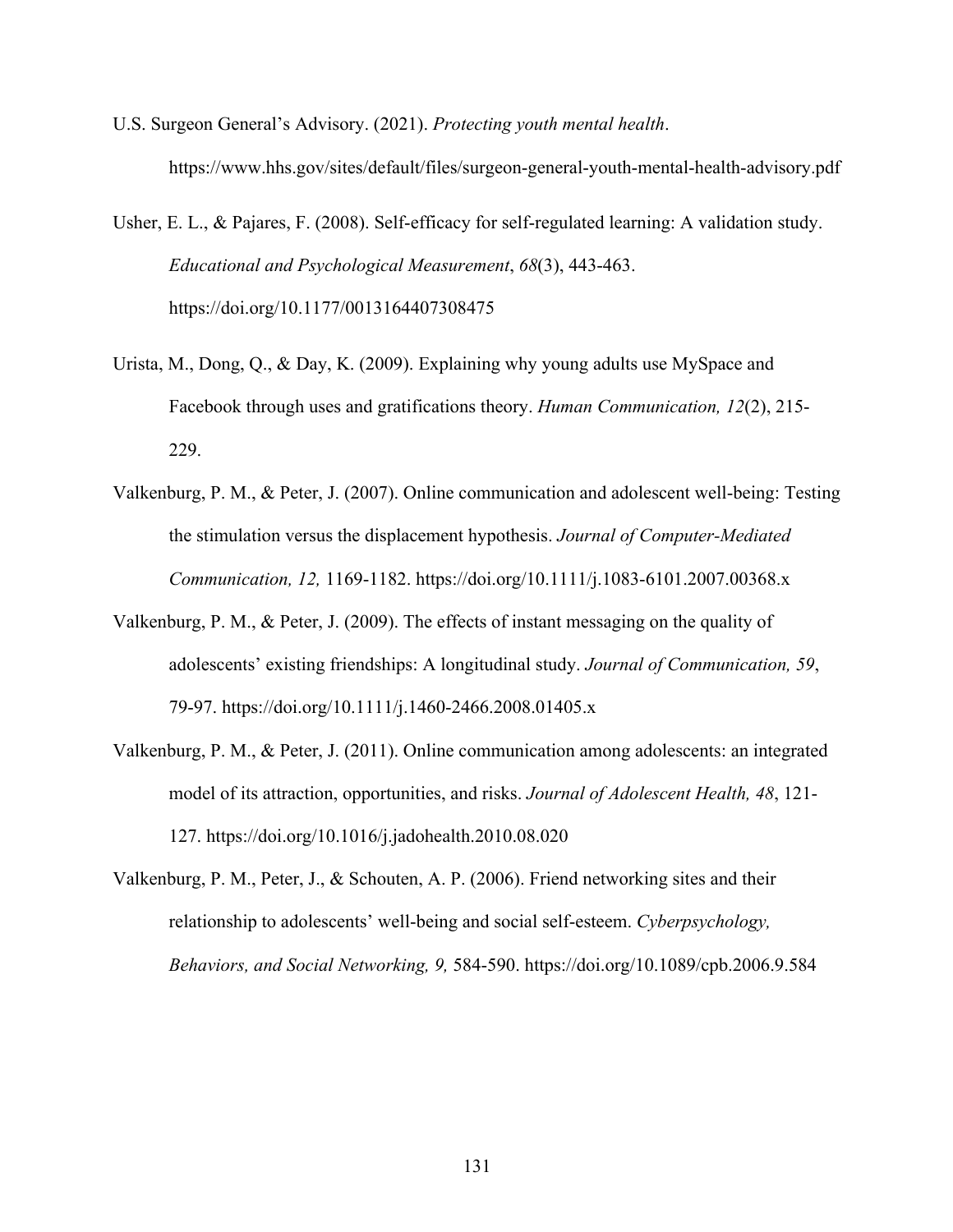- Valkenburg, P. M., Schouten, A. P., & Peter, J. (2005a). Adolescents' identity experiments on the internet. *New Media & Society, 7,* 383-402. https://doi.org/10.1177/1461444805052282
- Valkenburg, P. M., Schouten, A. P., & Peter, J. (2005b). Developing a model of adolescent friendship formation on the Internet. *Cyberpsychology, Behavior, and Social Networking,* 8, 423-430. https://doi.org/10.1089/cpb.2005.8.423
- van den Eijnden, R. J. J. M., Lemmens, J. S., & Valkenburg, P. M. (2016). The Social Media Disorder Scale. *Computers in Human Behavior, 61,* 478-487. https://doi.org/10.1016/j.chb.2016.03.038
- Van Zalk, M. H., Branje, S. J., Denissen, J., Van Aken, M. A., & Meeus, W. H. (2011). Who benefits from chatting, and why? The roles of extraversion and supportiveness in online chatting and emotional adjustment. *Personality and Social Psychology Bulletin, 37,* 1202-1215. https://doi.org/10.1177/0146167211409053
- Vernon, L., Modecki, K. L., & Barber, B. L. (2017). Tracking effects of problematic social networking on adolescent psychopathology: The mediating role of sleep disruptions. *Journal of Clinical Child and Adolescent Psychology*, *46*(2), 269-283.
- Vogel, E., Rose, J., Roberts, L., & Eckles, K. (2014). Social comparison, social media, and selfesteem. *Psychology of Popular Media Culture, 3*(4), 206-222. http://dx.doi.org/10.1037/ppm0000047
- von Salisch, M. (2001). Children's emotional development: Challenges in their relationships to parents, peers, and friends. *International Journal of Behavioral Development*, 25, 310- 319.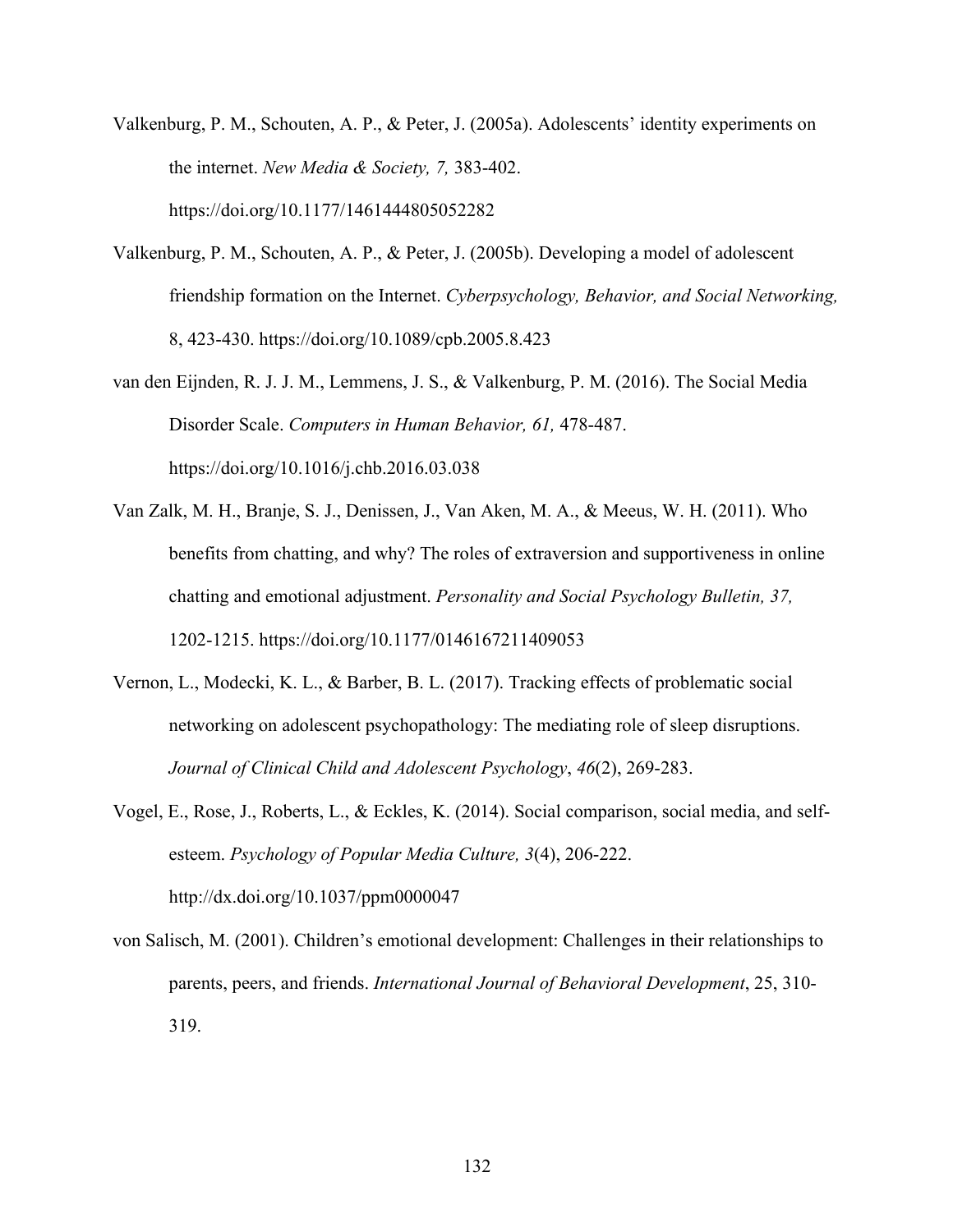- von Soest, T., Wichstrom, L., & Kvalem, I. L. (2016). The development of global and domainspecific self-esteem from age 13 to 31. *Journal of Personality and Social Psychology, 110*(4), 592-608. doi:10.1037/pspp0000060
- Wang, P., Wang, X., Wu, Y., Xie, X., Wang, X., Zhao, F., Ouyang, M., & Lei, L. (2018). Social networking sites addiction and adolescent depression: A moderated mediation model of rumination and self-esteem. *Personality and Individual Differences, 127*, 162-167. https://doi.org/10.1016/j.paid.2018.02.008
- Wehrle, K., & Fasbender, U. (2019). Self-concept. In V. Zeigler-Hill & T. Shackelford (Eds.) *Encyclopedia of personality and individual differences.* Springer. https://doi.org/10.1007/978-3-319-28099-8\_2001-1
- Weil, L. G., Fleming, S. M., Dumontheil, I., Kilford, E. J., Weil, R. S., Rees, G., Dolan, R. J., & Blakemore, S. J. (2013). The development of metacognitive ability in adolescence. *Consciousness and Cognition, 22*, 264-271. https://doi.org/10.1016/j.concog.2013.01.004
- Williams, K. D., & Jarvis, B. (2006). Cyberball: A program for use in research on interpersonal ostracism and acceptance. *Behavior Research Methods, 38*, 174-180. https://doi.org/10.3758/BF03192765
- Wills, T. A. (1981). Downward comparison principles in social psychology. *Psychological Bulletin, 90*, 245-271. doi:10.1037/0033-2909.90.2.245
- Wood, J. N., & Grafman, J. (2003). Human prefrontal cortex: Processing and representational perspectives. *Nature Reviews Neuroscience, 4,* 139-147. https://doi.org/10.1038/nrn1033
- Wood, J. V. (1989). Theory and research concerning social comparison of personal attributes. *Psychological Bulletin, 106,* 231-248. doi:10.1037/0033-2909.106.2.231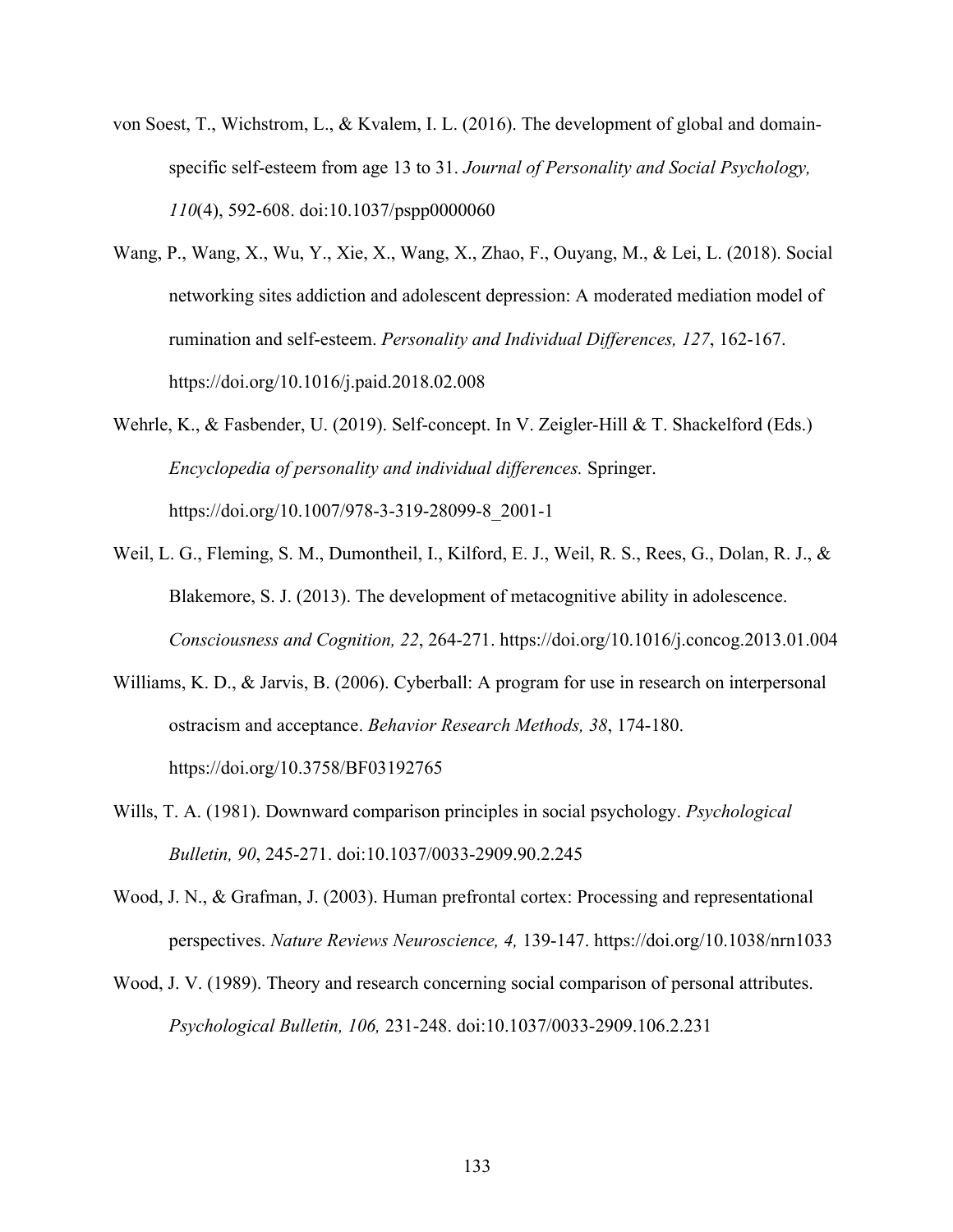- World Health Organization. (2019). *International statistical classification of diseases and related health problems* (11th ed.). https://icd.who.int/
- Yan, H., Zhang, R., Oniffrey, T. M., Chen, G., Wang, Y., Wu, Y., Zhang, X., Wang, Q., Ma, L., Li, R., & Moore, J. B. (2017). Associations among screen time and unhealthy behaviors, academic performance, and well-being in Chinese adolescents. *International Journal of Environmental Research and Public Health*, *14*(6), 596. https://doi.org/10.3390/ijerph14060596
- Yang, C. C., & Brown, B. B. (2013). Motives for using Facebook, patterns of Facebook activities, and late adolescents' social adjustment to college. *Journal of Youths and Adolescence, 42*, 403-416. https://doi.org/10.1007/s10964-012-9836-x
- Yap, J. Y., & Lim, S. W. H. (2013). Media multitasking predicts unitary versus splitting visual focal attention. *Journal of Cognitive Psychology, 2*5, 889-902. http://dx.doi.org/10.1080/20445911.2013.835315
- Young, K. S. (2007). Cognitive behavior therapy with Internet addicts: treatment outcomes and implications. *Cyberpsychology, Behaviors, and Social Networking, 10*, 671-679. http://doi.org/10.1089/cpb.2007.9971
- Zhou, X., Rau, P. P., Yang, C. L., & Zhou, X. (2021). Cognitive behavioral therapy based shortterm abstinence intervention for problematic social media use: Improved well-being and underlying mechanisms. *The Psychiatric Quarterly*, *92*(2), 761-779. https://doi.org/10.1007/s11126-020-09852-0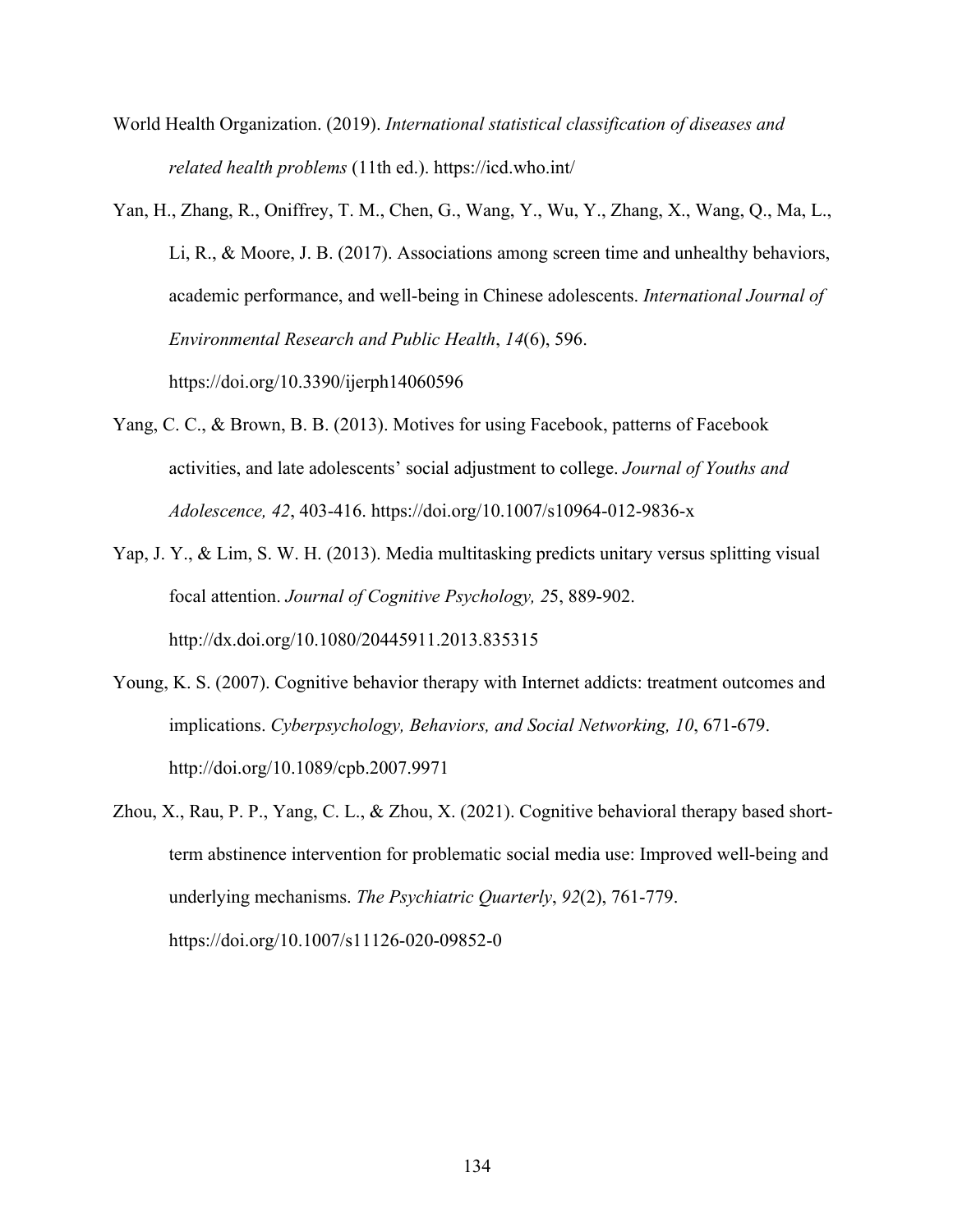## **Appendix A Suggested Areas for Clinicians' Evaluation of PSMU**

- What social media accounts do you have?
- How often do you access social media?
- What times of the day do you use social media the most?
- How much time, in total, is spent on social media from the moment you wake up to the moment you go to sleep?
	- o Would you be willing to access and share the data on your phone that tracks time spent on applications?
- Describe your activity on social media.
	- o Frequency of passive or absent-minded activity such as scrolling through content
	- o Active use such as posting content or communicating with friends
	- o What kind of accounts do you follow?
- How do you feel about your social media use?
	- o What are the benefits you observe from using social media?
	- o What are the negative affects you have observed from using social media?
	- o Has your social media use led to problems at home and/or school?
- How do you feel about yourself online?
	- o How do you feel about your profile on social media?
	- o How do you choose what to post on your social media profiles?
	- o How does your online identity impact your sense of self offline?
	- o Do you have concerns about how your body looks when you post content online?